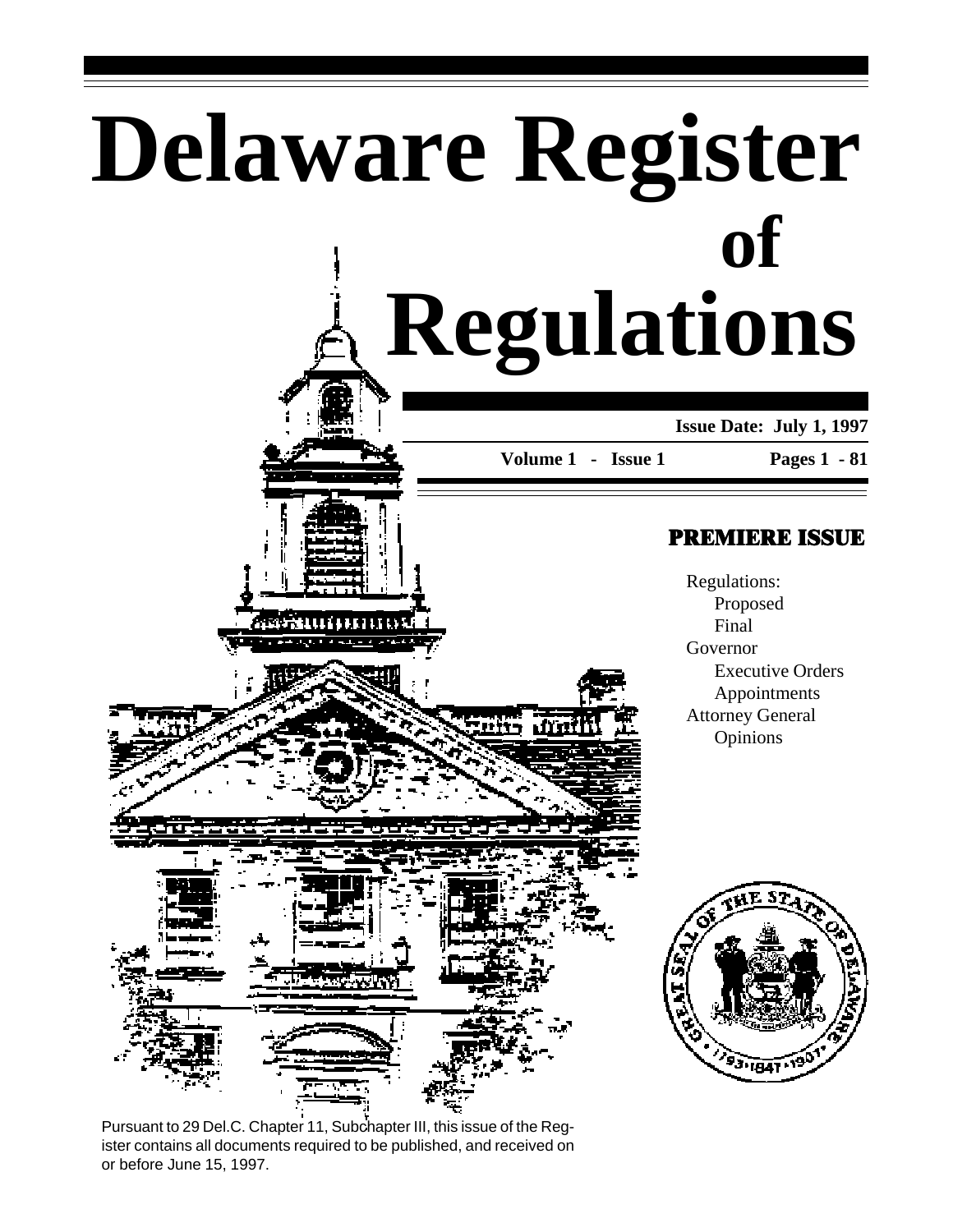### **DELAWARE REGISTER**

The Delaware Register of Regulations is an official State publication established by authority of 69 Del. Laws, c. 107 and is published on the first of each month throughout the year.

The Delaware Register will publish any regulations that are proposed to be adopted, amended or repealed and any emergency regulations promulgated.

The Register will also publish some or all of the following information:

- Governor's Executive Orders
- Governor's Appointments
- Attorney General's Opinions in full text
- l Agency Hearing and Meeting Notices

Other documents considered to be in the public interest.

### **CITATION TO THE DELAWARE REGISTER**

The Delaware Register of Regulations is cited by volume, issue, page number and date. An example would be:

● 1:1 **Del. R.** 35 - 37 (July 1, 1997) refers to Volume 1, Issue 1, pages 35 - 37 of the Delaware Register issued on July 1, 1997.

### **SUBSCRIPTION INFORMATION**

A yearly subscription to the Delaware Register of Regulations costs \$80.00 per year for 12 issues. Single copies are available at a cost of \$7.00 per issues, including postage. For more information contact the **Division of Research at 302-739- 4114 or 1-800-282-8545 in Delaware.**

### **CITIZEN PARTICIPATION IN THE REGULATORY PROCESS**

Delaware citizens and other interested parties may participarte in the process by which administrative regulations are adopted, amended or repealed, and may initiate the process by which the validity and applicability of regulations is determined.

Under 29 **Del.C.** §10115 whenever an agency proposes to formulate, adopt, amend or repeal a regulation, it shall file notice and full text of such proposals, together with copies of the existing regulation being adopted, amended or repealed, with the Registrar for publication in the Register of Regulations. The notice shall describe the nature of the proceedings including a brief synopsis of the subject, substance, issues, possible terms of the agency action, a reference to the legal authority of the agency to act, and reference to any other regulations that may be impacted or affected by the proposal, and shall state the manner in which persons may present their views; if in writing, of the place to which and the final date by which such views may be submitted; or if at a public hearing, the date, time and place of the hearing. If a public hearing is to be held, such public hearing shall not be scheduled less than 20 days following publication of notice of the proposal in the Register of Regulations. If a public hearing will be held on the proposal, notice of the time, date, place and a summary of the nature of the proposal shall also be published in at least 2 Delaware newspapers of general circulation.

The opportunity for public comment is held open for a minimum of 30 days after the proposal is published in the Register of Regulations. At the conclusion of all hearings and after receipt of all written materials, testimony and evidence, the agency shall determine whether a regulation should be adopted, amended or repealed and shall issue its

 $\mathcal{D}_{\mathcal{L}}$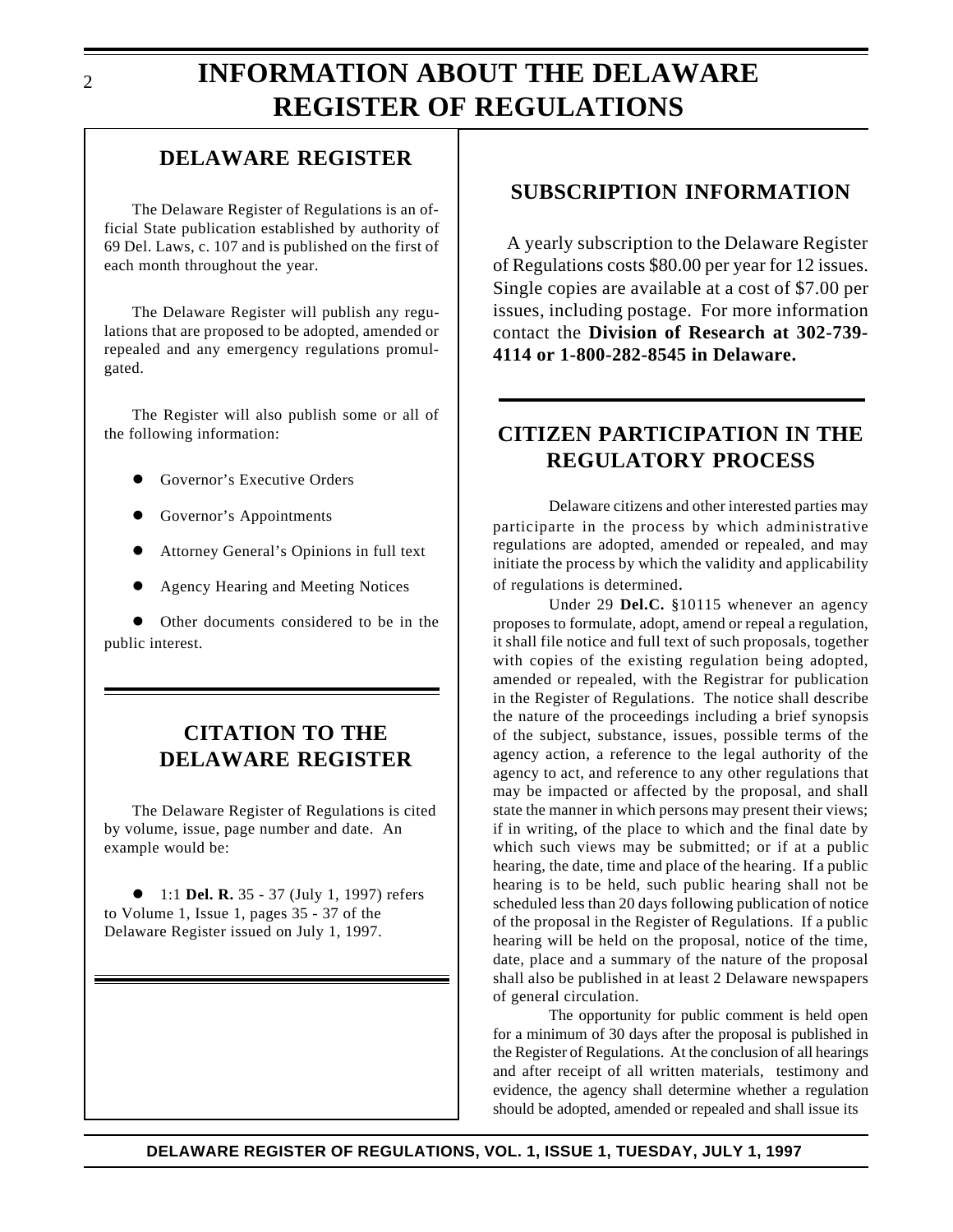## **INFORMATION ABOUT THE DELAWARE REGISTER OF REGULATIONS**

conclusion in an order which shall include: (1) A brief summary of the evidence and information submitted; (2) A brief summary of its findings of fact with respect to the evidence and information, except where a rule of procedure is being adopted or amended; (3) A decision to adopt, amend or repeal a regulation or to take no action and the decision shall be supported by its findings on the evidence and information received; (4) The exact text and citation of such regulation adopted, amended or repealed; (5) The effective date of the order; (6) Any other findings or conclusions required by the law under which the agency has authority to act; and (7) The signature of at least a quorum of the agency members.

The effective date of the order which adopts, amends or repeals a regulation shall be not less than 10 days from the date the order has been published in its final form in the Register of Regulations, unless such adoption, amendment or repeal qualifies as an emergency.

Any person that is aggrieved by or claiming the unlawfulness of any regulation may bring an action in the Court for declaratory relief.

No action of an agency with respect to the making or consideration of a proposed adoption, amendment or repeal of a regulation shall be subject to review until final agency action on the proposal has been taken.

When any regulation is the subject of an enforcement action in the Court, the lawfulness of such regulation may be reviewed by the Court as a defense in the action.

Except as provided in the preceding section, no judicial review of a regulation is available unless a complaint therefor is filed in the Court within 30 days of the day the agency order with respect to the regulation was published in the Register of Regulations.

#### **A MESSAGE FROM THE DIRECTOR OF THE DIVISION OF RESEARCH**

The debut of the Delaware Register of Regulations would not have been possible without the dedication and commitment of Jeffrey W. Hague, Registrar of Regulations. He has labored steadily since his hiring in January to make this publication a reality. He has been ably assisted by Alex Mull, a Legislative Fellow from the University of Delaware College of Urban Affairs and Public Policy and our division's Administrative Officer, Marlynn H. Hedgecock, who assembled the initial research for the Register. This publication also reflects an outstanding team effort involving the staff of the Division of Research all of whom have assisted with a wide variety of tasks.

Special thanks are also in order to a number of people who have offered their advice, assistance and support including: Secretary of State Edward J. Freel; C. Ann Myers of the Office of the Secretary of State; State Archivist Howard P. Lowell and James R. Frazier of Delaware Public Archives; Ann M. McLaughlin and Kevin B. Wright of the Office of the Controller General; Tony Collins and a number of his colleagues in the Office of Information Services; Michael J. Rich and Malcolm S. Cobin of the Department of Justice; State Librarian Tom W. Sloan and his staff; Skipper Purnell, Chairman of the Action Agenda Implementation Committee and Philip J. Cherry of the Department of Natural Resources and Environmental Control.

We are also especially indebted to Robert J. Colborn, Administrator of Maryland's Division of State Documents, and Jane D. Chaffin, Virginia's Deputy Registrar of Regulations and their exceptional staffs for their invaluable assistance.

> With sincere appreciation, William S. Montgomery

#### **CLOSING DATES AND ISSUE DATES FOR THE DELAWARE REGISTER OF REGULATIONS**

|                  | <b>ISSUE DATE CLOSING DATE</b> | <b>CLOSING</b><br><b>TIME</b> |
|------------------|--------------------------------|-------------------------------|
| AUGUST 1         | $J_{\text{ULY}}$ 15            | 4:30P.M.                      |
| SEPTEMBER 1      | AUGUST <sub>15</sub>           | 4:30P.M.                      |
| <b>OCTOBER 1</b> | SEPTEMBER 15                   | 4:30P.M.                      |
| NOVEMBER 1       | OCTOBER 15                     | 4:30P.M.                      |
| DECEMBER 1       | NOVEMBER 15                    | $4:30$ P.M.                   |
| JANUARY 1        | DECEMBER 15                    | $4:30~\mathrm{p}$ M.          |

#### **DIVISION OF RESEARCH STAFF:**

**William S. Montgomery**, Director, Division of Research; **McDonald T. Coker,** Deputy Director; **Kathleen K. Amalfitano**, Secretary; **Walter G. Feindt**, Legislative Attorney; **Jeffrey W. Hague**, Registrar of Regulations; **Marlynn H. Hedgecock**, Administrative Officer; **Maryanne McGonegal**, Research Analyst; **Ruth Ann Melson**, Legislative Librarian; **Deborah J. Messina,** Graphics Specialist; **Deborah A. Porter**, Administrative Secretary; **Virginia L. Potts**, Bill Service Clerk; **Thom Shiels**, Legislative Attorney; **Marguerite P. Smith**, Public Information Clerk; **Mary Jane Starkey**, Senior Secretary; **Marvin L. Stayton**, Printer; **William G. Weller**, Print Room Supervisor; **Rochelle Yerkes**, Senior Secretary.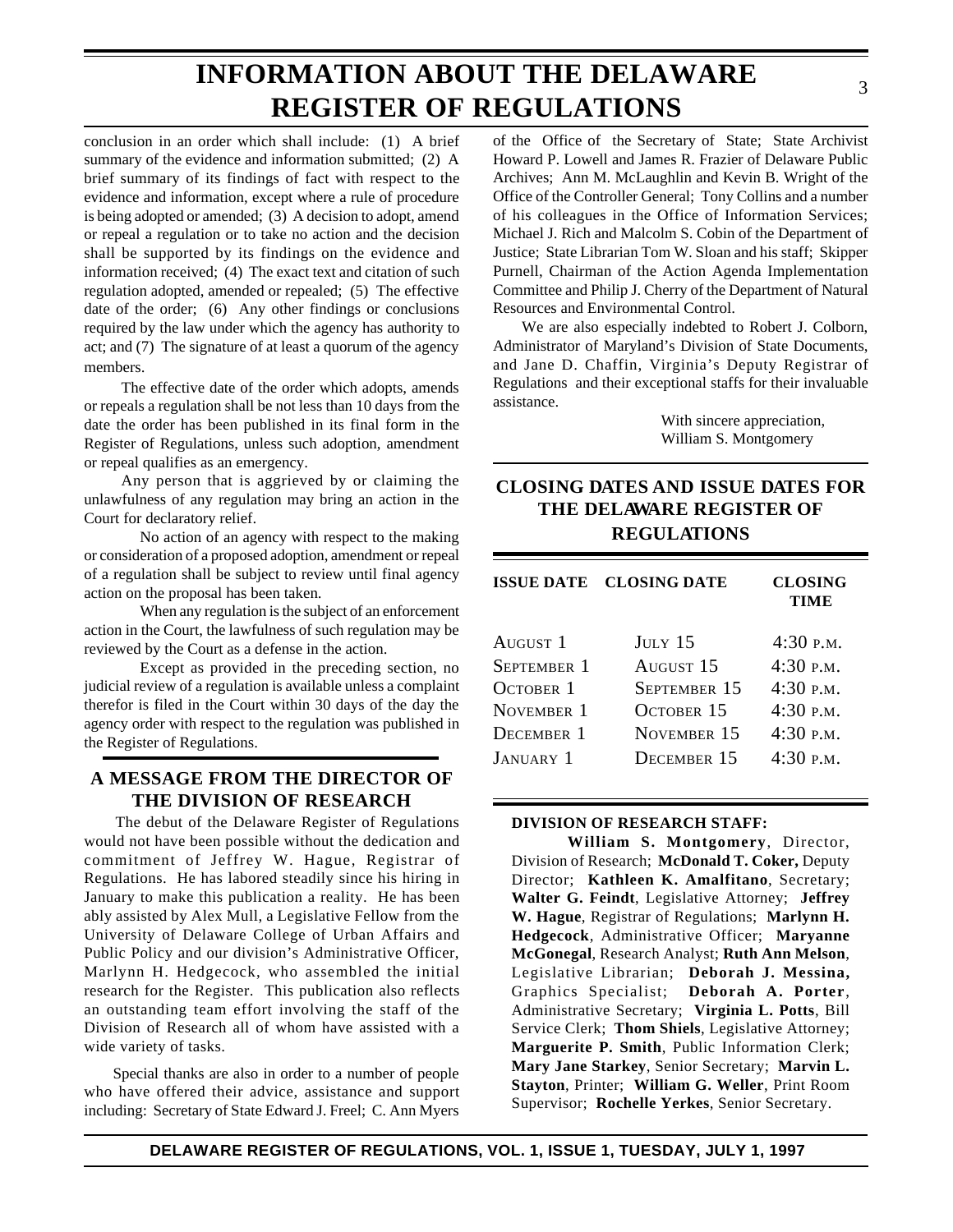### **TABLE OF CONTENTS**

### <span id="page-3-0"></span>**[PROPOSED REGULATIONS](#page-4-0)**

#### **PUBLIC SERVICE COMMISSION**

- PSC Regulation Docket No. 12  [Notice of Investigation and Formulation of Rules Con](#page-4-0)cerning Pay Phone Services) ................................5
- PSC Regulation Docket No. 47  [Notice of Proposed Rule making Concerning Intrastate](#page-8-0) Discounts for Schools and Libraries ....................9

#### **DEPARTMENT OF ADMINISTRATIVE SERVICES DIVISION OF PROFESSIONAL REGULATION**

#### **BOARD OF NURSING**

|--|--|--|

#### **DEPARTMENT OF LABOR DIVISION OF EMPLOMENT & TRAINING**

[Apprenticeship Programs ............................................21](#page-20-0)

#### **DEPARTMENT OF HEALTH & SOCIAL SERVICES DIVISION OF PUBLIC HEALTH**

[Licensing & Registration of Operators of Public Water](#page-27-0) Supply Systems ....................................................28

#### **DELAWARE STATE FIRE PREVENTION COMMISSION**

[Ambulance Service Regulations .................................35](#page-34-0)

### **[FINAL REGULATIONS](#page-44-0)**

**DEPARTMENT OF ADMINISTRATIVE SERVICES DIVISION OF PROFESSIONAL REGULATION**

#### **BOARD OF CHIROPRACTIC**

[Board of Chiropractic ..................................................45](#page-44-0)

#### **DEPARTMENT OF NATURAL RESOURCES & ENVIRONMENTAL CONTROL DIVISION OF AIR & WASTE MANAGEMENT**

[Air Quality Management, Regulation No. 2 ...............48](#page-47-0)

### **[GOVERNOR](#page-62-0)**

[Executive Order No. 45, Employee & Labor-Management](#page-62-0) Relations in State Government .............................63

- [Executive Order No. 46, Governor's Task Force on](#page-63-0) Violent Crime .......................................................64
- [Executive Order No. 47, Executive Committee of the](#page-64-0) Workforce Development Council ........................65

[Appointments & Nominations, January - July 1997 ...68](#page-67-0)

### **[ATTORNEY GENERAL](#page-73-0)**

| Opinion No. 97-IB01, FOIA Complaint against Town of |
|-----------------------------------------------------|
|                                                     |
| Opinion No. 97-IB03, FOIA Complaint against         |
| Opinion No. 97-IB04, Access to DELJIS 77            |
| Opinion No. 97-IB05, FOIA Complaint against Town of |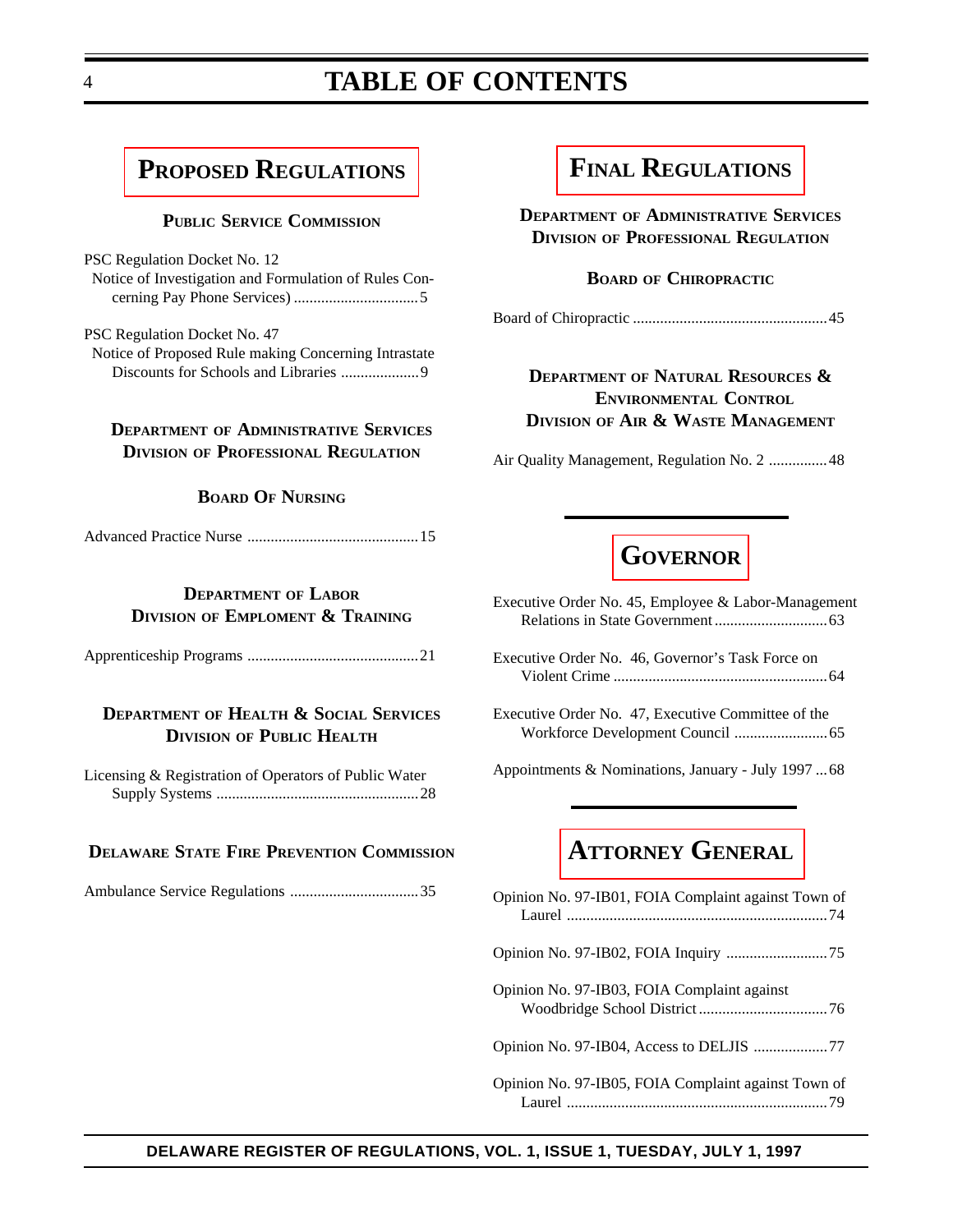#### **Symbol Key**

<span id="page-4-0"></span>Roman type indicates the text existing prior to the regulation being promulgated. Underlined text indicates new text. Language which is striken through indicates text being deleted.

#### **Proposed Regulations**

Under 29 **Del.C.** §10115 whenever an agency proposes to formulate, adopt, amend or repeal a regulation, it shall file notice and full text of such proposals, together with copies of the existing regulation being adopted, amended or repealed, with the Registrar for publication in the Register of Regulations pursuant to §1134 of this title. The notice shall describe the nature of the proceedings including a brief synopsis of the subject, substance, issues, possible terms of the agency action, a reference to the legal authority of the agency to act, and reference to any other regulations that may be impacted or affected by the proposal, and shall state the manner in which persons may present their views; if in writing, of the place to which and the final date by which such views may be submitted; or if at a public hearing, the date, time and place of the hearing. If a public hearing is to be held, such public hearing shall not be scheduled less than 20 days following publication of notice of the proposal in the Register of Regulations. If a public hearing will be held on the proposal, notice of the time, date, place and a summary of the nature of the proposal shall also be published in at least 2 Delaware newspapers of general circulation; The notice shall also be mailed to all persons who have made timely written requests of the agency for advance notice of its regulation-making proceedings.

#### **[PUBLIC SERVICE COMMISSION](#page-3-0)**

Statutory Authority: Title 26, Sections 210, 209 of the Delaware Code (26 **Del.C.** §§ 210, 209)

BEFORE THE PUBLIC SERVICE COMMISSION OF THE STATE OF DELAWARE **[LINK TO PSC HOME PAGE](http://www.state.de.us/govern/agencies/pubservc/delpsc.htm)**

IN THE MATTER OF THE INVESTIGATION AND | PSC REGULATION ADOPTION OF RULES TO | DOCKET NO. 12 GOVERN PAY PHONE | SERVICES WITHIN THE STATE OF DELAWARE

#### NOTICE OF INVESTIGATION AND FORMULATION OF RULES CONCERNING PAY PHONE SERVICES

TO: ALL TELECOMMUNICATIONS CARRIERS, PAY PHONE SERVICE PROVIDERS, PAY PHONE LO-CATION OWNERS, AND OTHER INTERESTED PER-SONS

In the Telecommunications Act of 1996, Congress directed the Federal Communications Commission ("FCC") to promulgate regulations to ensure fair compensation for pay phone service providers ("PSPs") and to ensure competitive parity between independent PSPs and pay phone services provided by Bell operating companies ("BOC"). 47 U.S.C. § 276. In two Orders (FCC 96-388 and FCC 96-439), the FCC has directed a two-phase restructuring and deregulation of pay phone services.

In the first phase, which will end October 7, 1997, a local exchange carrier, such as Bell Atlantic-Delaware, Inc. ("BA-Del"), must tariff, for purchase by other PSPs, the basic service elements and unbundled features which the local exchange carrier provides to its own pay phone services or others. The PSC is presently considering such tariff filings by BA-Del in PSC Dockets Nos. 97-001T, 97-005T, and 97- 013T. During the initial period, the states may continue to regulate the local call rate but must review and remove from its regulations applicable to pay phones any rules that impose market entry or exit requirements. After October 7, 1997, rates for local calls from pay phones will no longer be subject to regulatory oversight and rates for local calls will be set up by the competitive market. In addition, by September 20, 1998, states must also develop mechanisms to administer and fund a plan, consistent with the FCC's guidelines, relating to the placement of "public interest" pay phones in locations where pay phones are needed but might not otherwise exist.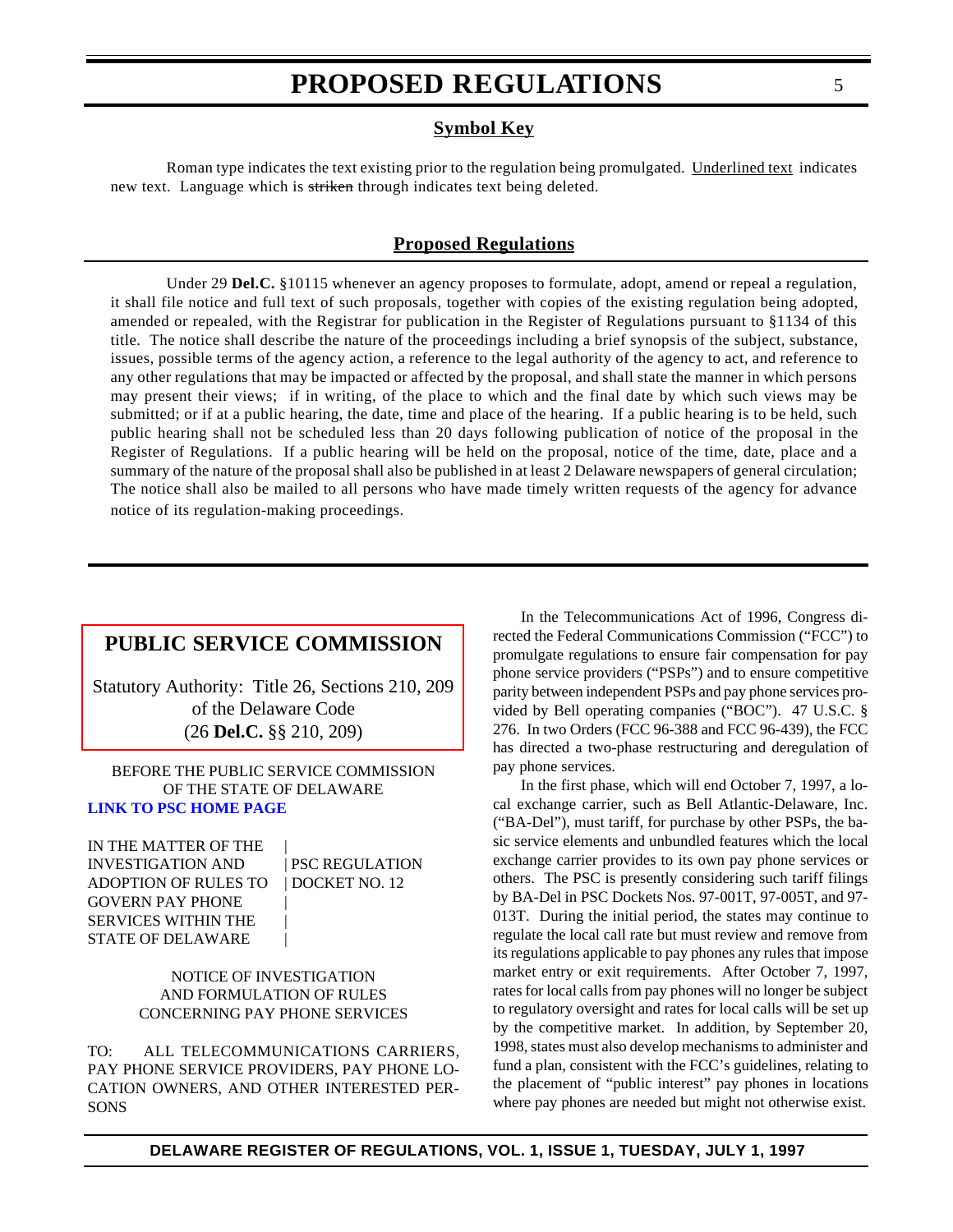### **PROPOSED REGULATIONS**

In 1985, the Delaware Public Service Commission ("PSC"), by Order No. 2662 in Regulation Docket No. 12, promulgated "Rules and Regulations Governing Service by Customer Owned Coin-Operated Telephones" ("COCOT Rules"). Those COCOT rules are set out as Attachment 1. In light of the enactment of 47 U.S.C. § 276 and the entry of the FCC's implementing orders, the PSC has decided to investigate the repeal or revision of the COCOT Rules and the possible adoption of new rules to govern pay phone services within Delaware. The PSC has authority to revise and adopt such rules pursuant to 26 Del. C. §§ 210, 209. The PSC has tentatively adopted a two-track approach for its investigation and rule-making:

#### TRACK I

In Track I, the PSC will consider issues relating to the removal of exit and entry barriers, the implementation of market-based local calling rates, and the content of regulations needed to protect consumers in a competitive pay phone marketplace. The tentative deadline for the completion of this phase is October 7, 1997.

#### TRACK II

In Track II, the PSC will consider issues related to the design of a state plan to implement, administer, and fund public interest pay phones. The tentative deadline for the completion of such phase is September, 1998.

The PSC solicits comments, suggestions, compilations of data, briefs, or other written materials concerning: (1) what revisions must, or should, be made to the present COCOT Rules to conform to 47 U.S.C. § 276 and the FCC's Orders; (2) what additional rules or regulations should be promulgated to effectuate § 276 and the FCC's Orders; and (3) what type of regulations should be adopted to protect the public in a competitive pay phone market? Without limiting the content of submissions, the PSC specifically solicits comments on the following issues:

#### TRACK I

(1) What provisions in the present COCOT Rules constitute exit or entry barriers, or are otherwise inconsistent with § 276 and the FCC's Orders and regulations?

(2) Should the PSC continue to deem pay phone service providers as regulated "public utilities"?

(3) What type of mechanism should the PSC adopt to identify "market failures" which might call for continued local call rate regulation? and

(4) What type of price and service disclosure should the PSC require for pay phones in a competitive pay phones market?

#### TRACK II

(1) What methodology should the PSC adopt to identify locations requiring public interest pay phones?

(2) What entity should make determinations about the specific location of public interest pay phones?

(3) What entity should be responsible for the placement of public interest pay phones? and

(4) What funding mechanism can, and should, the PSC adopt to pay for such public interest pay phones?

Ten (10) copies of all materials submitted shall be filed, by the due dates set out below, at the PSC's office located at 1560 South DuPont Highway, Dover, Delaware 19901. Materials related to Track I shall be filed on or before August 6, 1997. Materials related to Track II shall be filed on or before September 30, 1997. Any person submitting materials, or any other person who wishes to participate in further proceedings in this docket, shall, by separate document, so indicate and provide a name, mailing address, voice and facsimile numbers, and e-mail address.

After the submission of initial comments, the PSC Staff will, if needed, propose amendments or modifications to the COCOT Rules or new rules to govern pay phone services within this State. The PSC may solicit further comments at that time or conduct public hearings on Staff's proposed rules.

The COCOT rules and the materials submitted will be available for public inspection and copying at the PSC's Dover office during normal business hours. The fee for copying is \$0.25 per page.

Any individual with disabilities who wishes to participate in these proceedings should contact the PSC to discuss any auxiliary aids or services needed to facilitate such review or participation. Such contact may be in person, by writing, telephonically, by use of the Telecommunications Relay Service, or otherwise. The PSC's toll-free telephone number is (800) 282-8574. Persons with questions concerning this application may contact the PSC's Public Information Officer by either Text Telephone ("TT") or by regular telephone at (302) 739-4333 or by e-mail at mcarl@state.de.us.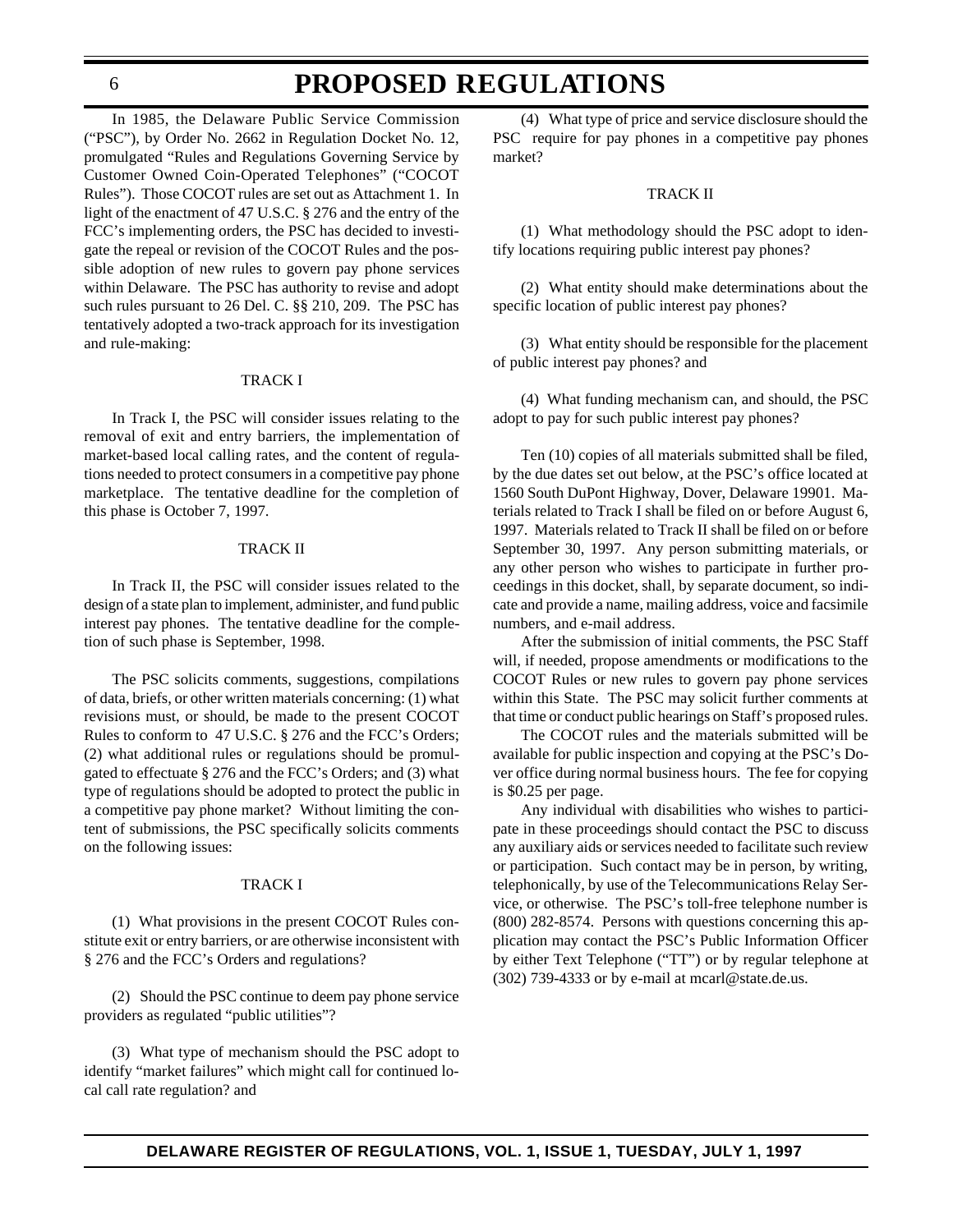#### Attachment 1

#### DELAWARE PUBLIC SERVICE COMMISSION RULES AND REGULATIONS GOVERNING SERVICE PROVIDED BY CUSTOMER OWNED COIN-OPERATED TELEPHONES

Effective Date: October 1, 1985

#### Rule 1

Whenever any person seeks to connect a customer-owned pay or coin operated telephone instrument (COCOT) to the Diamond State Telephone Company network in a location which would be a public or semipublic pay or coin operated service, if owned and operated by Diamond State Telephone Company, then such proposed installation shall be deemed for public use.

#### Rule 2

The owner or operator (whichever is the Diamond State Telephone Company customer) of each COCOT installed for public use which is capable of use in making or receiving intrastate telephone calls, shall be deemed to be a public utility under 26 Del. C. 102 and shall adhere to and abide by all lawful tariff requirements of the Diamond State Telephone Company.

#### Rule 3

In addition to compliance with Diamond State Telephone Company tariff requirements, each such COCOT must:

(a) Be operated under a validly issued Certificate of Public Convenience and Necessity from the Delaware Public Service Commission, which must be issued prior to beginning business (see attached application form).

(b) Provide access to local, intrastate toll and interstate toll services, and permit calls using credit cards, collect calls, calls billed to a third number, operator-handled emergency calls, calls to all applicable emergency numbers, and calls to toll free "800" and "950" numbers without charge and without the use of a coin.

(c) Have a coin mechanism capable of accepting nickels, dimes, and quarters, and automatically return unused coins with no charge for uncompleted calls.

(d) Allow the completion of both local and long distance calls with not less than a three (3) minute time limit for a local call.

(e) Be installed and maintained in accordance with generally accepted telecommunications industry standards, applicable local codes, as well as the National Electric Code and the National Electric Safety Code. The Diamond State Telephone Company shall supply a one-party standard mea-

sured service business line per COCOT instrument, terminating at the point defined by its tariff for business access lines. When requested, the telephone company will provide inside wire and a modular jack at prevailing rates.

(f) Be registered with the FCC or connected through registered protective circuitry as required by FCC Regulations, Part 68.

(g) Comply with state and federal laws regarding accessibility by disabled individuals and hearing aid compatibility.

(h) Have conspicuously marked on or posted in close proximity to it, the operating instructions, call pricing, emergency numbers, procedure for receiving refunds, the telephone number, name, and address to be contacted for customer complaints and service difficulties, and the telephone number assigned to the instrument.

(i) Be equipped with an audible signaling device and provide two-way (originating and terminating) calling capability, or provide one-way (originating only) calling capability and, if desired, provided the type of caning capability is conspicuously indicated on or in close proximity to the instrument.

(j) Be installed and maintained in such a manner as to assure that privacy of use is not compromised through any type of electrical or accoustical coupling device, extension telephone, or similar instrument.

(k) Be installed upon a single standard measured service business line provided by Diamond State Telephone Company.

(l) Be installed by or with the written permission of the owner of the location where the instrument is to be connected.

(m) Have all required state and local business licenses.

(n) Charge rates for local telephone calls which are no higher than the rates charged under the effective Diamond State Telephone Company tariff for local calls from a pay telephone, except that a local call may be limited to three (3) minutes.

#### Rule 4

The telephone company tariff shall state that any COCOT service not meeting the requirements of Rules 1 through 3(n) shall be subject to disconnection until such time as the COCOT service in question meets these requirements.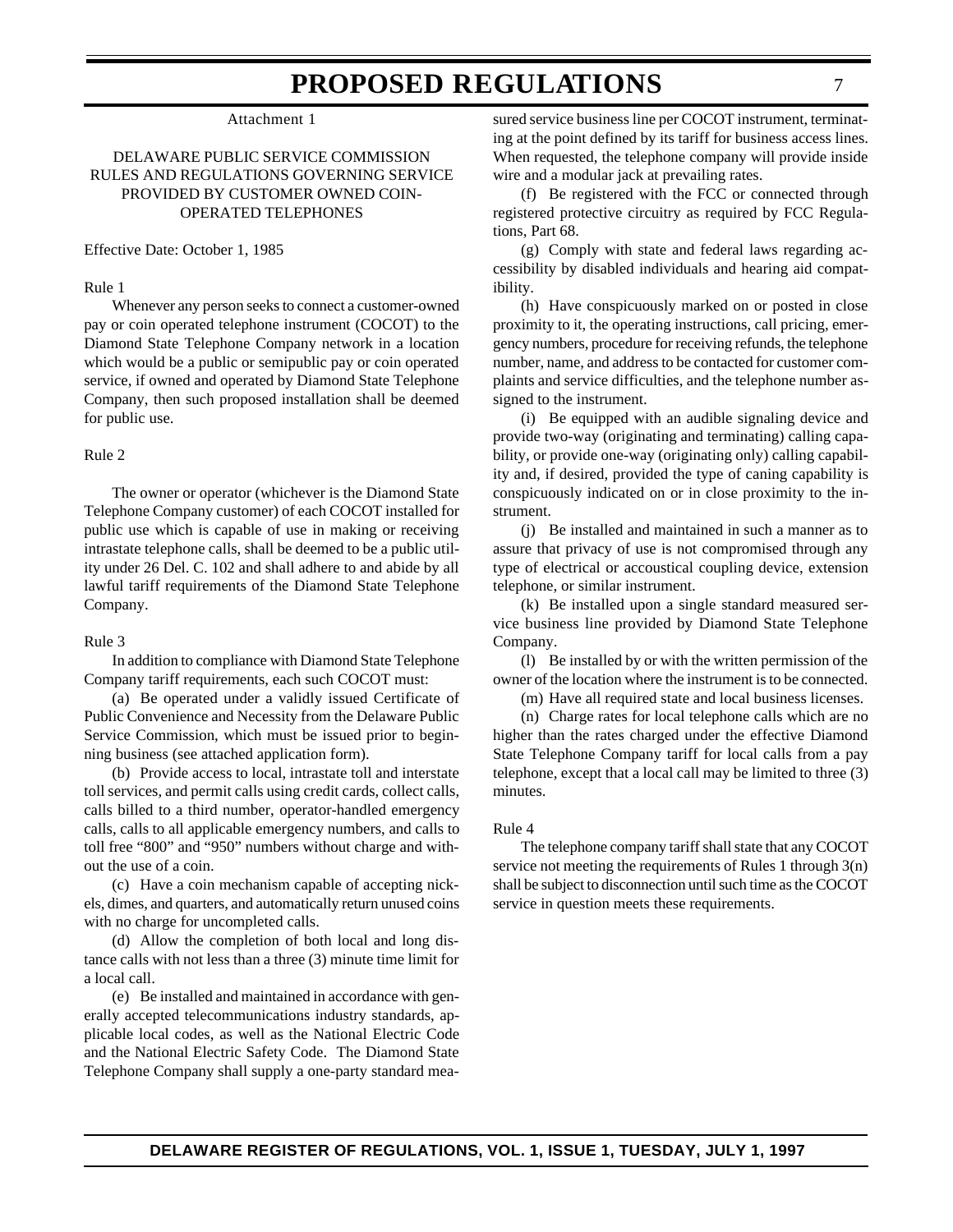#### APPLICATION FOR CERTIFICATE OF PUBLIC CONVENIENCE AND NECESSITY TO RESELL INTRASTATE TELEPHONE SERVICE USING A PRIVATELY OWNED PAY OR COIN OPERATED TELEPHONE FOR PUBLIC USE

1. Name and Address of Applicant (Must be the same as the customer taking the dial tone service from Diamond State Telephone Company.

2. Make, Model, and Identification Number of the Customer owned Instrument.

3. Location of Proposed Installation (e.g., Northern wall of B&G Bar and Grill, Corner of North and South Streets, any town, Delaware (zip).

4. Applicant's Business Telephone Number.

5. Telephone Number of the Certificated Instrument.

6. A description of the manner in which the Applicant will assure service and/or equipment maintenance. Including name, address, and telephone number of firm, if appropriate.

7. List rates to be charged for each local call and duration, if limited. Intrastate long distance rates are also to be stated.

8. Customer Account Number (to be provided by Diamond State Telephone Company to Applicant).

As Applicant for a Certificate of Public Convenience and Necessity, I hereby certify and agree that my pay or coin operated telephone complies and will be maintained in compliance with the hereto attached rules of the Public Service Commission and the applicable tariffs of the Diamond State Telephone Company.

I understand that certification as a public utility to provide pay or coin operated telephone service to the public at the location hereinabove described is nontransferable and may be revoked by the Delaware Public Service Commission for violation of Commission rules.

I further agree to notify the Commission in writing if for any reason I cease to be responsible for the resale of intrastate telephone service through the instrument described above.

| Name of Applicant                                    |  |  |
|------------------------------------------------------|--|--|
| By: $\qquad \qquad$<br>Date of Application:          |  |  |
| 9. Verification                                      |  |  |
| <b>STATE OF</b><br>COUNTY OF                         |  |  |
| Signed and sworn to (or affirmed) before me on _____ |  |  |
| (name of applicant)                                  |  |  |

Signature of Notary

SEAL

Name of Notary (Printed or Typed)

(My Commission Expires: )

10. \*Effective Date of Certificate

By: Robert J. Kennedy, III Executive Director

\*When this form is completed to include the effective date, the Diamond State Telephone Company assigned customer number and the signature of the Commission's Executive Director, it shall constitute a Certificate of Public Convenience and Necessity to provide intrastate telephone service for public use through the instrument herein described.

This certificate shall be valid for a period of twelve (12) months from the effective date. Thereafter, it shall be renewed annually by request in writing, confirming the continued validity of the information of the original certificate. Such renewals may be granted in writing by the Executive Director of the Commission.

#### **DELAWARE REGISTER OF REGULATIONS, VOL. 1, ISSUE 1, TUESDAY, JULY 1, 1997**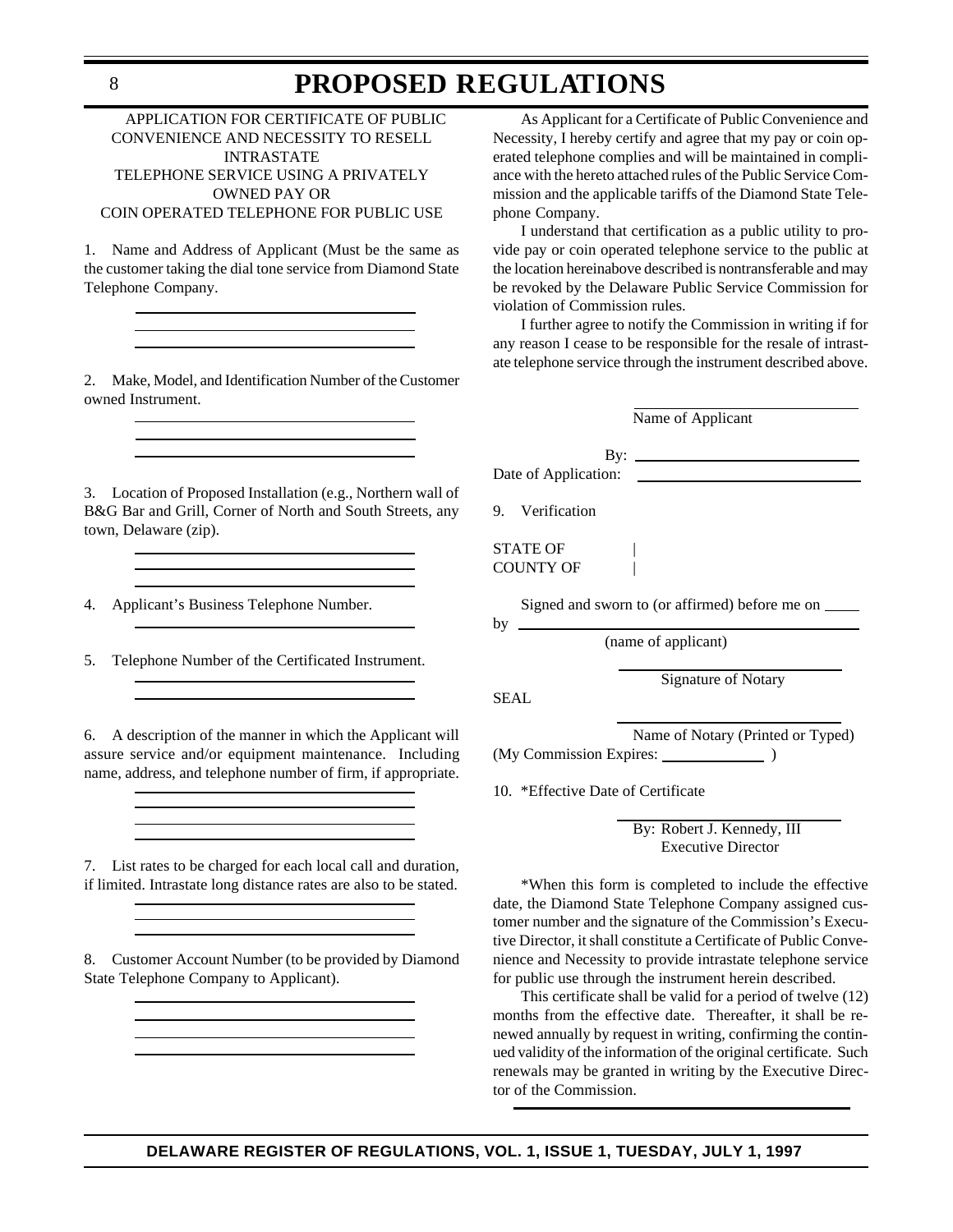#### <span id="page-8-0"></span>**[LINK TO PSC HOME PAGE](http://www.state.de.us/govern/agencies/pubservc/delpsc.htm)**

#### **[PUBLIC SERVICE COMMISSION](#page-3-0)**

Statutory Authority: Title 26 Section 201 of the Delaware Code (26 **Del.C.** § 201)

#### BEFORE THE PUBLIC SERVICE COMMISSION OF THE STATE OF DELAWARE

| IN THE MATTER OF THE             |                       |
|----------------------------------|-----------------------|
| PROMULGATION                     | <b>PSC REGULATION</b> |
| OF RULES REGARDING THE           | DOCKET NO. 47         |
| <b>DISCOUNTS FOR INTRASTATE </b> |                       |
| <b>TELECOMMUNICATIONS</b>        |                       |
| <b>AND INFORMATION</b>           |                       |
| <b>SERVICES PROVIDED TO</b>      |                       |
| <b>SCHOOLS AND LIBRARIES</b>     |                       |
| (OPENED JUNE 17, 1997)           |                       |

#### NOTICE OF PROPOSED RULE MAKING CONCERNING INTRASTATE DISCOUNTS FOR SCHOOLS AND LIBRARIES

#### TO: ALL SCHOOLS, LIBRARIES, TELECOMMUNI-CATIONS CARRIERS, AND OTHER INTER-ESTED PARTIES

In the Telecommunications Act of 1996, Congress mandated that telecommunications carriers provide certain services to elementary schools, secondary schools, and libraries at discounted rates lower than those charged to other persons. 47 U.S.C. § 254(h)(1)(B). Under § 254(h)(1)(B), the Federal Communications Commission ("FCC") determines these discounts for interstate services and the states shall set the discount for intrastate services. On May 8, 1997, the FCC issued its Report and Order (FCC 97-157) which established the discount for interstate services and established a federal funding mechanism to reimburse carriers for the discounts. The discounts available to eligible schools and libraries range from twenty percent (20%) to ninety percent (90%) and are deducted from prices set by a competitive bidding process. The discounts may be applied to internal connections, Internet access, and all commercially available telecommunications services. Under the FCC's Order, federal support will be provided for both interstate and intrastate services, so long as the State has adopted a discount rate for intrastate services as great

**DELAWARE REGISTER OF REGULATIONS, VOL. 1, ISSUE 1, TUESDAY, JULY 1, 1997**

as those adopted for interstate services. Eligibility for the discounts will be determined by a federal administrator on a first-come, first-served submission process, set to begin probably in July, 1997.

Pursuant to 29 Del. C. § 10115, the Delaware Public Service Commission ("PSC") gives notice that it proposes to adopt rules and regulations which will, for the period through December 31, 1998, determine the discounts available for Delaware schools and libraries for intrastate services. By its proposed rules, the PSC intends to adopt as the discount levels for intrastate services the federal discount matrix set out below, as well as the accompanying competitive bidding process (set out in the FCC's Order). The proposed discounts are:

| <b>SCHOOLS &amp; LIBRARIES</b><br><b>DISCOUNT LEVEL</b><br>DISCOUNT MATRIX                     |                                                     |                                  |  |
|------------------------------------------------------------------------------------------------|-----------------------------------------------------|----------------------------------|--|
| <b>HOW</b><br>DISADVANTAGED?<br>% of students eligible<br>for national school<br>lunch program | New Castle County<br><b>Kent County</b><br>discount | <b>Sussex County</b><br>discount |  |
| < 1                                                                                            | 20                                                  | 25                               |  |
| $1 - 19$                                                                                       | 40                                                  | 50                               |  |
| 20-34                                                                                          | 50                                                  | 60                               |  |
| 35-49                                                                                          | 60                                                  | 70                               |  |
| 50-74                                                                                          | 80                                                  | 80                               |  |
| 75-100                                                                                         | 90                                                  | 90                               |  |

The text of the proposed rules is attached. The PSC believes it has authority to determine such discounts under 47 U.S.C. § 254(h)(1)(B) and 26 Del. C. § 703(3), (4). The PSC relies on the findings made in the May 8th FCC Order and the preceding recommendations of the Joint State-Federal Board (12 FCC Rcd. 87 (1996)) as support for its proposed rules. Adoption of the proposed rules will allow schools and libraries in Delaware to apply for federal universal service support for both interstate and intrastate services for the 1997-98 school year. Under the proposed rules, the intrastate discount would be applicable only for purposes of the receipt of the federal support for intrastate services and will not be supported by a State funding mechanism.

The PSC solicits comments, suggestions, compilations of data, or other written materials on the proposed rules which adopt the federal discount matrix. Specifically, the PSC solicits materials on the following questions:

(a) Do any provisions of State law bar adoption of the federal discount matrix and the competitive bidding process for intrastate services provided to schools and libraries?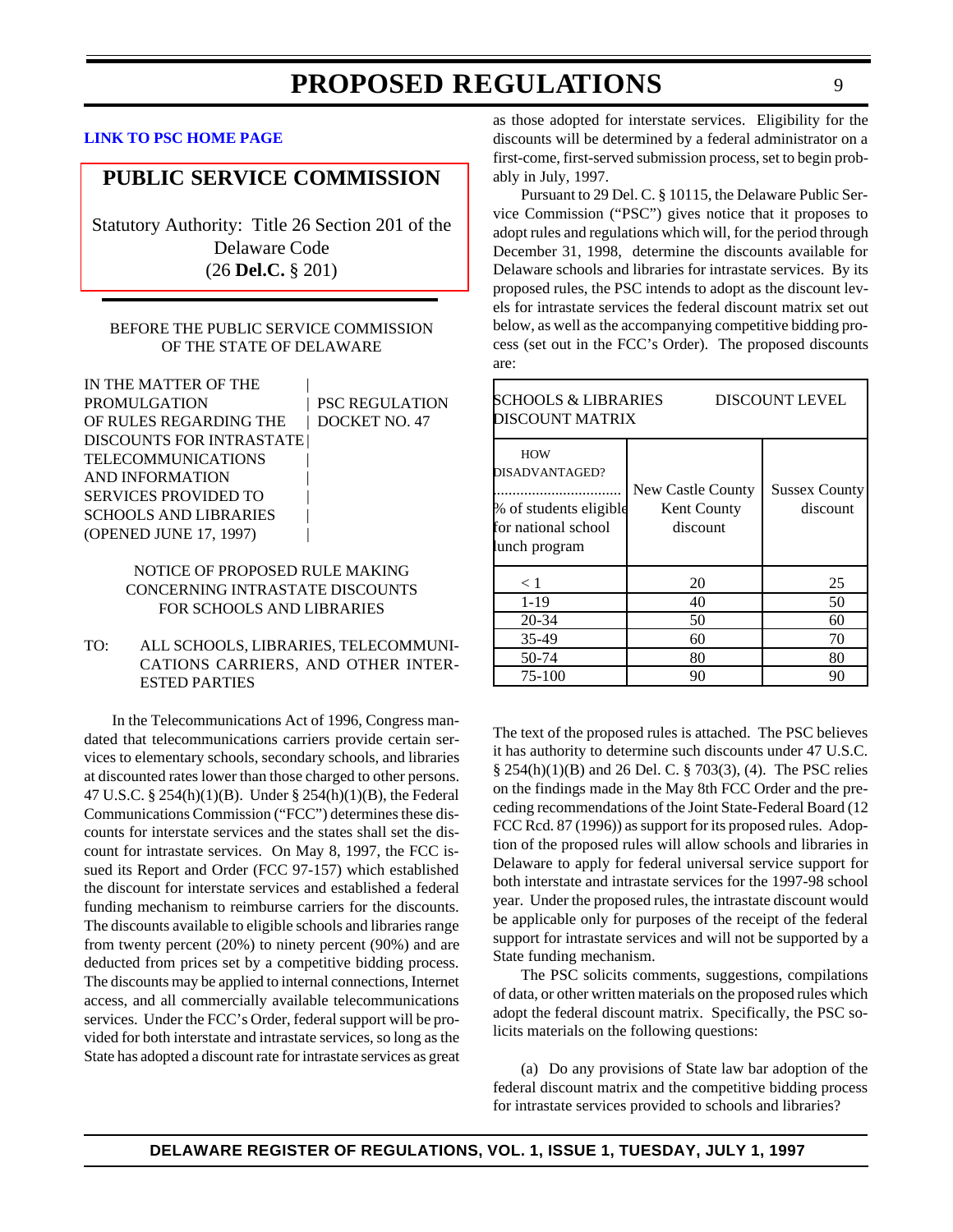(b) What is the appropriate discount for intrastate services during the period through December 31, 1998 and, in particular, should the PSC adopt discounts deeper or slighter than the federal matrix? and

(c) What should be the appropriate level of intrastate discounts after December 31, 1998, and how should such discounts be funded?

Ten (10) copies of any materials shall be filed with the PSC at its offices at 1560 South DuPont Highway, Dover, Delaware 19901. Materials shall be filed on or before July 31, 1997, and should include a cover document listing the name of the submitter, a mailing address, voice and facsimile service numbers, and an e-mail address. Persons who wish to participate in any further proceedings, whether or not such person is submitting materials, shall so inform the PSC, by the above date, in a written document.

The PSC will hold a public hearing at the PSC's Dover office on the proposed rules on Friday, August 1, 1997, commencing at 10:00 AM. Materials may also be submitted then.

Copies of the rules proposed by the PSC and any materials filed will be available for inspection and copying at the PSC's Dover office during normal business hours. The fee for copying is \$0.25 per page.

Any individual with disabilities who wishes to participate in these proceedings, or to review these proposed rules, should contact the PSC to discuss any auxiliary aids or services needed to facilitate such review or participation. Such contact may be in person, by writing, telephonically, by use of the Telecommunications Relay Service, or otherwise. The PSC's toll-free telephone number is (800) 282-8574. Persons with questions concerning this application may contact the PSC's Public Information Officer by either Text Telephone ("TT") or by regular telephone at (302) 739-4333. The officer can also be reached by e-mail at mcarl@state.de.us.

#### INTERIM RULES FOR THE DETERMINATION OF INTRASTATE DISCOUNTS FOR SERVICES PRO-VIDED TO ELEMENTARY AND SECONDARY SCHOOLS AND LIBRARIES FOR PURPOSES OF THE RECEIPT OF FEDERAL UNIVERSAL SERVICE SUPPORT

Section 1: General

- 1.1 Basis and purpose
- 1.2 Duration
- 1.3 Intended use of federal universal service support
- 1.4 Terms and definitions

Section 2: Eligible Institutions and Supported Services

- 2.1 Eligibility
- 2.2 Supported services
- 2.3 Other supported special services
- 2.4 Requests for service

Section 3: Intrastate Discounts

3.1 Discounts

Section 4: Duties of Eligible Institutions and Service Providers

- 4.1 Ordering and bidding for services
- 4.2 Resale
- 4.3 Support
- 4.4 Record keeping

Section 5: Services provided by non-telecommunications carriers.

5.1 Support for non-telecommunications carriers Section 1: General

1.1 Basis and purpose.

(a) Under the provisions of 47 U.S.C.  $\S$  254(h)(1)(B), all telecommunications carriers serving a geographic area must, upon receipt of a bona fide request for services falling within the definition of universal service, provide such services to elementary schools, secondary schools, and libraries at rates less than the amounts charged for similar services to other parties. The discount provided for such services is recovered by the carrier either offsetting such amount against the carrier's obligation to contribute to a universal service support mechanism or recovering reimbursement from a universal service support mechanism. By the same provision, the states are charged with determining the amount of such discount for intrastate services. These rules set the discounts for intrastate services provided by telecommunications carriers to eligible schools and libraries within Delaware.

(b) These rules are adopted for the purpose of allowing telecommunications carriers to receive federal universal service support for both interstate and intrastate services provided to eligible schools and libraries. See 47 C.F.R. §  $54.505(e)(1)$ .<sup>1</sup> These rules do not provide for, nor do they create, a state universal service support funding mechanism. The amount of support available for services provided to eligible schools and libraries is to be determined by the rules adopted by the Federal Communications Commission to implement the *federal* universal service support mechanism.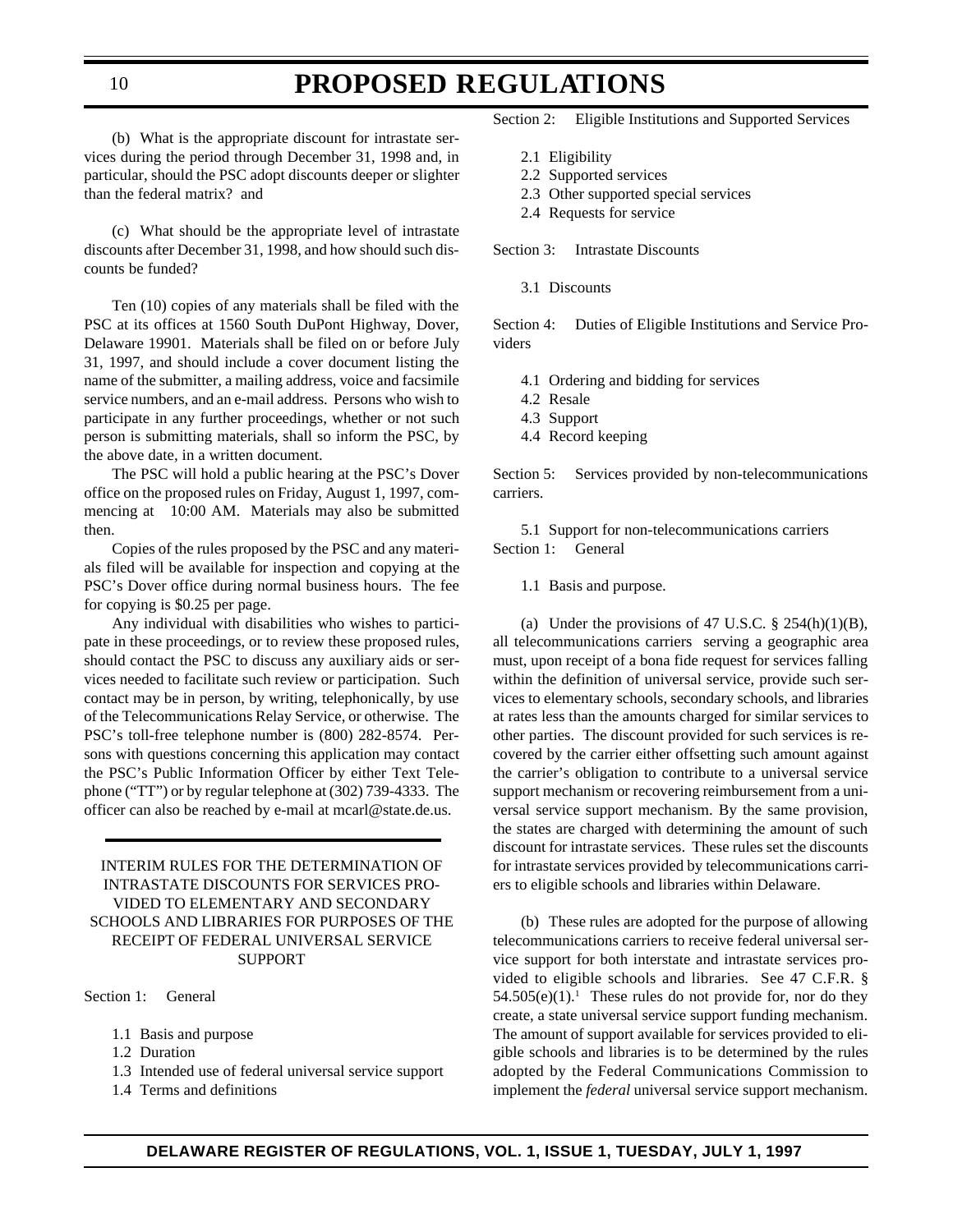#### 1.2 Duration.

These rules shall govern the intrastate discounts for services provided by telecommunications carriers to eligible schools and libraries for the period from the effective date of these rules until December 31, 1998. The Commission may hereafter alter, amend, or repeal these rules and may extend the expiration date for these rules.

1.3 Intended use of federal universal service support.

A carrier that receives federal universal service support for intrastate services shall use that support only for the provision, maintenance, and upgrading of facilities and services for which the federal support is intended.

1.4 Terms and definitions.

(a) An "Elementary school" is a non-profit institutional day or residential school that provides elementary education, as determined by state law.

(b) "Information service" is the offering of a capability for generating, acquiring, storing, transforming, processing, retrieving, utilizing, or making available information via telecommunications, and includes electronic publishing, but does not include any use of any such capability for the management, control, or operation of a telecommunications system or the management of a telecommunications service.

(c) "Internet access" includes the following elements:

(1) the transmission of information as common carriage;

(2) the transmission of information as part of a gateway to an information service, when that transmission does not involve the generation or alteration of the content of information, but may include data transmission, address translation, protocol conversion, billing management, introductory information content, and navigational systems that enable users to access information services, and that do not affect the presentation of such information to users; and

(3) electronic mail services (e-mail).

(d) "Internal Connections" includes items such as routers, hubs, network file servers, and wireless local area networks and their installation and basic maintenance needed to switch and route messages within a school or library. A given service is eligible for support as a component of the institution's internal connections only if it is necessary to transport information to individual classrooms.

(e) "Intrastate telecommunication" is a communication or transmission from within Delaware to a location within Delaware. "Intrastate transmission" is the same as intrastate telecommunication.

(f) A "library" includes:

(1) a public library;

(2) a public elementary school or secondary school library;

(3) an academic library;

(4) a research library which, for the purposes of this definition, means a library that:

(A) makes publicly available library services and materials suitable for scholarly research and not otherwise available to the public; and

(B) is not an integral part of an institution of higher education; and

(5) a private library, but only if the Public Service Commission, with the advice of the State Librarian, determines that the library should be considered a library for the purposes of this definition.

(g) A "library consortium" is any local, statewide, regional, or interstate cooperative association of libraries that provides for the systematic and effective coordination of the resources of school, public, academic, and special libraries and information centers, for improving services to the clientele of such libraries. For the purposes of these rules, references to library will also refer to library consortium.

(h) "Lowest corresponding price" is the lowest price that a service provider charges to non-residential customers who are similarly situated to a particular school, library, or library consortium for similar services.

(i) "National school lunch program" is a program administered by the U.S. Department of Agriculture that provides free or reduced price lunches to economically disadvantaged children.

(j) The "pre-discount price" means the price the service provider agrees to accept as total payment for its telecommunications or information services. Such amount is the sum of the amount the service provider expects to receive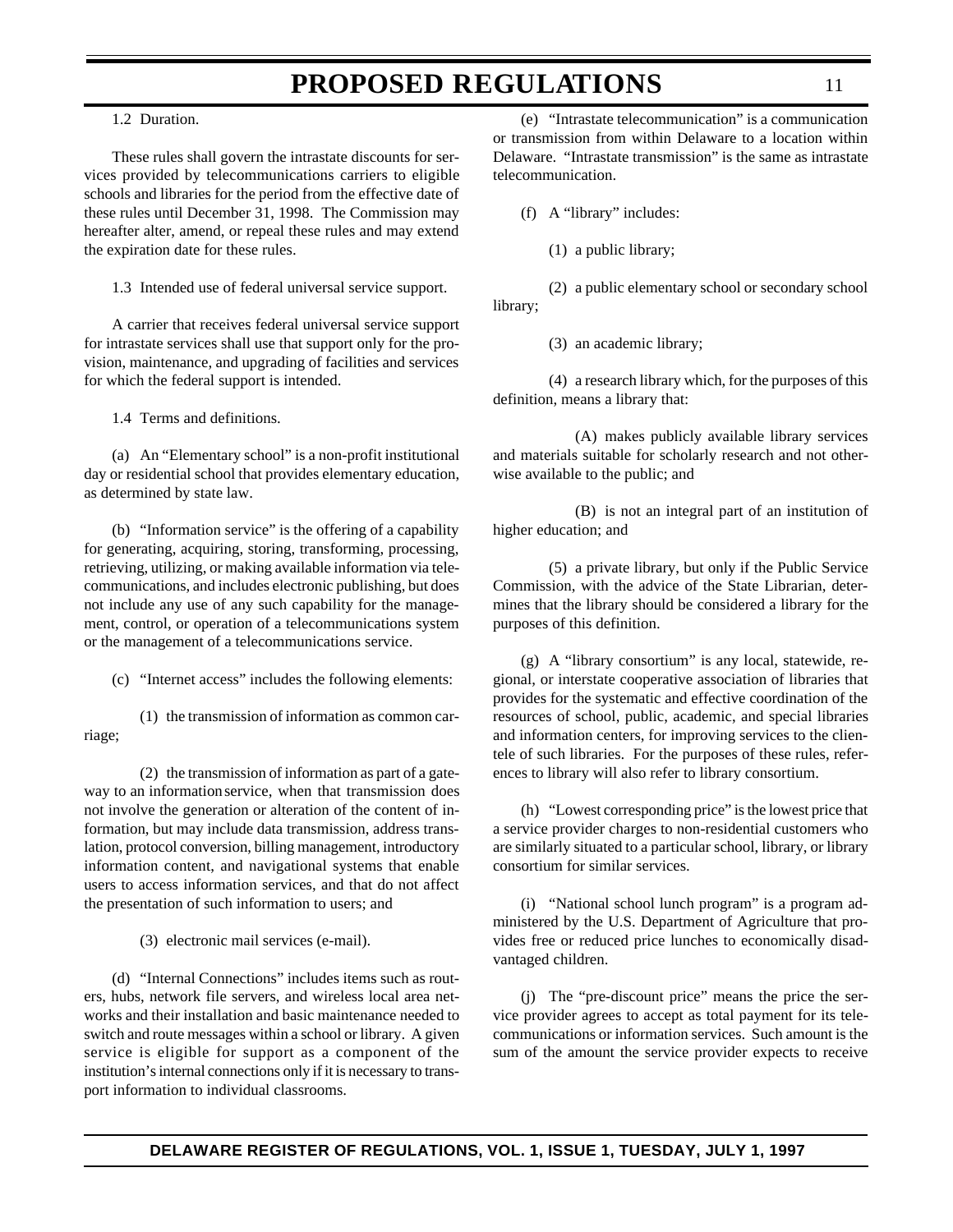### **PROPOSED REGULATIONS**

from the eligible school or library and the amount it expects to receive as reimbursement from the federal universal service support mechanisms because of the discounts provided herein.

(k) A "secondary school" is a non-profit institutional day or residential school that provides secondary education, as determined by state law. A secondary school does not offer education beyond grade 12.

(l) "Telecommunications" is the transmission, between or among points specified by the user, of information of the user's choosing, without change in the form or content of the information as sent and received.

(m) A "telecommunications carrier" is any provider of telecommunications services except that such term does not include aggregators of telecommunications services as defined by 47 U.S.C. § 226. This definition includes cellular mobile radio service (CMRS) providers, interexchange carriers (IXCs) and, to the extent they are acting as telecommunications carriers, companies that provide both telecommunications and information services. Private mobile radio service (PMRS) providers are telecommunications carriers to the extent they provide domestic or international telecommunications for a fee directly to the public.

(n) "Telecommunications service" is the offering of telecommunications for a fee directly to the public, or to such classes of users as to be effectively available directly to the public, regardless of the facilities used.

Section 2: Eligible Institutions and Supported Services

2.1 Eligibility

(a) Telecommunications carriers shall be eligible for federal universal service support under these rules for providing supported intrastate services to eligible schools, libraries, and consortia including those entities.

(b) Schools.

(1) Only schools meeting the statutory definitions of "elementary school," as defined in 20 U.S.C. § 8801(14), or "secondary school," as defined in 20 U.S.C. § 8801(25), and not excluded hereafter, shall be eligible for discounts on telecommunications and other supported services and facilities under these rules.

(2) Schools operating as for-profit businesses shall not be eligible for discounts under these rules.

(3) Schools with endowments exceeding \$50,000,000 shall not be eligible for discounts under these rules.

(c) Libraries

(1) Only libraries eligible for assistance from the Division of Libraries [a State library administrative agency] under the Library Services and Technology Act (Pub. L. No. 104-208) and not excluded hereafter shall be eligible for discounts under these rules.

(2) A library's eligibility for universal service funding shall depend on its funding as an independent entity. Only libraries whose budgets are completely separate from any schools (including, but not limited to, elementary and secondary schools, colleges, and universities) shall be eligible for discounts as libraries under these rules.

(3) Libraries operating as for-profit businesses shall not be eligible for discounts under these rules.

(d) Consortia.

(1) For purposes of seeking competitive bids for telecommunications services pursuant to the provisions of 47 C.F.R. § 54.504, schools and libraries eligible for support under these rules may form consortia with other eligible schools and libraries, with health care providers eligible under 47 U.S.C. § 254(h)(1)(A), and with public sector (governmental) entities, including, but not limited to, state colleges and state universities, state educational broadcasters, counties, and municipalities, when ordering telecommunications and other supported services under the federal universal support mechanism. With one exception, eligible schools and libraries participating in consortia with ineligible private sector members shall not be eligible for discounts for intrastate services under these rules. A consortium may include ineligible private sector entities if the pre-discount prices of any services that such consortium receives from the local exchange carrier are generally tariffed rates.

(2) For consortia, discounts under these rules shall apply only to the portion of eligible telecommunications and other supported services used by the eligible schools and libraries.

(3) Appropriate state agencies may receive discounts on the purchase of telecommunications and information services that they make on behalf of, and for, the direct use of eligible schools and libraries.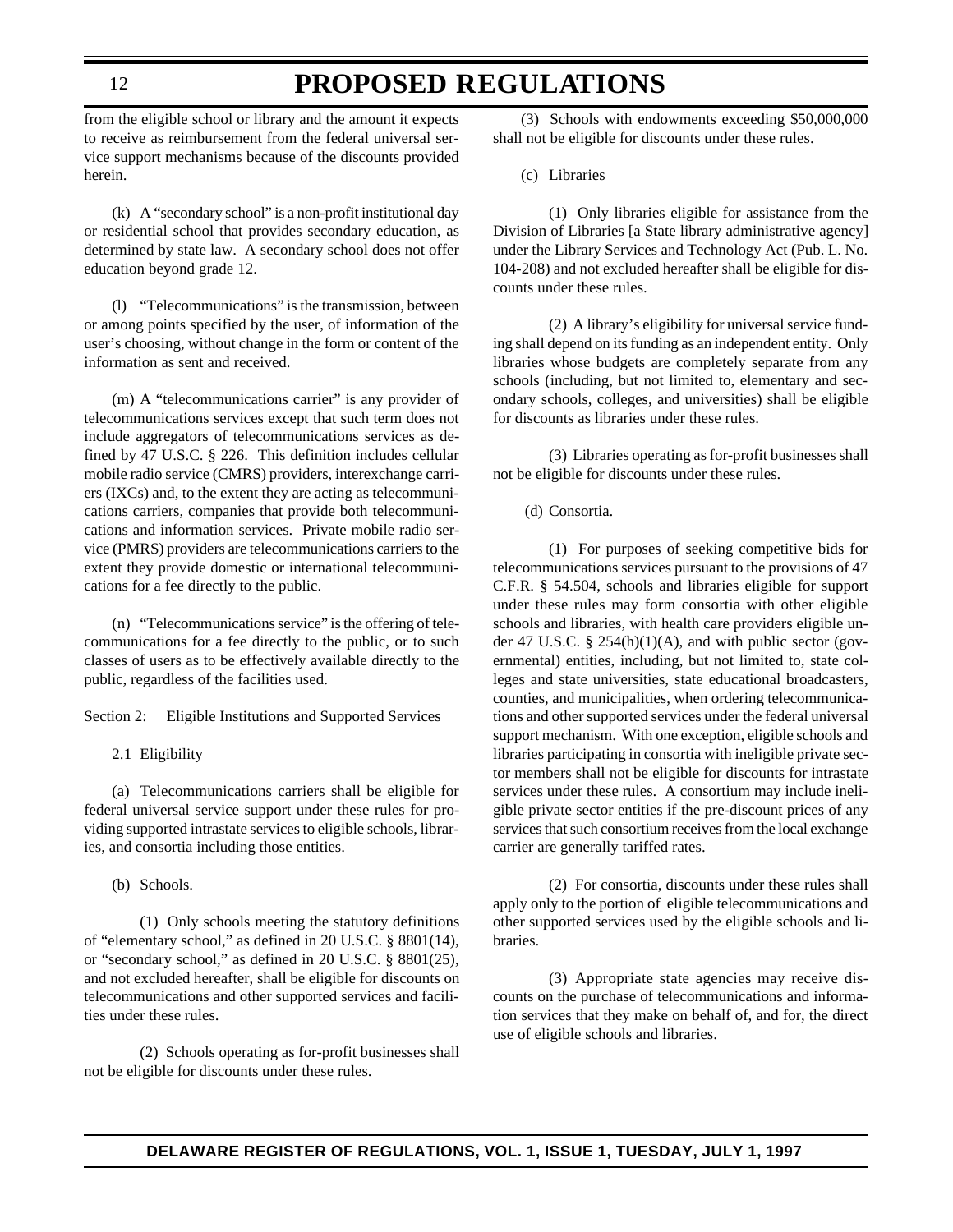(4) Service providers shall keep and retain records of rates charged to and discounts allowed for eligible schools and libraries - on their own or as part of a consortium. Such records shall be available for public inspection.

2.2 Supported services.

For the purposes of this rules, supported services provided by telecommunications carriers include all commercially available telecommunications services.

2.3 Other supported special services.

For the purposes of these rules, other supported special services provided by telecommunications carriers include Internet access and installation and maintenance of internal connections.

2.4 Requests for Service.

(a) All eligible schools, libraries, and consortia composed of such entities shall participate in a competitive bidding process, pursuant to the requirements established in 47 C.F.R. § 54.504. Such competitive bidding process shall be undertaken in compliance with any applicable provisions of state law pertaining to procurement of services..

(b) Schools, libraries, and eligible consortia wishing to receive discounts for eligible services under the federal support mechanism for intrastate services shall submit requests for services and facilities in compliance with the requirements set forth in 47 C.F.R. §§ 54.504, 54.507(d), & 54.509(a).

(c) Schools, libraries, eligible consortia, and service providers may present to the Public Service Commission complaints regarding intrastate rates if they reasonably believe that the lowest corresponding price is unfairly high or low.

(1) Schools, libraries, and consortia may request lower rates if the rate offered by the provider does not represent the lowest corresponding price.

(2) Service providers may request higher rates if they can show that the lowest corresponding price is not compensatory, because the relevant school, library, or consortium is not similarly situated to and subscribing to a similar set of services to the customer paying the lowest corresponding price.

Section 3: Intrastate Discounts

3.1 Discounts.

(a) Discounts for eligible schools and libraries shall be set as a percentage discount from the pre-discount price.

 (b) The discounts available to eligible schools and libraries shall range from twenty percent (20%) to ninety percent (90%) of the pre-discount price for all eligible services provided by eligible providers. The discounts available to a particular school, library, or consortium of only such entities shall be determined by indicators of poverty and high cost.

(1) For schools and school districts, the level of poverty shall be measured by the percentage of their student enrollment that is eligible for a free or reduced price lunch under the national school lunch program or a federally-approved alternative mechanism. School districts applying for eligible services on behalf of their individual schools may calculate the district-wide percentage of eligible students using a weighted average. For example, a school district would divide the total number of students in the district eligible for the national school lunch program by the total number of students in the district to compute the district-wide percentage of eligible students. Alternatively, the district could apply on behalf of individual schools and use the respective percentage discounts for which the individual schools are eligible.

(2) For libraries and library consortia, the level of poverty shall be based on the percentage of the student enrollment that is eligible for a free or reduced price lunch under the national school lunch program or a federally-approved alternative mechanism in the public school district in which they are located. If the library is not in a school district then its level of poverty shall be based on an average of the percentage of students eligible for the national school lunch program in each of the school districts that children living in the library's location attend. Library systems applying for discounted services or facilities on behalf of their individual branches shall calculate the system-wide percentage of eligible families using an unweighted average based on the percentage of the student enrollment that is eligible for a free or reduced price lunch under the national school lunch program in the public school district in which they are located for each of their branches or facilities.

(3) Schools and libraries are classified as "urban" or "rural" based on location in an urban or rural area, according to the following designations.2

(i) Schools and libraries located in New Castle County and Kent County are designated as urban.

(ii) Schools and libraries located in Sussex County are designated as rural.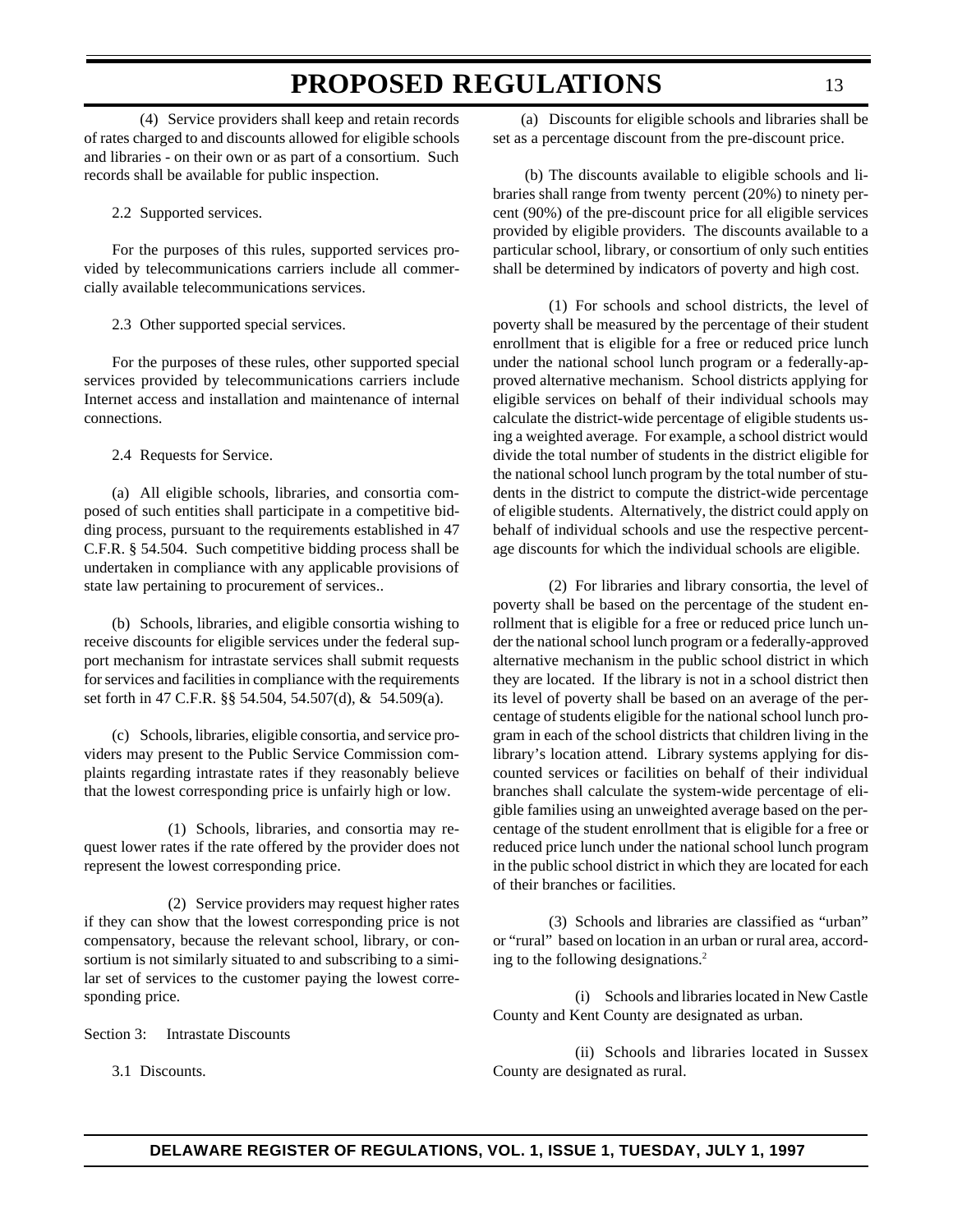### **PROPOSED REGULATIONS**

(c) The following matrix sets forth a discount rate to be applied to eligible intrastate services and facilities purchased by eligible schools, school districts, libraries, or library consortia based on the institution's level of poverty and location.

| <b>SCHOOLS &amp; LIBRARIES</b>                                                           | <b>DISCOUNT LEVEL</b> |                   |
|------------------------------------------------------------------------------------------|-----------------------|-------------------|
| <b>HOW DISADVANTAGED?</b><br>% of students eligible for<br>national school lunch program | urban<br>discount     | rural<br>discount |
| < 1                                                                                      | 20                    | 25                |
| $1-19$                                                                                   | 40                    | 50                |
| $20 - 34$                                                                                | 50                    | 60                |
| 35-49                                                                                    | 60                    | 70                |
| 50-74                                                                                    | 80                    | 80                |
| 75-100                                                                                   | 90                    | 90                |

(d) Consortia applying for discounted services or facilities on behalf of their members shall calculate the portion of the total bill eligible for a discount using a weighted average based on the share of the pre-discount price for which each eligible school or library agrees to be financially liable. Each eligible school, school district, library, or library consortia will be credited with the discount to which it is entitled.

Section 4: Duties and Rights of Eligible Institutions and Service Providers

4.1 Ordering and bidding for services

(a) In selecting a provider of eligible services and facilities, schools, libraries, and eligible consortia shall carefully consider all bids submitted and may, to the extent permitted by state law, consider relevant factors other than the pre-discount prices submitted by providers.

(b) Providers of eligible services and facilities shall not charge schools, school districts, libraries, eligible consortia, and state agencies a price above the lowest corresponding price for supported services and facilities, unless the Public Service Commission finds that the lowest corresponding price for intrastate services is not compensatory.

(c) Schools and libraries bound by existing contracts for service shall not be required to breach those contracts in order to qualify for discounts under these rules during the period for which they are bound. This exemption from competitive bidding requirements, however, shall not apply to voluntary extensions of existing contracts.

4.2 Resale

(a) Eligible services provided at a discount under these rules shall not be sold, resold, or transferred in consideration of money or any other thing of value.

(b) The above prohibition on resale shall not bar schools, school districts, libraries, and library consortia from charging either computer lab fees or fees for classes in how to navigate over the Internet. There is no prohibition on the resale of services that are not purchased pursuant to the discounts provided in these rules.

#### 4.3 Support

A telecommunications carrier providing services eligible for support under these rules shall receive an offset or reimbursement for the amount eligible for support from the federal universal service support mechanism in such amount as may be prescribed under the provisions of 47 C.F.R. §§ 54.507 to 54.515.

#### 4.4 Record keeping

Schools and libraries shall maintain for their purchases, at discounted rates, of telecommunications and other supported services and facilities the kind of procurement records that they maintain for other purchases. Schools and libraries shall produce such records at the request of any auditor appointed by the Department of Public Instruction, the federal universal service administrator, or any state or federal agency with jurisdiction. Schools and libraries shall be subject to random compliance audits to evaluate what services they are purchasing and how such services are being used.

Section 5: Services Provided by Non-telecommunications Carriers

5.1 Support for non-telecommunications carriers

(a) Non-telecommunications carriers, not subject to the jurisdiction of the Public Service Commission, may also be eligible to receive federal universal service support for providing eligible covered services for eligible schools, libraries, and consortia, including those entities.

(b) Non-telecommunications carriers shall be eligible for federal universal service support for providing Internet access and installation and maintenance of internal connections.

(c) The terms, conditions, and amount of such support shall be determined pursuant to the provisions of 47 U.S.C. § 254(h)(2)(A) and 47 C.F. R. §§ 54.505 to 54.511.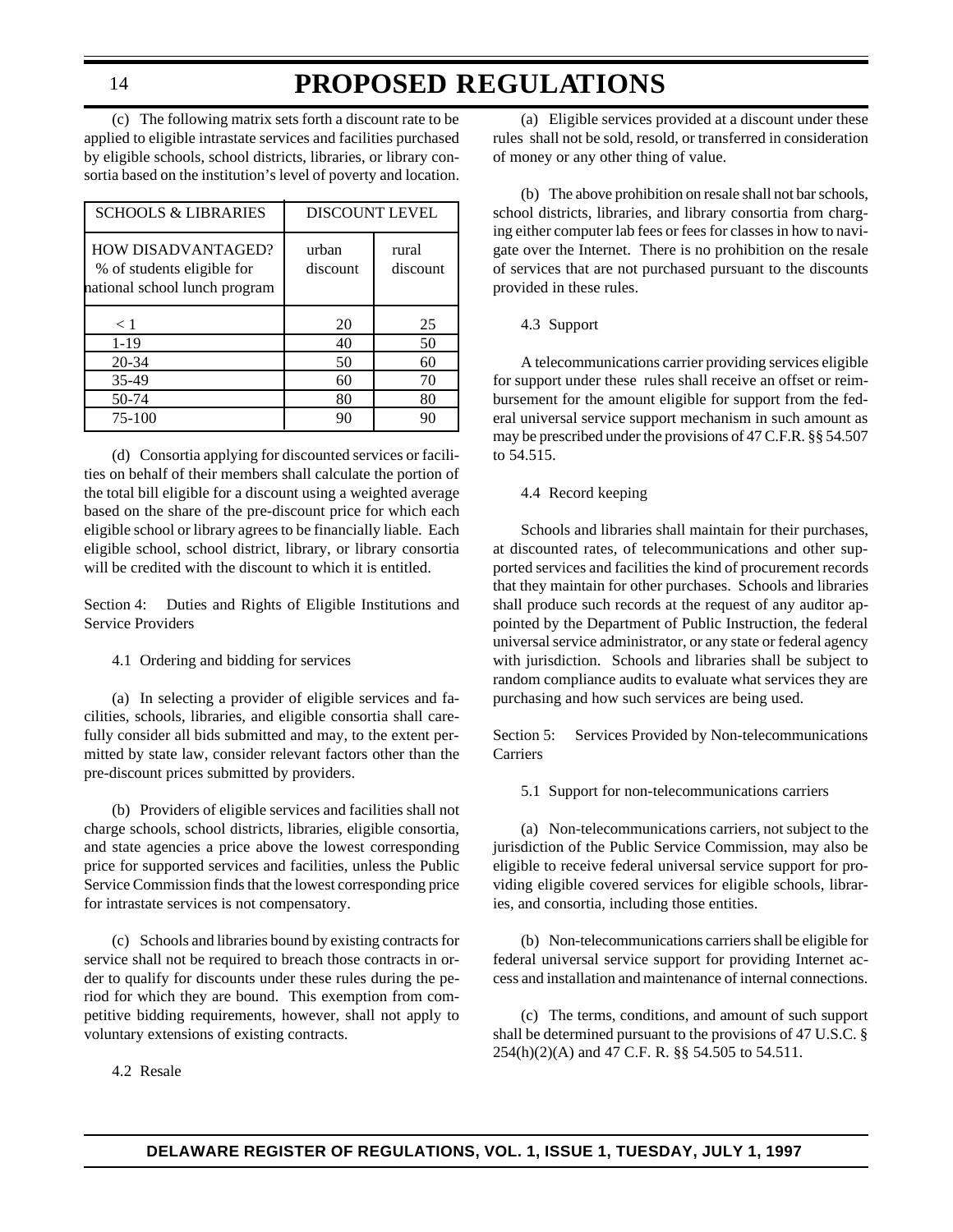<span id="page-14-0"></span><sup>1</sup> For purposes of these rules, citations to provisions in the Code of Federal Regulations shall be to amendments and additions made by the Report and Order (FCC 97-157) in Federal-State Board on Universal Service, CC Dckt. No. 96-45 (rel. May 8, 1997) ( - Fed. Reg. - ).

2 The classifications are based on the criteria set forth in 47 C.F.R. § 54.505(b)(3). If, under that criteria, the classification of a county or an area within a county changes, the discounts should be based on the reclassification.

#### **[DELAWARE BOARD OF NURSING](#page-3-0)**

Statutory Authority: Title 24, Section 1906(1) of the Delaware Code (24 **Del.C.** 1906(1))

**PLEASE NOTE THAT THE FOLLOWING REGULATORY CHANGES WERE INITIATED PRIOR TO THE EFFECTIVE DATE OF THE CURRENT ADMINISTRATIVE PROCEDURES ACT THE FOLLOWING IS PRESENTED FOR INFORMATIONAL PURPOSES ONLY**

The Delaware Board of Nursing in accordance with 24 Del.C. 1906(1) has proposed to revise certain sections of Article VIII of the Rules and Regulations related to the Law regulating the Practice of Nursing in the State of Delaware that address the practice of nursing as an Advanced Practice Nurse in the State of Delaware.

The proposed changes are summarized as follows:

Amend Section 9: Application for Licensure to Practice as an Advanced Practice Nurse to recognize that a faculty member teaching in a nursing education program is not required to be licensed as an Advanced Practice Nurse, but a faculty member teaching in a graduate level clinical course may apply for licensure as an Advanced Practice Nurse and utilize graduate level clinical teaching hours to fulfill the practice requirement.

Amend Section 10: Temporary Permit for Advanced Practice Nurse Licensure to extend eligibility for a temporary permit to an applicant awaiting review by the certifying agency for acceptance to take the certifying examination.

Amend Section 11: Maintenance of Licensure Status: Reinstatement to decrease the practice hour requirement to 1500 hours in the past 5 years or 600 hours in the past 2 years.

A public hearing was held on Wednesday, June 11, 1997 at 1:00 p.m. in the second floor conference room A of the Cannon Building, 861 Silver Lake Boulevard, Dover, Delaware.

Anyone desiring a copy of the revised section of the Rules and Regulations may obtain a copy from the Delaware Board of Nursing, Cannon Building, Suite 203, P.O. Box 1401, Dover, Delaware, 19903. Persons desiring to submit written comments on the revised rules and regulations may forward those comments to the above address.

The final date to receive written comments was at the public hearing.

ARTICLE VIII RULES AND REGULATIONS GOVERN-ING THE PRACTICE OF NURSING AS AN ADVANCED PRACTICE NURSE IN THE STATE OF DELAWARE

#### SECTION 1:AUTHORITY

1.1 There rules and regulations are adopted by the Delaware Board of Nursing under the authority of the Delaware Nursing Practice Act, 24 Del.C., §1902(d), §1906(1), §1906(7).

#### SECTION 2:PURPOSE

2.1 the general purpose of these rules and regulations is to assist in protecting and safeguarding the public by regulating the practice of the Advanced Practice Nurse.

#### SECTION 3:SCOPE

3.1 These rules and regulations govern the educational and experience requirements and standards of practice for the Advanced Practice Nurse. Prescribing medications and treatments independently is pursuant to the Rules and Regulations promulgated by the Joint Practice Committee as defined in 24 Del. C., §1906(20). The Advanced Practice Nurse is responsible and accountable for her or his practice. Nothing herein is deemed to limit the scope of practice or prohibit a Registered Nurse from engaging in those activities that constitute the practice of professional nursing and/.or professional nursing in a specialty area.

#### SECTION 4:DEFINITIONS

4.1 Advanced Practice Nurse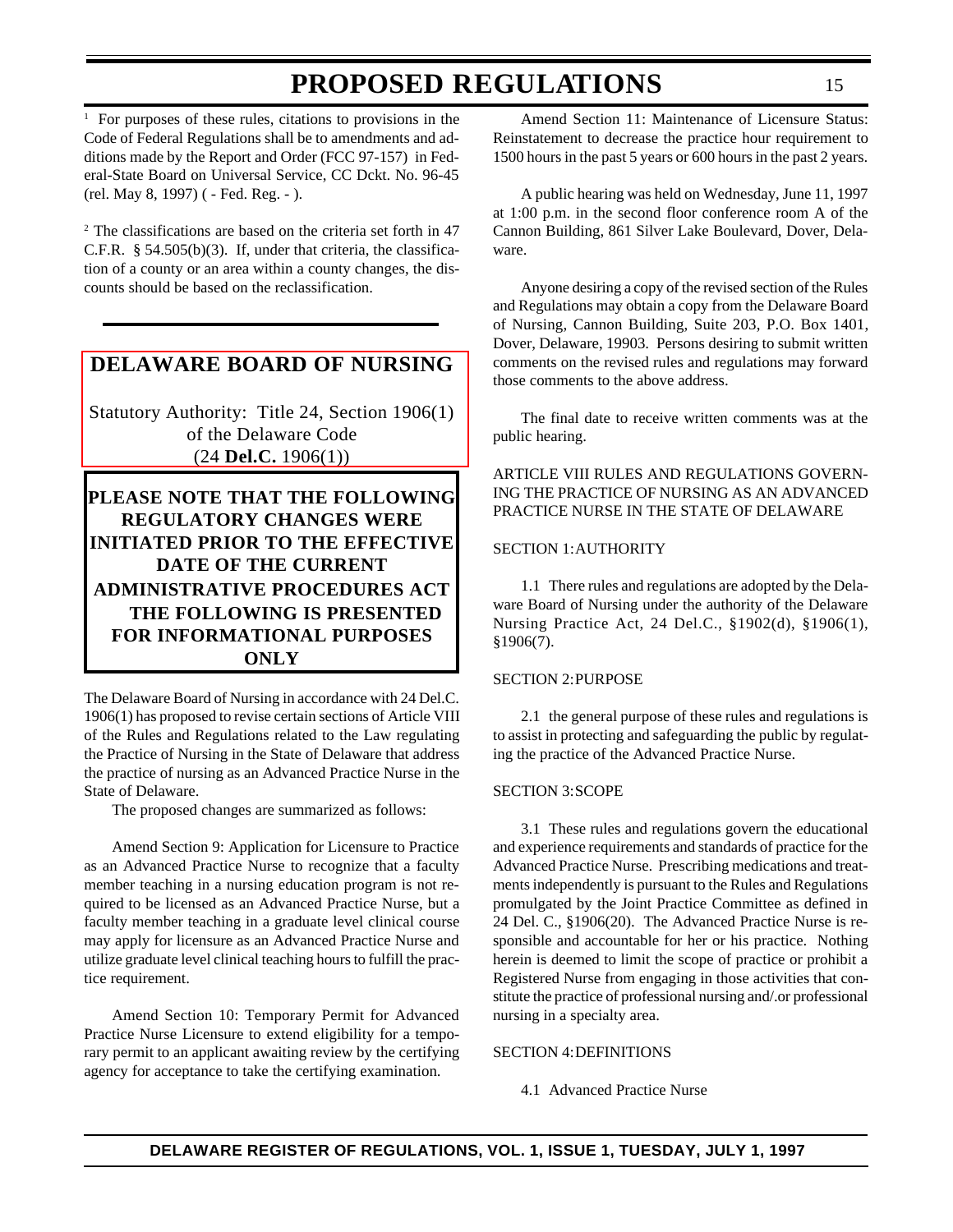### **PROPOSED REGULATIONS**

As defined in 24 Del. C., §1902(d)(1). Such a nurse will be given the title Advanced Practice Nurse by state licensure, and may use the title Advanced Practice Nurse within his/her specific specialty area.

#### 4.1:1 CERTIFIED NURSE MIDWIFE (C.N.M.)

A Registered Nurse who is a provider for normal maternity, newborn and well-woman gynecological care. The CNM designation is received after completing an accredited postbasic nursing program in midwifery at schools of medicine, nursing or public health, and passing a certification examination administered by the ACNM Certification Council, Inc. or other nationally recognized, Board of Nursing approved certifying organization.

4.1:2 CERTIFIED REGISTERED NURSE ANES-THETIST (C.R.N.A.)

A Registered Nurse who has graduated from a nurse anesthesia educational program accredited by the American Association of Nurse Anesthetists' Council on Accreditation of Nurse Anesthesia Educational programs, and who is certified by the American Association of Nurse Anesthetists' Council on Certification of Nurse Anesthetists or other nationally recognized, Board of Nursing approved certifying organization.

4.1:3 CLINICAL NURSE SPECIALIST (C.N.S.)

A Registered Nurse with advanced nursing educational preparation who functions in primary, secondary, and tertiary settings with individuals, families, groups, or communities. The CNS designation is received after graduation from a Master's degree program in a clinical nurse specialty or post Master's certificate, such as gerontology, maternal child, pediatrics, psych/mental health, etc. The CNS must have national certification in the area of specialization at the advanced level if such a certification exists or as specified in Article VIII, Section 9.4.1 of these Rules and Regulations. The certifying agency must meet the established criteria approved by the Delaware Board of Nursing.

#### 4.1:4 NURSE PRACTITIONER (N.P.)

A Registered Nurse with advanced nursing educational preparation who is a provider of primary healthcare in a variety of settings with a focus on a specific area of practice. The NP designation is received after graduation from a Master's program or from an accredited post-basic NP certificate program of at least one academic year in length in a nurse practitioner specialty such as acute care, adult, family, geriatric, pediatric, or women's health, etc. The NP must have national certification in the area of specialization at the advanced level by a certifying agency which meets the established criteria approved by the Delaware Board of Nursing.

4.2 Audit

The verification of existence of a collaborative agreement for a minimum of 10% of the total number of licenses issued during a specified time period.

4.3 Board

The Delaware Board of Nursing

#### 4.4 Collaborative Agreement

Written verification of health care facility approved clinical privileges; or health care facility approved job description; or a written document that outlines the process for consultation and referral between an Advanced Practice Nurse and a licensed physician, dentist, podiatrist, or licensed Delaware health care delivery system.

#### 4.5 Guidelines/ Protocols

Suggested pathways to be followed by an Advanced Practice Nurse for managing a particular medical problem. These guidelines/protocols may be developed collaboratively by an Advanced Practice Nurse and a licensed physician, dentist or a podiatrist, or licensed Delaware health care delivery system.

4.6 National Certification

That credential earned by a nurse who has met requirements of a Board approved certifying agency.

4.6:1 The agencies so approved include but are not limited to:

A. American Academy of Nurse Practitioners

B. American Nurses Credentialing Center

C. American Association of Nurse Anesthetists Council on Certification of Nurse Anesthetists

D. American Association of Nurse Anesthetists Council on Recertification of Nurse Anesthetists

E. National Certification Corporation for the Obstetric, Gynecologic and Neonatal Nursing Specialties

F. National Certification Board of Pediatric Nurse Practitioners and Nurses.

G. ACNM Certification Council, Inc.

4.7 Post Basic Program

4.7:1 A combined didactic and clinical/preceptored program of at least one academic year of full time study in the area of advanced nursing practice with a minimum of 400 clinical/preceptored hours.

4.7:2 The program must be one offered and administered by an approved health agency and/or institution of higher learning,

4.7:3 Post basic means a program taken after licensure is achieved.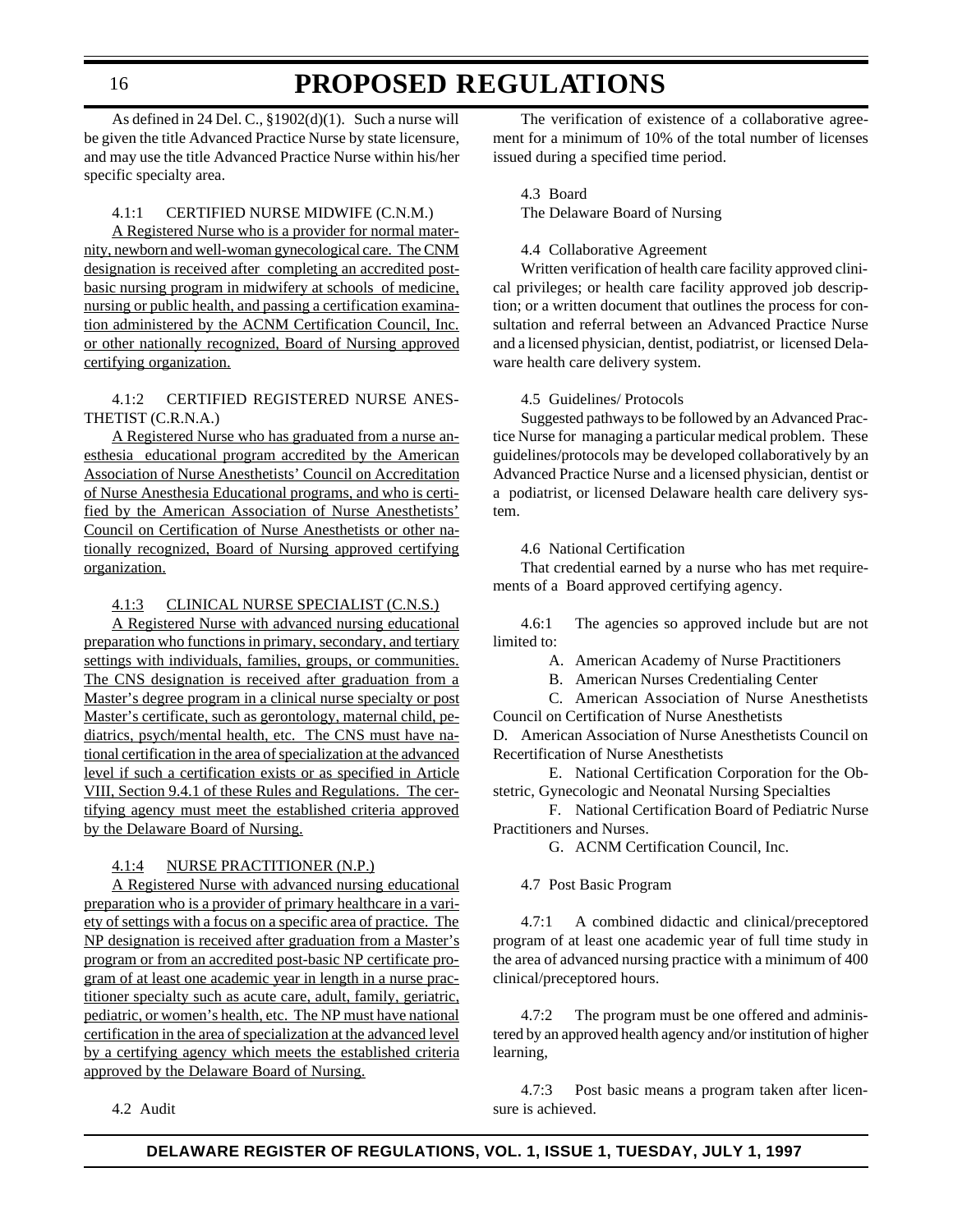4.8 Scope of Specialized Practice

That area of practice in which an Advanced Practice Nurse has a Master's degree or a post-basic program certificate in a clinical nursing specialty with national certification.

4.9 Supervision

Direction given by a licensed physician or Advanced Practice Nurse to an Advanced Practice Nurse practicing pursuant to a temporary permit. The supervising physician or Advanced Practice Nurse must be periodically available at the site where care is provided, or available for immediate guidance.

#### SECTION 5:GRANDFATHERING PERIOD

5.1 Any person holding a certificate of state licensure as an Advanced Practice Nurse that is valid on July 8, 1994 shall b eligible for renewal of such licensure under the conditions and standards prescribed herein for renewal of licensure.

SECTION 6: STANDARDS FOR THE ADVANCED PRACTICE NURSE

6.1 Advanced Practice Nurses view clients and their health concerns from an integrated multi-system perspective.

6.2 Standards provide the practitioner with a framework within which to operate and with the means to evaluate his/ her practice. In meeting the standards of practice of nursing in the advanced role, each practitioner, including but not limited to those listed in Section 4.1 of these Rules and Regulations:

A. Performs comprehensive assessments using appropriate physical and psychosocial parameters;

B. Develops comprehensive nursing care plans based on current theories and advanced clinical knowledge and expertise;

C. Initiates and applies clinical treatments based on expert knowledge and technical competency to client populations with problems ranging from health promotion to complex illness and for whom the Advanced Practice Nurse assumes primary care responsibilities. These treatments include, but are not limited to psychotherapy, administration of anesthesia, and vaginal deliveries;

D. Functions under established guidelines/protocols and/or accepted standards of care;

E. Uses the results of scientifically sound empirical research as a basis for nursing practice decisions;

F. Uses appropriate teaching/learning strategies to diagnose learning impediments;

G. Evaluates the quality of individual client care in accordance with quality assurance and other standards;

H. Reviews and revises guideline/protocols, as necessary;

I. Maintains an accurate written account of the progress of clients for whom primary care responsibilities are assumed;

J. Collaborates with members of a multi-disciplinary team toward the accomplishment of mutually established goals;

K. Pursues strategies to enhance access to and use of adequate health care services;

L. Maintains optimal advanced practice based on a continual process of review and evaluation of scientific theory, research findings and current practice;

M. Performs consultative services for clients referred by other members of the multi-disciplinary team; and

N. Establishes a collaborative agreement with a licensed physician, dentist, podiatrist, or licensed Delaware health care delivery system to facilitate consultation and/or referral as appropriate in the delivery of health care to clients.

6.3 In addition to these standards, each nurse certified in an area of specialization and recognized by the Board to practice as an Advanced Practice Nurse is responsible for practice at the level and scope defined for that specialty certification by the agency which certified the nurse.

SECTION 7: GENERIC FUNCTIONS OF THE AD-VANCED PRACTICE NURSE WITHIN THE SPECIAL-IZED SCOPE OF PRACTICE include but are not limited to:

7.1 Eliciting detailed health history(s)

7.2 Defining nursing problem(s)

7.3 Performing physical examination(s)

7.4 Collecting and performing laboratory tests

7.5 Interpreting laboratory data

7.6 Initiating requests for essential laboratory procedures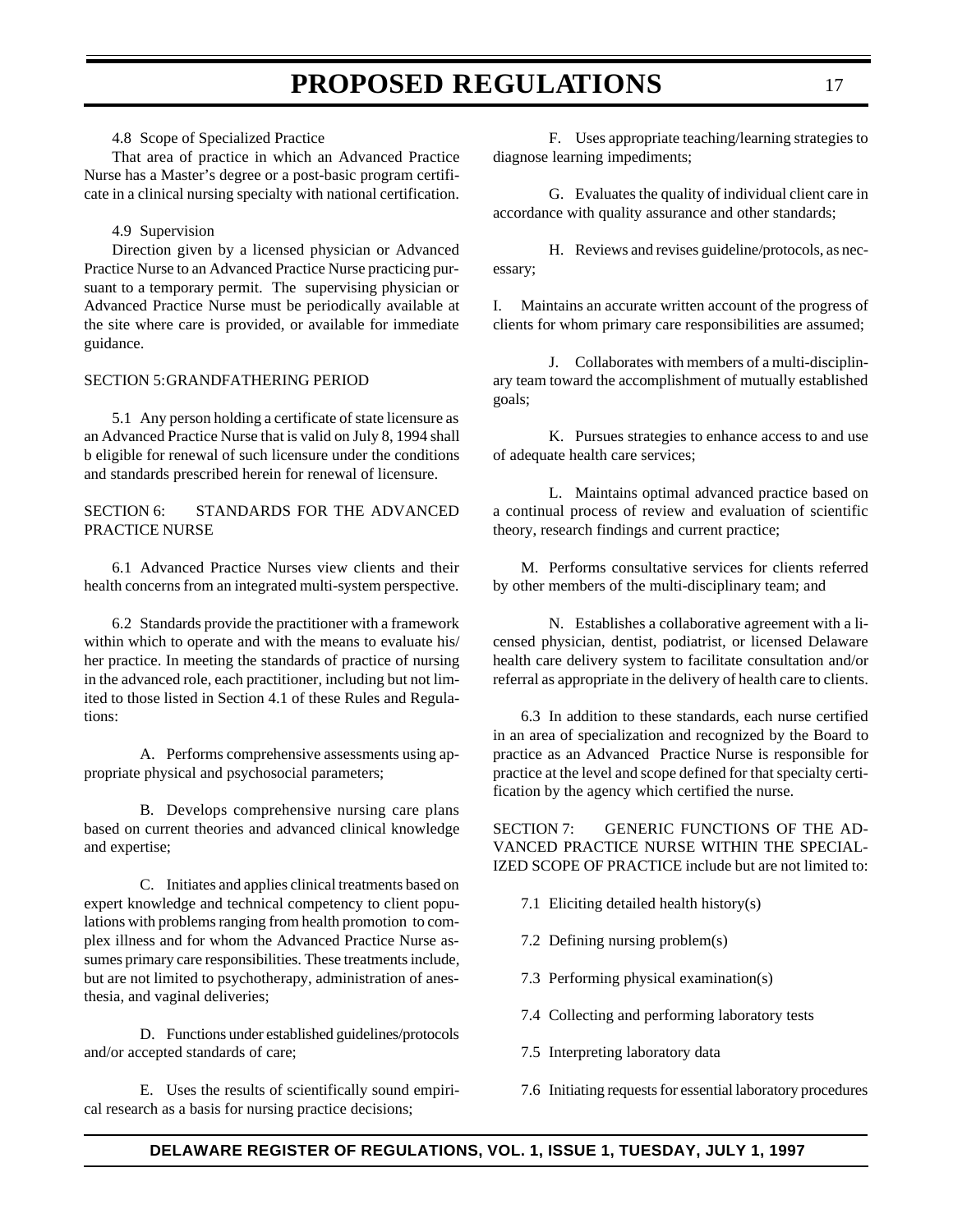### **PROPOSED REGULATIONS**

7.7 Initiating requests for essential x-rays

7.8 Screening patients to identify abnormal problems

7.9 Initiating referrals to appropriate resources and services as necessary

7.10 Initiating or modifying treatment and medications within established guidelines

7.11 Assessing and reporting changes in the health of individuals, families and communities

7.12 Providing health education through teaching and counseling

7.13 Planning and/or instituting health care programs in the community with other health care professionals and the public

7.14 Prescribing medications and treatments independently pursuant to Rules and Regulations promulgated by the Joint Practice Committee as defined in 24 Del. C., §1906(20).

SECTION 8:CRITERIA FOR APPROVAL OF CERTIFICA-TION AGENCIES

8.1 A national certifying body which meets the following criteria shall be recognized by the Board to satisfy 24 Del. C., §1902(d)(1).

8.2 The national certifying body:

8.2:1 Is national in the scope of its credentialing.

8.2:2 Has no requirement for an applicant to be a member of any organization.

8.2:3 Has educational requirements which are consistent with the requirement of these rules.

8.2:4 Has an application process and credential review which includes documentation that the applicant's education is in the advanced nursing practice category being certified, and that the applicant's clinical practice is in the certification category.

8.2:5 Uses an examination as a basis for certification in the advanced nursing practice category which meets the following criteria;

8.2:5.1 The examination is based upon job analysis studies conducted using standard methodologies acceptable to the testing community;

8.2:5.2 The examination represents the knowledge, skills and abilities essential for the delivery of safe and effective advanced nursing care to the clients;

8.2:5.3 The examination content and its distribution are specified in a test plan (blueprint), based on the job analysis study, that is available to examinees;

8.2:5.4 Examination items are reviewed for content validity, cultural sensitivity and correct scoring using an established mechanism, both before use and periodically;

8.2:5.5 Examinations are evaluated for psychometric performance;

8.2:5.6 The passing standard is established using acceptable psychometric methods, and is reevaluated periodically; and

8.2:5.7 Examination security is maintained through established procedures.

8.2:6 Issues certification based upon passing the examination and meeting all other certification requirements.

8.2:7 Provides for periodic recertification which includes review of qualifications and continued competency.

8.2:8 Has mechanisms in place for communication to Boards of Nursing for timely verification of an individual's certification status, changes in certification status, and changes in the certification program, including qualifications, test plan and scope of practice.

8.2:9 Has an evaluation process to provide quality assurance in its certification program.

SECTION 9: APPLICATION FOR LICENSURE TO PRACTICE AS AN ADVANCED PRACTICE NURSE

9.1 Application for licensure as a Registered Nurse shall be made on forms supplied by the Board.

9.2 In addition, an application for licensure to practice as an Advanced Practice Nurse shall be made on forms supplied by the Board.

9.2:1 The APN applicant shall be required to furnish the name(s) of the licensed physician, dentist, podiatrist, or licensed Delaware health care delivery system with whom a current collaborative agreement exists.

9.2:2 Notification of changes in the name of the licensed physician, dentist, podiatrist, or licensed Delaware health care delivery system shall be forwarded to the Board office.

9.3 Each application shall be returned to the Board office together with appropriate documentation and non-refundable fees.

9.4 A Registered Nurse meeting the practice requirement as listed in Section 11 and all other requirements set forth in these Rules and Regulations may be issued a license as an Advanced Practice Nurse in the specific area of specialization in which the nurse has been nationally certified at the advanced level and/or has earned a Master's degree in a clinical nursing specialty.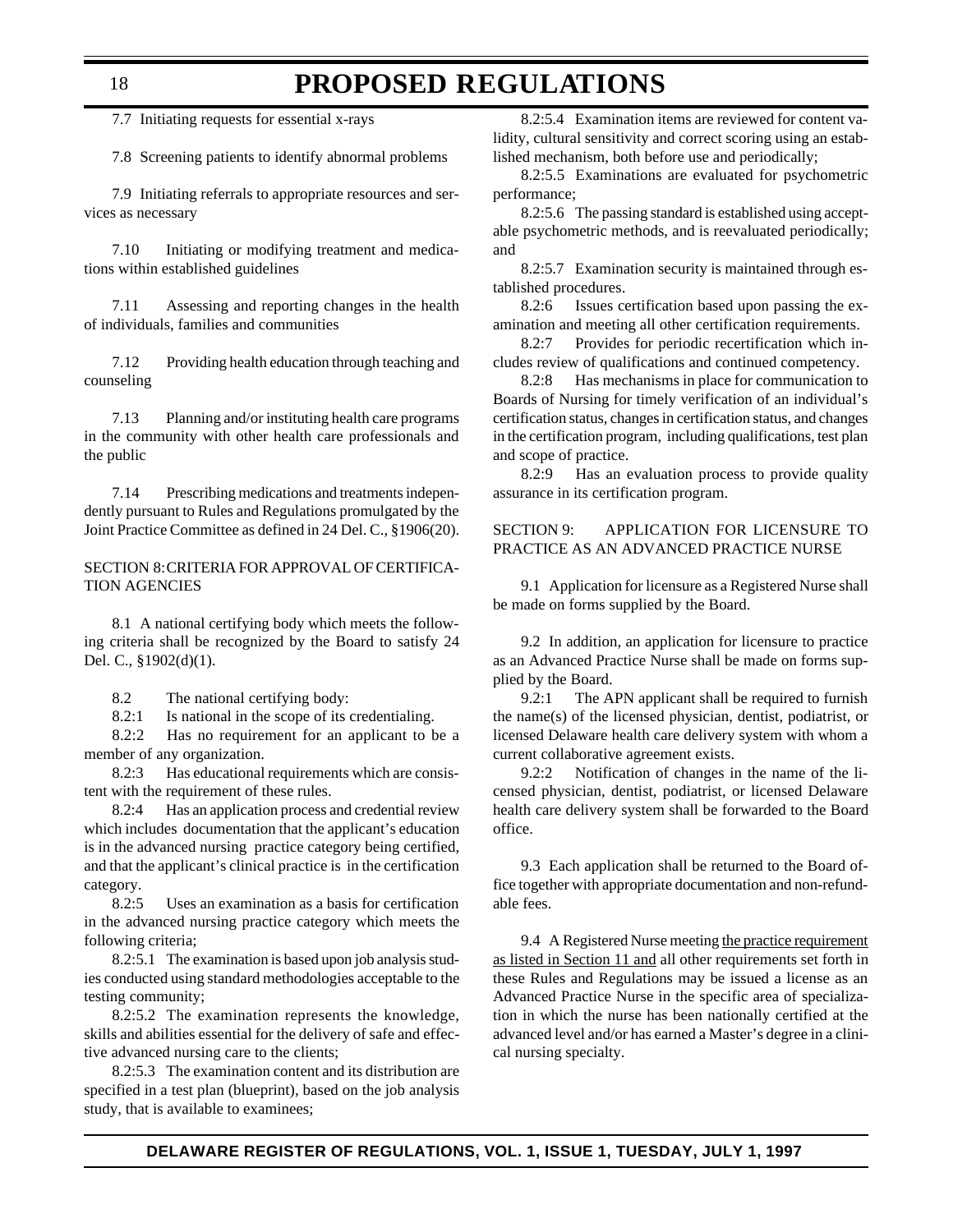9.4:1 Clinical nurse specialists, whose subspecialty area can be categorized under a broad scope of nursing practice for which a Board-approved national certification examination exists, are required to pass this certification examination to qualify for permanent licensure as an Advanced Practice Nurse. This would include, but not be limited to medical-surgical and psychiatric-mental health nursing. If a more specific post-graduate level certification examination that has Board of Nursing approval is available within the clinical nursing specialist's subspecialty area at the time of licensure application, the applicant may substitute this examination for the broad-based clinical nursing specialist certification examination.

9.4:2 Faculty members teaching in nursing education programs are not required to be licensed as Advanced Practice Nurses. Those faculty members teaching in graduate level clinical courses may apply for licensure as Advanced Practice Nurses and utilize graduate level clinical teaching hours to fulfill the practice requirement as stated in 11.2.1.

9.5 Renewal of licensure shall be on a date consistent with the current Registered Nurse renewal period. A renewal fee shall be paid.

9.6 The Board may refuse to issue, revoke, suspend or refuse to renew the license as an Advanced Practice Nurse or otherwise discipline an applicant or a practitioner who fails to meet the requirements for licensure as an Advanced Practice Nurse or as a registered nurse, or who commits any disciplinary offense under the Nurse Practice Act, 24 Del. C. Chapter 19, or the Rules and Regulations promulgated pursuant thereto. All decisions regarding independent practice and/or independent prescriptive authority are made by the Joint Practice Committee as provided in 24 Del. C., Section 1906(20) - (22).

#### SECTION 10: TEMPORARY PERMIT FOR AD-VANCED PRACTICE NURSE LICENSURE

10.1 A temporary permit to practice, pending Board approval for permanent licensure, may be issued provided that:

A. The individual applying has also applied for licensure to practice as a Registered Nurse in Delaware, or

B. The individual applying holds a current license in Delaware, and

C. The individual submits proof of graduation from a nationally accredited or Board approved Master's or certificate advanced practice nursing program, and has passed the certification examination, or

D. The individual is a graduate of a Master's program in a clinical nursing specialty for which there is no certifying examination, and can show evidence of a least 1000 hours of clinical nursing practice within the past 24 months.

E. Application(s) and fee(s) are on file in the Board office.

10.1:1 A temporary permit to practice, under supervision only, may be issued at the discretion of the Executive Director provided that:

A. The individual meets the requirements in 10.1.A. or B., and E. and;

B. The individual submits proof of graduation from a nationally accredited or Board approved Master's or certificate advanced practice nurse program, and;

C. The individual submits proof of admission into the approved certifying agency's exam examination or is a graduate of a Master's program in a clinical nursing specialty, is practicing as a clinical nurse specialist accruing seeking a temporary permit to practice under supervision at accrue the practice hours required to sit for the certifying examination or has accrued the hours required to sit for the certifying examination or has accrued the required practice hours and is scheduled to take the first advanced certifying examination upon eligibility or is accruing the practice hours referred to in 10.1 D; or,

D. The individual meets A and B hereinabove and is awaiting review by the certifying agency for eligibility to sit for the certifying examination.

10.2If the certifying examination has been passed, the appropriate form must accompany the application.

10.3A temporary permit may be issued:

- A. For up to two years in three month periods.
- B. At the discretion of the Executive Director.

10.4A temporary permit will be withdrawn:

A. Upon failure to pass the first certifying examination

1. The applicant may petition the Board of Nursing to extend a temporary permit under supervision until results of the next available certification exam are available by furnishing the following information:

a. current employer reference,

b. supervision available,

c. job description,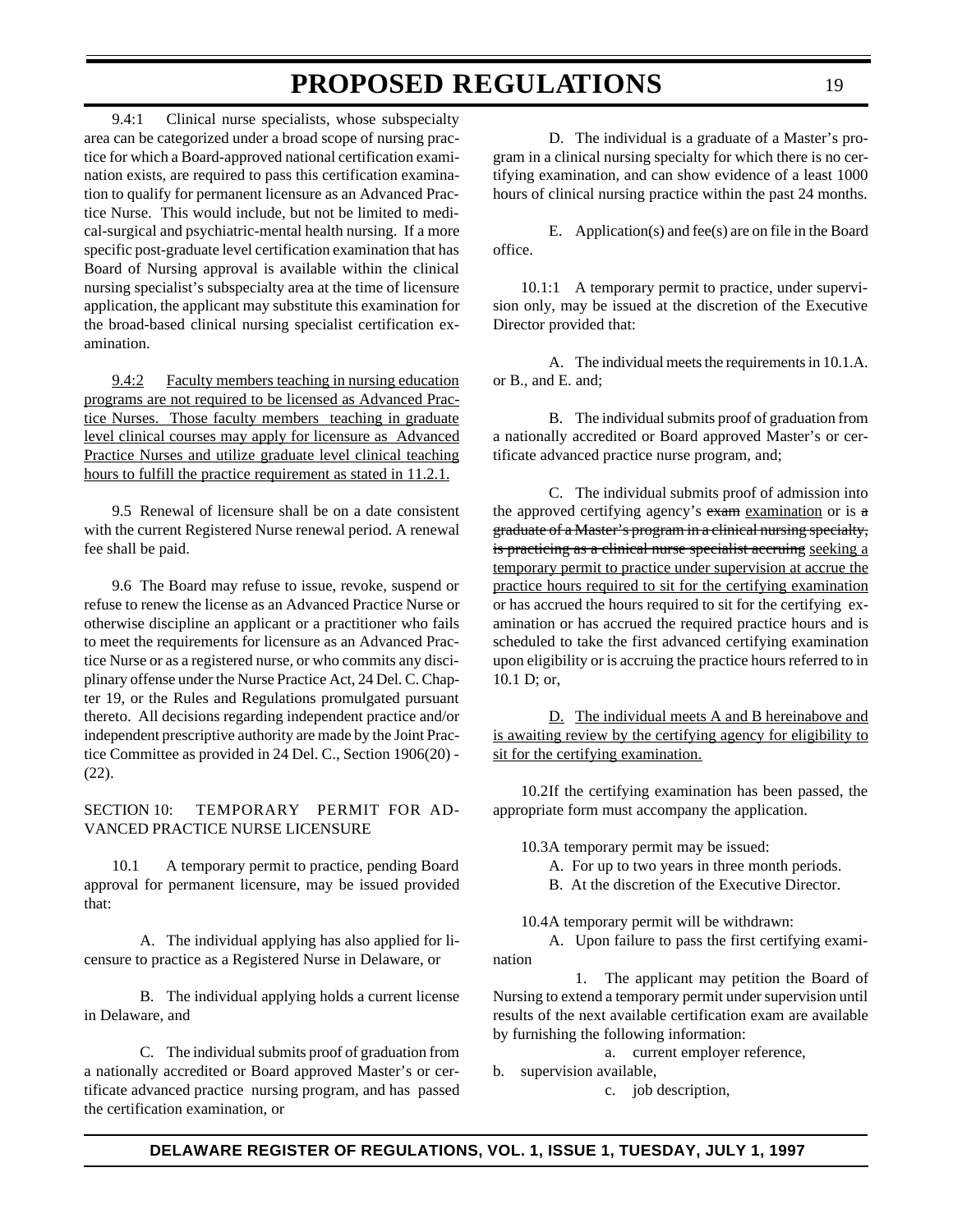d. letter outlining any extenuating circumstances,

e. any other information the Board of Nursing deems necessary.

B. In the absence of a collaborative agreement.

C. For other reasons stipulated under temporary permits elsewhere in these Rules and Regulations.

10.5 A lapsed temporary permit for designation is equivalent to a lapsed license and the same rules apply.

10.6 Failure of the certifying examination does not impact on the retention of the basic professional Registered Nurse licensure.

10.7 Any person practicing or holding oneself out as an Advanced Practice Nurse in any category without a Board authorized license in such category shall be considered an illegal practitioner and shall be subject to the penalties provided for violations of the Law regulating the Practice of Nursing in Delaware, (Chapter 19, Title 24).

10.8 Endorsement of Advanced Practice Nurse designation from another state is processed the same as for licensure by endorsement, provided that the applicant meets the criteria for an Advanced Practice Nurse license in Delaware.

SECTION 11: MAINTENANCE OF LICENSURE STA-TUS: REINSTATEMENT

11.1 To maintain licensure, the Advanced Practice Nurse must meet the requirements for recertification as established by the certifying agency.

11.2 The Advanced Practice Nurse must have practiced practice a minimum of  $2500$  1500 hours in a the past five years period, acquiring or no less than 300 600 hours of practice in the past two per years in the area of specialization in which recognition licensure has been granted.

11.2:1 Faculty members teaching in graduate level clinical courses may count a maximum of 500 didactic course contact hours in the past five years or 200 in the past two years and all hours of direct on-site clinical supervision of students to meet the practice requirement.

11.2:1 2 An Advanced Practice Nurse who does not meet the practice requirement may be issued a temporary permit to practice under the supervision of a person licensed to practice medicine, surgery, dentistry, or advanced practice nursing, as determined on an individual basis by the Board.

11.3 The Advanced Practice Nurse will be required to furnish the name(s) of the licensed physician, dentist, podiatrist, or licensed Delaware health care delivery system with whom a current collaborative agreement exists.

11.4 Advanced Practice Nurses who fail to renew their licenses by December 31 of the renewal period shall be considered to have lapsed licenses. After December 31 of the current licensing period, any requests for reinstatement of a lapsed license shall be presented to the Board for action.

11.5 To reinstate licensure status as an Advanced Practice Nurse, the requirements for recertification and 2500 1500 hours of practice in the past five years or no less than 600 hours in the past two years in the specialty area must be met or the process described in 11.4 followed.

11.6 An application for reinstatement of designation must be filed and the appropriate fee paid.

SECTION 12 AUDIT OF LICENSEES

12.1 The Board may select licensees for audit two months prior to renewal in any biennium. The Board shall notify the licensees that they are to be audited for compliance of having a collaborative agreement.

A. Upon receipt of such notice, the licensee must submit a copy of a current collaborative agreement(s) within three weeks of receipt of the notice.

B. The Board shall notify the licensee of the results of the audit immediately following the Board meeting at which the audits are reviewed.

C. An unsatisfactory audit shall result in Board action.

D. Failure to notify the Board of a change in mailing address will not absolve the licensee from audit requirements.

12.2 The Board may select licensees for audit throughout the biennium.

SECTION 13 EXCEPTIONS TO THE REQUIRE-MENTS TO PRACTICE

13.1 The requirements set forth in Section 9 shall not apply to a Registered Nurse who is duly enrolled as a bona fide student in an approved educational program for Advanced Practice Nurses as long as the practice is confined to the educational requirements of the program and is under the direct supervision of a qualified instructor.

20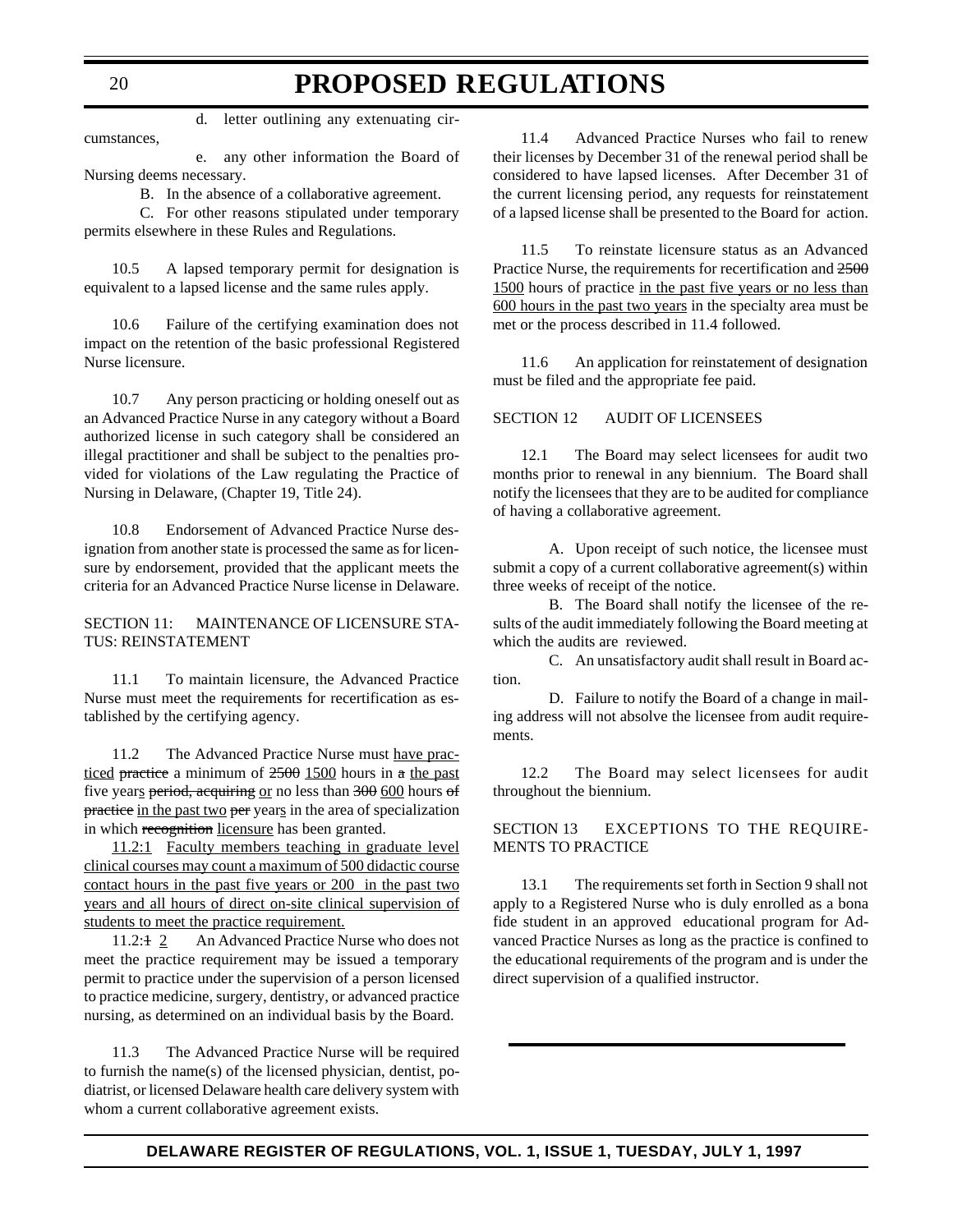### <span id="page-20-0"></span>**[DEPARTMENT OF LABOR](#page-3-0)**

Statutory Authority: Title 19, Section 202(a)(1) of the Delaware Code (19 **Del.C.** 202(a)(1))

**PLEASE NOTE THAT THE FOLLOWING REGULATORY CHANGES WERE INITIATED PRIOR TO THE EFFECTIVE DATE OF THE CURRENT ADMINISTRATIVE PROCEDURES ACT THE FOLLOWING IS PRESENTED FOR INFORMATIONAL PURPOSES ONLY**

\* \* \* DRAFT \* \* \* APPRENTICESHIP PROGRAMS REGULATIONS AND STANDARDS OF DELAWARE DEPARTMENT OF LABOR DIVISION OF EMPLOYMENT AND TRAINING OFFICE OF APPRENTICESHIP AND TRAINING

#### INDEX (To be completed)

#### PURPOSE AND SCOPE

(A) Section 204, Chapter 2, Title 19, Delaware Code authorizes and directs the Department of Labor to formulate regulations to promote the furtherance of labor standards necessary to safeguard the welfare of Apprentices and to extend the applications of such standards by requiring their inclusion in apprenticeship contracts.

(B) The purpose of this chapter is to set forth labor standards to safeguard the welfare of Apprentices and to extend the application of such standards by prescribing policies and procedures concerning the registration of acceptable Apprenticeship Programs with the Delaware Department of Labor.

(C) These labor standards and procedures cover the Registration and Cancellation of Apprenticeship Agreements and of Apprenticeship Programs; and matters relating thereto.

#### DECLARATION OF POLICY

It is declared to be the policy of this State to:

(A) encourage the development of an apprenticeship and training system through the voluntary cooperation of management and workers and interested State agencies and in cooperation with other states and the federal government;

(B) provide for the establishment and furtherance of Standards of Apprenticeship and Training to safeguard the welfare of Apprentices and trainees;

(C) aid in providing maximum opportunities for unemployed and employed persons to improve and modernize their work skills; and

(D) contribute to a healthy economy by aiding in the development and maintenance of a skilled labor force sufficient in numbers and quality to meet the expanding needs of industry and to attract new industry.

#### SEC. 106.2 DEFINITIONS

As used in this part:

(A) "ADMINISTRATOR" refers to the Administrator of the Office of Apprenticeship and Training Section for the State Department of Labor.

(B) "AGREEMENT" refers to a written agreement between an Apprentice and either his/her employer or an Apprenticeship Committee acting as agent for the Employer which contains the terms and conditions of the employment and training of the Apprentice.

(C) "APPRENTICE" refers to a person at least sixteen years of age who is engaged in learning a recognized skilled trade through actual work experience under the supervision of Journeypersons. This person must have entered into a written Apprenticeship Agreement with a registered apprenticeship Sponsor. The training must be supplemented with properly coordinated studies of related technical instruction.

(D) "APPRENTICESHIP STANDARDS" refers to the document which embodies the procedure for the selection and the training of apprentices, setting forth the terms of the training, including wages, hours, conditions of employment, training on the job, and related instruction. The duties and responsibilities of the Sponsor, including administrative procedures, are set forth in their company's policies.

(E) "CANCELLATION" refers to the deregistration of a Program or the Termination of an Agreement.

(F) "COMMITTEE" refers to those persons designated by the Sponsor to act on its behalf in the administration of the Apprenticeship Program. A Committee may be "joint" i.e., it is composed of an equal number of representatives of the employer(s) and of the employee(s) represented by a bona fide collective bargaining agent(s) and has been established to conduct, operate or administer a Program and enter into Agreements with Apprentices. A Committee may be "unilateral" or "non-joint" and shall mean a Program Sponsor in which a bona fide collective bargaining agent is not a participant.

(G) "COUNCIL" refers to the State's \*\*\**Governor's\*\*\** Advisory Council On Apprenticeship and Training.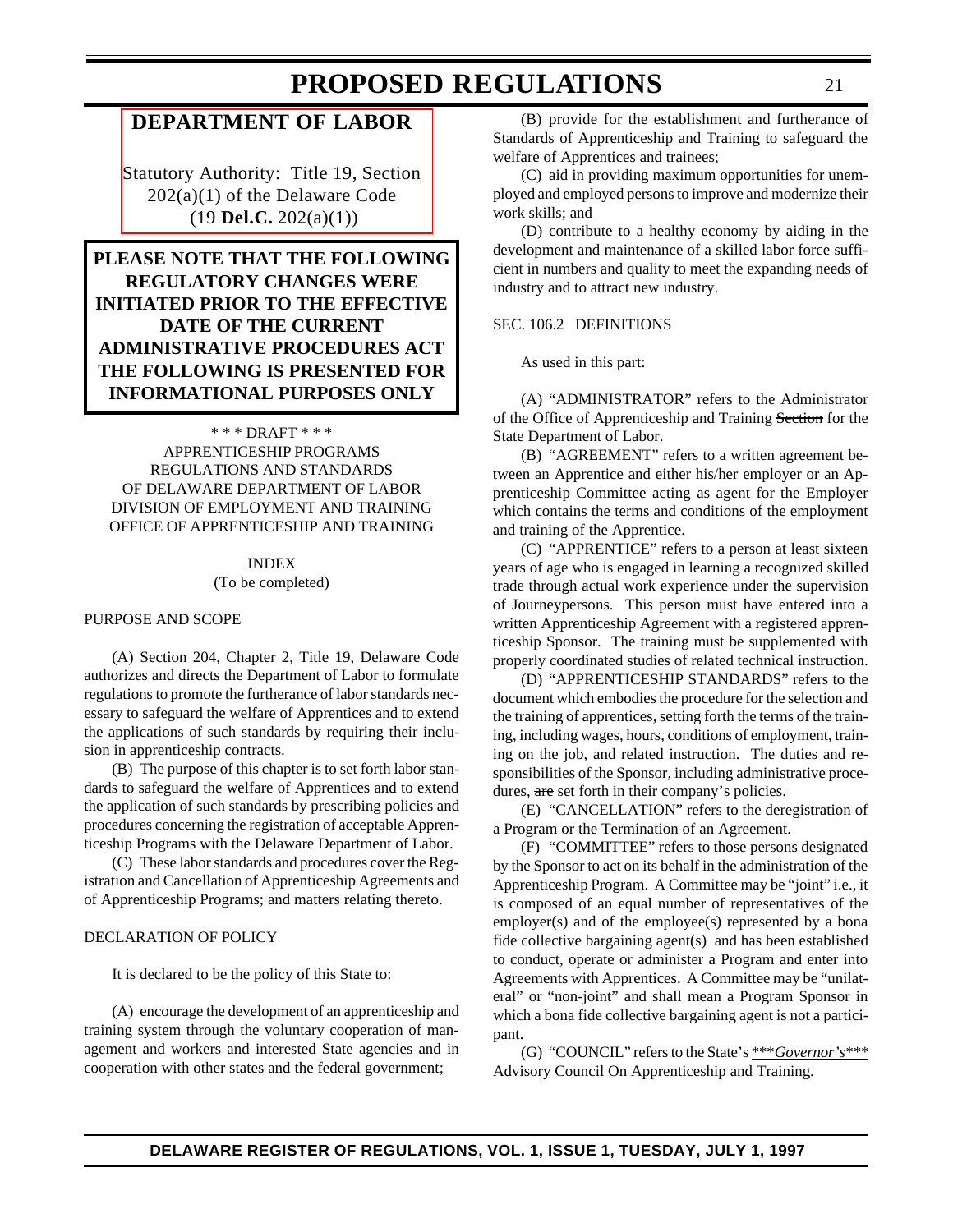(H) "DELAWARE RESIDENT CONTRACTOR" includes any general contractor, prime contractor, construction manager, subcontractor or other type of construction contractor who regularly maintains a place of business in Delaware. Regularly maintaining a place of business in Delaware does not include site trailers, temporary structures associated with one contract or set of related contracts, nor the holding, nor the maintaining of a post office box within this State. The specific intention of this definition is to maintain consistency with Title 30, Delaware Code, "Resident Contractor".

(I) "DIRECTOR" refers to the Director of the Division of Employment and Training.

(J) "DIVISION" refers to the Division of Employment and Training, Department of Labor, state of Delaware.

(K) "EMPLOYER" refers to any person or organization employing an Apprentice, whether or not such person or organization is a party to an Apprenticeship Agreement.

(L) "JOURNEYPERSON" refers to a worker who is fully qualified as a skilled worker in a given craft or trade.

(M) "ON-SITE VISIT" refers to a visit from a representative of the State of Delaware, Department of Labor, Division of Employment and Training to the office and/or the actual field job-site of the Sponsor, for the purposes of inspecting and/or monitoring the progress and training of the Registered Apprentice. This monitoring may include but is not limited to interviewing the Apprentice and the auditing of pertinent documents relative to the maintenance and enforcement of the terms of the Apprenticeship Agreement.

(N) "PROGRAM" refers to an executed apprenticeship plan which contains all terms and conditions for the qualifications, recruitment, selection, employment and training of Apprentices, including such matters as the requirements for a written Apprenticeship Agreement.

 $(P)(\Theta)$  "REGISTRANT OR SPONSOR" refers to any Employer/Business person, association, committee or organization in whose name or title the Program is (or is to be) registered or approved regardless of whether or not such entity is an Employer.

(Q) "REGISTRATION" refers to the acceptance and recording of an Apprenticeship Program by the Delaware Department of Labor, Office of Apprenticeship & Training, as meeting the basic standards and requirements of the Division for approval of such Program. Approval is evidenced by a Certificate or other written indicia documentation. Registration also refers to the acceptance and recording of Apprenticeship Agreements thereof, by the Delaware Department of Labor, Office of Apprenticeship & Training as evidence of the participation of the Apprentice in a particular Registered apprenticeship Program.

(R) "RELATED INSTRUCTION" refers to a formal and systematic form of instruction designed to provide the Apprentice with knowledge of the theoretical and technical subjects related to his/her trade.

(S) "SECRETARY" refers to the Secretary of Labor.

(T) "STATE" refers to the state of Delaware (U) "SUPERVISORY INSPECTION" shall mean the same as "ON SITE VISIT".

#### SEC. 106.3 ELIGIBILITY AND PROCEDURE FOR STATE REGISTRATION

(A) No Program or Agreement shall be eligible for State Registration unless it is in conformity with the requirements of this chapter, and the training is in an apprenticeable occupation having the characteristics set forth in SEC. 106.4 herein.

(B) Apprentices must be individually registered under a Registered Program with the State of Delaware, Department of Labor, Division of Employment and Training. Such Registration shall be effected by filing copies of each Agreement with the State. Agencies listed with states other than the State of Delaware shall not be construed as being registered for State of Delaware Apprenticeship Program Registration purposes.

(C) The State must be properly notified through the proper office Department of Labor, Division of Employment & Training, Office of Apprenticeship & Training of cancellation, suspension or termination of any Agreements, (with cause for same) and of apprenticeship completions. The State will attempt, where applicable, to verify the cause of apprenticeship termination.

(D) Approved Programs shall be accorded Registration, evidenced by a Certificate of Registration. The Certificate of Registration for an approved Program will be made in the name of the Program Sponsor and must be renewed every four (4) years.

(E) Any modification(s) or change(s) to registered standards shall be promptly submitted to the State through the appropriate office no later than thirty (30) days and, if approved, shall be recorded and acknowledged as an amendment to such standards.

(F) The request for registration and all documents and data required by this chapter shall be submitted in triplicate. Individual Agreements shall be submitted to the State Apprenticeship and Training Office for Registration no later than thirty (30) calendar days after the trainee has started work in the registered Program. Agreements submitted after said time shall be considered a violation of the rules and regulations and will not be honored.

(G) Under a Program proposed for Registration by an Employer or Employer's Association, where the standards, collective bargaining agreement or other instrument provides for participation by a union in any way in the operation of the Program, and such participation is exercised, written acknowledgment of a union agreement or "no objection" to the Registration is required. Where no such participation is evidenced and practiced, the Employer shall simultaneously furnish to the union a copy of its Program application. In addition, upon receipt of the application for the Program, the State shall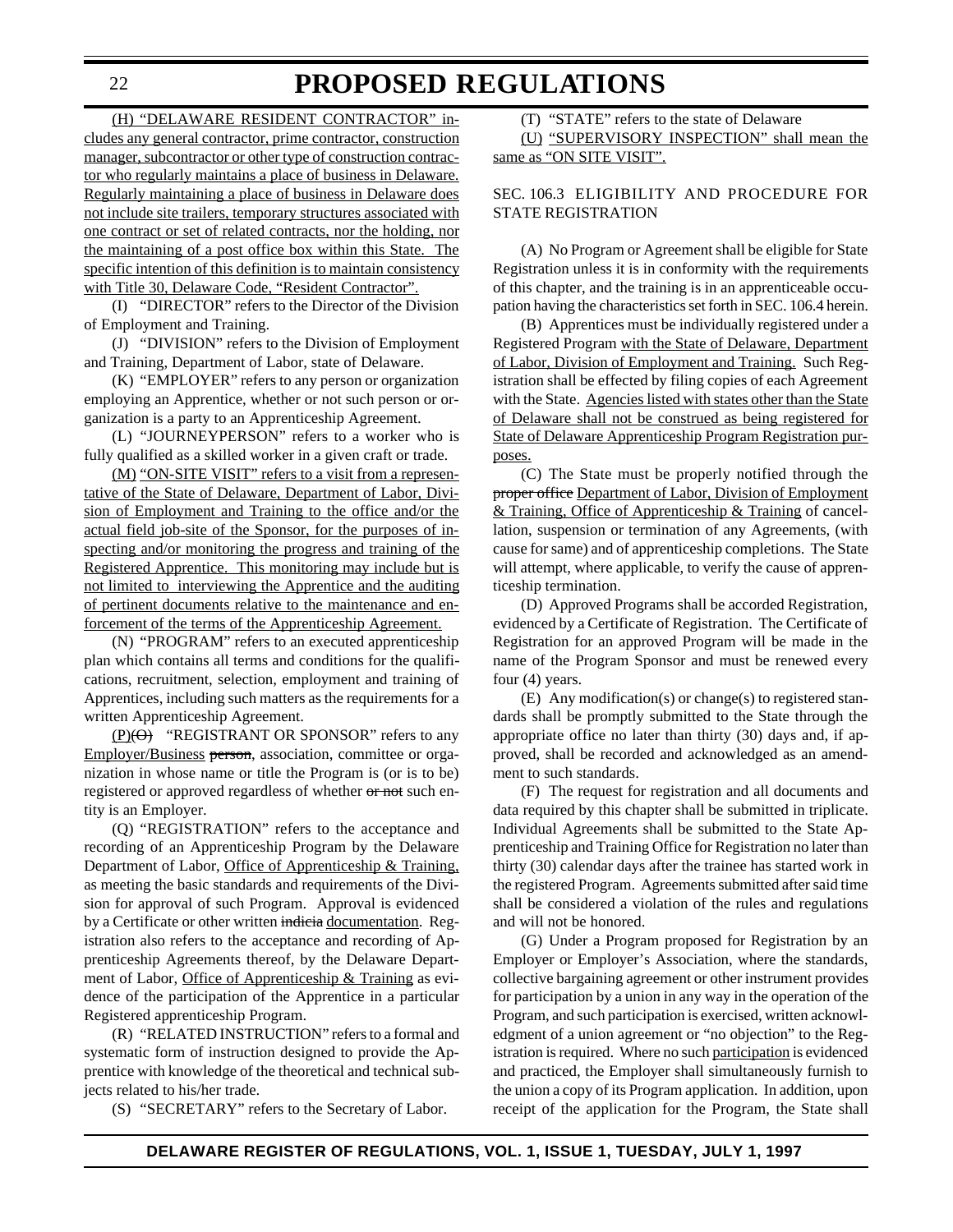promptly send by certified mail to such local union another copy of the Program application and together with a notice that union comments will be accepted for thirty (30) days after the date of the agency transmittal.

(H) Where the employees to be trained have no collective bargaining agent, a program plan may be proposed for Registration by an Employer or groups of Employers.

(I) A Sponsor may register Programs A Program may be Registered in one or more occupations simultaneously or individually with the provision that the Program Sponsor shall, within sixty (60) days of Registration, be actively training Apprentices on the job, and related study must begin within twelve (12) months for in each occupation for which Registration is granted. At no time shall an individual Apprentice be employed in more than one (1) occupation, nor signed to more than one (1) Apprenticeship Agreement at any given time.

(J) Each occupation for which a Program Sponsor holds Registration shall be subject to Cancellation if no active training of Apprentices on the job has occurred within a consecutive one hundred eighty (180) day period or if no Related Instruction has begun within a twelve (12) month period from the date of Registration or in any twelve (12) month period during the duration of that Agreement.

(K) Each Sponsor of a Program shall submit to an onsite inspection or supervisory visit and shall make all documents pertaining to the Registered Program available to appropriate representatives of the Apprenticeship and Training Office or designated service personnel upon request.

(L) Each Sponsor shall be so routinely examined, at least annually, but not more than every six (6) months, unless a specific violation is suspected or a specific document is being investigated.

(M) The Sponsor shall notify the State Registration Agency of termination or lay-off from employment of a Registered Apprentice or of the completion of the terms of the Apprenticeship Agreement within thirty (30) calendar days of such occurrence.

(N) The Sponsor shall notify the State of failure to obtain and register the Apprentice in an approved course of Related Instruction as stated and detailed on the Apprenticeship Agreement within (30) calendar days of such occupance.

(O) It shall be the responsibility of the Sponsor to monitor the progress and attendance of the Apprentice in all phases of training such as, but not limited to, on-the-job and/or Related Training.

#### SEC.106.4 CRITERIA FOR APPRENTICE ABLE OCCU-PATIONS

An APPRENTICEABLE occupation is a skilled trade which possesses all of the following characteristics:

(A) It is customarily learned in a practical way through training and work on the job.

(B) It is clearly identified and commonly recognized throughout the industry, or recognized with a positive view towards changing technology or approved by the Delaware Department of Labor, *\*\*\*Office of\*\*\** Apprenticeship & Training.

(C) It involves manual, technical or mechanical skills and knowledge which require a minimum of two thousand (2,000) hours of on-the-job training, not including the time spent in Related Instruction.

(D) It customarily requires Related Instruction to supplement the on-the-job training.

(E) It involves the development of skills sufficiently broad enough to be applicable in similar occupations throughout the industry, rather than a restricted application to the products or services of any one company.

#### SEC. 106.5 STANDARDS OF APPRENTICESHIP

The following standards are prescribed for a Program.

(A) The Program must include an organized, written plan delineating the terms and conditions of employment. The training and supervision of one or more Apprentices in an apprenticeable occupation must become the responsibility of the Sponsor who has undertaken to carry out the Apprentice's training program.

(B) The standards must contain provisions concerning the following:

(1) The employment and training of the Apprentice in a skilled occupation;

(2) an equal opportunity pledge stating the recruitment, selection, employment and training of Apprentices during their apprenticeships shall be without discrimination based on: race, color, religion, national origin or sex. When applicable, an affirmative action plan in accordance with the State's requirements for federal purposes must be instituted;

(3) the existence of a term of apprenticeship, not less than one year or two thousand (2,000) hours consistent with training requirements as established by industry practice;

(4) an outline of the work processes in which the Apprentice will receive supervised work experience and onthe-job training, and the allocation of the approximate time to be spent in each major process;

(5) provision for organized related and supplemental instruction in technical subjects related to the trade. A minimum of one hundred forty-four (144) hours for each year of apprenticeship is required. Such instruction may be given in a classroom, through trade, industrial or approved correspondence courses of equivalent value or in other forms approved by the State Department of Labor Office of Apprenticeship & Training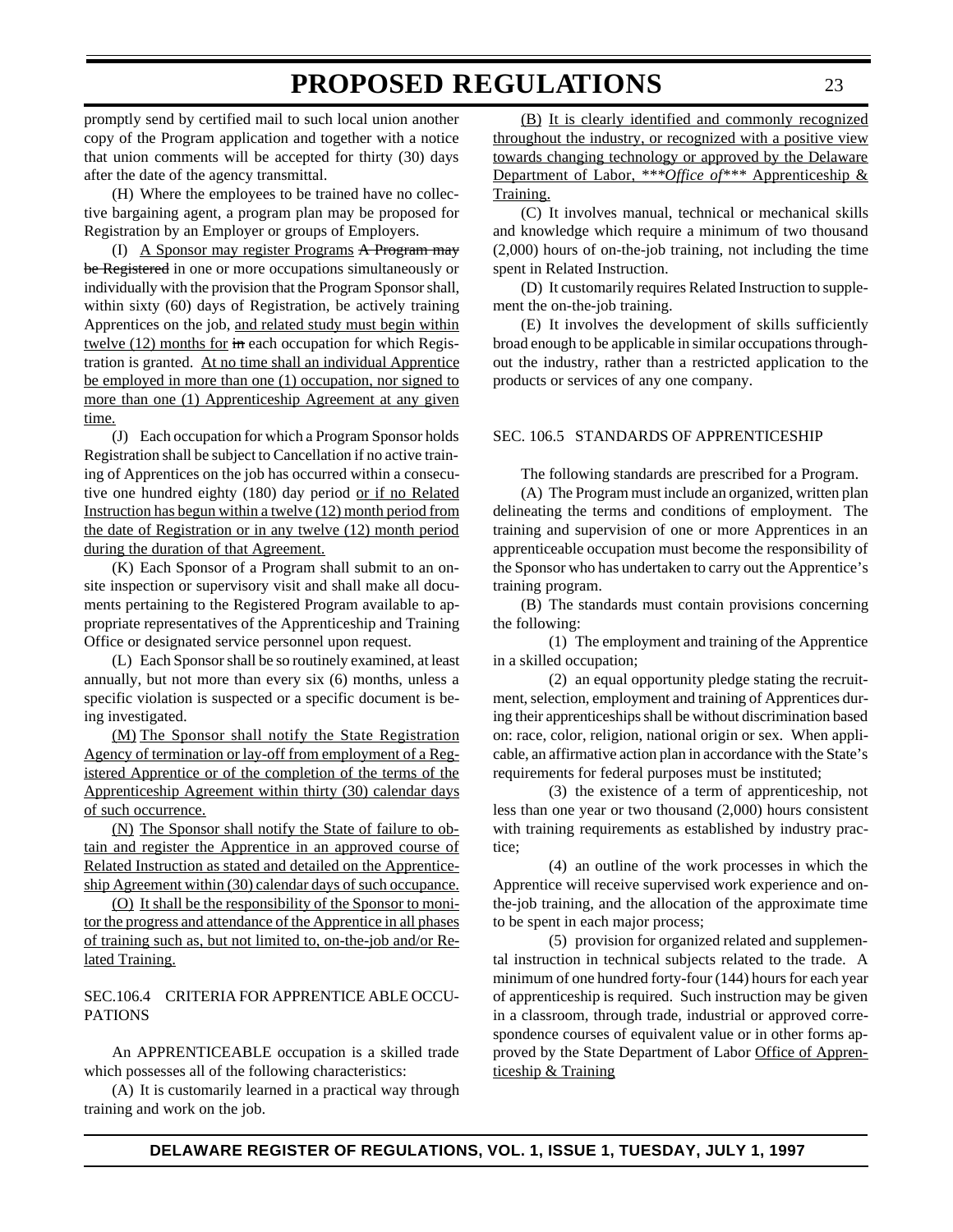### **PROPOSED REGULATIONS**

(6) a progressively increasing schedule of wage rates to be paid the Apprentice, consistent with the skill acquired which shall be expressed in percentages of the established Journeyperson's hourly wage;

(7) Minimum Wage Progression for 1 through 7 year Apprentice Program as follows:

1) 1 to 7 year programs

2) starting pay must be at least minimum wage 3) final period must be at least 85%

1 YEAR [OR] 2,000 HOUR APPRENTICESHIP PROGRAM:

> 1st 1,000 hours: 40% 2nd 1,000 hours: 85%

2 YEAR [OR] 4,000 HOUR APPRENTICESHIP PROGRAM:

> 1st 1,000 hours: 40% 2nd 1,000 hours: 51% 3rd 1,000 hours: 63% 4th 1,000 hours: 85%

#### 3 YEAR [OR] 6,000 HOUR APPRENTICESHIP PROGRAM: 1st 1,000 hours: 40%

2nd 1,000 hours: 48% 3rd 1,000 hours: 57% 4th 1,000 hours: 65% 5th 1,000 hours: 74% 6th 1,000 hours: 85%

#### 4 YEAR [OR] 8,000 HOUR APPRENTICESHIP PROGRAM:

1st 1,000 hours: 40% 2nd 1,000 hours: 46% 3rd 1,000 hours: 53% 4th 1,000 hours: 59% 5th 1,000 hours: 65% 6th 1,000 hours: 71% 7TH 1,000 hours: 78% 8th 1,000 hours: 85%

5 YEAR [OR] 10,000 HOUR APPRENTICESHIP PROGRAM:

> 1st 1,000 hours: 40% 2nd 1,000 hours: 45% 3rd 1,000 hours: 50% 4th 1,000 hours: 55% 5th 1,000 hours: 60% 6th 1,000 hours: 65% 7TH 1,000 hours: 70% 8th 1,000 hours: 74% 9th 1,000 hours: 79% 10th 1,000 hours: 85%

#### 6 YEAR [OR] 10,000 HOUR APPRENTICESHIP PROGRAM:

1st 1,000 hours: 40% 2nd 1,000 hours: 44% 3rd 1,000 hours: 48% 4th 1,000 hours: 52% 5th 1,000 hours: 56% 6th 1,000 hours: 60% 7TH 1,000 hours: 64% 8th 1,000 hours: 68% 9th 1,000 hours: 72% 10th 1,000 hours: 76% 11th 1,000 hours: 81% 12th 1,000 hours: 85%

#### 7 YEAR [OR] 10,000 HOUR APPRENTICESHIP

#### PROGRAM:

1st 1,000 hours: 40% 2nd 1,000 hours: 43% 3rd 1,000 hours: 47% 4th 1,000 hours: 50% 5th 1,000 hours: 54% 6th 1,000 hours: 57% 7TH 1,000 hours: 61% 8th 1,000 hours: 64% 9th 1,000 hours: 68% 10th 1,000 hours: 71% 11th 1,000 hours: 74% 12th 1,000 hours: 78% 13th 1,000 hours: 81% 14th 1,000 hours: 85%

(8) that the entry Apprentice wage rate shall not be less than the minimum prescribed by State statute or by the Fair Labor Standards Act, where applicable;

(9) That the established Journeyperson's hourly rate applicable among all participating Employers be stated in dollars and cents. No Apprentice shall receive an hourly rate less than the percentage for the period in which he/she is serving applied to the established Journeyperson's rate unless the Sponsor has documented the reason for same in the individual Apprentice's progress report and has explained the reason for said action to the Apprentice *\*\*\* and Registration Agency\*\*\*.* In no case other than sickness or injury on the part of the Apprentice, shall a Sponsor hold back an Apprentice's progression more than one period or wage increment without the written consent of the Administrator;

(10)That the established Journeyperson's rate provided for by the Standards be reviewed and/or adjusted annually. Sponsors of Programs shall be required to give proof that all employees used in determining ratios of Apprentices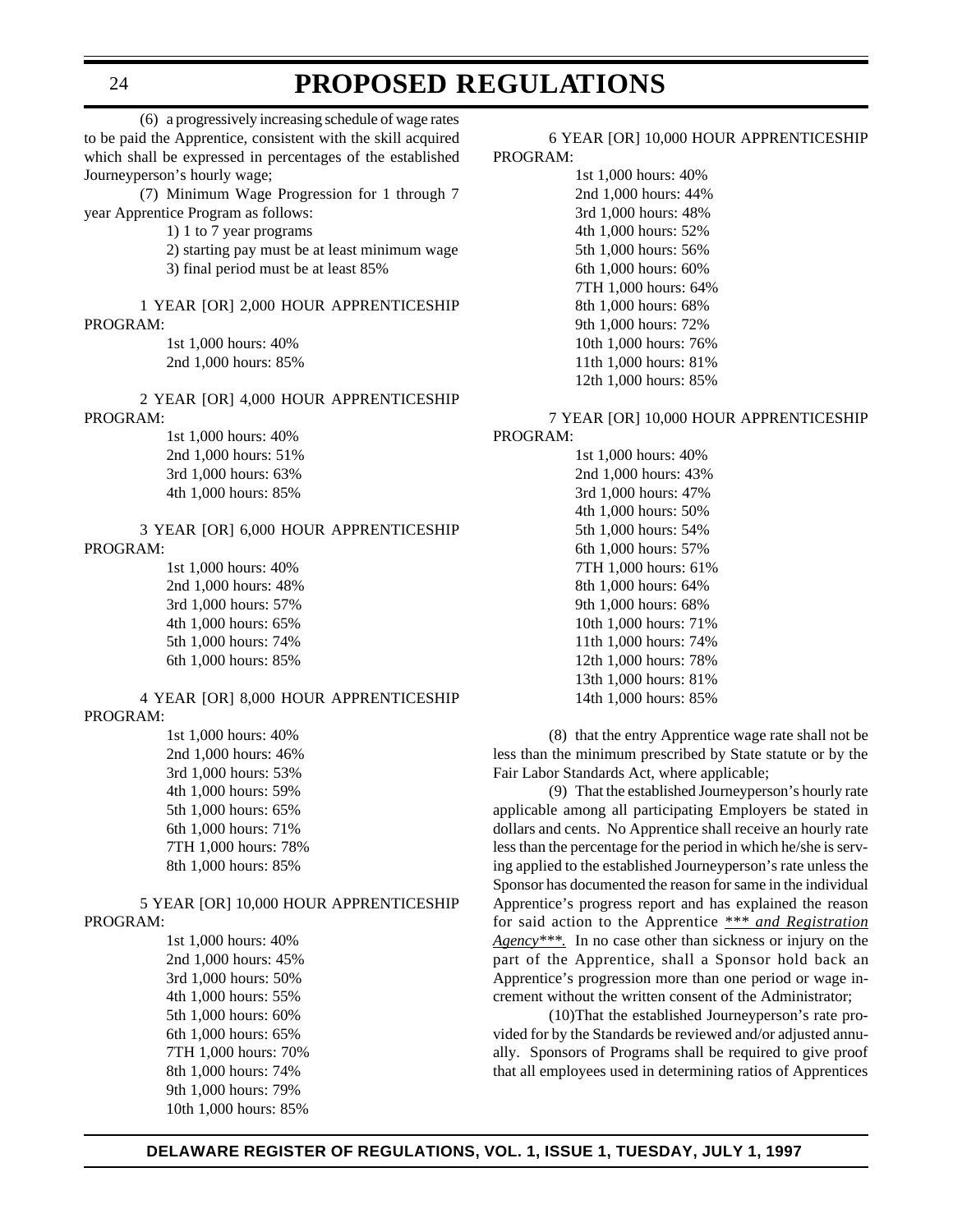to Journeypersons shall be receiving wages at least in the amount set for Journeypersons in their individual program standards, or are qualified to perform as Journey persons; *\*\*\* and must be paid at least the minimum journeyperson rate\*\*\**;

(11)that the minimum hourly Apprentice wage rate paid during the last period of apprenticeship not be less than eighty-five (85) percent of the established Journeyperson wage rate. Wages covered by a collective bargaining agreement takes precedent over this section. However, wages may not be below the State's required minimum progression.

(C) The Program must include a periodic review and evaluation of the Apprentice's progress in job performance and related instruction, and the maintenance of appropriate progress records.

(D) The ratio of Apprentices to Journeypersons should be consistent with proper supervision, training and continuity of employment or applicable provisions in collective bargaining agreements. The ratio of Apprentices to Journeypersons shall be one Apprentice to each five (5) Journeypersons employed by the prospective Sponsor. More restrictive ratios will be granted upon request. More liberal ratios may be granted only after the requesting Sponsor has demonstrated that the number of Apprentices to be trained shall be in relation to:

(1) the needs of the plant and/or trade in the community with consideration for growth and expansion;

(2) the facilities and personnel available for training are adequate; and

(3) a reasonable opportunity that employment of skilled workers on completion exists.

The following ratios will be recognized as standard for the trades of:

|                           | Apprentice up to | Journeyperson |
|---------------------------|------------------|---------------|
| Carpenter                 |                  |               |
| Plumber/Pipefitter        |                  | ৲             |
| <b>Sheet Metal Worker</b> |                  |               |
| <b>Insulation Worker</b>  |                  |               |
| Electrician               |                  |               |

If a "collective bargaining agreement" exists and stipulates a ratio of Apprentices to Journey persons, it shall prevail. Provided the Bargaining Ratio is not lower than the State standard.

(E) At least forty (40) percent of all Apprentices registered must complete training. Apprentices who voluntarily terminate their apprenticeships or employment shall not be counted in reference to this section. Programs with fewer than five (5) Apprentices shall not be required to comply with this part.

(F) A probationary period shall be in relation to the full apprenticeship term with full credit toward completion of apprenticeship.

(G) Adequate and safe equipment facilities for training and supervision and safety training for Apprentices on the job and in Related Instruction are required.

(H) The required minimum qualifications for persons entering an Apprentice Program as defined n Section 106.2(C) must be met.

(I) Apprentices must sign an Agreement. The Agreement shall directly, or by reference, incorporate the standards of the Program as part of the Agreement.

(J) Advance standing or credit up to one quarter  $25\%$ OJT hours of the particular trade term in question for previously acquired experience, training skills, or aptitude for all applicants equally, with commensurate wages for any accorded progression step may be granted. The granting of a greater amount of credit shall be set at the discretion of the Administrator based on *supportive documentation* submitted by the Sponsor. In no case shall more than *one half* of the particular trade term in question be granted unless the time in question has been spent in an approved State or Federally Registered Program.

(K) Transfer of Employer's training obligation through the sponsoring Committee if one exists and as warranted, to another Employer with consent of the Apprentice and the Committee or Program Sponsors, with full credit to the Apprentice for satisfactory time and training earned, may be afforded with written notice to, and the approval of, the Registration Agency.

(L) These Standards shall contain a statement of assurance of qualified training personnel.

(M) There will be recognition for successful completion of apprenticeship evidenced by an appropriate certificate. However, School District Officials may bring to the Administrator's attention, individual cases that may have experienced extenuating circumstances. With the Administrator's approval, such individuals may be granted exemption from this attendance policy.

(N) These Standards shall contain proper identification of the Registration Agency, being the Department of Labor, Division of Employment & Training, Office of Apprenticeship & Training.

(O) There will be a provision for the Registration, Cancellation and Deregistration of the Program, and a requirement for the prompt submission of any modification or amendment thereto.

(P) There will be provisions for Registration of Agreements, modifications and amendments, notice to the Division of persons who have successfully completed Programs, and notice of Cancellations, suspensions and terminations of Agreements an causes therefore.

(Q) There will be a provision giving authority for the termination of an Agreement during the probationary period by either party without stated cause.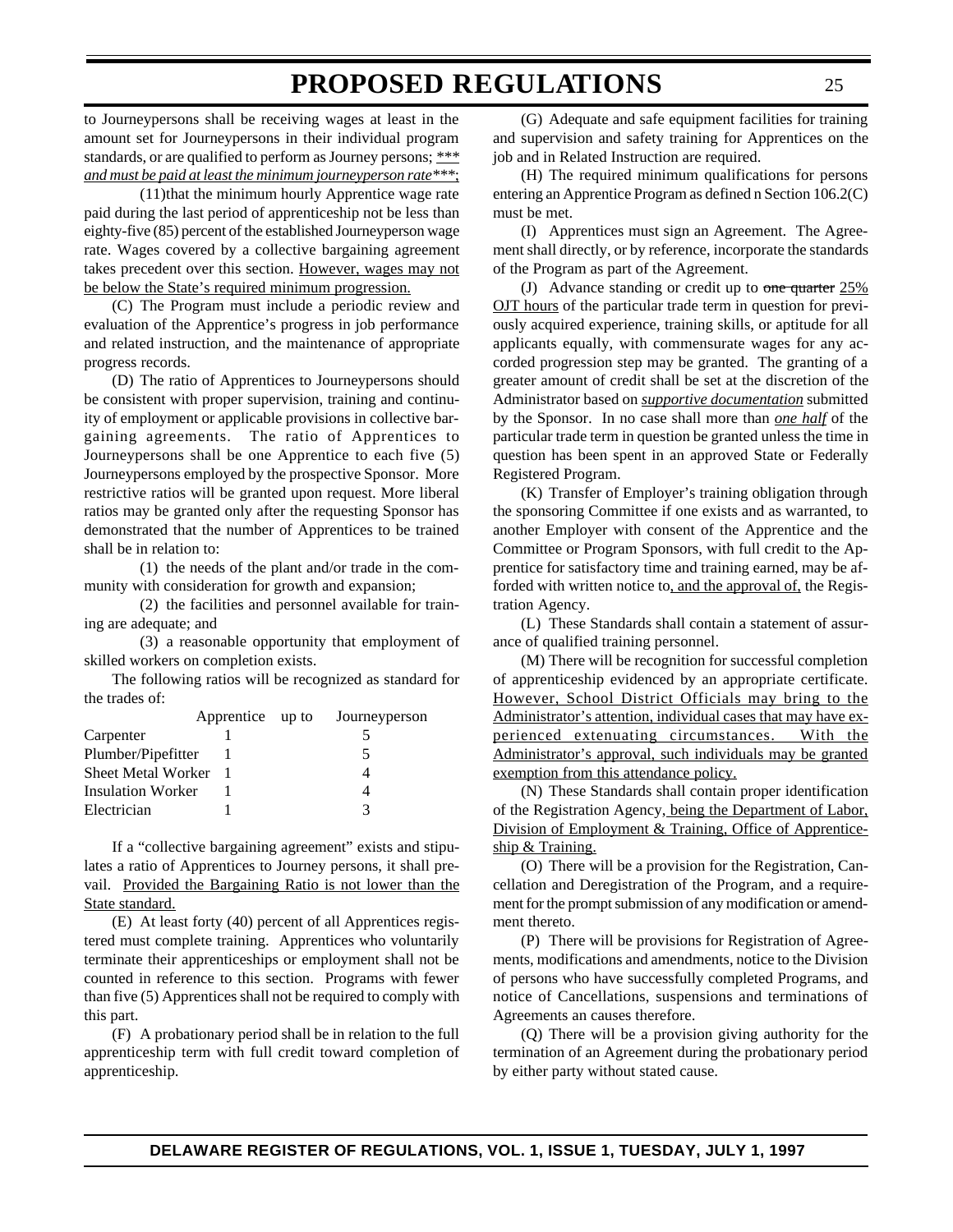(R) There will be provisions for not less than five (5) days notice to Apprentices of any proposed adverse action and cause therefore with stated opportunity to Apprentices during such period for corrective action. unless other acceptable procedures are provided for in a collective bargaining agreement.

(S) There will be provisions for a grievance procedure, and the name and address of the appropriate authority under the program to receive, process and make disposition of complaints.

(T) There will be provisions for recording and maintaining all records concerning apprenticeships as may be required by the State or Federal law.

(U) There will be provisions for a participating Employer's Agreement.

(V) There will be funding formula providing for the equitable participation of each participating Employer in funding of a group Program where applicable.

(W) All Apprenticeship Standards must contain articles necessary to comply with federal laws, regulations and rules pertaining to apprenticeship.

(X) Programs and Standards of Employers and unions in other than the building and construction industry which jointly form a sponsoring entity on a multi-state basis and are registered pursuant to all requirements of this part by any recognized State apprenticeship agency shall be accorded Registration of approval reciprocity by the Delaware Department of Labor if such reciprocity is requested by the sponsoring entity. However, reciprocity will not be granted in the Building and Construction industry based on John Modica's letter to Harry F. Plummer, dated April 19, 1996 based on Title 29 CFR 29 section 12(b).

#### SEC. 106.6 APPRENTICESHIP AGREEMENT

The Apprenticeship Agreement shall contain:

(A) the names and signatures of the contracting parties (Apprentice and the program Sponsor or Employer), and the signature of a parent or guardian if the Apprentice is a minor;

(B) the date of birth of the Apprentice;

(C) the name and address of the program Sponsor and the Registrant;

(D) the Apprentice's social security number;

(E) a statement of the trade or craft which the Apprentice is to be taught, and the beginning date and term (duration) of apprenticeship;

(F) the number of hours to be spent by the Apprentice in work on the job;

(G) the number of hours to be spent in Related and Supplemental Instruction is recommended to be not less than one hundred forty-four (144) hours per year;

(H) provisions relating to a specific period of probation during which the Apprenticeship Agreement may be terminated by either party to the Agreement upon written notice to the Registrant;

(I) provisions that, after the probationary period, the Agreement may be suspended, canceled or terminated for good cause, with due notice to the Apprentice and a reasonable opportunity for corrective action, and with written notice to the Apprentice and the Registrant of the final action taken;

(J) a reference incorporating, as part of the Agreement, the standards of the Apprenticeship Program as it exists on the date of the Agreement or as it may be amended during the period of the Agreement;

(K) a statement that the Apprentice will be accorded equal opportunity in all phases of apprenticeship employment and training without discrimination based on race, age, color, religion, national origin or sex;

(L) a statement that, if an Employer is unable to fulfill his obligation under his Agreement, the Agreement may, with consent of the Apprentice and Committee, if one exists, be transferred to another Employer under a Registered Program with written notice of the transfer to the Registrant, and with full credit to the Apprentice for satisfactory time and training earned;

(M) the name and address of the appropriate authority, if any, designated under the program to receive, process and make disposition of controversies or differences which cannot be adjusted locally or resolved in accordance with the established trade procedure or applicable collective bargaining provisions;

(N) a statement setting forth a schedule of work processes in the trade or industry in which the Apprentice is to be trained and the approximate time to be spent at each process;

(O) a statement of the graduated scale of wages to be paid the Apprentice and whether or not the required school time shall be compensated;

(P) a statement that in the event the Registration of the Program has been Canceled or revoked, the Apprentice will be notified within fifteen  $(15)$  days of the event.

#### SEC. 106.7 DEREGISTRATION BY STATE

(A) Deregistration proceedings shall may be undertaken when the Program is not conducted, operated or administered in accordance with the Registration standards and the requirements of this chapter;

(B) Where it appears the Program is not being operated in accordance with the Registered standards or with the requirements of the chapter, the Administrator shall so notify the Program Registrant in writing;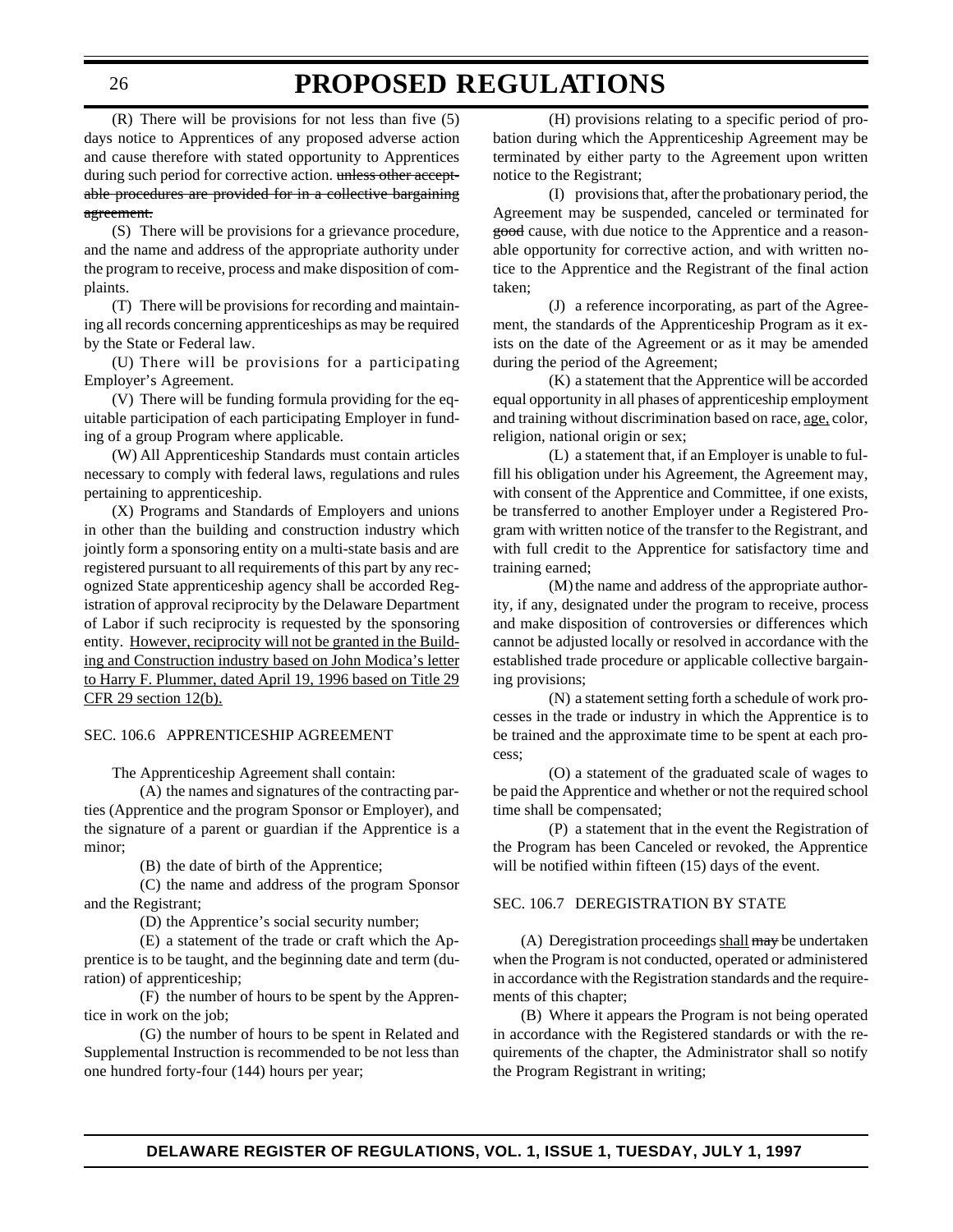(C) The notice shall be sent by registered or certified mail, return receipt requested, and shall state the deficiency(s) or violation(s);

(D) It is declared to be the policy of this State to:

(1) deny the privilege of operation of a Program to persons who, by their conduct and record, have demonstrated their indifference to the aforementioned policies; and

(2) discourage repetition of violations of rules and regulations governing the operation of Registered Apprenticeship Programs by individuals, Sponsors, or Committees against the prescribed policies of the State, and its political subdivisions, and to impose increased and added deprivation of the privilege to operate Programs against those who have been found in violation of these rules and regulations;

(3) deregister a Program either upon the voluntary action of the Registrant by a request for cancellation of the Registration, or upon notice by the State to the Registrant stating cause, and instituting formal deregistration proceedings in accordance with the provisions of this chapter;

(4) at the request of Sponsor, permit the Administrator to cancel the Registration of a Program by a written acknowledgment of such request stating, but not limited to, the following:

(a) the Registration is canceled at Sponsor's request and giving the effective date of such cancellation.

(b) that, within fifteen (15) working days of the date of the acknowledgment, the Registrant must notify all Apprentices of such Cancellation and the effective date that such Cancellation automatically deprives the Apprentice of his/her individual Registration.

(D) Any Sponsor who violates major provisions of the rules repeatedly, as determined by the Administrator of Apprenticeship and Training (three or more violations in any given twelve month period), shall be sent a notice which shall contain the violations and will inform the Sponsor that the Program will be placed in a probationary status for the next six (6) month period. Any new major violations in this period shall constitute cause for deregistration. In such a case, the Administrator shall notify the chairman of the Apprenticeship and Training Council, who shall convene the Council. The Sponsor in question will be notified of said meeting and may present whatever facts, witnesses, etc., that the Sponsor deems appropriate. After said hearing, the Council shall make a recommendation based on the facts presented to the Secretary, as to whether the Program should be deregistered. The Secretary's decision shall be final and binding on the matter.

(E) Sponsors with fewer than three (3) violations shall be sent a notice by registered or certified mail, return receipt requested, stating the deficiencies found and the remedy required and shall state that the Program will be deregistered

for cause unless corrective action is taken within thirty (30) days. Upon request by Registrant, the thirty (30) day period may be extended for up to an additional thirty (30) day period.

(F) If the required action is not taken within the allotted time, the Administrator shall send a notice to the Registrant by registered or certified mail, return receipt requested, stating the following:

(1) this notice is sent pursuant to this subsection;

(2) that certain deficiencies were called to the Registrant's attention and remedial action requested;

(3) based upon the stated cause and failure of remedy, the Program will be deregistered, unless within fifteen (15) working days of receipt of this notice, the Registrant requests a hearing;

(4) If a hearing is not requested by the Registrant, the Program will automatically be deregistered.

(G) Every order of deregistration shall contain a provision that the Registrant and State shall, within fifteen (15) working days of the effective date of the order, notify all registered Apprentices of the deregistration of the Program, the effective date, and that such action automatically deprives the Apprentice of his/her individual Registration.

(H) Regulations concerning Apprentices "attendance and tardiness" policy for related instruction.

(1) A registered Apprentice who misses seven (7) classes while enrolled in a related studies program at any of the vocational schools in the three (3) counties of the State of Delaware will be dropped from school. This will result in their Apprenticeship Agreement being terminated by their Sponsor and/or State Registration Agency.

(2) An absence will result when an Apprentice either arrives late or leaves early three (3) times.

(3) Courses of fewer sessions will be prorated. Instructors will inform Apprentices of allowable absences.

(4) If you are a Registered Apprentice who is enrolled through a trade union, trade society or any other organization that stipulates attendance rules more stringent than the above, then you are required to follow those regulations.

(5) Related Instruction that is delivered through a state approved "in-house program", correspondence courses or other systems of equivalent value will require the Apprentice to produce a document detailing satisfactory participation and completion.

#### SEC.106.8 COMPLAINTS

(A) Any controversy or difference arising under an Agreement which cannot be resolved locally, or which is not covered by a collective bargaining agreement, may be submitted by an Apprentice or his/her authorized representative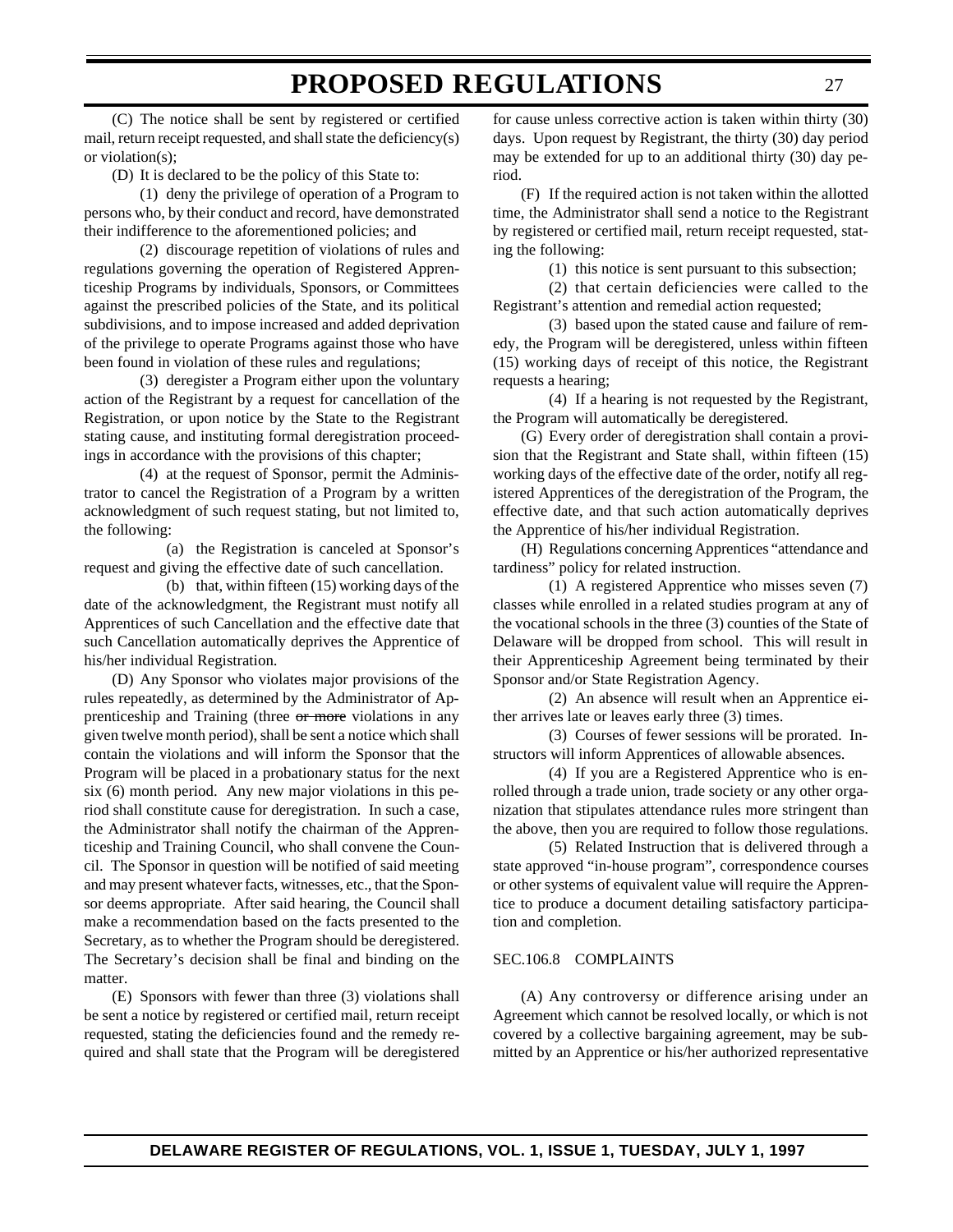### **PROPOSED REGULATIONS**

<span id="page-27-0"></span>to the State Registration Agency for review. Matters covered by a collective bargaining agreement, however, shall be submitted and processed in accordance with the procedures therein provided.

(B) The complaint shall be in writing, signed by the complainant, and submitted by the Apprentice or his/her authorized representative within sixty (60) days of receipt of local decision. The complaint shall set forth the specific problem, including all relevant facts and circumstances. Copies of all pertinent documents and correspondence shall accompany the complaint.

SEC.106.9 HEARINGS

(A) Within ten (10) working days of a request for a hearing, the Administrator or his/her designee assignee, shall give reasonable notice of such hearing by registered mail, return receipt requested, to the Registrant. Such notice shall include:

(1) the time and place of the hearing;

(2) a statement of the provisions of the chapter pursuant to which the hearing is to be held;

(3) a statement of the cause for which the Program was deregistered and the purpose of the hearing.

(B) The chairman of the Council on Apprenticeship and Training or his/her designee shall conduct the hearing which shall be informal in nature. Each party shall have the right to counsel, and the opportunity to present his/her case fully, including cross-examination of witnesses as appropriate.

(C) The Administrator shall make every effort to resolve the complaint and shall render an opinion within ninety (90) days after receipt of the complaint, based upon the record before him and an investigation, if necessary. The Administrator shall notify, in writing, all parties of his decision. If any party is dissatisfied with or feels that they have been treated unfairly by said decision, they may request a hearing by the Apprenticeship and Training Council. Those provisions of the hearing process that are applicable shall be followed and said Council shall make a determination on the basis of the records and the proposed findings of the Administrator. This determination shall be subject to review and approval by the Secretary, whose decision shall be final.

#### SEC. 106.10 REINSTATEMENT OF PROGRAM REGISTRATION

A Program deregistered pursuant to this chapter may be reinstated upon presentation of adequate evidence that the Program is operating in accordance with this chapter. Such evidence shall be presented to the Apprenticeship and Training Council, which shall make a recommendation based on said evidence, past records and any other data deemed appro-

priate. After such presentation, the Council shall make a recommendation to the Secretary as to whether the Program should be reinstated. The Secretary's decision shall be final and binding.

### **DEPARTMENT OF HEALTH AND SOCIAL SERVICES [DIVISION OF PUBLIC HEALTH](http://www.state.de.us/govern/agencies/dhss/irm/dph/dphhome.htm)**

[Statutory Authority: Title 16, Section](#page-3-0) 122(3)(c) of the Delaware Code (16 **Del.C.** 122(3)(c))

**PLEASE NOTE THAT THE FOLLOWING REGULATORY CHANGES WERE INITIATED PRIOR TO THE EFFECTIVE DATE OF THE CURRENT ADMINISTRATIVE PROCEDURES ACT THE FOLLOWING IS PRESENTED FOR INFORMATIONAL PURPOSES ONLY**

#### REGULATIONS FOR THE LICENSING AND REGISTRATION OF OPERATORS OF PUBLIC WATER SUPPLY SYSTEMS

#### SECTION 1 - PURPOSE

1.100 It is the purpose of this regulation to protect the public health and to provide for the development and protection of the potable water supply systems of this State; to provide for the classification of public water systems; to require the licensing of operators of these systems; to provide procedures for such licensing and registration; to create an Advisory Council for Certification; to provide for reciprocal arrangements; and to prescribe penalties for violation of this regulation.

#### SECTION 2 - DEFINITIONS

2.101 Advisory Council: Advisory Council for Certification of Public Water System Operators, as established by this regulation.

2.102 Base Level License: A water treatment and/or distribution license in which the following information is covered: general water system information; disinfection by hypochlorination; and distribution operation and maintenance for water supply systems having a flow of less than five hundred (500) gpm at twenty (20) psi.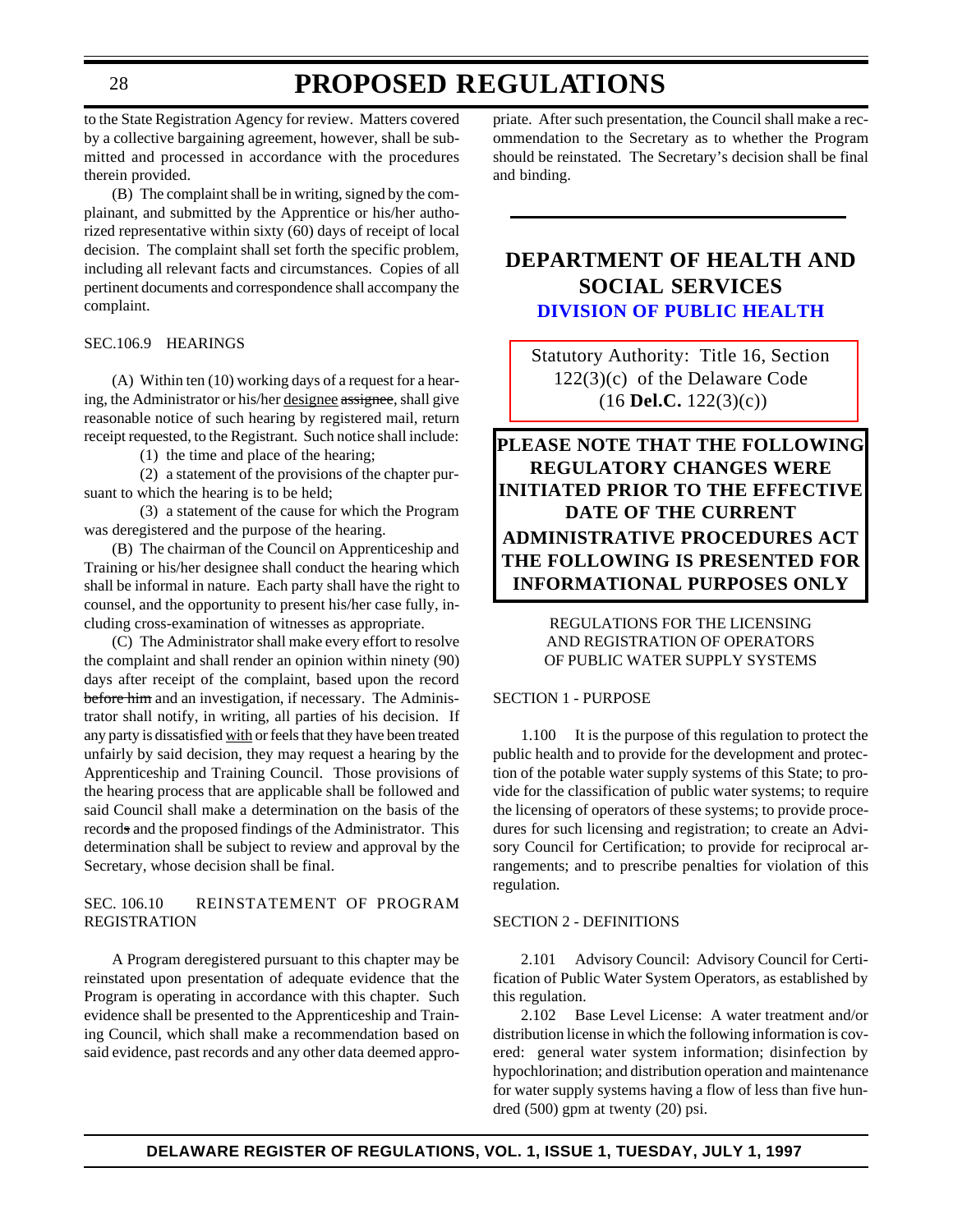2.103 Circuit Rider: A certified water operator who operates and/or is the direct-responsible-charge (DRC) for more than one (1) public water system.

2.104 Combined Treatment/Distribution System: Any water supply system which is composed of a water treatment facility as defined in 2.117 together with a water distribution system as defined in 2.113.

2.105 Continuing Education Unit (CEU): A measure of professional, educational training, where one (1) CEU is equal to ten (10) hours of classroom and/or laboratory training.

2.106 Department: Delaware Health and Social Services.

2.107 Direct-Responsible-Charge (DRC): Certified water system operator(s) assigned accountability for performance of active, on-site operational duties.

2.108 Division: Division of Public Health.

2.109 Educational Contact Hour: The amount of time spent at a water operators or water distribution operators training course, after initial certification, not including travel time or lodging time. For purposes of these Regulations, the initial base certification course does not qualify as educational contact hours and one (1) hour of time spent in a training course is equal to one (1) educational contact hour.

2.110 Endorsement: Any water treatment operation as listed in Section 5.201 which is over and above the base level license as defined in Section 2.102.

2.111 Operator: A licensed person who works in a water treatment facility and/or a water distribution system who may be a DRC or may work under a DRC.

2.112 Person: Any individual, partnership, firm, association, joint venture, public or private corporation, trust, state commission, Advisory Council, public or private institution, utility, cooperative, municipality or any other political subdivision of this State, or any other legal entity.

2.113 Public Water System: A water supply system for the provision to the public of piped water for human consumption either directly from the user's free flowing outlet or indirectly by the water being used to manufacture ice, foods and beverages or that supplies water for potable or domestic purposes for consumption in more than three dwelling units, or furnishes water for potable or domestic purposes to employees, tenants, members, guests or the public at large in commercial offices, industrial areas, multiple dwellings or semi-public buildings, including, but without limitation, rooming and boarding houses, motels, tourist cabins, mobile home parks, restaurants, camps of all types, day and boarding schools, clubhouses, hospitals and other institutions, or offers any water for sale for potable or domestic purposes. For the purposes of this definition, consecutive water supplies as defined in the State of Delaware Regulations Governing Public Drinking Water Systems are excluded.

2.114 Secretary, Delaware Health and Social Services: The Administrator of the Department of Health and Social Services of the State of Delaware.

2.115 Water Distribution System: That portion of the water supply system in which water is stored and conveyed from a water treatment plant, groundwater well, or other supply point to the free-flowing outlet of the ultimate consumer.

2.116 Water Supplier: Any person who owns, operates, or manages a public water system.

2.117 Water Supply System: Includes the work and auxiliaries for collection, treatment, storage, and distribution of water from the source of supply to the free-flowing outlet of the ultimate consumer.

2.118 Water Treatment: Any process which is meant to alter the physical, chemical or bacteriological quality of the water.

2.119 Water Treatment Facility: That portion of the water supply system which is meant to alter the physical, chemical, or bacteriological quality of the water being treated.

#### SECTION 3 - ADVISORY COUNCIL FOR CERTIFICA-TION OF PUBLIC WATER SYSTEM OPERATORS

3.100 An Advisory Council for Certification of Public Water System Operators shall be appointed by the Secretary, Delaware Health and Social Services to advise and assist the Secretary in the administration of this regulation. The Advisory Council shall hold at least quarterly meetings each calendar year and such special meetings as it deems necessary.

3.200 Membership:

3.201 The Advisory Council will consist of a minimum of nine (9) members and with the following representation:

A. one (1) member representing the Division of Public Health who shall serve as Advisory Council Secretary/Treasurer, responsible for maintaining all appropriate records and conducting the daily business of the Advisory Council.

B. three (3) members representing the general public

C. two (2) representatives from local government agencies with managerial responsibility for water treatment and/or water distribution in a public water system with the following representation:

(1) one (1) member representing a local government agency having a population greater than or equal to 10,001 and;

(2) one (1) member representing a local government agency having a population less than or equal to 10,000

D. one (1) member representing business or industry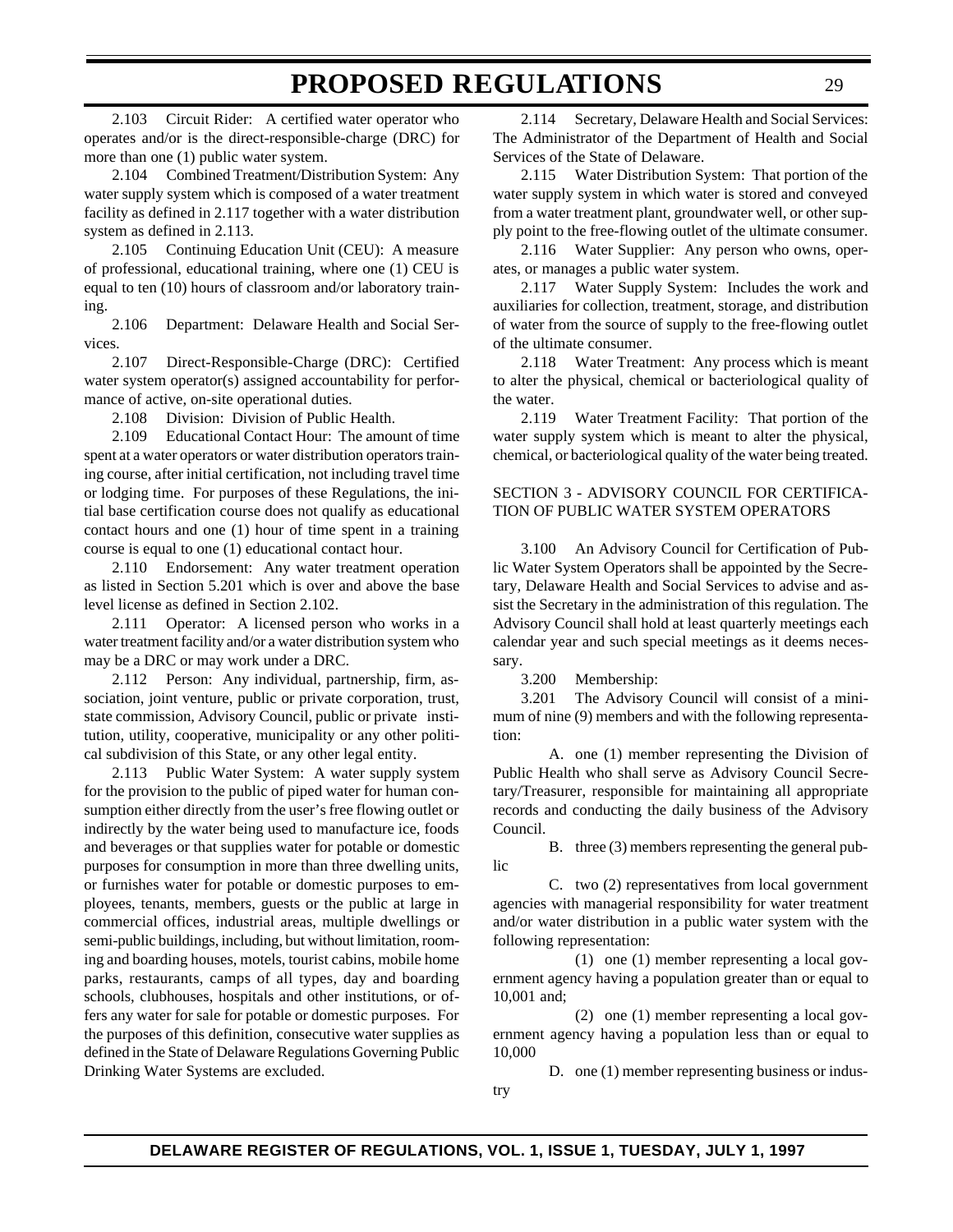E. one (1) member representing a public water utility.

F. one (1) member holding a valid water operator's license, or who is eligible to be licensed under this regulation.

3.202 Advisory Council members will serve a five (5) year term with the right to resign at their request or until such time as a reappointment or a replacement appointment is made.

A. Initially one (1) member will be appointed for a term of one (1) year, one (1) for a term of two (2) years, two (2) for a term of three (3) years, two (2) for a term of four (4) years and two (2) for a term of five (5) years.

B. The Division representative will serve an unlimited term at the discretion of the Secretary.

3.203 Advisory Council appointees shall represent all counties of the State, with at least one (1) member each from New Castle, Kent and Sussex Counties.

3.204 The Secretary may remove any member of the Advisory Council for misconduct, incapacity, or neglect of duty, and shall be the sole judge of the sufficiency of the case for removal.

3.205 The Secretary shall fill any vacancy. Such an interim appointment shall be for the duration of the term.

3.300 Responsibility and Authority:

3.301 The Advisory Council, with the consent of the Secretary, shall establish such procedures and guidelines as may be necessary for the administration of this regulation. These procedures and guidelines shall include but not be limited to the following:

A. procedures for examination of candidates and the granting of licenses;

B. procedures for the renewal of licenses;

C. procedures for the suspension, revocation and failure to renew licenses;

D. guidelines for evaluating equivalency of training and examinations conducted by recognized agencies and institutions;

E. guidelines for evaluating equivalency of other licensing and certification programs for the purpose of according reciprocal treatment.

F. procedures for the collection and disbursement of fees.

3.302 The Advisory Council shall possess the necessary authority as delegated by the Secretary to carry out all activities required for the proper administration of this regulation. Such authority includes:

A. the development of rules and regulations, to be adopted by the Secretary, concerning the licensing of operators of public water systems;

B. establishing the method of examination for each license applicant, including preparation, administration, and grading of examinations;

C. the recommendation to the Secretary regarding the issuance and renewal of licenses;

D. the recommendation of disciplinary sanctions to the Secretary on operators who violate Section 10 of this regulation.

#### SECTION 4 - LICENSE REQUIREMENTS FOR PUBLIC SUPPLY WATER SYSTEMS

4.100 Water Supply Treatment Facilities

Two years following the effective date of this regulation, any public water supply system treatment facility must be under the direct-responsible-charge of a person possessing a valid base level water operator's license, defined in Section 2.102 of these regulations, and all applicable endorsements, if any, for the treatment facility to be operated.

4.200 Water Supply Treatment Facility Operators

Two years following the effective date of this regulation, it shall be illegal for any person to be in a position of direct-responsible-charge (DRC) and/or operate any public water supply system treatment facility unless said person possesses a valid base level water operator's license and applicable endorsements, if any, for the treatment facility to be operated.

4.300 Water Supply Distribution Systems

Two years following the effective date of this regulation, any public water distribution system, capable of producing greater than five hundred (500) gallons per minute (gpm) at twenty (20) pounds per square inch (psi), must be under the direct-responsible-charge of a person possessing a valid base level water operator's license and, at a minimum, a distribution endorsement.

4.400 Water Supply Distribution System Operators

Two years following the effective date of this regulation, it shall be illegal for any person to be in a position of direct-responsible charge (DRC) and/or operate any public water supply distribution system, capable of producing greater than five hundred (500) gallons per minute (gpm) at twenty (20) pounds per square inch (psi), unless said person possesses a valid base level water operator's license and, at a minimum, a distribution endorsement.

4.500 Combined Treatment/Distribution Supply Systems

4.501 The license requirements stipulated in 4.100 and 4.300 apply separately and equally to both the water supply treatment facility operator and the water supply distribution facility operator of a combined treatment/distribution supply system.

4.502 Any water supply treatment facility which is part of a combined public water treatment/distribution system must be under the direct-responsible-charge of a person possessing a valid base level water operator's license and all applicable endorsements, as defined by the Division, if any, for the treatment facility to be operated.

30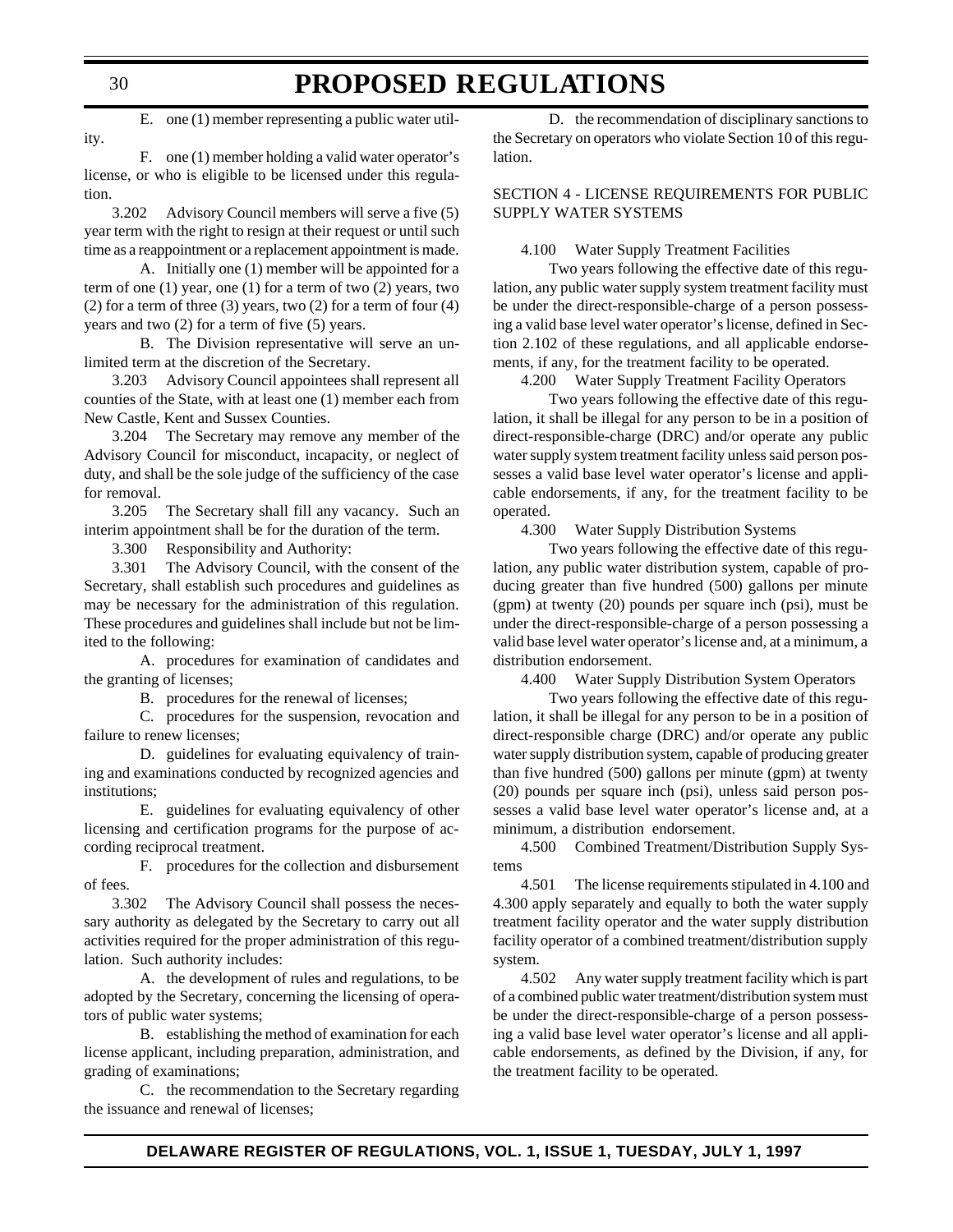4.503 Any water supply distribution system which is part of a combined public water treatment/distribution system and is capable of producing greater than five hundred (500) gpm at twenty (20) psi must be under the direct-responsible-charge of a person possessing a valid base level water operator's license and, at a minimum, a distribution endorsement.

4.504 The requirement of a distribution endorsement as stated in Section 4.503 may be waived if the owner can demonstrate to the Division that all distribution system operation and maintenance is contracted out to another licensed operator.

4.600 Notification to Division of Public Health

Within twenty-six (26) months of the effective date of this regulation, any owner of a public water supply system treatment facility, distribution system, or combined treatment/ distribution system must provide to the Division a list of all persons in direct-responsible-charge and all operators who have been duly licensed under these regulations. Further, the owner must notify the Division in writing of any additions, deletions, or other change in the number of licensed directresponsible-charges or operators within thirty (30) days of such change.

4.700 Temporary Variance

4.701 A temporary variance from the license requirements provided in Sections 4.100, 4.300 and 4.500 of this regulation may be granted by the Secretary, upon recommendation by the Advisory Council, to the owner of a public water system treatment facility, distribution system, or combined treatment/distribution system, when it is demonstrated to the satisfaction of the Advisory Council that the owner has unexpectedly lost a licensed operator and/or is unable to hire a licensed operator in spite of good faith efforts. Such temporary variance may be issued with any special conditions or requirements deemed necessary to assure the protection of the public health.

4.702 Notification of the unexpected loss of a licensed operator must be sent to the Advisory Council by the owner within thirty (30) days pursuant to 4.600 of this regulation. Application for a temporary variance must be made to the Advisory Council on forms provided by the Advisory Council no later than thirty (30) days following such initial notification. After thorough review of the application and any other information required by the Advisory Council as being pertinent to the issuance of a temporary variance, the Advisory Council shall make a recommendation to the Secretary. The Secretary notify the applicant in writing of his/her decision to approve or deny the temporary variance.

4.703 A temporary variance shall be valid only for that facility or system for which issued, and for a period of time as specified by the Secretary, but which shall not exceed six (6) months.

4.704 Extension of Temporary Variance

When it is demonstrated to the satisfaction of the Secretary that the owner holding a temporary variance has continued to act in good faith in attempting to hire a licensed operator but is unable to do so, one (1) extension of the original variance may be granted at the discretion of the Secretary, upon recommendation by the Advisory Council, for a period of time not to exceed six (6) months. Requests for an extension of a temporary variance must be made to the Advisory Council in writing no later than one (1) month prior to the expiration date of the original variance.

#### SECTION 5 - CLASSIFICATION OF PUBLIC WATER SYSTEMS

5.100 The Division of Public Health shall classify all public water systems in accordance with the criteria hereby established.

5.200 Water Supply Facilities

5.201 Public water system supply facilities shall be classified according to the treatment process(es) it operates. General treatment processes shall be grouped into categories hereby called endorsements. Within each endorsement shall be specific unit processes, hereby called endorsement subcategories, see appendix A for a list of these sub-categories. The Division will specify which endorsements and endorsement sub-categories a public water system needs based upon the most recent sanitary survey conducted by the Division. The list of endorsements are as follows:

- A. Disinfection
- B. Chemical Feed
- C. Filtration
- D. Surface Water Operations
- E. Other Specified Treatment
- F. Distribution

5.202 The Advisory Council shall amend Appendix A as is necessitated by the creation of new treatment technologies.

5.203 In the event of an emergency, such as source water contamination, in which a treatment process is required to protect the public's immediate health and which the DRC and/or operator is currently not licensed for, an emergency endorsement may be added to the DRC's and/or operator's license provided that prior approval, by the Division, is granted. This emergency endorsement shall be issued for a period not to exceed one (1) year, without the express written consent of the Secretary.

#### SECTION 6 - LICENSE CLASSIFICATION AND OPERA-TOR QUALIFICATIONS

#### 6.100 License Classification

6.101 One (1) regular water supply operator license class is hereby established:

31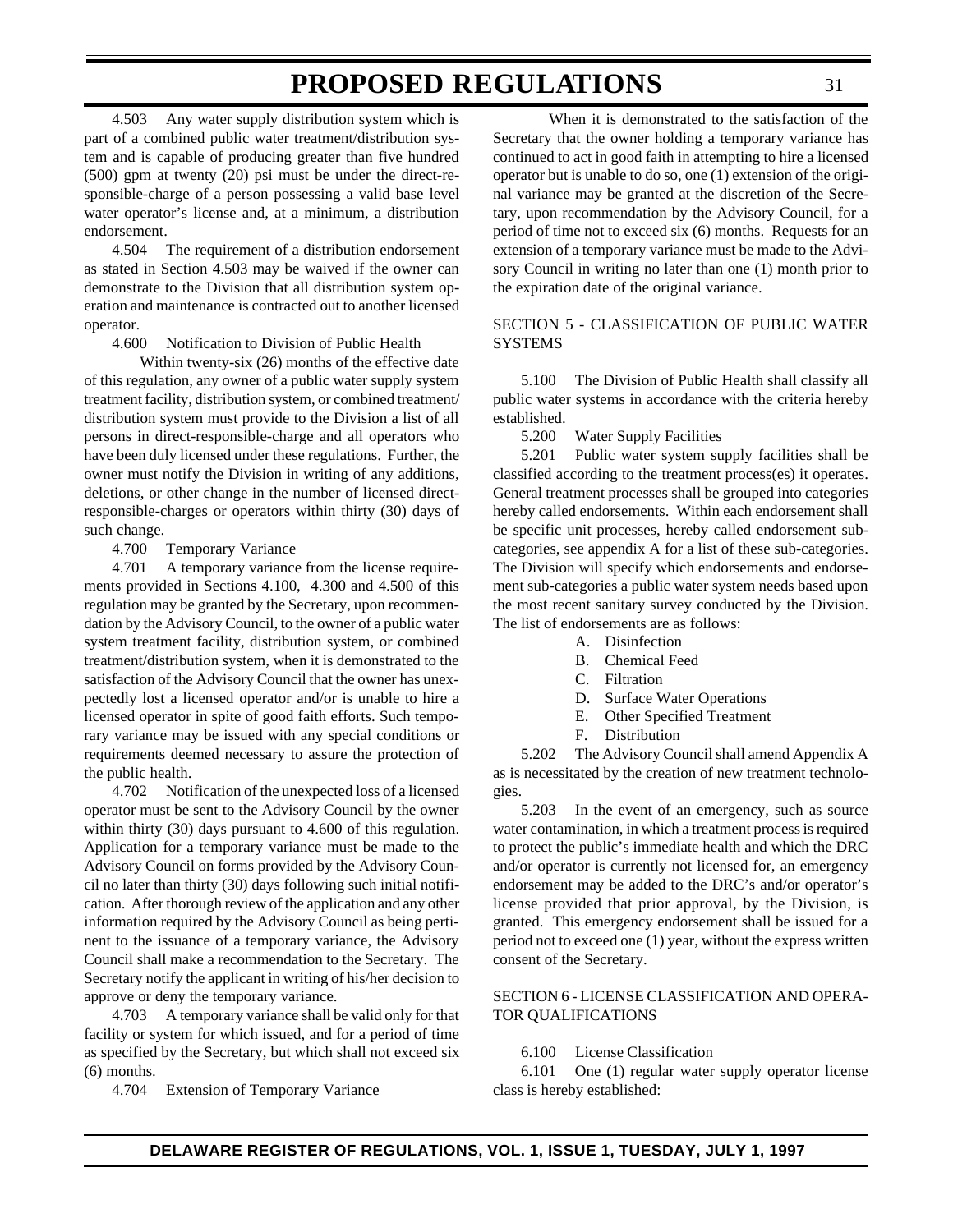### **PROPOSED REGULATIONS**

Base Level Water Supply Operator with all applicable endorsements as stated in Section 5.201.

6.102 Three (3) specialty class licenses are also established:

- A. Water Supply Operator-in-Training (OIT)
- B. Circuit Rider
- C. Grandfather Clause
- 6.200 Operator Qualifications
- 6.201 Base Level Water Supply Operator

A. High School Diploma or equivalent and one (1) year of acceptable operating experience, or;

B. Three (3) years of acceptable operating experience, and;

C. Successful completion of the base level written examination;

6.202 Water Treatment Operator-In-Training (OIT)

An operator who lacks either the education or experience requirements for a base level license may, with the approval of the Secretary, upon recommendation by the Advisory Council, and after successful completion of the base level written examination, receive an interim Operator-in-Training (OIT) license, for a maximum of three (3) years, pending fulfillment of the regular license requirements.

6.203 Circuit Rider

To be classified as a circuit rider, an operator must be able to meet the following criteria:

A. Must be certified for all endorsements required for the water systems for which he/she is in directresponsible-charge and/or operates.

B. Spend a recommended number of three (3) visits each week at each water system which he/she is in direct-responsible-charge. This number may be adjusted by the Advisory Council based upon a yearly review.

1. The number of visits spent each week at each water system must be documented on forms, provided by the Division, and submitted upon request.

C. The distances between each water system shall be such that, in the event of an emergency, the circuit rider will be able to reach the water system within two (2) hours of first being notified of the emergency.

6.204 Grandfather Clause: A valid, base level license and any applicable endorsements shall be issued by the Secretary, upon recommendation by the Advisory Council, to the individual(s) certified by the governing body or owner of a public water system to have been in responsible charge and/ or operated a water facility on the effective date of this regulation, under the following criteria:

the individual(s) can provide documentation to the Advisory Council attesting to the fact they have been in a position of Direct-Responsible-Charge and/or operated a water facility for at least five (5) years prior to the adoption date of these Regulations.

6.205 A license and endorsement(s) granted under Section 6.204 of these Regulations shall be transferable to another water system provided that the endorsement(s) necessary to operate the new water system are the same as the endorsement(s) for the water system in which the grandfathered license was originally issued.

#### SECTION 7 - LICENSING PROCEDURES

#### 7.100 Examinations

7.101 The Advisory Council or its authorized designee shall prepare, administer and grade written examinations required for each category and classification of license. A minimum score of seventy percent (70 %) shall be required to pass the examination. Examinations are confidential and remain the property of the Advisory Council. Due to unusual and extenuating circumstances, the Advisory Council may waive the requirements for the written examination, in which case an oral recorded examination shall be conducted and retained by the Advisory Council.

7.102 Schedule

Examinations shall be held at places and times designated by the Advisory Council, and shall be held at least semiannually. Advance public announcement shall be made by the Advisory Council at least two (2) months prior to the scheduled examination date.

7.103 Applications

Candidates wishing to take any license examination must submit an application to the Advisory Council at least thirty (30) days prior to the announced date of the examination on forms provided by the Advisory Council. No application form shall require a picture of the applicant, require information relating to citizenship, place of birth, or length of State residency, nor shall it require personal references

7.104 Application Review and Notification

The Advisory Council shall review all applications submitted and determine the eligibility of each candidate to sit for the particular examination applied for. Each candidate approved for examination shall be notified in writing by the Advisory Council of the time and place of the next examination for which the candidate is eligible. Such notification shall be given at least two (2) weeks prior to the examination date.

7.105 Fraudulent Applications

Where the Council has found to its satisfaction that an application has been intentionally fraudulent, or that false information has been intentionally supplied, it shall report its finding to the Attorney General for further action.

7.106 Eligibility

Approved applications for examination shall remain valid for one (1) year. Any approved candidate who fails to appear for an examination during the one (1) year period following the first notification of eligibility must submit a new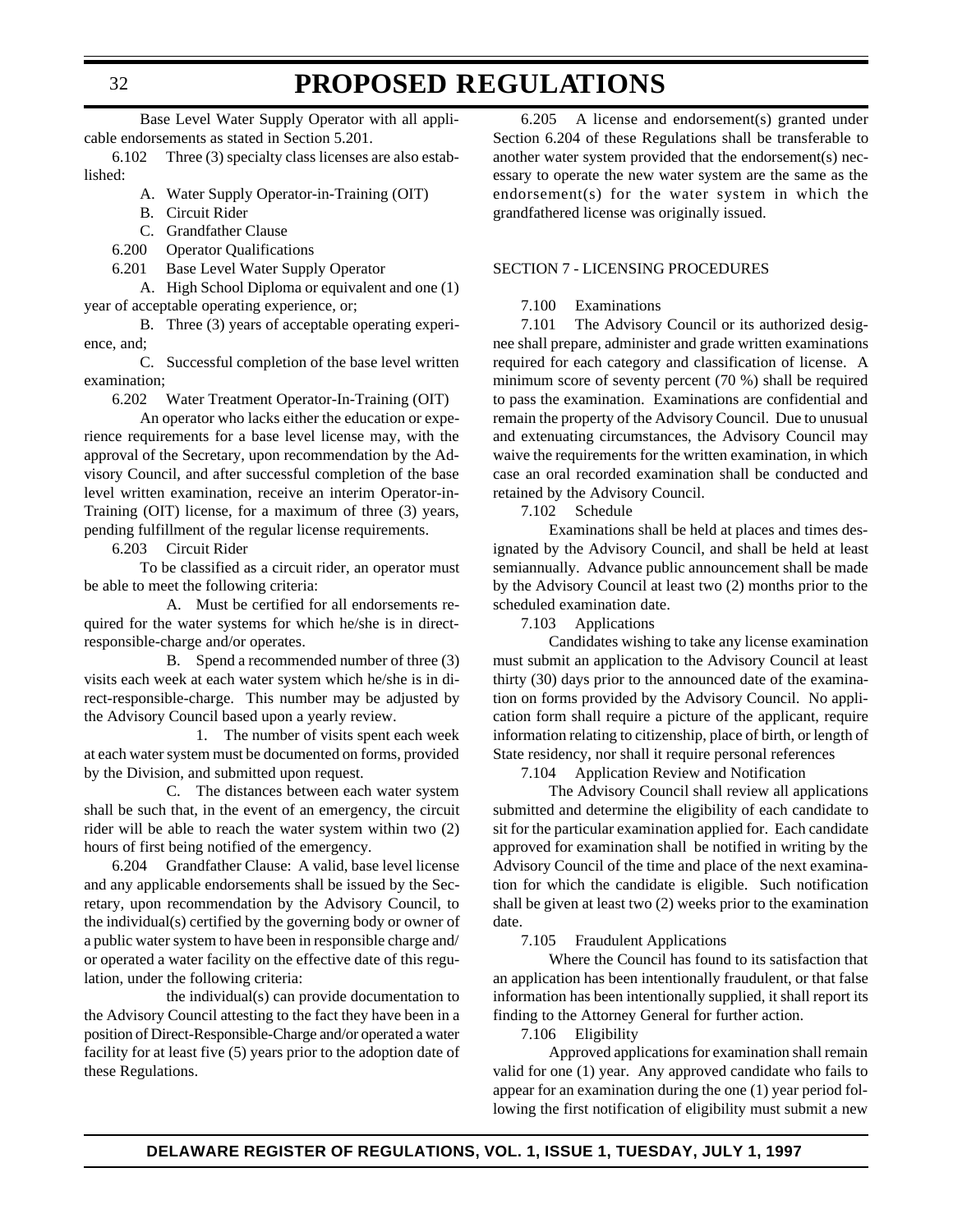application for examination to the Advisory Council.

7.107 Appeal of Rejected Applications

Where the application of a person has been refused or rejected and such applicant feels that the Council has acted without justification, has imposed higher or different standards for him or her that for other applicants, or has in some other manner contributed to or caused the failure of such application, the applicant may appeal to the Secretary.

7.108 Right to Appeal the Examination

Any applicant who questions the grading of any segment of the examination has the right to appeal before the Advisory Council.

7.109 Re-Examination

Any candidate who fails to pass an examination may apply for re-examination upon subsequent scheduled examination dates.

7.200 Issuance of License

On satisfactory fulfillment of the requirements provided in this regulation, the candidate shall be issued a suitable license by the Secretary, upon recommendation by the Advisory Council. The license shall indicate all endorsements for which the operator is qualified and the date of issuance.

7.300 Renewal of License

7.301 Licenses shall be renewed every two (2) years unless suspended, revoked for cause, or invalidated under 7.400. The deadline renewal date shall be the month and day of the original license issuance. Application for renewal must be submitted to the Advisory Council on forms provided by the Advisory Council at least sixty (60) days prior to the deadline renewal date.

7.302 In addition to Section 7.301, all operators, including grandfathered operators, must receive an additional amount of training, as approved by the Advisory Council, every two (2) years in order to renew their licenses, as shown below.

A. Twelve (12) educational contact hours and one and one half (1.5) CEUs every two (2) years, for systems whose distribution system is capable of producing a flow of greater than 500 gpm at 20 psi.

B. Twelve (12) educational contact hours every two (2) years, for systems whose distribution system is not capable of producing a flow of greater than 500 gpm at 20 psi.

7.303 Any license which has not been renewed in accordance with 7.301 and 7.302 shall be automatically invalidated. Such expired license may be revalidated without examination upon payment of the appropriate fee within one (1) year from the expiration date. Licenses not reinstated within one (1) year shall submit a new application to the Advisory Council and may be required to sit for the appropriate written examination.

7.400 Denial of Renewal, Suspension, and Revocation of Licenses

The Secretary may suspend or revoke the license of an operator, after considering the recommendations of the Advisory Council, when it is found that the operator has practiced fraud or deception; that reasonable care, judgment, or the application of his knowledge or ability was not used in the performance of his duties; or that the operator is incompetent or unable to perform his duties properly. Said recommendations to the Secretary by the Advisory Council shall be made upon the Advisory Council conducting a hearing in accordance with provisions established under these regulations.

7.500 Fees

7.501 The fee schedule as authorized by 16 Delaware Code Section 122(3)(c) and set forth below shall take effect on the effective date of this regulation.

A. Application for Initial Annual License ..... \$50.00

B. Application for Renewal of Annual License... \$50.00

7.502 All application fees are payable upon application. All fees are non-refundable.

7.600 Reciprocity

A license of comparable classification may be issued without examination to any person who holds a certificate or license in any state, territory, or possession of the United States or any country, if in the judgment of the Secretary, the requirements under which the certification or license was issued do not conflict with the provisions of this regulation or any rules promulgated hereunder, and are of a standard not lower than that specified by this regulation.

#### SECTION 8 - PREEMPTION

8.100 The provisions of these regulations preempt existing regulations of this State insofar as they relate to or conflict with the provisions of this regulation.

#### SECTION 9 - SEVERABILITY

9.100 Each Section of this regulation and every part of each Section is an independent Section and part of a Section, and the holding of any Section or part thereof to be unconstitutional, void, or invalid for any cause does not affect the validity or constitutionality of any other Section or part thereof which shall continue valid and effective.

#### SECTION 10 - DISCIPLINARY PROCEDURES

#### 10.100 Grounds for Discipline

 The following conditions and actions of an applicant or licensed operator may result in disciplinary action as set forth in 10.300 of this Section if after following the Disciplinary Procedures as stated in Section 10.200, the Council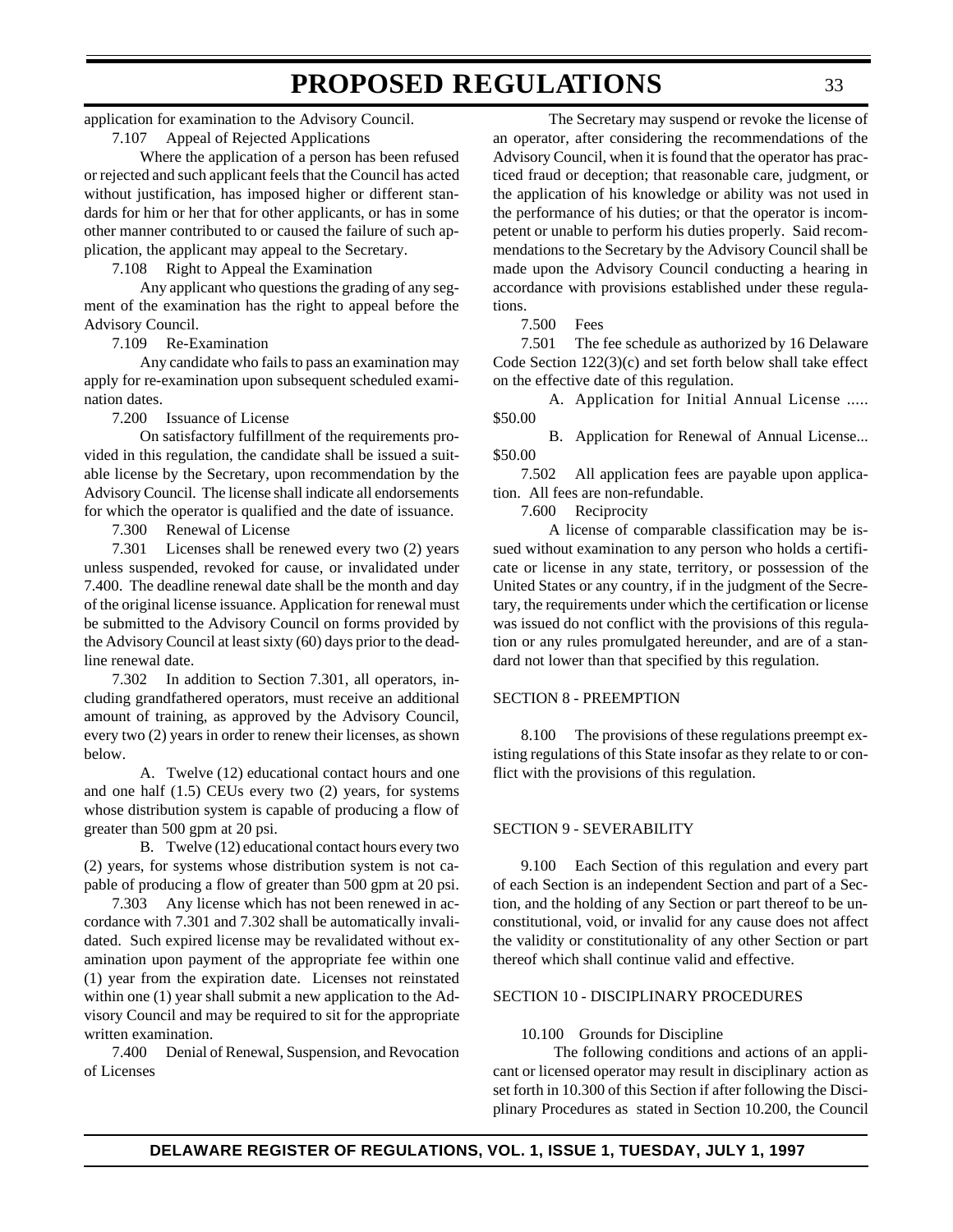## **PROPOSED REGULATIONS**

finds that an applicant or licensed operator:

A. Has employed or knowingly cooperated in fraud or material deception in order to certified; or

B. Has engaged in illegal, incompetent or negligent conduct in the provision of water system operation; or

C. Has as an operator or otherwise, in the practice of his or her profession, knowingly engaged in an act of consumer fraud or deception, or engaged in the restraint of competition, or participated in price-fixing activities; or

D. Has violated a lawful provision of this Section or any lawful rule or regulation established here under.

10.200 Disciplinary Procedures

10.201 Notice of Violation: Whenever the Secretary, or his/her appointed representative, has reason to believe that a violation of any of these Regulations has occurred or is occurring, the Secretary shall notify the alleged violator. Such notice shall be in writing, may be sent by Certified Mail, or hand delivered, shall cite the Regulation or Regulations that are allegedly being violated, and shall state the facts which form the basis for believing that the violation has occurred or is occurring.

10.202 Investigation: Whenever the Secretary issues a Notice of Violation, an investigation shall be conducted to determine if the alleged violations have occurred or are occurring. The Advisory Council shall act as the investigator and upon review of all the facts concerning the alleged violation, will recommend disciplinary sanction(s), as stated in Section 10.300, to the Secretary.

10.203 Hearing Request: Any operator who has received a Notice of Violation, has been investigated, and faces possible disciplinary sanction(s), in the form of placement on probationary status, imposition of a fine, suspension or revocation of license may submit a request for a hearing to the Secretary to contest the findings of the investigation and any disciplinary sanctions which may have resulted from the investigation.

10.300 Disciplinary Sanctions

 Persons regulated under this Section who have been determined to be in violation of this Section shall be subject to the following disciplinary actions:

- A. Issuance of a letter of reprimand
- B. Censureship
- C. Placement on probationary status

 D. Imposition of a fine not to exceed \$1,000 for each offense

- E. Suspension of License
- F. Revocation of License

#### SECTION 11 - PENALTY CLAUSE

11.100 Any person who neglects or fails to comply with this regulation shall be subject to penalty as provided in 16 Delaware Code 107.

#### APPENDIX A

Listed below are the general endorsement categories. Under each general category is a list of the endorsement subcategories (unit processes) associated with each general category.

#### A. Disinfection

2. Hypochlorination (Calcium or Sodium), powder or liquid

- 2. Gas Chlorination
- 3. Ozonation
- 4. Bromination
- 5. Iodine
- 6. Chloramines
- 7. Chlorine Dioxide
- 8. Ultraviolet Light

#### B. Chemical Feed

- 1. Lime Soda Ash Addition
- 2. pH Adjustment
- 3. Inhibitor bimetallic phosphate, hexametaphosphate,

orthophosphate, polyphosphate

- 4. Sequestering
- 5. Permanganate
- 6. Peroxide
- 7. Fluoridation

#### C. Filtration

- 1. Activated Carbon, powder or granulated
- 2. Sand Pressure, Rapid, Slow
- 3. Reverse Osmosis
- 4. Greensand
- 5. Activated Alumina
- 6. Ion Exchange
- 7. Cartridge
- 8. Diamateous Earth
- 9. Ultrafiltration
- 10. Microfiltration
- D. Surface Water Operations
	- 1. Algae Control
	- 2. Coagulation
	- 3. Flocculation
	- 4. Rapid Mix
	- 5. Sedimentation
	- 6. Sludge Treatment
- E. Other Specified Treatment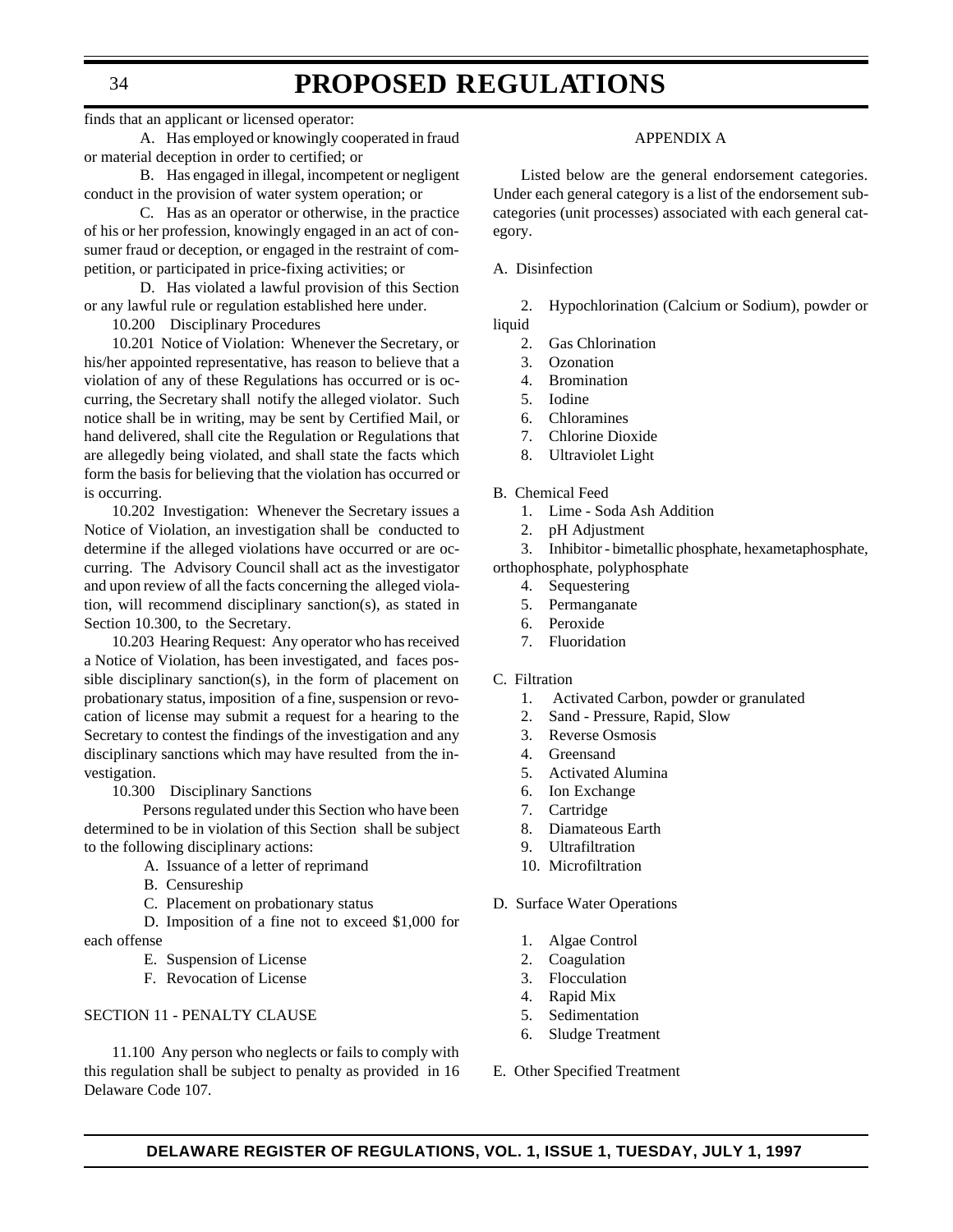<span id="page-34-0"></span>1. Aeration - Cascade, Diffused, Packed Tower, Slat Tray or Spray

2. Dechlorination - using reducing agents, sodium bisulfate, sodium sulfide, or sulfur dioxide

- 3. Distillation
- 4. Bone Char
- 5. Electrodialysis

F. Distribution

- 1. Flow less than 500 gpm at 20 psi
- 2. Flow greater than 500 gpm at 20 psi

### **DELAWARE STATE FIRE PREVENTION COMMISSION**

[Statutory Authority: Title 16, Section 6603 of](#page-3-0) the Delaware Code (16 **Del.C.** 6603)

#### **PLEASE NOTE THAT THE FOLLOWING REGULATORY CHANGES WERE INITIATED PRIOR TO THE EFFECTIVE DATE OF THE CURRENT ADMINISTRATIVE PROCEDURES ACT THE FOLLOWING IS PRESENTED FOR INFORMATIONAL PURPOSES ONLY**

DELAWARE STATE FIRE PREVENTION **COMMISSION** PROPOSED AMBULANCE SERVICE REGULATIONS

#### TABLE OF CONTENTS

- I. PURPOSE
- II. APPLICATION
- III. DEFINITIONS

#### BLS AMBULANCE SERVICE

- IV. BLS AMBULANCE SERVICE PERMITS
- V. BLS AMBULANCE SERVICE DISTRICTS

VI. PRIMARY AND SECONDARY BLS AMBULANCE SERVICE PROVIDERS

#### VII BLS AMBULANCE SERVICE PROVIDER PERMIT REQUIREMENTS

#### ADMINISTRATIVE REQUIREMENTS

- A-C. Ambulance Service Permits
- D. Responsible Charge agent
- E. Advertising

#### OPERATIONAL REQUIREMENTS

- A. Vehicle Standards
- B. Equipment Standards
- C. Staffing Requirements
- D. Quality Assurance
- E. Communications Requirements Dispatch Centers Ambulances
- F. SAED Requirements
- G Infection Control
- H. Medical Control

#### VIII. COMPLIANCE

- H. Grievances
- I. Penalties
- J. Cease and Desist Orders
- K Revocation or Suspension
- L. Review of Order
- F. Appeals

#### NON-EMERGENCY AMBULANCE SERVICE

IX. NON-EMERGENCY AMBULANCE SERVICE PER-**MITS** 

#### X. NON-EMERGENCY AMBULANCE SERVICE PRO-VIDER PERMIT REQUIREMENTS

#### ADMINISTRATIVE REQUIREMENTS

- A-C. Ambulance Service Permits
- D. Responsible Charge agent
- E. Advertising

#### OPERATIONAL REQUIREMENTS

- A. Vehicle Standards
- B. Equipment Standards
- C. Staffing Requirements
- D Communications Requirements
- E. SAED Requirements
- F. Infection Control
- XI. COMPLIANCE
	- A. Grievances
	- B. Penalties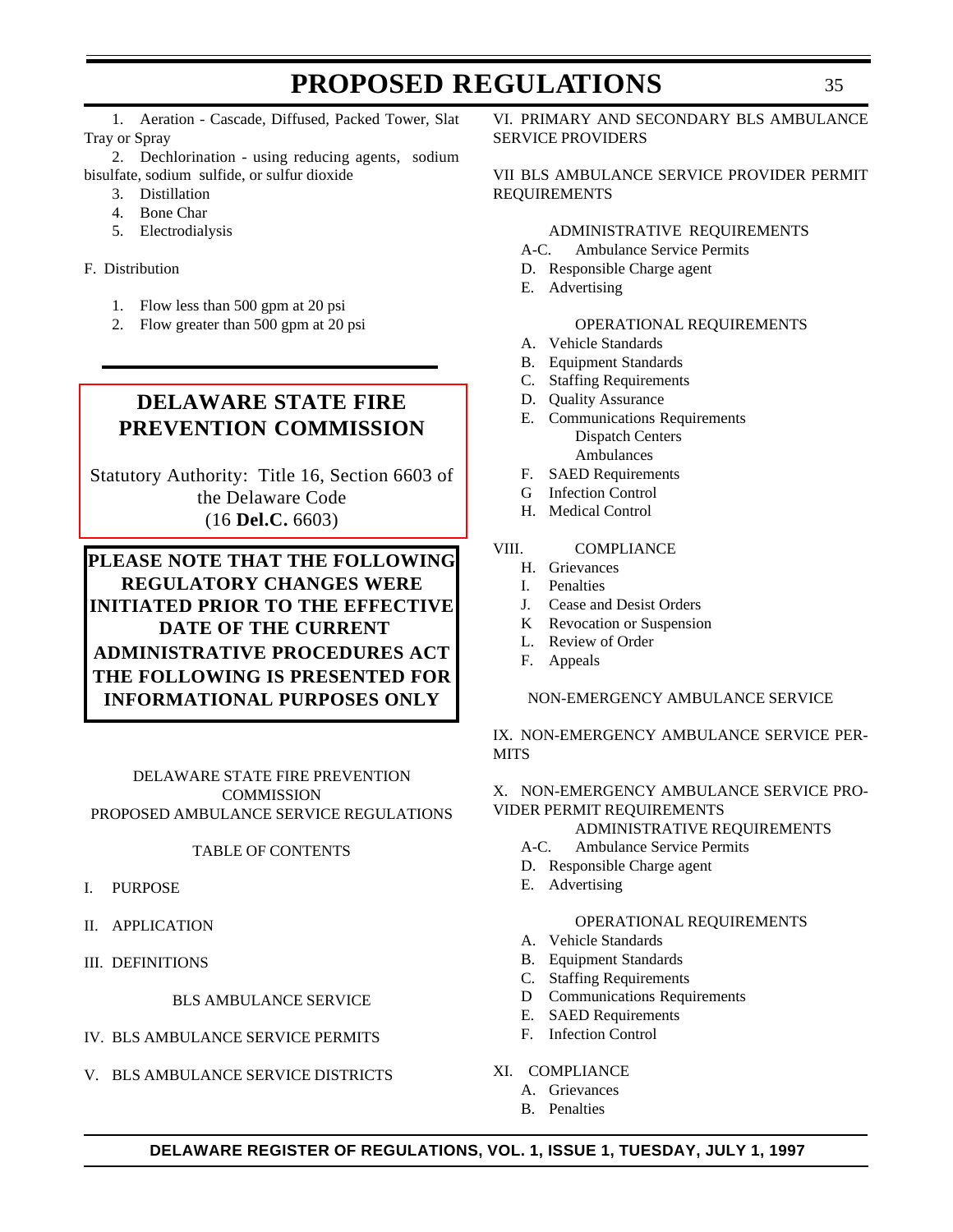- C. Cease and Desist Orders
- D. Revocation or Suspension
- E. Review of Order
- F. Appeals

#### APPENDIX "A". EQUIPMENT STANDARDS

#### APPENDIX "B". BLS AMBULANCE SERVICE PERMIT APPLICATION FORM

#### I. PURPOSE

The purpose of this regulation is to ensure a consistent and coordinated high quality level of ambulance service throughout the state, focusing on timeliness, quality of care and coordination of efforts.

#### II. APPLICATION

This regulation shall apply to any person, firm, corporation or association either as owner, agent or otherwise providing both pre-hospital and interhospital ambulance service meeting the definitions of both "BLS Ambulance Service" and "Non-Emergency Ambulance Service" within the State of Delaware. The following are exempted from this regulation:

a. Entities engaged in providing ALS ambulance service.

b. Privately owned vehicles not ordinarily used in the business of transporting persons who are sick, injured, wounded or otherwise incapacitated or helpless.

c. A vehicle rendering service as an ambulance in case of a major catastrophe or emergency when the ambulances with permits and based in the locality of the catastrophe or emergency are insufficient to render the services required.

d. Ambulances based outside the State rendering service in case of a major catastrophe or emergency when the ambulances with permits and based in the locality of the catastrophe or emergency are insufficient to render the services required.

e. Ambulances owned and operated by an agency of the United States Government.

f. Ambulances based outside the State engaged strictly in interstate transportation.

g. A vehicle which is designed or modified and equipped for rescue operations to release persons from entrapment and which is not routinely used for emergency medical care or transport of patients.

#### III. DEFINITIONS

ADVANCED LIFE SUPPORT (ALS) - The advanced level of pre-hospital and inter hospital emergency care that includes basic life support functions including cardiopulmonary resuscitation, plus cardiac monitoring, cardiac defibril-

lation, telemetered electrocardiography, administration of anti arrhythmic agents, intravenous therapy, administration of specific medications, drugs and solutions, use of adjunctive medical devices, trauma care and other authorized techniques and procedures.

ADVERTISING - Information communicated to the public, or to an individual concerned by any oral, written, or graphic means including, but not limited to, handbills, newspapers, television, billboards, radio, and telephone directories.

AMBULANCE - Any publicly or privately owned vehicle, as certified by the State Fire Prevention Commission, that is specifically designed, constructed or modified and equipped, and intended to be used for and is maintained or operated for the transportation upon the streets and highways of this state for persons who are sick, injured, wounded or otherwise incapacitated or helpless.

AMBULANCE ATTENDANT - A person trained in emergency medical care procedures and currently certified by the Delaware State Fire Prevention Commission in accordance with standards prescribed by the Commission. Such course shall be classified as basic life support and shall be the minimum acceptable level of training for certified emergency medical personnel.

AMBULANCE SERVICE DISTRICT - A geographical area with boundaries which are typically (but not always) aligned to fire service districts within the state as identified and certified by the State Fire Prevention Commission.

BASIC LIFE SUPPORT (BLS) - The level of capability which provides noninvasive emergency patient care designed to optimize the patient's chances of surviving an emergency situation.

BLS AMBULANCE SERVICE - Ambulance service which provides BLS level intervention both through the level of personnel and training provided.

BLS AMBULANCE SERVICE CONTRACT - A written contract between either a Primary or Secondary Ambulance Service Provider and an individual, organization, company, site location or complex or other entity for BLS ambulance service.

BOARD - Means the State Board of Medical Practice.

COMMISSION - The State Fire Prevention Commission or a duly authorized representative thereof.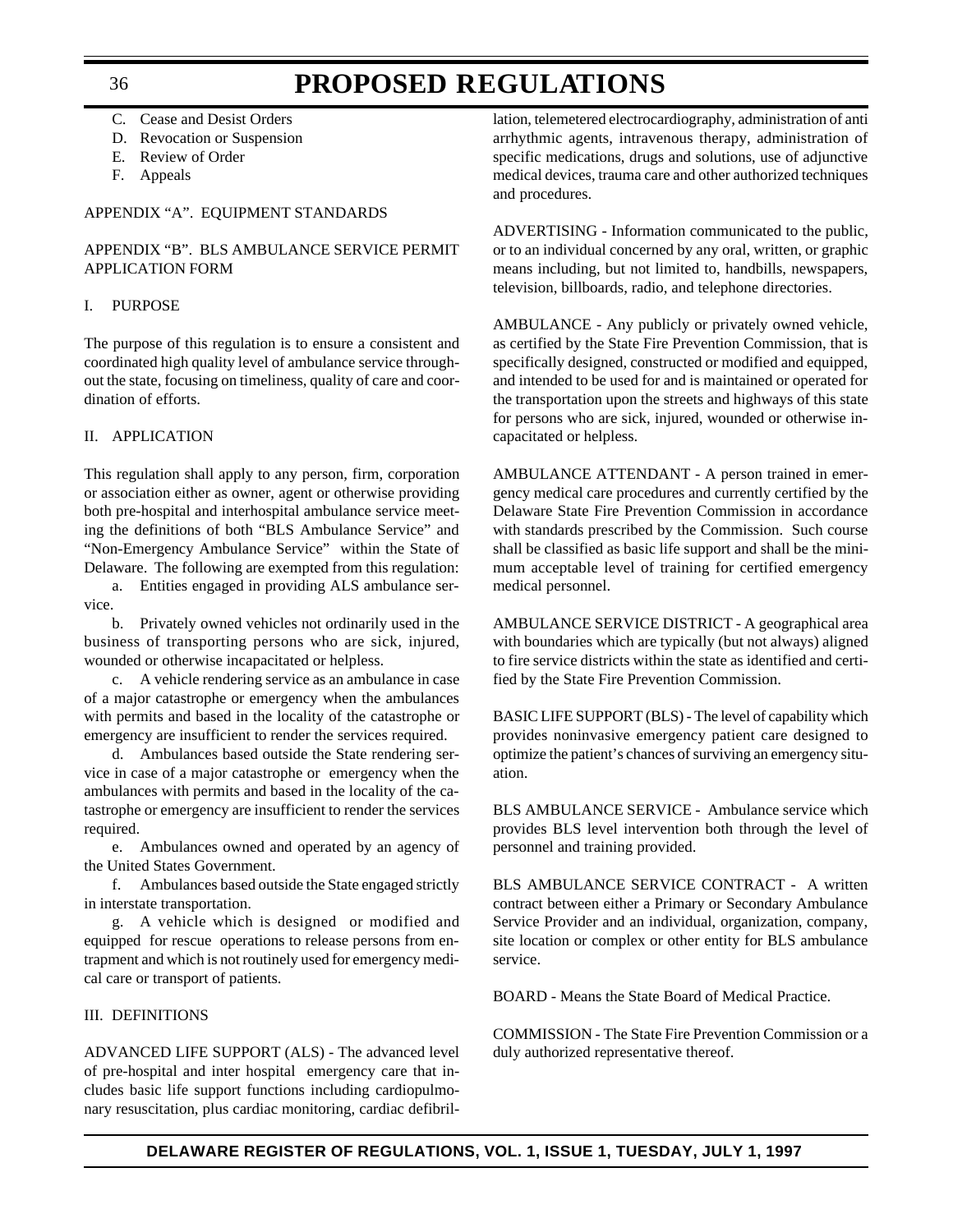DELAWARE STATE FIRE SCHOOL - An agency of the State Fire Prevention Commission which is designated as its duly authorized representative to administer the provisions of the Ambulance Service Regulations.

EMERGENCY - A combination of circumstances resulting in a need for immediate pre-hospital emergency medical care.

EMERGENCY MEDICAL DISPATCH SYSTEM - Means a Board approved protocol system used by an approved dispatch center to dispatch aid to medical emergencies which must include:

- 1. Systematized caller interrogation questions
- 2. Systematized pre-arrival instruction; and

3. Protocols matching the dispatcher's evaluation of injury or illness severity with vehicle response mode and configuration.

EMERGENCY MEDICAL TECHNICIAN (EMT) - A person trained, and currently certified by the State Fire Prevention Commission in emergency medical care procedures through a course which meets the objectives of the National Standard Curriculum.

EMERGENCY MISSION - The BLS and ALS response to the needs of an individual for immediate medical care in order to prevent loss of life or aggravation or physiological of psychological illness or injury.

HOSPITAL - An institution having an organized medical staff which is primarily engaged in providing to inpatients, by or under the supervision of physicians, diagnostic and therapeutic services or rehabilitation services for the care or rehabilitation of injured, disabled, pregnant, diseased, sick or mentally ill persons. The term includes facilities for the diagnosis and treatment of disorders within the scope of specific medical specialties, but not facilities caring exclusively for the mentally ill.

MEDICAL COMMAND FACILITY - The distinct unit within a hospital which meets the operational, staffing and equipment requirements established by the Secretary, Delaware Health and Social Services for providing medical control to the providers of advanced life support services. Any hospital that operates an emergency medical facility and desires to be designated as a medical command facility shall maintain and staff such facility on its premises and at its own expense with exception of base station communication devices which shall be an authorized shared expense pursuant to the provisions of Title 16, Chapter 98.

MEDICAL CONTROL - shall mean directions and advice normally provided from a centrally designated medical facility operating under medical supervision, supplying professional support through radio or telephonic communication for on-site and in-transit basic and advanced life support services given by field and satellite facility personnel.

MEDICAL CONTROL PHYSICIAN - Any physician boardcertified or board-prepared in emergency medicine, or a physician certified on advanced trauma life support (ATLS) and advanced cardiac life support (ACLS) who is credentialed by the hospital within which a medical command facility is located, and who is authorized by the medical command facility to give medical commands via radio or other telecommunication devices to a paramedic. When a medical control physician establishes contact with a paramedic and provides medical control instructions that exceed or otherwise modify the standing orders of the statewide standard treatment protocol, the paramedic shall, solely for the purpose of compliance with the Medical Practices Act, be considered to be operating under the license of said medical control physician.

MOBILIZATION TIME - The total time from station alert to the time an ambulance is "in service."

NON-EMERGENCY AMBULANCE SERVICE - Ambulance service which provides routine transport of persons who are sick, convalescent, incapacitated and nonambulatory but do not ordinarily require emergency medical treatment while in transit.

PATIENT - An individual who is sick, injured, wounded or otherwise incapacitated or helpless and who needs immediate medical attention.

PRE-HOSPITAL CARE - Any emergency medical service, including advanced life support, rendered by an emergency medical unit before and during transportation to a hospital or other facility.

PRIMARY AMBULANCE SERVICE - BLS Ambulance Service provided by the Primary Ambulance Service Provider certified by the State Fire Prevention Commission within a specific ambulance service district.

PRIMARY AMBULANCE SERVICE PROVIDER - An organization or company which has been designated as having primary responsibility for providing BLS ambulance service within a specific ambulance service district.

PROVIDER - A person who, as an individual or member of a corporation or organization, whether profit-making or nonprofit, on a regular basis gives or offers for sale any supplies, equipment, professional or nonprofessional services, or is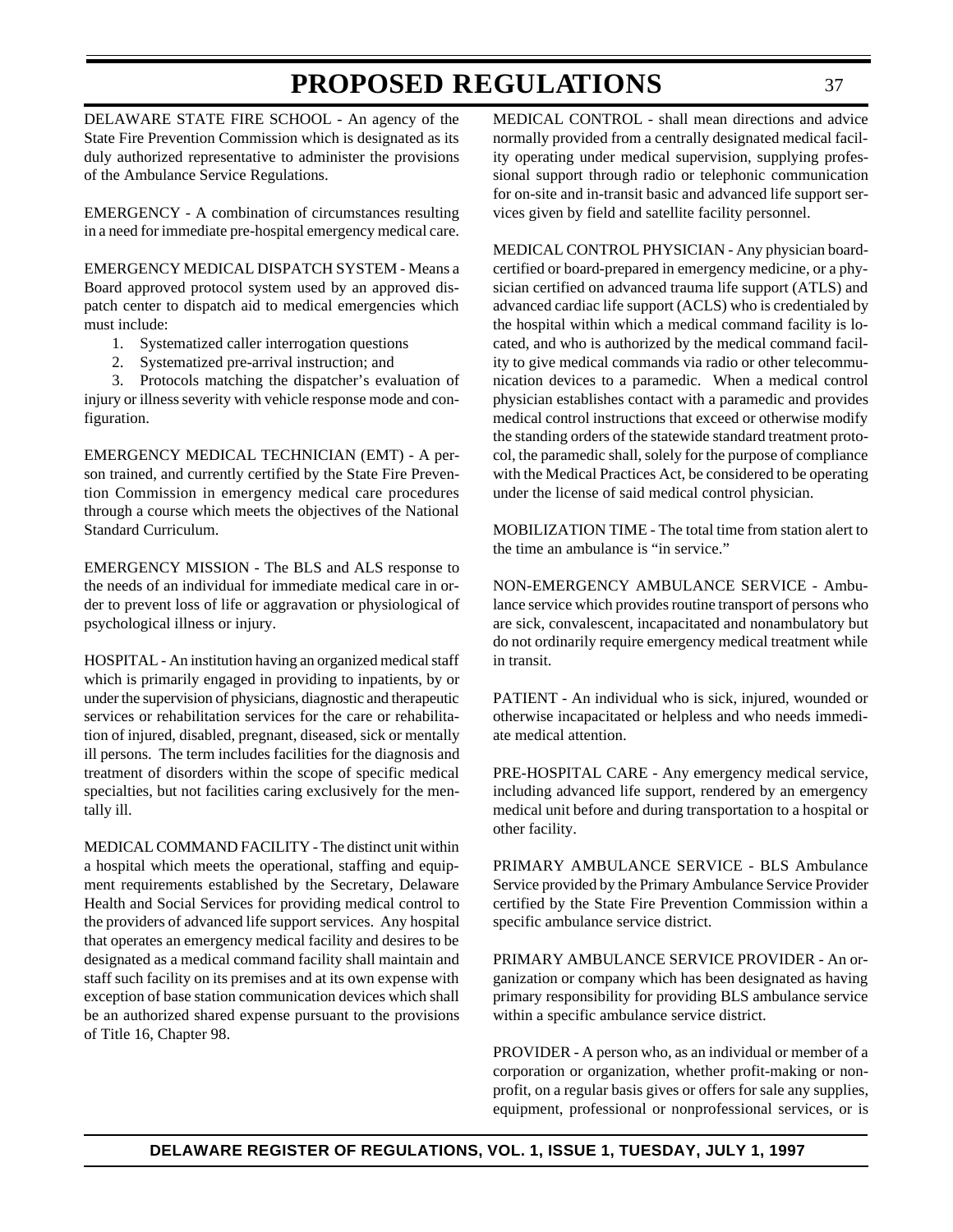capable of giving or offering for sale supplies, equipment or services vital or incidental to the function of an emergency medical service system.

RESPONSE TIME - The total time from "in-service" to arrival on the scene.

RESPONSIBLE CHARGE - The individual who is identified as having both the responsibility and authority to ensure full and complete compliance with all requirements of this regulation.

SECONDARY AMBULANCE SERVICE - Ambulance Service provided under contract to specific locations within a primary ambulance service district by a BLS Ambulance Service Provider other than the primary provider.

SECONDARY AMBULANCE SERVICE PROVIDER - An organization or company which provides supplemental BLS ambulance service anywhere in the state and always under specific contractual agreements.

### BLS AMBULANCE SERVICE

#### IV. BLS AMBULANCE SERVICE PERMITS

A. Any person, firm, corporation or association either as owner, agent or otherwise who furnish, conduct, maintain, advertise or otherwise engage in or profess to be engaged in the business or service of providing BLS Ambulance Service upon the streets or highways of this state shall hold a valid permit as either a Primary or Secondary Ambulance Service Provider issued by the State Fire Prevention Commission. Application for this permit shall be upon forms provided by the Commission (Appendix B).

B. The issuance of a permit hereunder shall not be construed so as to authorize any person, firm, corporation or association to provide ambulance services or to operate any ambulance without compliance with all ordinances and regulations enacted or promulgated by any state, county or municipal government concerning ambulances.

C. Prior to issuing an original or renewal permit, the Commission shall determine that all requirements of this regulation are fully met. Additionally, the Commission has the authority to ensure continued compliance with these regulations through the periodic review of records and operations.

D. Only companies holding a current, valid BLS Ambulance Service Provider Permit shall be authorized to respond and provide BLS Ambulance Service within the state.

E. A Primary or Secondary Ambulance Service Provider may not discontinue BLS ambulance service until a replacement provider has been selected and can assume service with no reduction in service.

### V. BLS AMBULANCE SERVICE DISTRICTS

A. The Commission shall have the authority to establish Ambulance Service Districts.

B. The role of Primary Ambulance Service Provider shall be assigned to those fire departments providing BLS Ambulance Service at the time this regulation is officially adopted. The ambulance service district for these providers shall correspond to their established fire districts as certified by the Commission.

C. In those areas in which fire departments are not providing BLS Ambulance Service at the time this regulation is officially adopted, the organization who is currently providing BLS Ambulance Service shall be designated as the Primary Ambulance Service Provider. The ambulance service district for these providers shall correspond to their current boundaries.

D. After adoption of this regulation and the establishment of ambulance service districts, fire companies which ARE NOT providing ambulance service:

4. Have the authority to establish ambulance service at any time PROVIDED ambulance service in their district is being provided by another fire company.

5. DO NOT have the authority to establish ambulance service if ambulance service in their district is being provided by a private organization such as: VFW, American Legion or Mid-Sussex. In these cases, the fire company will be required to follow Section VI(C) of this regulation.

### VI. PRIMARY AND SECONDARY BLS AMBULANCE SERVICE PROVIDERS

A. BLS Ambulance Service may be provided by Primary Ambulance Service Providers within their ambulance service district or in the course of providing mutual aid within other ambulance service districts provided:

1. They have a current permit

2. They are designated by the Commission as a Primary Ambulance Service Provider

B. The Commission shall be authorized to select a new Primary Ambulance Service Provider at such time that:

1. The current Primary Ambulance Service Provider chooses to discontinue service

2. Failure to meet one or more elements of these regulations creates a threat to public safety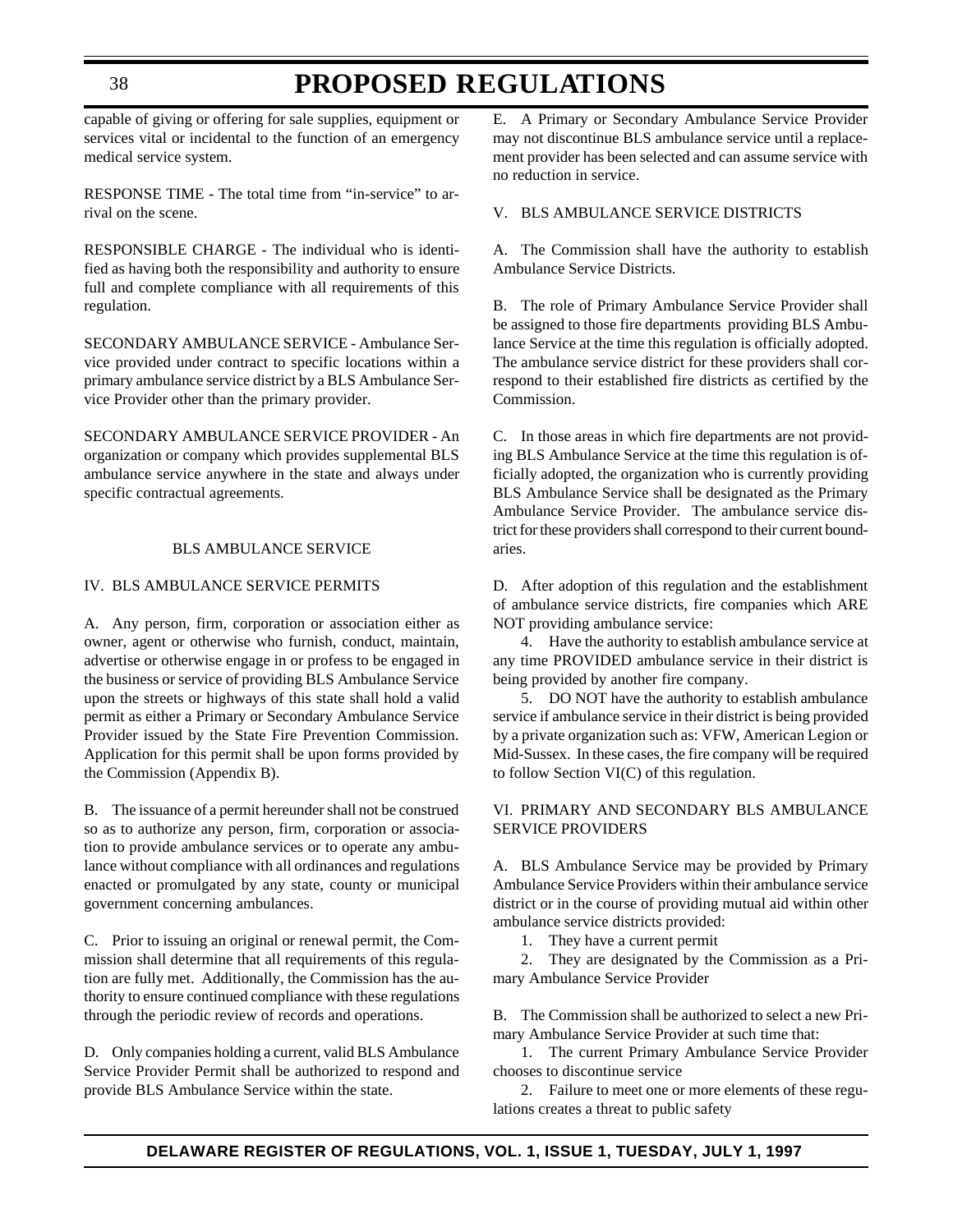C. Any organization desiring to assume the role of Primary Ambulance Service Provider will be required to apply to the Commission showing adequate cause in the interest of public safety to justify the change.

D. BLS Ambulance Service may be provided by Secondary Ambulance Service Providers only to those with whom they have a contract for such service provided:

1. They have a current permit

2. They have a written contract to provide BLS Ambulance Service to that specific location or site

3. They provide the names, locations and conditions of all Secondary Ambulance Service contracts to the Commission within 20 days of contract finalization

VII. BLS AMBULANCE SERVICE PROVIDER PERMIT REQUIREMENTS

### ADMINISTRATIVE REQUIREMENTS

A. Procedures for securing a BLS ambulance service primary or secondary ambulance service permit include:

1. The owner or registered agent must apply to the Commission upon forms provided and according to procedures established by the Commission.

2. The Primary or Secondary Ambulance Service Provider shall either:

a. Be based in Delaware; or

b. Maintain an office in Delaware with a full time individual domiciled at that office who is in "Responsible Charge".

3. All requirements set forth in this regulation must be met before issuance of permit.

4. The Primary or Secondary Ambulance Provider must provide proof of liability insurance the amount of \$1 Million blanket liability coverage.

5. The Primary or Secondary Ambulance Provider must provide proof of automobile liability insurance in the amount of \$1 Million individual, \$3 Million aggregate per occurrence.

B. Permits shall be valid for a period of one year from the permits effective date.

C. The Commission may issue temporary permits when determined to be in the interest of public safety.

D. On an on-going basis throughout the term of the permit, the owner or individual in "responsible charge" shall be available upon reasonable notification for the purpose of providing documentation on any provisions of this regulation and permitting physical inspection of all facilities and vehicles.

E. No ambulance service provider shall advertise or represent that it provides any ambulance service other than authorized to provide under this regulation.

F. All ambulance service providers shall be required to participate in the Commission approved ambulance data collection system which includes:

6. A BLS run report will be completed on all dispatched responses.

7. A completed copy of the report will be left at the hospital receiving the patient, at the time of the call.

8. A completed copy of the report will be forwarded to the state EMS office.

9. When available, the report will be entered electronically and forwarded to the state EMS office.

#### OPERATIONAL REQUIREMENTS

#### A. Vehicle Standards

1. All ambulances shall be registered and licensed in the State of Delaware by the Delaware Motor Vehicle Department. EXCEPTIONS:

a. Those vehicles to which the international registration plan applies

b. Those vehicles properly registered in some other state.

2. Vehicles shall have clearly visible letters on both sides and the rear identifying the name of the organization or corporation or the vehicle's specific identifier as specified under permit documentation. The letters shall be at least three inches in height.

3. Vehicle patient compartment shall conform with the criteria within the GSA Federal Specifications for ambulances (KKK-1822).

#### B. Equipment Standards

Every ambulance shall be equipped with equipment and supplies as specified by the Commission within Appendix "A" and updated annually considering recommendations from the Fire School Director with concurrence from the Commissions Medical Advisor.

#### C. Staffing Requirements

1. Minimum acceptable crew staffing when transporting a patient shall consist of a driver and one ambulance attendant.

2. A minimum of one ambulance attendant shall always be in the patient compartment when a patient is present.

3. Within 6 months following adoption of this regulation, BLS ambulance drivers are required to have completed the "Emergency Vehicle Operators" course conducted by the Delaware State Fire School or an equivalent program approved by the Commission.

D. Quality Assurance

## **DELAWARE REGISTER OF REGULATIONS, VOL. 1, ISSUE 1, TUESDAY, JULY 1, 1997**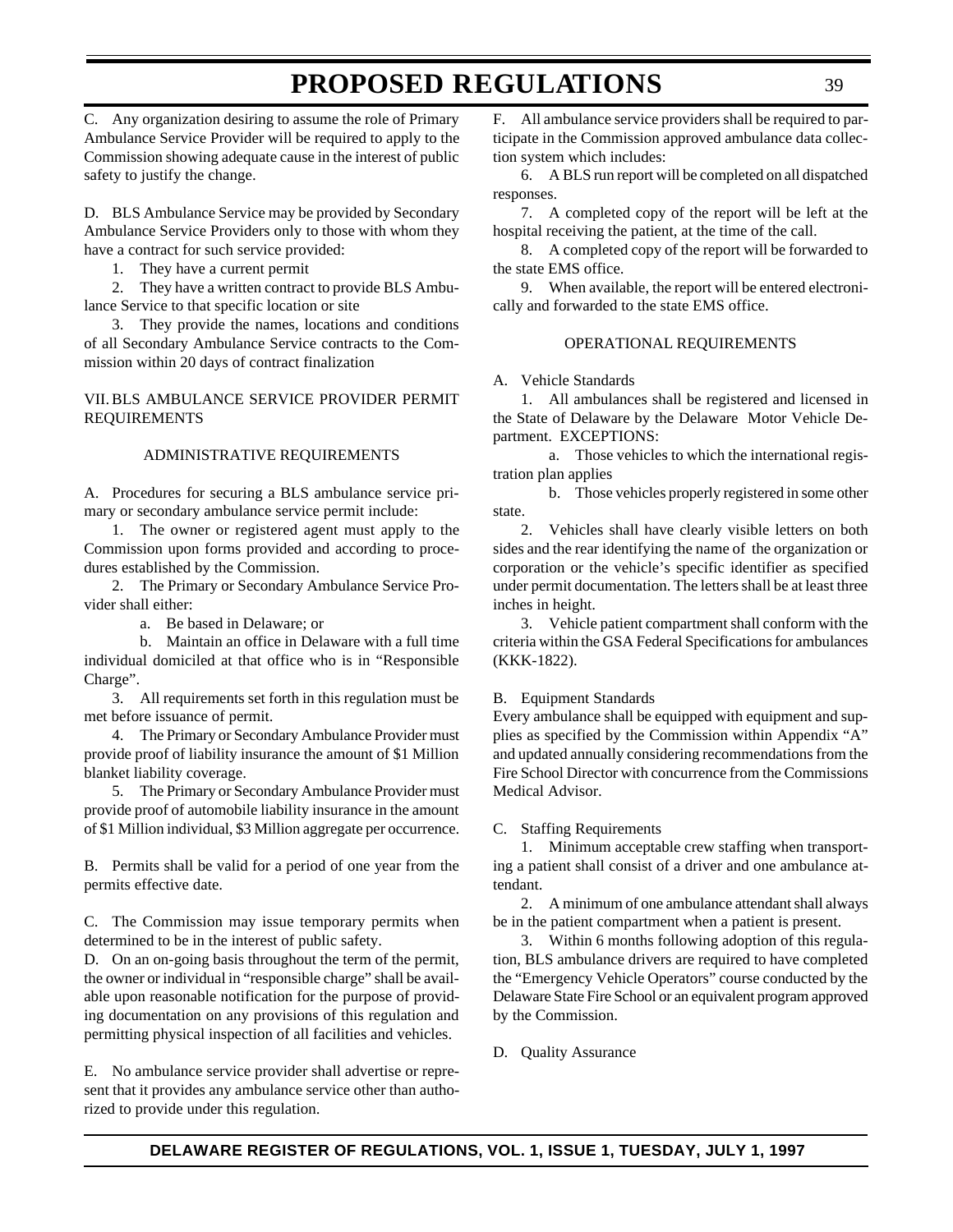1. Each Primary and Secondary Ambulance Service Provider shall be responsible for monitoring quality assurance in the form of patient care and both mobilization and response times. The method in which this is accomplished is the authority and responsibility of the Primary or Secondary Ambulance Service Provider.

NOTE: For Primary Ambulance Service Providersthis monitoring shall only apply to response within their Primary Ambulance Service District - NOT for mutual aid calls to other ambulance service districts.

2. As identified above, included within the quality assurance program is the responsibility for assuring the public a consistently reasonable response to BLS ambulance calls. In the interest of public safety, primary and secondary ambulance service providers are responsible for meeting the following mobilization and response times:

Mobilization Times

80% of all emergency missions within 8 minutes - 1<sup>st</sup> Year regulation is in effect

85% of all emergency missions within 8 minutes - 2nd Year regulation is in effect

90% of all emergency missions within 8 minutes - 3<sup>rd</sup> Year regulation is in effect

Response Times - 90% of all BLS calls shall not exceed 18 minutes

3. For the purposes of monitoring quality control, both mobilization and response times will be monitored based on calendar year quarterly periods.

4. Upon periodic review of both mobilization and response times, the Commission may consider extraordinary weather and traffic conditions as impacting these times.

NOTE: As stated above, this regulation is striving to ensure, within a high percentage of ambulance calls, that two goals are met:

1. That ambulances will be in-service within 8 minutes from the time of station alert.

2. That, once an ambulance is in-service, time to arrive on the scene is not more than 18 minutes.

NOTE: The intent of this criteria is to cause the review and monitoring of both mobilization and response time. By reviewing these times based on quarterly periods, both mobilization and response times are being monitored relative to the above criteria in order to determine if a problem is developing. Mobilization or response time exceeding the above criteria for any quarter requires review. The same problem(s) occurring for a second period or within a total one year period of time require some form of correction action. The form of corrective action taken is the prerogative of the BLS Ambulance Service Provider and may include but not be limited to the following: Providing an incentive to personnel respond-

ing to ambulance calls during problem time periods, providing paid personnel during difficult time periods, contracting with secondary ambulance service providers on an individual or regional basis. Once determined to be necessary, corrective action is required to be implemented within 3 months. Additional corrective action shall be required if monitoring indicates a problem continues to exist.

### E. Communications Requirements

Dispatch Centers

1. Dispatch centers for both Primary and Secondary Ambulance Service Providers shall meet the criteria of NFPA 1221 as amended by the Commission.

2. Secondary ambulance service providers dispatch centers shall be responsible for following call taking protocols as established by the Commission. Calls determined to be ALS in nature shall be transferred to the appropriate public safety answering point (PSAP)within 30 seconds of taking the call utilizing a dedicated phone line to that PSAP.

3. Calls determined to be BLS in nature shall not be required to be forwarded to the PSAP.

4. Dispatch centers shall follow an Emergency Medical Dispatch System approved by the Commission.

#### Ambulances

1. All Ambulances shall be equipped with reliable communications systems which permit direct communications with their dispatch center and all medical command facilities with which the ambulance will or may operate.

#### F. SAED Requirements

Upon placing an SAED on any ambulance, the ambulance service provider will comply with the Delaware Early Defibrillation Program Administrative Policies as established by the Department of Health and Human Services, Office of Emergency Medical Services

#### G. Infection Control

All ambulance service providers will comply with the infection control requirements in chapter 12A, Title 16 of the Delaware code.

#### H. Medical Control

Once medical control is established, ambulance service providers shall be required to follow all orders issued.

#### VIII. COMPLIANCE

A. The owner or registered agent of every ambulance service provider shall provide ambulance service in accordance with the requirements set forth in this regulation and the contractual agreements established as either a primary or sec-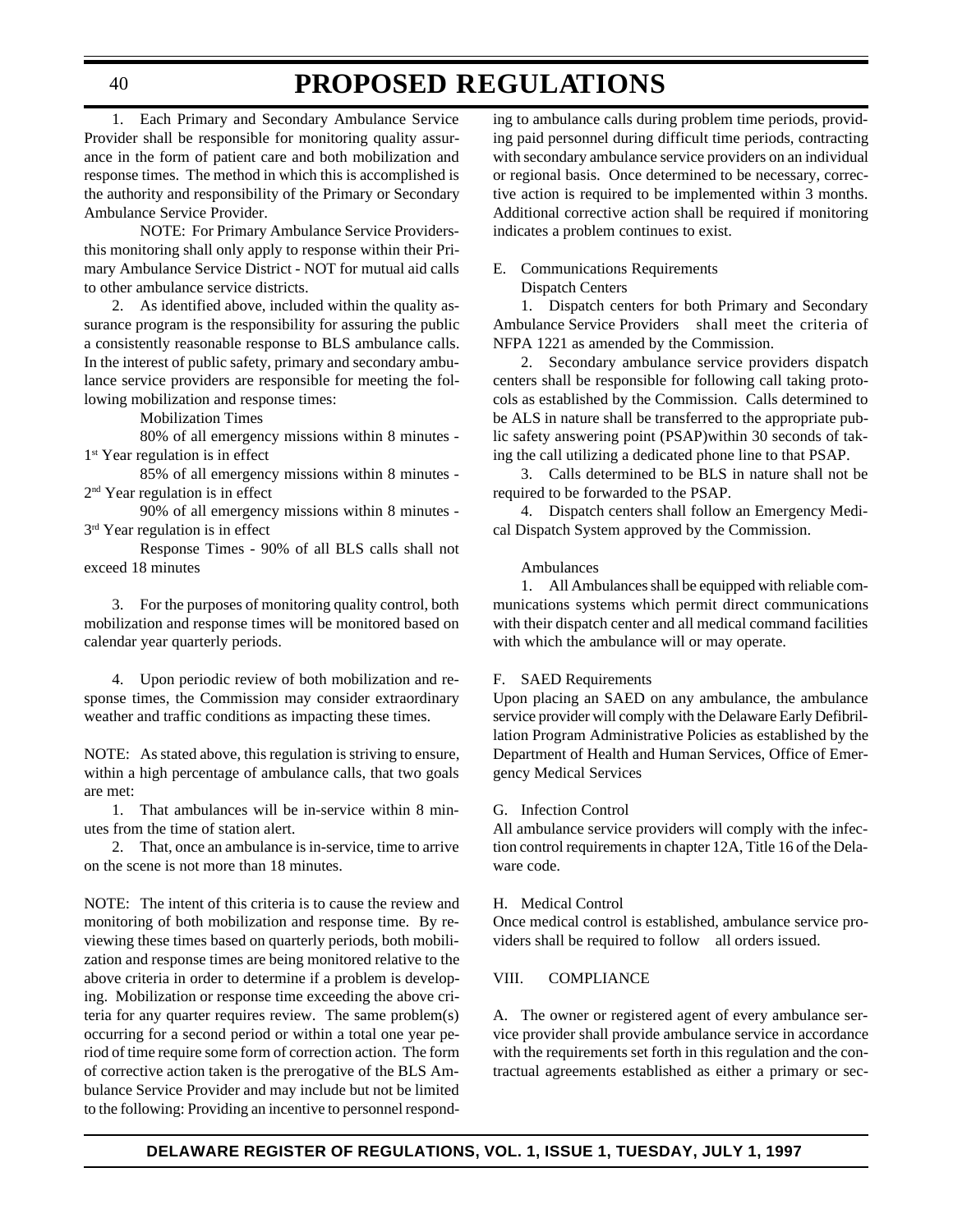ondary Ambulance Service Provider and filed with the Commission in accordance with the provisions set forth in these regulations. Failure to provide this service shall be grounds for suspension or revocation of permit.

B. Grievances - All grievances relative to ambulance service shall follow procedures established within the State Fire Prevention Regulations "Fire Service Standards" sections 1.1 through 6.1

C. Penalties - Following review of a valid complaint or upon failure to comply with any provision of this regulation, the Commission, following procedures established within the State Fire Prevention Regulations, shall have the authority to issue corrective orders, suspend or revoke the provider's permit.

D. Whenever there is reason to believe that any provisions of this regulation have been violated, the ambulance service provider shall be immediately notified. Violations shall require correction within five (5) working days of receipt of notice with the exception of those violations which represent an imminent danger to the public.

E. For those violations representing an imminent danger to the public, the Commission shall issue and deliver an order to cease and desist any further ambulance service until such time as the violation has been verified as being corrected and corrective measures accepted by the Commission.

F. The continued violation of any element of this regulation or failure or refusal to comply with any order to correct a violation or failure to obey a cease and desist order by any ambulance service provider shall be cause for revocation or suspension of permit by the Commission after determination that the provider is guilty of such violation.

G. In addition to (F), it shall be cause for revocation or suspension of a permit after determining the ambulance service provider:

(a) Has practiced any fraud, misrepresentation, or deceit in obtaining or renewing a permit

(b) Is guilty of gross negligence, incompetence or misconduct in providing services

(c) Is guilty of a violation of the codes and regulations adopted by the State Fire Prevention Commission

(d) Has been found guilty of an unfair or deceptive trade practice

(e) Has violated any contractual agreement related to providing ambulance service

H. Upon issuance of an order, the ambulance service provider accused may request a review of the order by the Commission. All hearings shall be conducted in conformity with procedures established by the Commission.

I. Any person aggrieved by a violation or order may file an appeal to the State Fire Prevention Commission pursuant to Delaware Code, Title 16, Chapter 66, Section 6608.

### NON-EMERGENCY AMBULANCE SERVICE

### IX. NON-EMERGENCY AMBULANCE SERVICE PER-**MITS**

A. Any person, firm, corporation or association either as owner, agent or otherwise who furnish, conduct, maintain, advertise or otherwise engage in or profess to be engaged in the business or service of providing non-emergency ambulance service upon the streets or highways of this state shall hold a valid permit issued by the State Fire Prevention Commission. Application for this permit shall be upon forms provided by the Commission (Appendix B).

B. The issuance of a permit hereunder shall not be construed so as to authorize any person, firm, corporation or association to provide ambulance services or to operate any ambulance without compliance with all ordinances and regulations enacted or promulgated by any state, county or municipal government concerning ambulances.

C. Prior to issuing an original or renewal permit, the Commission shall determine that all requirements of this regulation are fully met. Additionally, the Commission has the authority to ensure continued compliance with these regulations through the periodic review of records and operations.

D. Only companies holding a current, valid non-emergency ambulance service provider permit shall be authorized to respond and provide non-emergency ambulance service within the state.

### X. NON-EMERGENCY AMBULANCE SERVICE PRO-VIDER PERMIT REQUIREMENTS

### ADMINISTRATIVE REQUIREMENTS

A. Procedures for securing a non-emergency ambulance service permit include:

1. The owner or registered agent must apply to the Commission upon forms provided and according to procedures established by the Commission.

2. The non-emergency ambulance service provider shall either:

a. Be based in Delaware or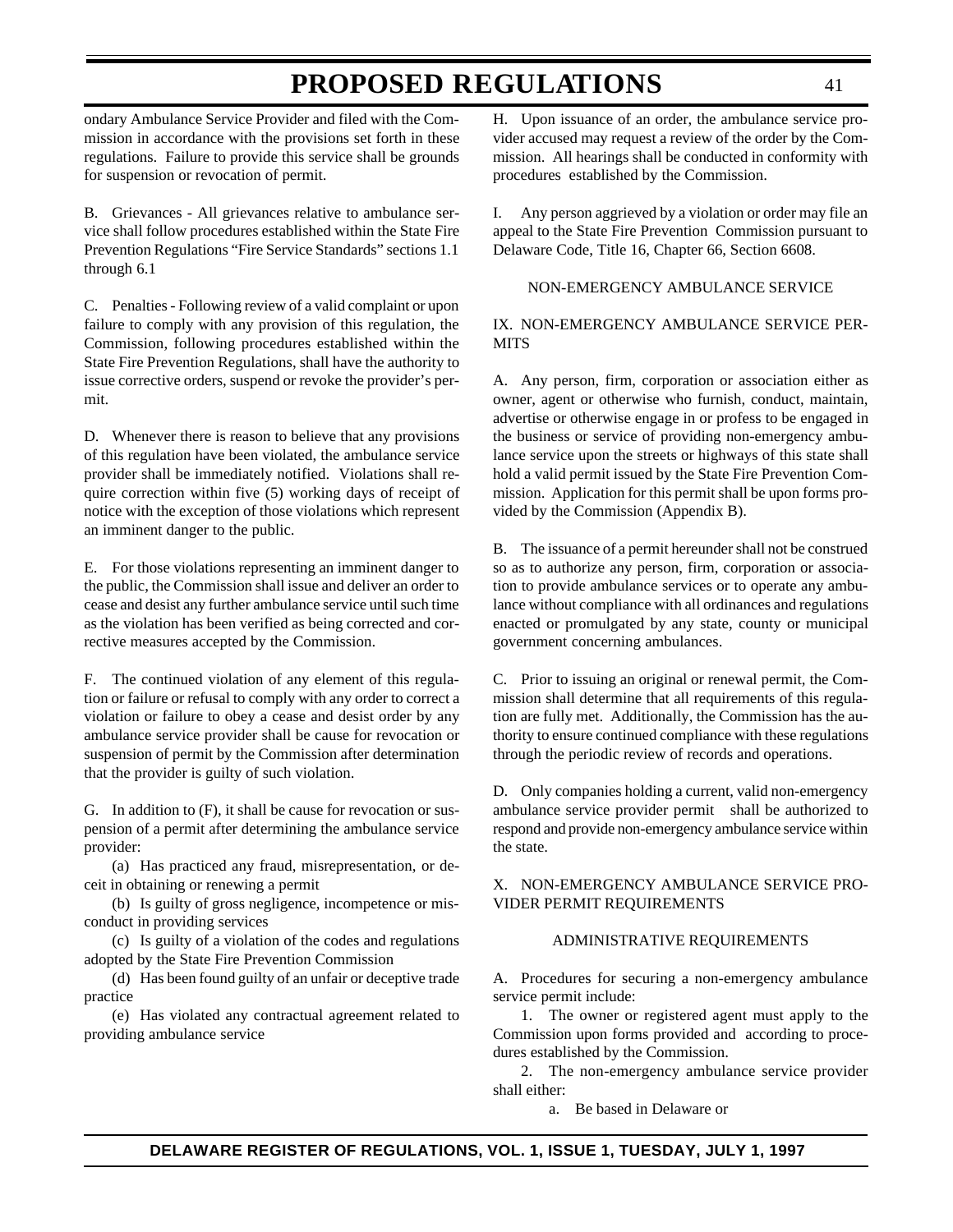b. Maintain an office in Delaware with a full time individual domiciled at that office who is in "Responsible Charge".

3. All requirements set forth in this regulation must be met before issuance of permit.

4. The non-emergency ambulance service provider must provide proof of liability insurance in the amount of \$1 Million blanket liability coverage.

5. The non-emergency ambulance service provider must provide proof of automobile liability insurance in the amount of \$1 Million individual, \$3 Million aggregate per occurrence.

B. Permits shall be valid for a period of one year from the permits effective date.

C. The Commission may issue temporary permits when determined to be in the interest of public safety.

D. On an on-going basis throughout the term of the permit, the owner or individual in "responsible charge" shall be available upon reasonable notification for the purpose of providing documentation on any provisions of this regulation and permitting physical inspection of all facilities and vehicles.

E. No ambulance service provider shall advertise or represent that it provides any ambulance service other than authorized to provide under this regulation.

#### OPERATIONAL REQUIREMENTS

A. Vehicle Standards

1. All ambulances shall be registered and licensed in the State of Delaware by the Delaware

Motor Vehicle Department. EXCEPTIONS:

a. Those vehicles to which the international registration plan applies

b. Those vehicles properly registered in some other state.

2. Vehicles shall have clearly visible letters on both sides and the rear identifying the name of the organization or corporation or the vehicle's specific identifier as specified under permit documentation. The letters shall be at least three inches in height.

3. Vehicle patient compartment shall conform with the criteria within the GSA Federal Specifications for ambulances (KKK-A-1822C).

#### B. Equipment Standards

Every ambulance shall be equipped with equipment and supplies as specified by the Commission within Appendix "A" and updated annually following recommendations from the Fire School Director with concurrence from the Commissions Medical Advisor.

C. Staffing Requirements

1. Minimum acceptable crew staffing when transporting a patient shall consist of a driver and one ambulance attendant.

2. A minimum of one ambulance attendant shall always be in the patient compartment when a patient is present.

### D. Communications Requirements

Ambulances

1. All Ambulances shall be equipped with a reliable communications systems which permit direct communications with all medical command facilities with which the ambulance will or may operate.

#### E. SAED Requirements

Upon placing an SAED on any ambulance, the ambulance service provider will comply with the Delaware Early Defibrillation Program Administrative Policies as established by the Department of Health and Human Services, Office of Emergency Medical Services

#### F. Infection Control

All ambulance service providers will comply with the infection control requirements in chapter 12A, Title 16 of the Delaware code.

#### XI. COMPLIANCE

A. The owner or registered agent of every ambulance service provider shall provide ambulance service in accordance with the requirements set forth in this regulation and the contractual agreements established as either a primary or secondary Ambulance Service Provider and filed with the Commission in accordance with the provisions set forth in these regulations. Failure to provide this service shall be grounds for suspension or revocation of permit.

B. Grievances - All grievances relative to ambulance service shall follow procedures established within the State Fire Prevention Regulations "Fire Service Standards" sections 1.1 through 6.1

C. Penalties - Following review of a valid complaint or upon failure to comply with any provision of this regulation, the Commission, following procedures established within the State Fire Prevention Regulations, shall have the authority to issue corrective orders, suspend or revoke the provider's permit.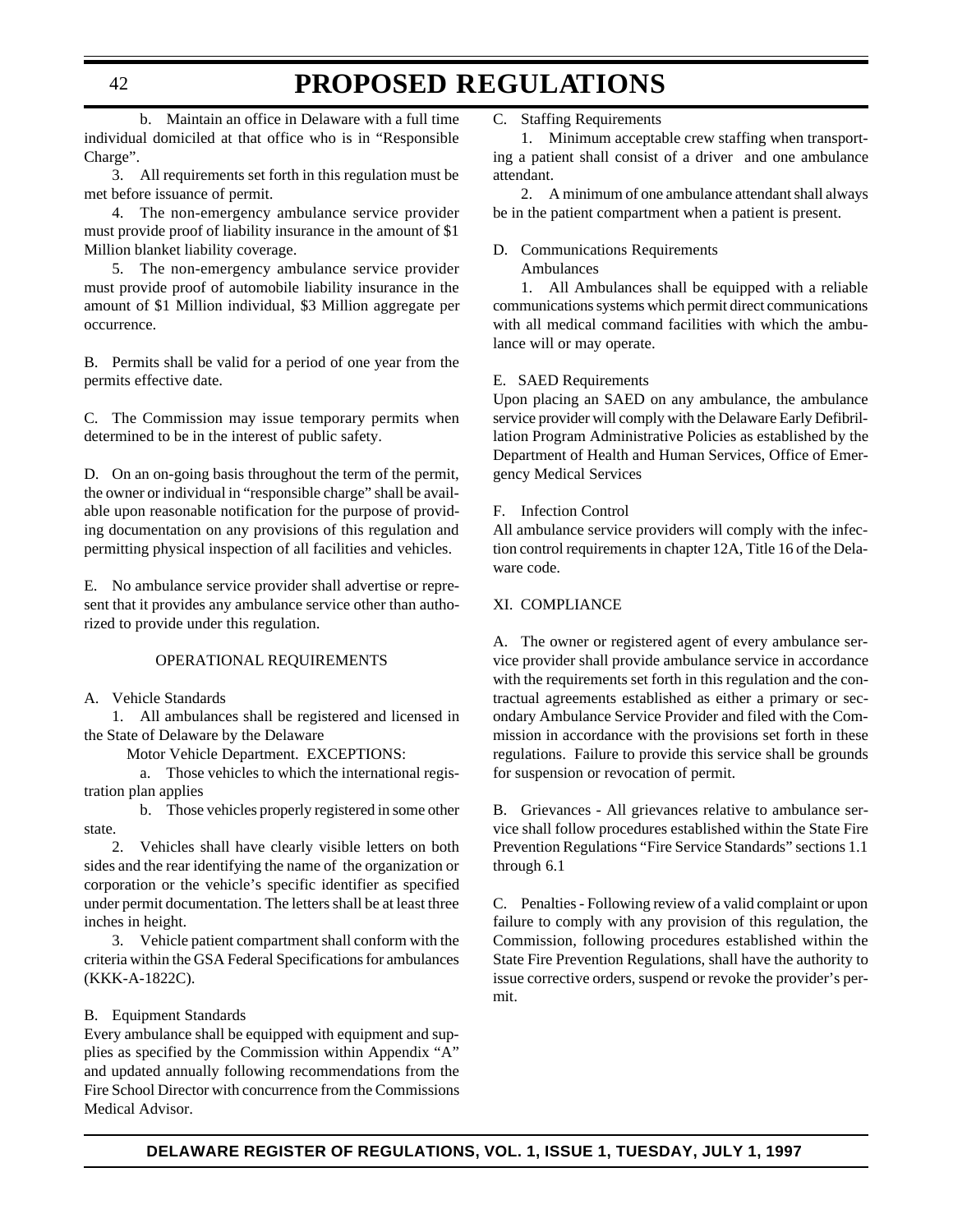D. Whenever there is reason to believe that any provisions of this regulation have been violated, the ambulance service provider shall be immediately notified. Violations shall require correction within five (5) working days of receipt of notice with the exception of those violations which represent an imminent danger to the public.

E. For those violations representing an imminent danger to the public, the Commission shall issue and deliver an order to cease and desist any further ambulance service until such time as the violation has been verified as being corrected and corrective measures accepted by the Commission.

F. The continued violation of any element of this regulation or failure or refusal to comply with any order to correct a violation or failure to obey a cease and desist order by any ambulance service provider shall be cause for revocation or suspension of permit by the Commission after determination that the provider is guilty of such violation.

G. In addition to (F), it shall be cause for revocation or suspension of a permit after determining the ambulance service provider:

(a) Has practiced any fraud, misrepresentation, or deceit in obtaining or renewing a permit

(b) Is guilty of gross negligence, incompetence or misconduct in providing services

(c) Is guilty of a violation of the codes and regulations adopted by the State Fire Prevention Commission

(d) Has been found guilty of an unfair or deceptive trade practice

(e) Has violated any contractual agreement related to providing ambulance service

H. Upon issuance of an order, the ambulance service provider accused may request a review the order by the Commission. All hearings shall be conducted in conformity with procedures established by the Commission.

I. Any person aggrieved by a violation or order may file an appeal to the State Fire Prevention Commission pursuant to Delaware Code, Title 16, Chapter 66, Section 6608.

### APPENDIX "A"

REQUIRED AMBULANCE EQUIPMENT AND SUPPLIES

1 - SET BATTERY JUMPER CABLES OR DUAL BAT-TERY SYSTEM

1 - FIRE EXTINGUISHER (MINIMUM 5 POUND DRY CHEMICAL)

1 - PORTABLE RESUSCITATION, OXYGEN INHALA-TION APPARATUS

1 - FIXED OXYGEN INHALATION APPARATUS

1 - PORTABLE SUCTION APPARATUS

1 - PERMANENTLY MOUNTED SUCTION APPARATUS

1 - ADULT BAG MASK VENTILATOR

1 - CHILD BAG MASK VENTILATOR

1 - INFANT BAG MASK VENTILATOR

2 - Size "D" OR "E" BOTTLES OF OXYGEN SPLINTS FOR TWO ARMS & TWO LEGS (MAY BE IN-

FLATABLE SPLINTS, TIMMONS SPLINTS, OR WOODEN PADDED BOARDS)

1 - HARE TRACTION SPLINT OR EQUIVALENT

1 - KED (OR AN EQUIVALENT EXTRICATION DEVICE)

1 - SPINE BOARD (OR EQUIVALENT CPR DEVICE)

2 - BACKBOARDS

1 - ORTHOPEDIC STRETCHER

8 - EXTRICATION COLLARS (2 LARGE ADULT, 2 ME-DIUM, 2 SMALL & 2 CHILD)

1 - BANDAGE SHEARS

1 - HAND LANTERN

1 - SET OROPHARYNGEAL AIRWAYS (SEVEN SIZES)

1 - AMBULANCE COT

1 - FOLDING STRETCHER OR SQUARE BENCH

1 - STAIR CHAIR OR COMBINATION STRETCHER-**CHAIR** 

1 - WRECKING BAR - 24" MINIMUM

2 - SPUTUM PANS OR BUCKETS

3 - BP CUFFS (ONE LARGE ADULT, ONE ADULT & ONE CHILD)

1 - STETHOSCOPE

1 - HEAD IMMOBILIZER FOR EACH LONG BACKBOARD

1 - AED (EFFECTIVE ONE YEAR FROM ADOPTION OF THIS REGULATION)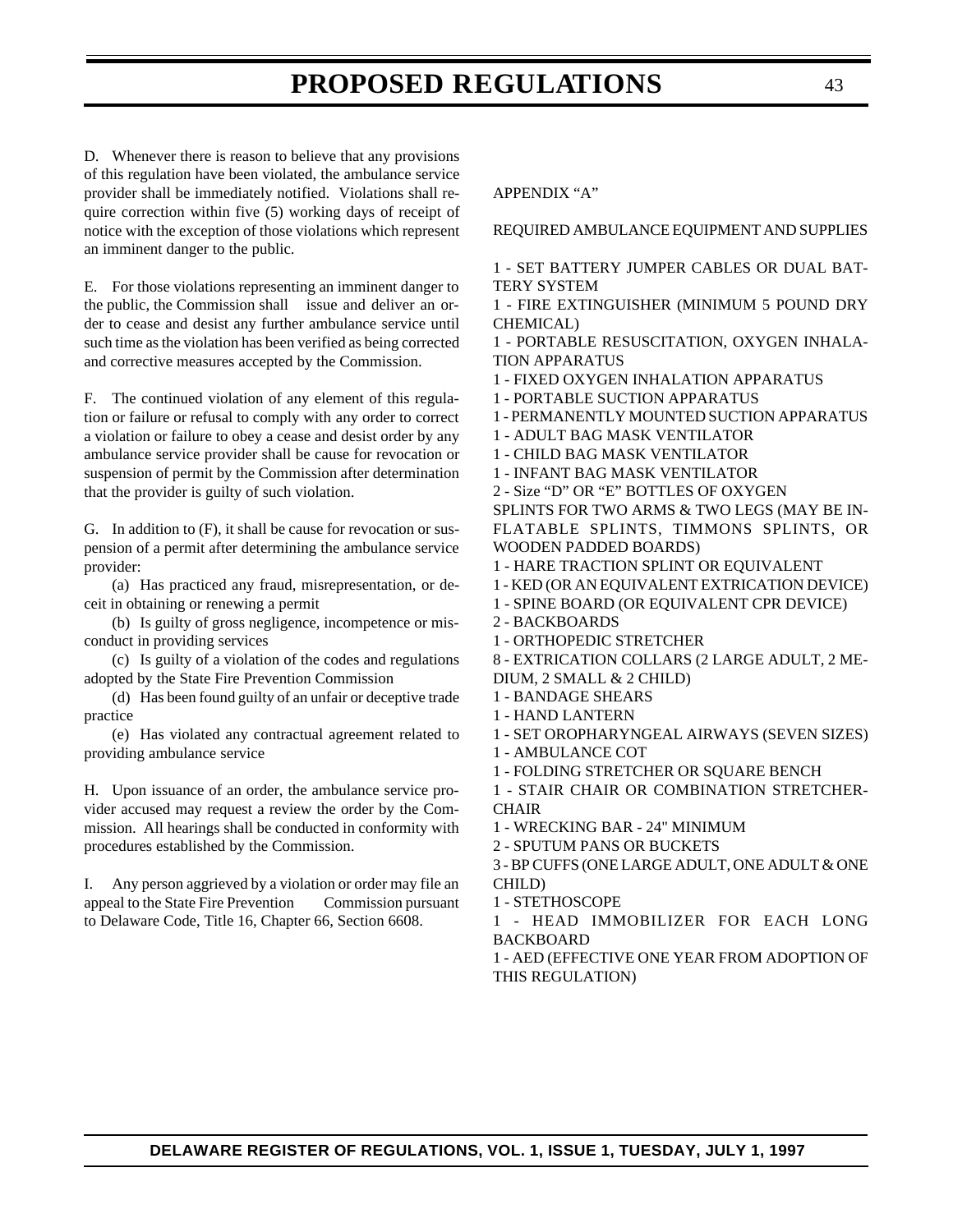#### **SUPPLIES**

1 - SET DOT TRIANGLES

- 5 ADHESIVE TAPE (VARIOUS SIZES)
- 2 TOWELS
- 2 BLANKETS
- 2 PILLOWS
- 24- STERILE GAUZE PADS (4"X 4")
- 6 ROLLER BANDAGE, SELF-ADHERING TYPE (3"X

5 YD)

2 - ROLLER BANDAGE, SELF ADHERING TYPE (6"X 5

YD)

- 1 UNIVERSAL DRESSING (10"X 36")
- 3 TRIANGULAR BANDAGES
- 2 SETS OF COT LINENS
- 1 OB. KIT (STERILE) including:
	- 2 DRAPE SHEETS
	- 2 PAIR RUBBER GLOVES
	- 2 RECEIVING BLANKETS
	- 1 BULB ASPIRATOR
	- 2 HAND TOOLS
	- 2 CORD CLAMPS OR UMBILICAL TAPE
- 1 GALLON OF WATER (DISTILLED)
- 12- TRAUMA DRESSINGS
- 4 ICE PACKS
- 12- SURGICAL DISPOSABLE GLOVES
- 4 HOT PACKS
- 1 BURN KIT
- 1 SHARPS CONTAINER
- 6 OXYGEN MASKS NON REBREATHERS AND 6

NASAL CANULES

12- EYE/MOUTH/NOSE PROTECTION (DISPOSABLE)

1 - CHILD CAR SEAT

- EYE PROTECTION
- DISPOSABLE GOWNS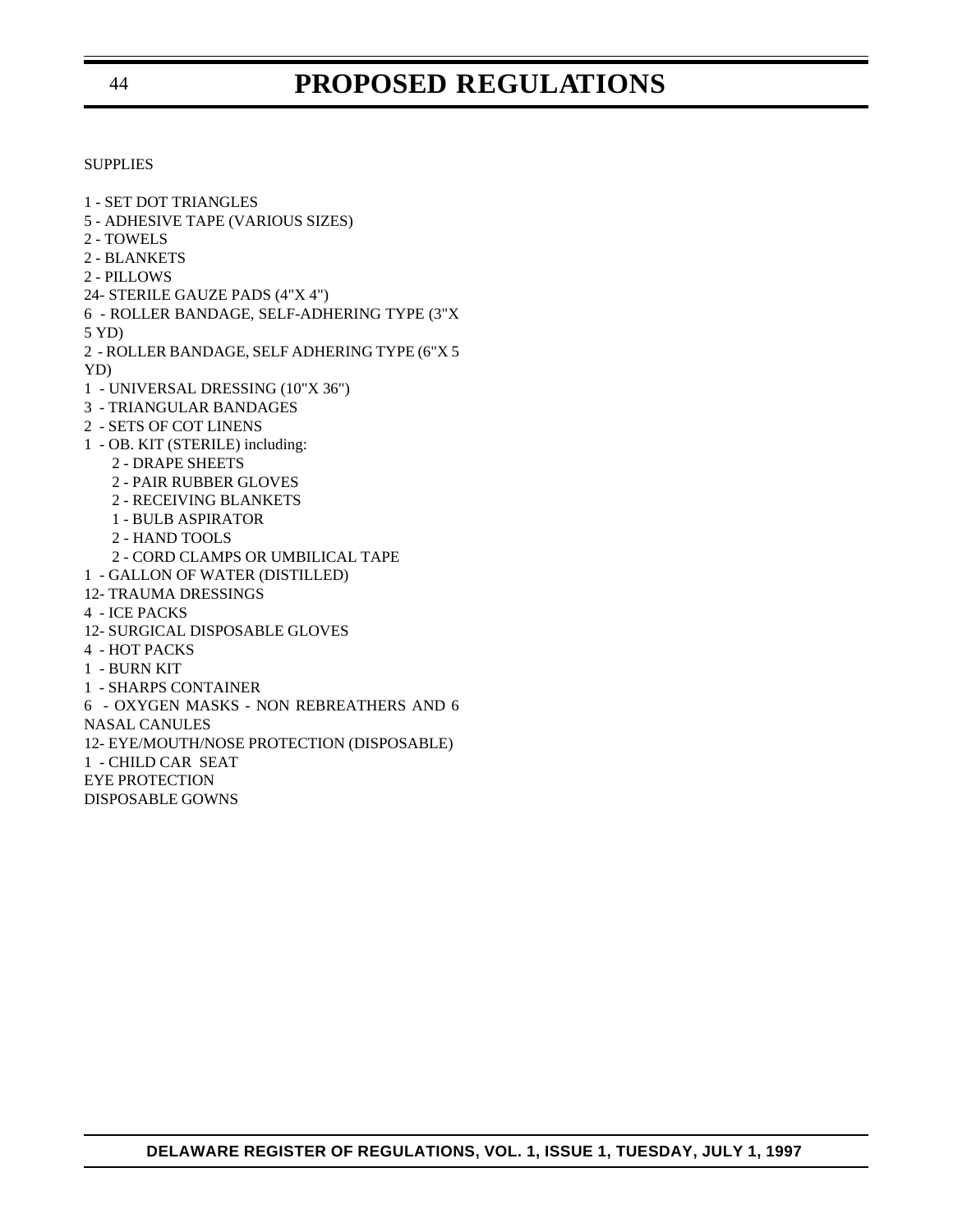### **Symbol Key**

Roman type indicates the text existing prior to the regulation being promulgated. Underlined text indicates new text added at the time of the proposed action. Language which is striken through indicates text being deleted. **[Bracked Bold language]** indicates text added at the time the final order was issued. **[Braketed striken through]** indicates language deleted at the time the final order was issued.

### **Final Regulations**

The opportunity for public comment shall be held open for a minimum of 30 days after the proposal is published in the Register of Regulations. At the conclusion of all hearings and after receipt within the time allowed of all written materials, upon all the testimonial and written evidence and information submitted, together with summaries of the evidence and information by subordinates, the agency shall determine whether a regulation should be adopted, amended or repealed and shall issue its conclusion in an order which shall include: (1) A brief summary of the evidence and information submitted; (2) A brief summary of its findings of fact with respect to the evidence and information, except where a rule of procedure is being adopted or amended; (3) A decision to adopt, amend or repeal a regulation or to take no action and the decision shall be supported by its findings on the evidence and information received; (4) The exact text and citation of such regulation adopted, amended or repealed; (5) The effective date of the order; (6) Any other findings or conclusions required by the law under which the agency has authority to act; and (7) The signature of at least a quorum of the agency members.

The effective date of an order which adopts, amends or repeals a regulation shall be not less than 10 days from the date the order adopting, amending or repealing a regulation has been published in its final form in the Register of Regulations, unless such adoption, amendment or repeal qualifies as an emergency under §10119.

### **[DEPARTMENT OF ADMINISTRATIVE](#page-3-0) SERVICES DIVISION OF PROFESSIONAL REGULATION BOARD OF CHIROPRACTIC**

Statutory Authority: Title 24, Section 706(a)(1) of the Delaware Code (24 **Del.C.** 706(a)(1))

**PLEASE NOTE THAT THE FOLLOWING REGULATORY CHANGES WERE INITIATED PRIOR TO THE EFFECTIVE DATE OF THE CURRENT ADMINISTRATIVE PROCEDURES ACT THE FOLLOWING IS PRESENTED FOR INFORMATIONAL PURPOSES ONLY**

### BEFORE THE BOARD OF CHIROPRACTIC OF THE STATE OF DELAWARE

IN THE MATTER OF THE ADOPTION OF REGULATIONS TO GOVERN | ORDER CERTAIN ASPECTS OF THE PRACTICE | OF CHIROPRACTIC |

#### ORDER ADOPTING REGULATIONS

Pursuant to 29 Del.C. Chapter 101 and 24 Del.C. Subsection 706(a)(1), the Delaware Board of Chiropractic conducted a public hearing concerning proposed regulations to govern certain aspects of the practice of chiropractic in the State of Delaware.

The public hearing was held upon due notice on April 17, 1997 before the undersigned individuals constituting a quorum of the Board. There were no written comments received by the Board concerning this rulemaking proceeding, and the oral testimony of one witness and a presentation on continuing education were received and considered by the Board. Deputy Attorney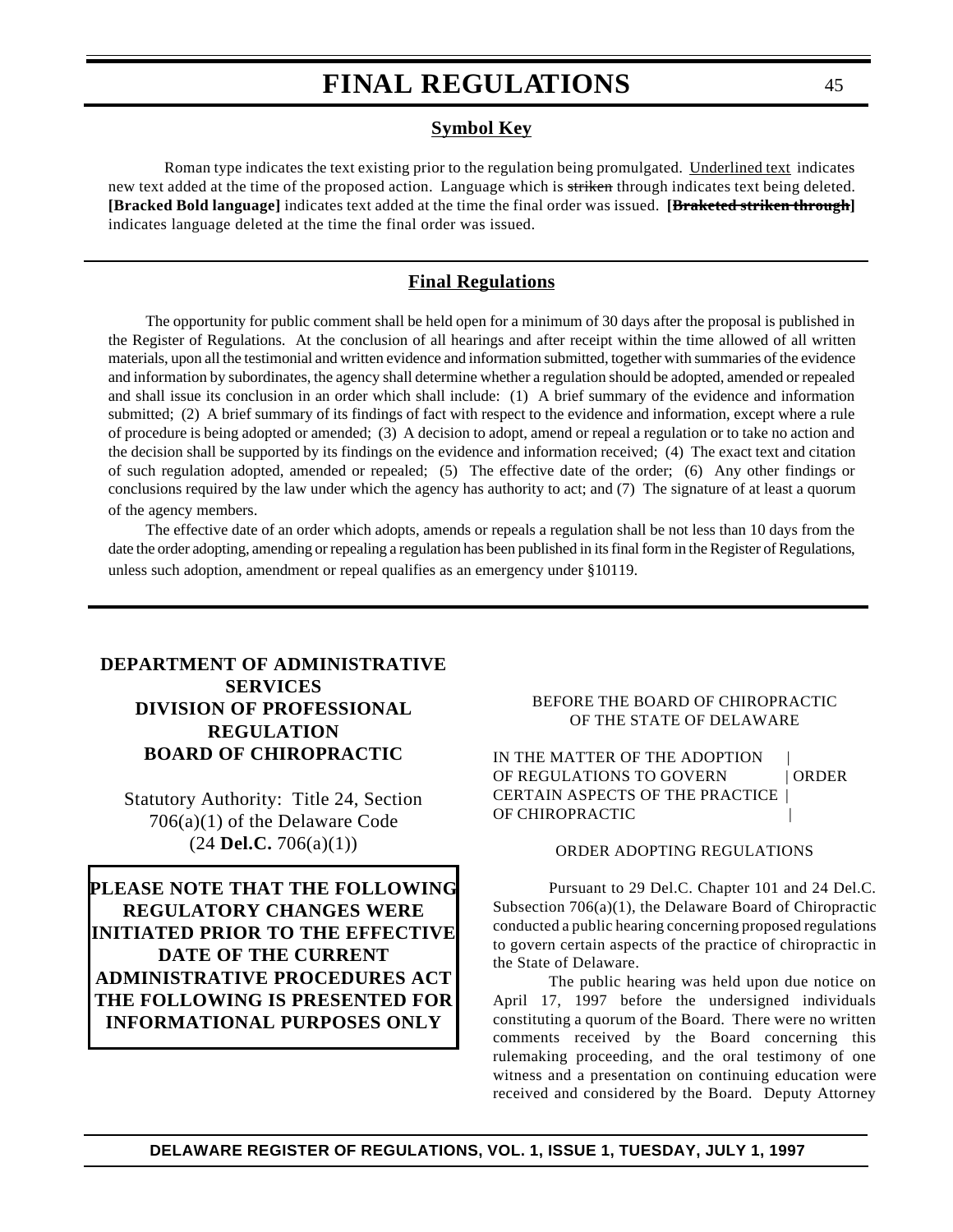General Marc Niedzielski advised the Board

Upon consideration of the testimony of Dr. Eleanor Stump, a Delaware licensed Chiropractor the Board determined to modify and clarify the proposed Rule No. 712(a)(1) by the addition of the following language:

> Certification in any nationally recognized Chiropractic specialty or technique requires that the licensee shall have completed all requirements for recognition as a practitioner of such Chiropractic specialty or technique by the nationally recognized certification body.

Dr. Stump supported the 100 hours as a certification requirement but suggested the addition of an examination requirement. The Board felt that the concern for examination should be reasonably accommodated by meeting the requirements of a nationally certifying entity.

The Board recognized that various techniques or types of chiropractic with nationally recognized certification bodies may reasonably require the Chiropractor to meet additional or other requirements of the national group or society and recognition of that fact should be incorporated into the proposed rule by the additional language noted above.

The Board also determined that further clarification was required in Rule 712.2(d) by the addition of the term "willful" to insure that any violations caused by a accident or inadvertence would not be included.

The Board also considered for the presentation of Diane Vincent of the Exam Master Corporation concerning possible methods for meeting the requirements of Rule No. 706.2 concerning the completion of a course to be approved by the Board involving AIDS/ Communicable diseases.

The Board, at the hearing on April 17, 1997, also determined that it would hold the record of the proceedings open for an additional (15) days to facilitate the filing of further written comments. No such comments have been received.

NOW, THEREFORE, the Board finds and concludes on the basis of the evidence and comments received and the deliberation of the Board, that the hereto attached Rules are reasonable, appropriate, and should be and hereby are adopted to be effective thirty (30) days from the date of this Order.

### BEFORE THE BOARD OF CHIROPRACTIC OF THE STATE OF DELAWARE

IN THE MATTER OF THE ADOPTION OF REGULATIONS TO GOVERN | ORDER CERTAIN ASPECTS OF THE PRACTICE | OF CHIROPRACTIC |

IT IS SO ORDERED this 15<sup>th</sup> day of May, 1997.

Hal Bowen, D.C., President Trent Camp, D.C., Member Bryan R. Errico, D.C., Member Kristina a. Hollstein-Rash, D.C., Member W. Monroe Hearne, Public Member Rebecca T. Gates, Public Member

### DELAWARE BOARD OF CHIROPRACTIC RULES AND REGULATIONS ADOPTED JUNE 14, 1997

### RULE 701. CHIROPRACTIC DEFINED; LIMITATIONS OF CHIROPRACTIC LICENSE

701.1 An adjunctive procedure not otherwise prohibited by Chapter 7 which aids and or assists the chiropractor in providing chiropractic care and includes by way of example and is not limited to:

> Acupuncture Procedures Physiological Therapeutics Diet and Nutritional Programs Rehabilitation/Exercise Programs

### RULE 703. OFFICERS; MEETINGS; QUORUM

703.1 The Board will hold elections for the offices of President and Secretary at the regularly scheduled meeting in October of each year or as soon thereafter as practical. Vacancies occurring in an office shall be filled for the remainder of the term in the month following the vacancy or as soon thereafter as is practical.

RULE 706. POWERS AND DUTIES: IMMUNITY. Continuing Education for New Licensees:

706.1 During the first reporting period after initial licensure, each licensee shall complete as part of his or her continuing education requirements a two (2) hour course in Delaware Chiropractic law and Regulations or general Chiropractic jurisprudence approved by the Board.

706.2 During the first reporting period after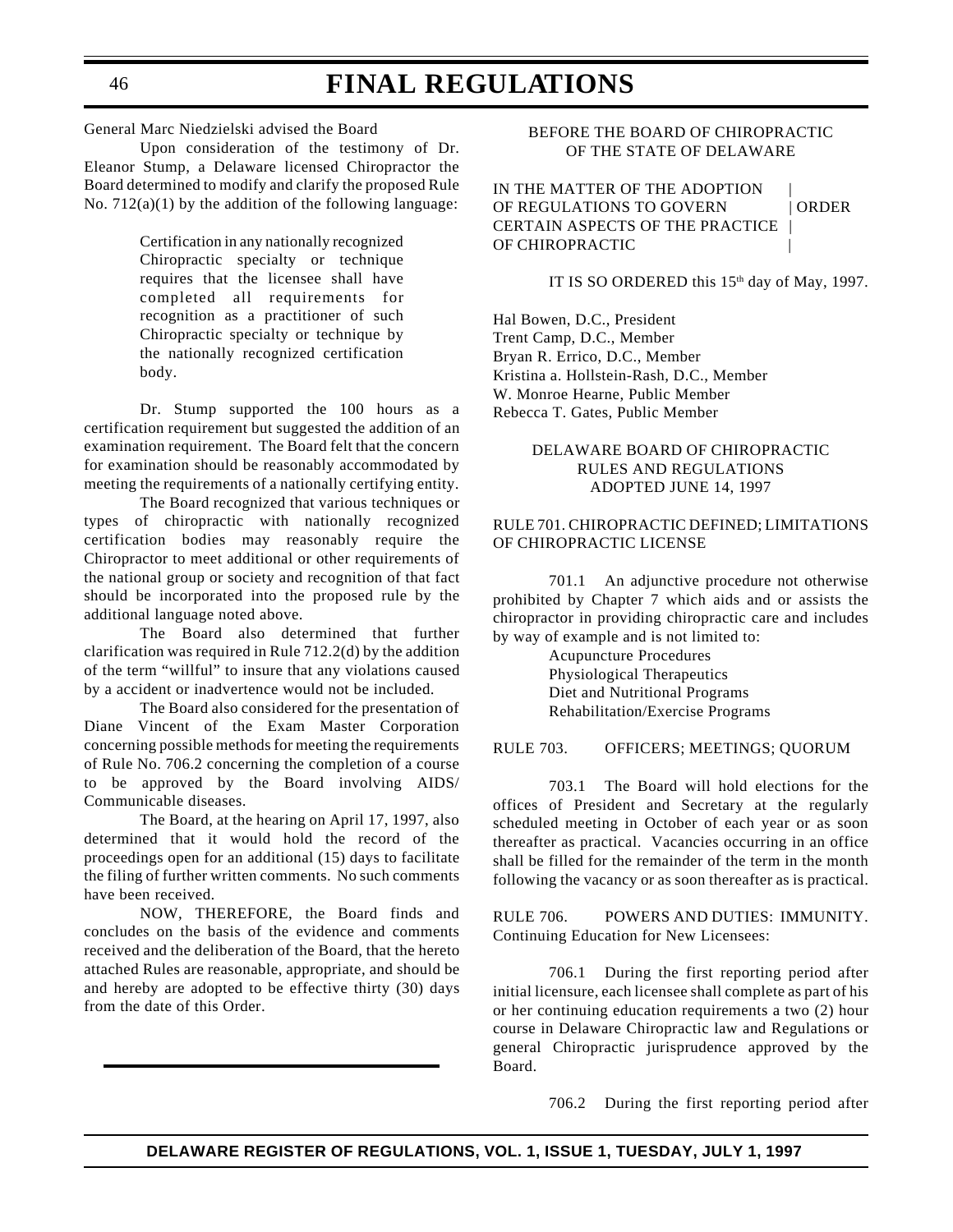initial licensure, each licensee shall complete as part of his or her continuing education requirements a two (2) hour course in AIDS/Communicable diseases approved by the Board.

706.3 - At the time of the initial license renewal, some individuals will have been licensed for less than two (2) years. Therefore, for these individuals only, the continuing education hours will be pro-rated as follows:

| License Granted During First Year:          | Credit Hours              |
|---------------------------------------------|---------------------------|
|                                             | Required:                 |
| July 1 - December 31                        | 24 hours                  |
| January 1 - June 30                         | 18 hours                  |
| License Granted During Second Year:         | Credit Hours<br>Required: |
| July 1 - December 31<br>January 1 - June 30 | 12 hours<br>6 hours       |

Continuing Education for Licensees other than new licensees:

706.4 Unless otherwise excused by the Board for good cause such as illness, extended absence from the country, or unique personal hardship which is not the result of professional negligence or inadvertence, all Chiropractors seeking renewal more than two (2) years from initial licensure or reinstatement of a lapsed license must provide to the Board adequate proof of the satisfactory completion of twenty four (24) hours of Board approved continuing education within the immediately preceding two (2) year period. A licensee who has failed to meet the continuing education requirement for renewal of licensure but who has paid the renewal fee may be granted a period of thirty (30) days to complete the continuing education.

### RULE 710. ISSUANCE OF LICENSE; RENEWAL; INACTIVE STATUS; REINSTATEMENTS.

710.1 The Biennial licenses granted by the Board shall automatically terminate on June 30th of each even numbered year or on such other date as is specified by the Division of Professional Regulation. A licensee who fails to renew a license before the expiration date may renew on a late basis for a period not to exceed one (1) year.

Inactive Status and Termination of Practice.

710.2 Any licensee who seeks to be placed on

inactive status or who terminates his or her practice and is not transferring his or her records to another chiropractor shall notify the Board in writing and notify all patients treated within the last three years by publication in a newspaper of general circulation throughout the State of Delaware and offer to make the patients records available to the patient or his duly authorized representative. Such notice by publication shall be made at least ninety (90) days prior to termination of the practice except in an emergency situation where as much notice as is reasonably possible shall be given. All patients who have not requested their records form such publication of notice shall, within thirty days of the closing of the business be notified by first class mail to permit patients to procure their records. Patient records must be retained by the Chiropractor or arrangements made for the maintenance and retention of patient records for three (3) years from the date of the last treatment.

### RULE 712. GROUNDS FOR DISCIPLINE Unprofessional Conduct in Advertising

712.1 Any Licensee who advertises or holds out to the public that he or she is a specialist in any specific chiropractic or adjunctive procedure without having a valid current certification as having special training and/ or certification in such procedure or procedures from a recognized certification body is guilty of unprofessional conduct.

712.1(a)Certification in any nationally recognized specialty for a licensee requires a minimum of one hundred (100) or more hours of certified training beyond and in addition to any courses or training received toward a degree of Doctor of Chiropractic. Certification in any nationally recognized chiropractic specialty or technique requires that the licensee shall have completed all requirements for recognition as a practitioner of such chiropractic specialty or technique by the nationally recognized certification body.

712.2 The following advertising and promotional practices are deemed to be misleading, false, deceptive, dishonorable and/or unethical and shall constitute unprofessional conduct by a licensee:

(a) The use of testimonials without written permission of that doctor's patient.

(b) Offering free or discounted examinations unless all charges associated with such examinations, including all x-ray fees and charges, are conspicuously set out in writing at the time of and in conjunction with such offer and unless such examinations are offered regardless of the availability of insurance coverage of any recommended subsequent treatment.

(c) The use of unjustified or exaggerated claims, promises or statements which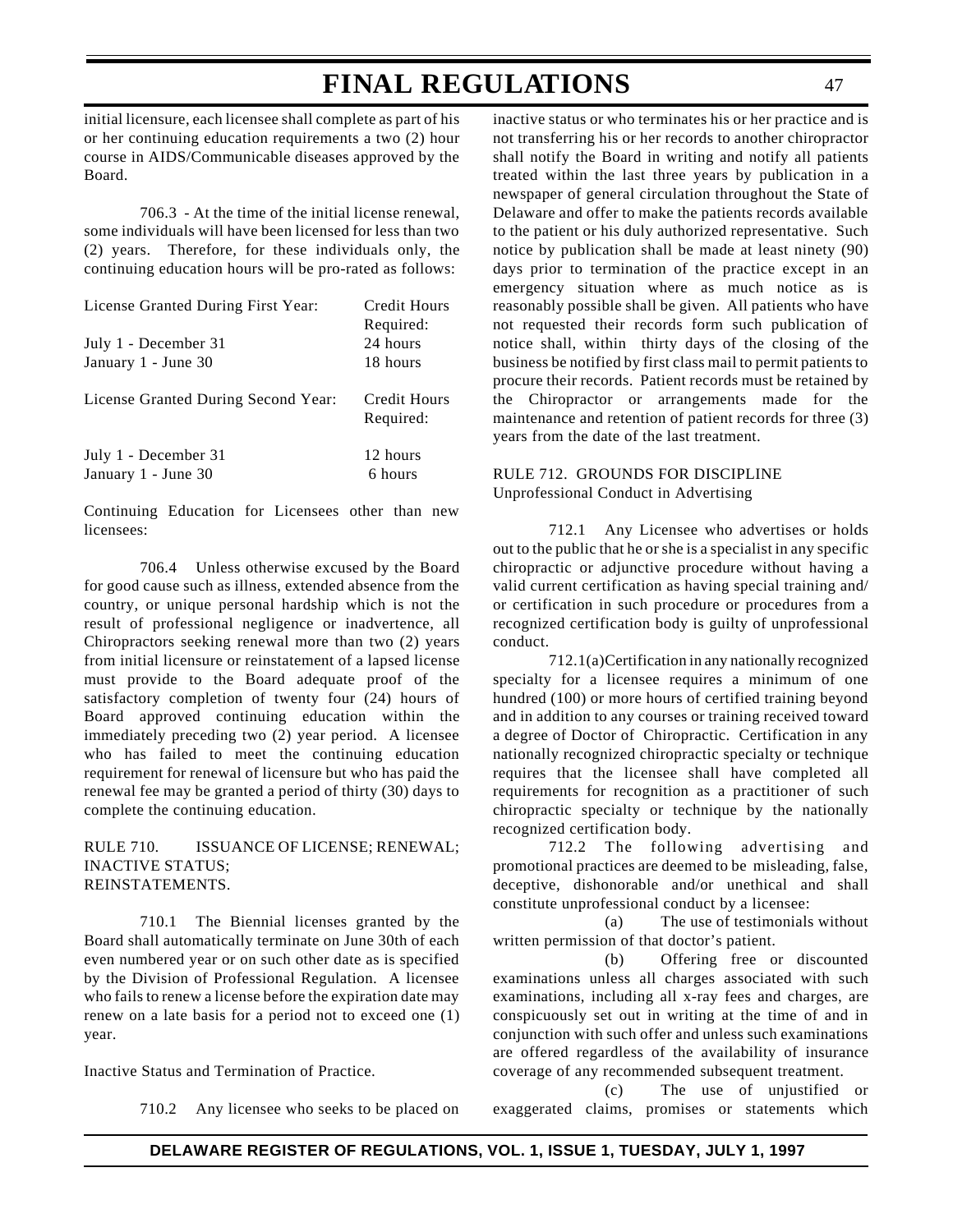guarantee or strongly imply cure or successful treatment or are otherwise false, fraudulent, deceptive, or misleading.

(d) Willful failure to identify licensee as a Doctor of Chiropractic.

Unprofessional conduct with patient, employees, or coworkers.

712.3 Sexual misconduct in violation of a statute of the State of Delaware or any State or Commonwealth where such conduct takes place, involving a licensee and a patient, employee or co-worker shall be deemed to be unprofessional conduct.

### RULE 713. LICENSE TO PRACTICE

713.1 A Chiropractor licensed elsewhere but not licensed in the State of Delaware may practice chiropractic within the State of Delaware only in consultation with a duly Delaware licensed Chiropractor for not more than ten  $(10)$  consultations in any twelve  $(12)$ month period, which consultations shall be limited to examination, recommendation or testimony in litigation.

#### **[LINK TO AIR & WASTE MANAGEMENT PAGE](http://www.dnrec.state.de.us/air/air_wste.htm)**

## **DEPARTMENT OF NATURAL [RESOURCES & ENVIRONMENTAL](#page-3-0) CONTROL DIVISION OF AIR & WASTE MANAGEMENT Air Quality Management Section**

Statutory Authority: Title 7, Chapter 60 of the Delaware Code (7 **Del.C.** Ch. 60 )

**PLEASE NOTE THAT THE FOLLOWING REGULATORY CHANGES WERE INITIATED PRIOR TO THE EFFECTIVE DATE OF THE CURRENT ADMINISTRATIVE PROCEDURES ACT THE FOLLOWING IS PRESENTED FOR INFORMATIONAL PURPOSES ONLY**

### **PLEASE NOTE THAT THE FOLLOWING WAS THE EXISTING REGULATION**

The Secretary of the Department of Natural Resources and Environmental Control (DNREC) approved a revision to Regulation No. 2 on May 1, 1997. The revision was proposed at a public hearing held on January 23, 1997, and the revised regulation took effect on June 1, 1997.

Regulation No. 2 establishes the procedures that satisfy the requirement of 7 Del. C. Chapter 60 to report and obtain approval of equipment which has the potential to discharge air contaminants into the atmosphere. It also satisfies, for construction or modification activities not subject to Regulation No. 25 (Preconstruction Review), the procedures that satisfy the requirement of 40 CFR Part 51 Subpart I and Section  $110(a)(2)(c)$  of the federal Clean Air Act (i.e., the requirement for the State to establish a minor new source review program).

Regulation No. 2 was revised for two reasons: to implement the initiatives of the State's Permitting Policy Task Force (a group consisting of Department and Public representatives established by the Governor in late 1993 to analyze and, where possible, recommend initiatives to streamline DNREC's environmental permitting processes); and to create a mechanism to enable the Department to issue "federally enforceable" operating permits pursuant to Regulation No. 2. Permitting Policy Task Force Initiatives. The Permitting Policy Task Force approved five initiatives that related to Regulation No. 2. All five of the initiatives were implemented through the subject revision. The five initiatives are:

a. Equipment emitting less than 0.2 pound per day will not be required to apply for either an exemption or a permit to construct and operate.

b. Equipment emitting equal to or greater than 0.2 pound per day but less than 10 pounds per day will simply be required to register such equipment with the Department.

c. Source Category Permits will be developed to streamline the permitting of very similar sources.

d. Where possible, the "Insignificant Activities List" in Regulation No. 30 (Title V) has been matched with the "Permit Exemption List" in Regulation No. 2.

e. Optional procedures have been developed that provide for construction permit terms and conditions to transfer to a Regulation No. 30 (Title V) permit via the administrative permit amendment process.

## **FINAL REGULATIONS**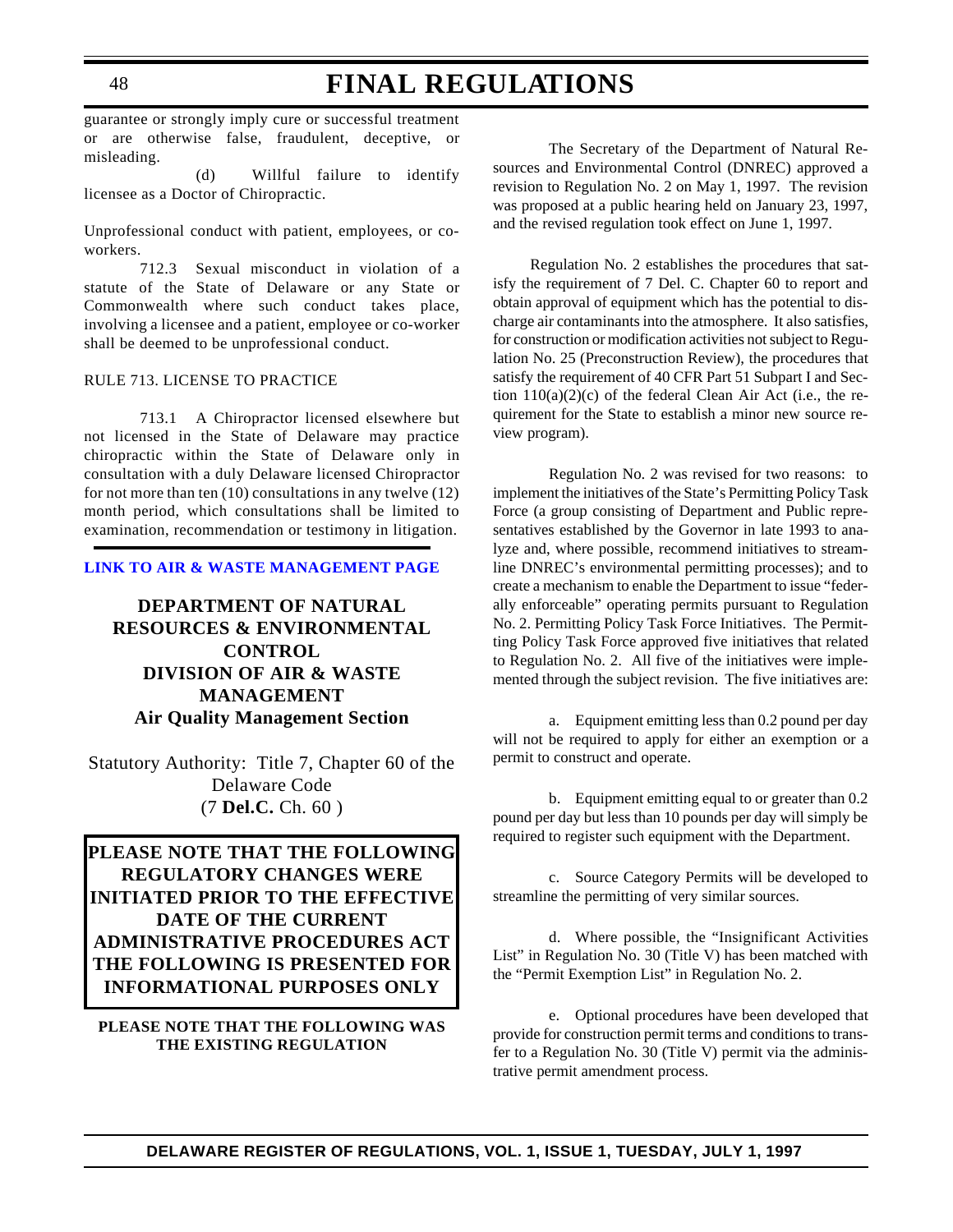Federal Enforceability Mechanism. The Department also took advantage of this regulation revision opportunity to establish procedures that make all Regulation No. 2 permit terms and conditions legally and practically enforceable, and to establish optional procedures that make Regulation No. 2 permit terms and conditions federally enforceable. This optional mechanism may be used by truly small facility's and/ or equipment so that they may avoid otherwise applicable complex permitting and/or control requirements.

Ronald A. Amirikian and Leslie C. Andersen [(302) 323-4542] are available to answer any questions you may have about revised Regulation No. 2. The Department will hold public training seminars this summer to help those subject to the regulation better understand the provisions and take full advantage of the changes made.

Secretary's Order No. 97-A-0014 Re: Regulation No. 2 ("Permits") of the Delaware Regulations Governing the Control of Air Pollution

Date of Issuance: May 1, 1997

I. Background

On January 23, 1997, a public hearing was held to receive comments on amending the Delaware Regulations Governing the Control of Air Pollution Regulation No. 2, entitled Permits.

#### II. Findings

1. The Department provided proper notice of the hearing as required by law.

2. The changes were proposed in part to effectuate permit reform initiatives in response to the Governor's Permit Reform Program of 1993.

3. Other changes involved were proposed to implement a mechanism to establish federally enforceable permits to provide industry with an additional option.

4. All of the proposed changes to the Regulation were subject to adequate public notice and comment.

5. The proposed regulatory changes are estimated to reduce workloads and burdens of the Department and the regulated industry.

6. Under these circumstances it may be appropriate to hold workshops to inform newly affected sources of the impact of the regulatory changes after the changes have been promulgated as required by law.

7. Seven Del.C. Chapter 60 which authorizes the Secretary to adopt rules, regulations or plans to effectuate the policies and purposes of Chapter 60, clearly delegates sufficient authority for the Secretary to adopt the proposed registration process.

III. Order

In view of the above findings, it is hereby ordered that the proposed Regulation No. 2 of the Delaware Regulations Governing the Control of Air Pollution be adopted and promulgated according to the Administrative Procedures Act and any other applicable law. In addition, it is ordered that the Department hold public seminars to educate the public with respect to the regulatory changes.

V. Reasons

The proposed regulatory changes are intended to effecutate permit reform initiatives in response to the Governor's Permit Reform Program of 1993 and to implement a mechanism to establish federally enforceable permits to provide industry with an additional option. In addition, the proposed regulatory changes are estimated to reduce the work load and burden of both the Department and the regulated industry. Consequently, the proposed regulatory changes will further the policies and purposes of 7 Del.C. Chapter 60.

> Christophe A. G. Tulou, Secretary

### REGULATION NO. 2 PERMITS

02/01/81 Section 1 - General Provisions

1.1 The purpose of this Regulation is to describe the requirements to report and obtain approval of equipment which has the potential to discharge air contaminants into the atmosphere.

1.2 Information obtained through the provisions of this Regulation shall be made available for public inspection at any Department office except where such information is of confidential nature as defined in Title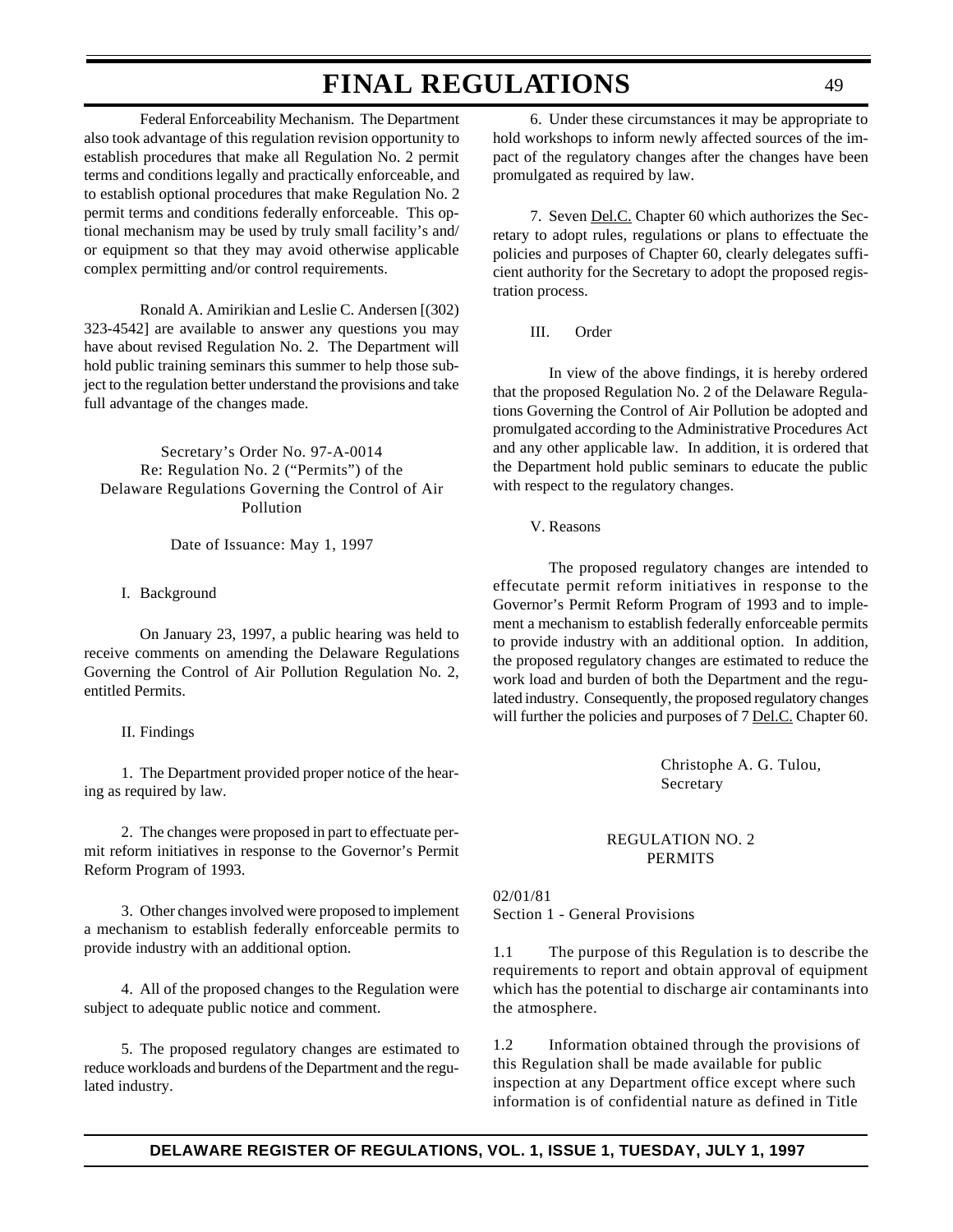### 50

# **FINAL REGULATIONS**

7, Delaware Code, Section 6014.

#### 02/18/87

Section 2 - Construction, Installation, Alteration and Operation Permits

2.1 No person shall initiate construction, install, alter or initiate operation of any equipment or facility or air contaminant control device which will emit or prevent the emission of an air contaminant prior to receiving approval of his application from the Department except as provided in Section 2.9. In situations in which construction, installation, or alteration is proposed and operation of the equipment, facility, or air contaminant control device is to follow, only one application need be submitted. The application shall consist of a description of at least the following:

a. The equipment or apparatus covered by the application; and

b. Any equipment connected or attached to, or servicing or served by the unit of equipment or apparatus covered by the application; and

c. The plot plan, including the distance and height of building within a reasonable distance from the place where the equipment is or will be installed, if necessarily required by the Department; and

d. The proposed means for the prevention or control of the emissions or contaminant;

e. The chemical composition and amount of any trade waste to be produced as a result of the construction, installation, or alteration of any equipment or apparatus covered by this application;

f. Any additional information, evidence or documentation required by the Department to show what the proposed equipment or apparatus will do.

g. Methods and expected frequency of occurrence of the start-up and shutdown of the equipment, including projected effects of emissions to the atmosphere and on ambient air quality.

h. The nature and amount of emission to be emitted by equipment, the facility, or an air contaminant control device or emitted by associated mobile sources.

No approval to construct, install, alter, or initiate operation will be granted unless the applicant shows to the satisfaction of the Department that the source will not prevent or interfere with attainment or maintenance of any State or National Air Quality Standard. Any approval granted by the Department shall not relieve an owner or operator of the responsibility of complying with applicable local, State, and Federal laws and regulations.

2.2 In situations in which construction, installation, or alteration is proposed, and operation of the equipment, facility, or air contaminant control device is to follow, such operation shall not commence until written approval is obtained by the applicant from the Department. The Department may condition approval to operate on a demonstration by the applicant of satisfactory performance of the equipment, facility, or air contaminant control device. In the event the applicant fails to demonstrate satisfactory performance, the Department may require the applicant to cease emissions from the source. Upon granting written approval for operation, the Department shall give notice of such approval to any person who has submitted a written request for such notice.

2.3 Within 60 days of receipt of a written request by the Department, an owner or operator of an existing facility, equipment, or device which emits or causes to be emitted an air contaminant, and which is not exempted under Section 3.1, shall submit an application to the Department for a permit.

2.4 No permit shall be issued by the Department unless the applicant shows to the satisfaction of the Department that the equipment, facility, or air contaminant control device is designed to operate or is operating without causing a violation of any rule or regulation of the Department and without interfering with the attainment or maintenance of National and State ambient air quality standards. The Department may, from time to time, issue or accept criteria for the guidance of applicants indicating the technical specifications which it deems will comply with the performance standards referenced herein.

2.5 Before a permit is issued, the Department may require the applicant to conduct such tests as are necessary in the opinion of the Department to determine the kind and/or amount of the contaminants emitted from the equipment or whether the equipment or fuel or the operation of the equipment will be in violation of any of the provisions of any rule or regulation of the Department. Such tests shall be made at the expense of the applicant and shall be conducted in a manner approved by the Department.

2.6 A construction permit or any renewal thereof shall be valid for a period not to exceed three years from the date of issuance, unless sooner revoked by order of the Department, and may be renewed upon application to and approval by the Department.

2.7 An operating permit may be valid for an indefinite period, unless the equipment or operation for which a permit is written has controlled emissions of 100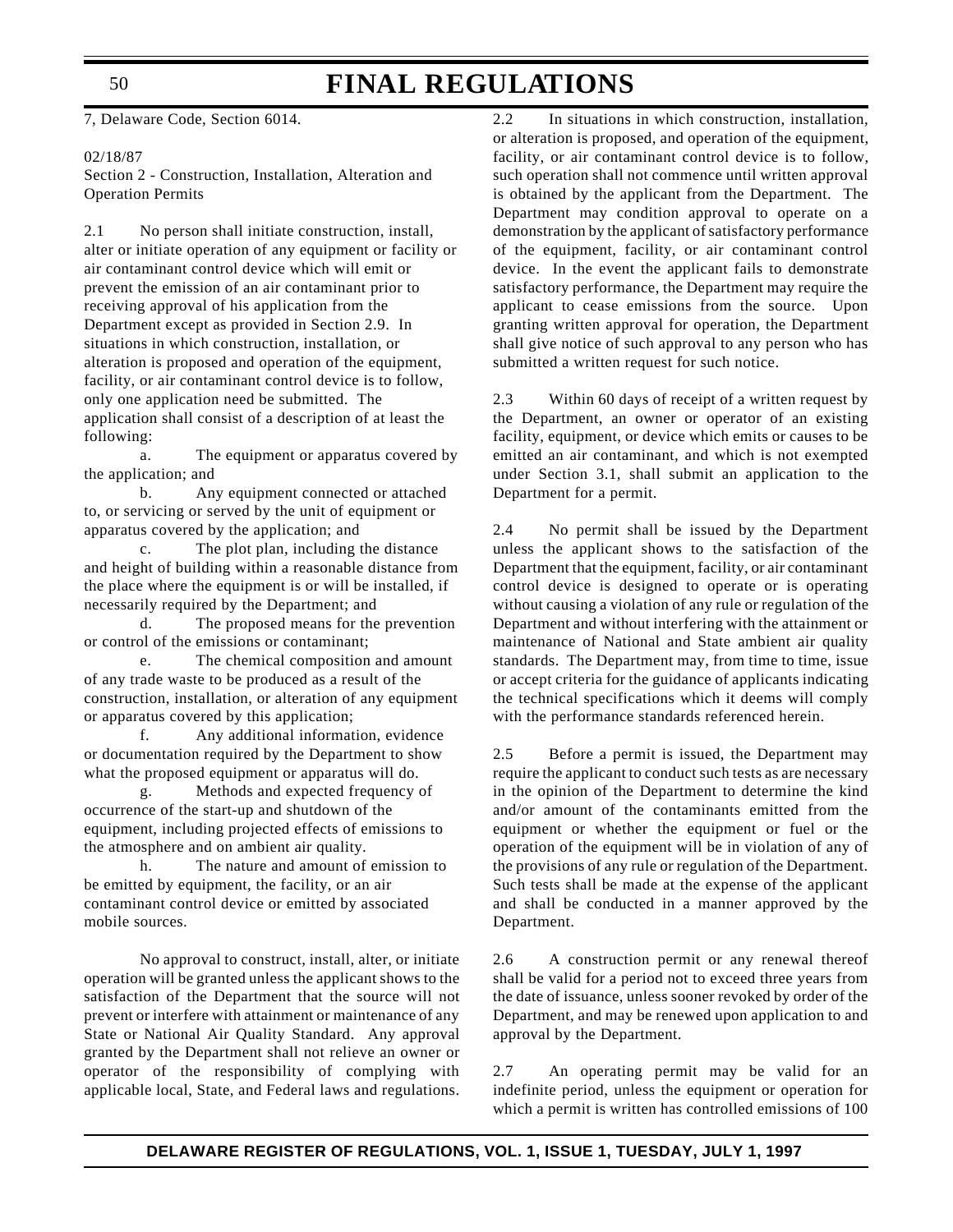tons or more per year of any air contaminant, in which case the permit shall be valid for not more than a 5-year period and shall be evaluated prior to re-issuance to determine if permitted emission limits are appropriate.

2.8 In the event the Department denies a request for approval of a permit to operate any equipment, facility, or device for which an application was made, the applicant shall not commence operation until such time that approval has been obtained from the Department or a permit to operate has been issued by the Department.

2.9 The provisions of Section 2.1 and 2.2 shall not apply to the operation of equipment or processes for the purpose of initially demonstrating satisfactory performance to the Department following construction, installation, modification or alteration of the equipment or processes. The applicant shall notify the Department sufficiently in advance of the demonstration and shall obtain the Department's prior concurrence of the operating factors, time period and other pertinent details relating to the demonstration.

2.10 Upon receipt of an application for the issuance of an operating permit the Department, in its discretion, may issue a temporary operating permit valid for a period not to exceed ninety (90) days. A temporary operating permit issued pursuant to this section shall not be extended more than once for an additional 90-day period.

01/31/90 Section 3 - Exemptions

3.1 A permit for installation, alteration, or operation shall not be required for the following equipment or apparatus:

a. Air contaminant detector, air contaminant recorder, combustion controller or combustion shut-off.

b. Fuel burning equipment, other than smokehouse generators, which:

1. Uses only natural gas, LP gas, or other desulfurized fuel gas and has a rated heat input of less than 100 million BTU per hour; or

2. Is used in a private dwelling as defined in Regulation 1; or

3. Has a BTU input of less than 1,000,000 BTU per hour, except as provided in REGULATION NO. 22, RESTRICTION ON QUALITY OF FUEL IN FUEL BURNING EQUIPMENT.

c. Air conditioning or comfort ventilating systems.

d. Vacuum cleaning systems used exclusively for industrial, commercial, or residential housekeeping.

e. Ventilating or exhaust systems for print storage room cabinets.

f. Exhaust systems for controlling steam and heat.

g. Laboratory equipment used exclusively for chemical or physical analysis.

h. Internal combustion engines and vehicles used for transport of passengers or freight, except as may be provided in subsequent Regulations.

i. Equipment or apparatus emitting less than ten pounds per day of any air contaminant which, in the written opinion of the Department, has little or no potential of causing air pollution.

j. Maintenance, repair, or replacement in kind of equipment for which a permit to operate has been issued.

k. Equipment which emits only nitrogen, oxygen, carbon dioxide, and/or water vapor.

l. Ventilating or exhaust systems used in eating establishments where food is prepared for the purpose of consumption.

m. Equipment used to liquify or separate oxygen, nitrogen or the rare gases from the air.

n. Fireworks.

o. Smudge pots for orchards or small outdoor heating devices to prevent freezing of plants.

p. Outdoor painting and sand blasting equipment.

q. Lawnmowers, tractors, farm equipment and construction equipment.

r. All storage tanks at gasoline dispensing facilities in Kent and Sussex Counties and any such tank in New Castle County having a capacity of 2,000 gallons or less; and all motor vehicle fuel dispensing pumps.

s. Fireplaces for burning of wood and paper.

t. Residential wood burning stoves.

u. Any stationary storage tank not subject to control by these regulations which contains any liquid having a true vapor pressure less than 0.5 psia at 70°F or is less than 5000 gallons capacity.

3.2 Provisions of Section 3.1 shall not apply to any source which emits an air contaminant designated as a hazardous pollutant by the Environmental Protection Agency.

07/17/84

Section 4 - Applications Prepared by Interested Party

4.1 Application for an installation or alteration permit or for the removal of such permit shall be made by the owner or lessee of the equipment, or apparatus or his agent, on forms furnished by the Department. If the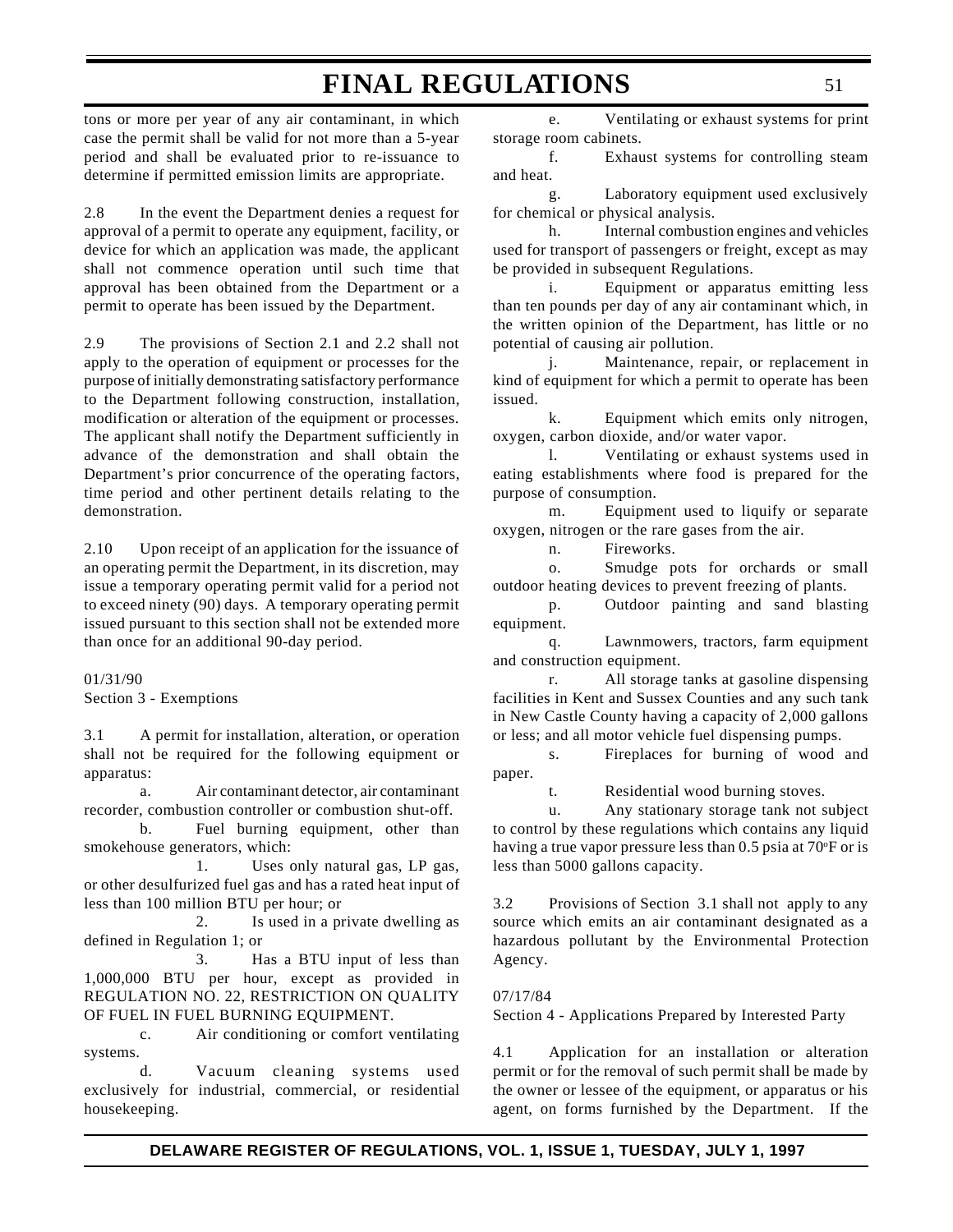#### 52

# **FINAL REGULATIONS**

applicant is a partnership or group other than a corporation, the application shall be made by one individual who is a member of the group. If the applicant is a corporation, the application shall be made by an appropriate representative of the corporation. The application shall be filed with the Division of Environmental Control.

4.2 Each application shall be signed by the applicant, and certified by a professional engineer as to the accuracy of the technical information concerning the equipment, apparatus or design features contained in the application, plus plans and other papers submitted. The signature of the applicant shall constitute an agreement that the applicant will assume responsibility for the installation, alteration or use of the equipment or apparatus concerned in accordance with the requirements of this Regulation.

#### 10/08/82

Section 5 - Cancellation of Permits

5.1 The Department may cancel a permit if the installation or alteration is not begun or if the work involved in installation or alteration is not completed, within the time limits specified in the permit.

10/08/82 Section 6 - Action on Applications

6.1 If an application is disapproved, the Department shall set forth its objections in the notice of disapproval.

#### 07/17/84

Section 7 - Suspension or Revocation of Operating Permits

7.1 The Department may suspend or revoke an operating permit for violation of any permit condition or violation of this or any other applicable rule or regulation of the Department or any law administered by the Department and may take such other actions as it deems necessary.

7.2 Suspension or revocation of an operating permit shall become final immediately upon service of notice on the holder of the permit, unless otherwise stated in the notice of suspension or revocation.

#### 07/17/84

Section 8 - Transfer of Permit Prohibited

8.1 No person shall transfer a permit from one location to another, or from one piece of equipment to another. No person shall transfer a permit from one

person to another person unless thirty (30) days written notice is given to the Department, indicating the transfer is agreeable to both persons, and approval of such transfer is obtained in writing from the Department.

#### 07/17/84

Section 9 - Availability of Permits

9.1 Any permit shall be available on the premises designated on the permit.

### **THE FOLLOWING IS THE REGULATION THAT BECAME EFFECTIVE JUNE 1, 1997**

REGULATION NO. 2 PERMITS

06/01/97 Section 1 - General Provisions

1.1 This regulation establishes the procedures that satisfy the requirement of 7 Del. C. Chapter 60 to report and obtain approval of equipment which has the potential to discharge air contaminants into the atmosphere, and, for construction or modification activities not subject to Regulation No. 25, the procedures that satisfy the requirement of 40 CFR Part 51 Subpart I (July 7, 1994 edition) and Section  $110(a)(2)(C)$  of the federal clean air act (CAA) as amended November 15, 1990.

1.2 This regulation establishes procedures that enable a person to, as an option, secure federally enforceable terms and conditions in a permit issued pursuant to this regulation.

1.3 This regulation establishes procedures that enable a person subject to both this regulation and to Regulation No. 30 to, as an option, transfer the terms and conditions of a construction permit issued pursuant to this regulation into a Regulation No. 30 operating permit via the administrative permit amendment process specified in Regulation No. 30.

1.4 Within sixty (60) calendar days of receipt of a written request by the Department, an owner or operator of an existing facility, equipment, or air contaminant control device which emits or causes to be emitted any air contaminant shall submit to the Department any relevant information that the Department may request. Relevant information includes information that, in the Departments opinion, is relevant to any permit application/registration or that is necessary to determine the applicability of or compliance with any State or Federal requirement, any permit term or condition, or any condition of registration.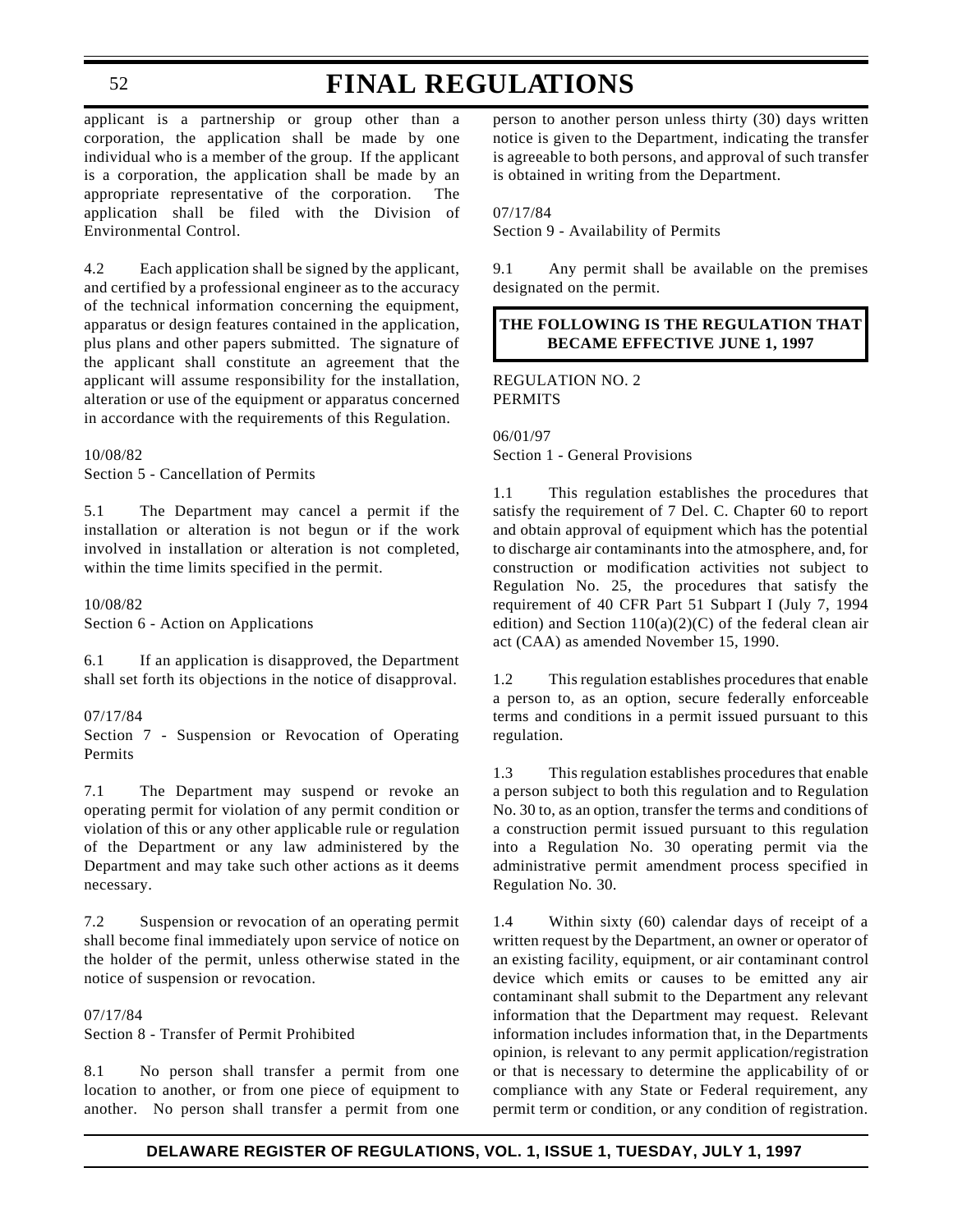Such information also includes a permit application or a registration form, or a corrected or supplemented application/registration. This provision does not limit the applicability of, nor does it sanction noncompliance with the requirements of Section 2.1 of this regulation.

1.5 Any approval granted by the Department pursuant to this Regulation, and any exemption from the requirements of this Regulation provided for in Section 2.2 shall not relieve an owner or operator of the responsibility of complying with applicable local, State, and Federal laws and regulations.

06/01/97 Section 2 - Applicability

2.1 Except as exempted in Section 2.2, no person shall initiate construction, install, alter or initiate operation of any equipment or facility or air contaminant control device which will emit or prevent the emission of an air contaminant prior to receiving approval of his application from the Department or, if eligible, prior to submitting to the Department a completed registration form.

a. For equipment that meets all applicable emission rate(s) and/or standard(s) specified in Section 11.8(a) and (b) without an air contaminant control device, and that meets the following conditions, the person shall submit to the Department a registration form pursuant to Section 9 of this regulation.

i. For equipment without an air contaminant control device, the equipment has actual emissions to the atmosphere of any air contaminant(s), in the aggregate, during any day that are equal to or greater than 0.2 pound per day and, during each and every day, that are less than ten (10) pounds per day; and

ii. For equipment with an air contaminant control device, the equipment has actual emissions to the inlet of the air contaminant control device of any air contaminant(s), in the aggregate, during any day that are equal to or greater than 0.2 pound per day and, during each and every day, that are less than ten (10) pounds per day; and

iii. Regulation No. 25 does not apply.

b. For equipment, a facility or an air contaminant control device that is not subject to Section 2.1(a) and that is subject to a source category permit, the person shall submit to the Department an application for a source category permit pursuant to Section 10 of this regulation. A list of established source category permits is available from the Department.

c. For equipment, a facility or an air contaminant control device that is not subject to Section 2.1(a) or 2.1(b), the person shall submit to the Department

an application for a permit pursuant to Section 11 of this regulation.

d. Any person who operates equipment, a facility or an air contaminant control device in accordance with a valid permit issued pursuant to Section 2.1(c) of this regulation, and who later becomes subject to a source category permit:

i. May, at any time, submit to the Department an application for a source category permit pursuant to Section 10 of this regulation; and

ii. Shall, within sixty (60) calendar days of receipt of written request from the Department, submit to the Department an application for a source category permit pursuant to Section 10 of this regulation.

2.2 Provided that Regulation No. 25 does not apply, a permit for installation, alteration, or operation pursuant to this regulation shall not be required for the following equipment or air contaminant control device. Note however that other State and Federal requirements may apply.

a. Equipment without an air contaminant control device that has actual emissions to the atmosphere of any air contaminant(s), in the aggregate, during each and every day that are less than 0.2 pound per day, provided that:

i. The actual emissions are quantified and documented; and

ii. Records are maintained at the facility and are made available to the Department upon request which document that the equipment qualifies for this exemption.

b. Equipment with an air contaminant control device that has actual emissions to the inlet of the air contaminant control device of any air contaminant(s), in the aggregate, during each and every day that are less than 0.2 pound per day, provided that:

i. The actual emissions are quantified and documented; and

ii. Records are maintained at the facility and are made available to the Department upon request which document that the equipment qualifies for this exemption.

c. The equipment listed in Appendix "A" of this regulation.

d. For operation, any equipment or air contaminant control device that is specifically identified in an operation permit issued pursuant to Regulation No. 30.

e. Equipment that is registered pursuant to Section 9 of this regulation.

2.3 Any person who operates fuel burning equipment which uses only natural gas, LP gas, or other desulfurized fuel gas and has a rated heat input of less than 100 million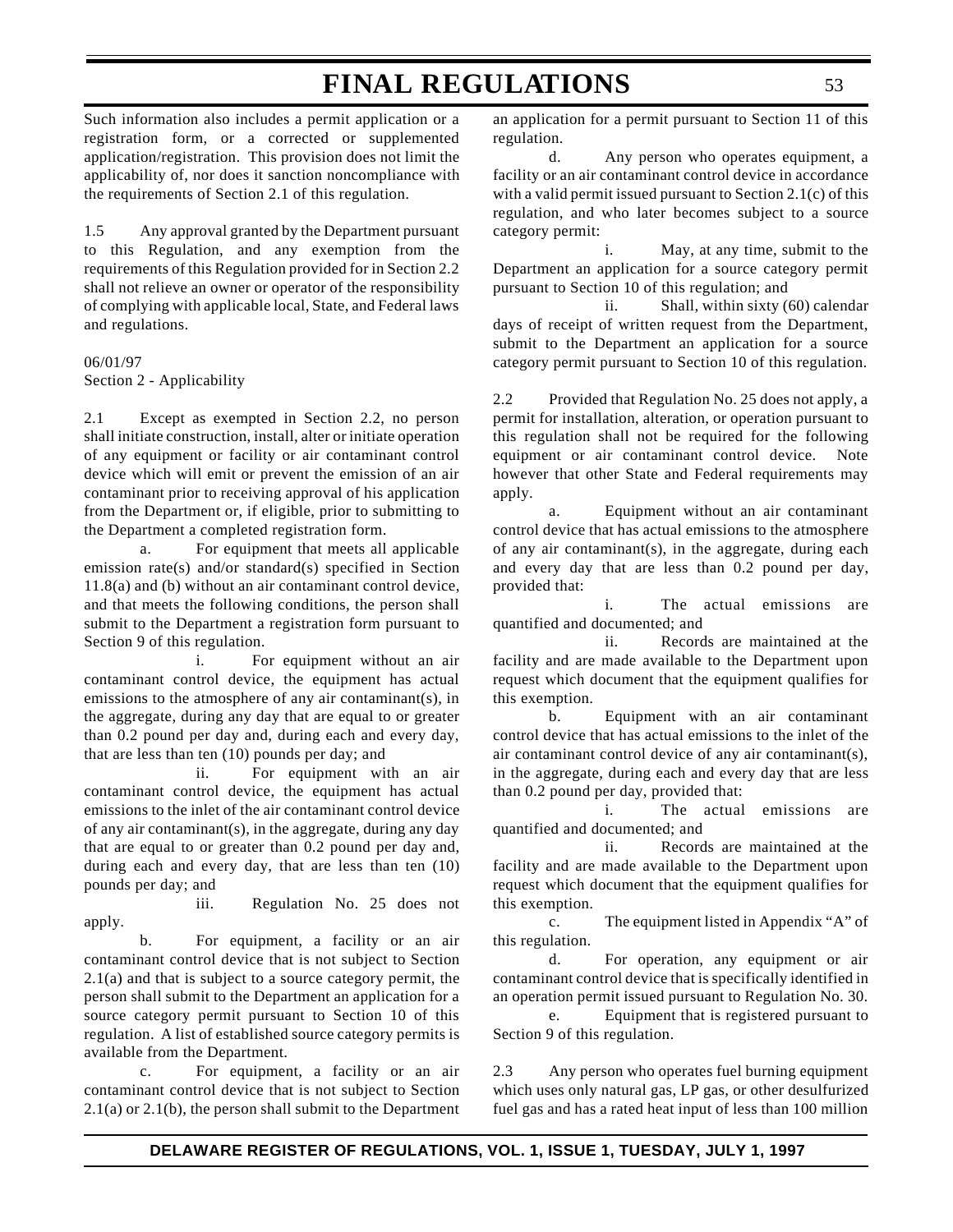BTUs per hour, or any other equipment, that was exempted from the requirement to have a permit by Regulation No. 2, Section 3.1 (as in effect immediately preceding the effective date of this regulation), or who operates a piece of equipment, a facility, or an air contaminant control device in accordance with a valid permit or letter of exemption that was issued by the Department prior to June 1, 1997, and who, with regard to that specific equipment, facility, or air contaminant control device, is now subject to Section 2.1 of this regulation:

a. May, at any time, submit to the Department a registration form or a permit application pursuant to Section 2.1; and

b. Shall, within sixty (60) calendar days of receipt of a written request from the Department, submit to the Department a registration form or a permit application pursuant to Section 2.1; and

c. Shall not initiate construction, installation, or alteration of the equipment, facility or air contaminant control device prior to complying with Section 2.1 of this regulation (i.e., prior to receiving approval of his application from the Department or, if eligible, prior to submitting to the Department a completed registration form).

2.4 Any person may petition the Department to establish a source category permit. The petition and, if approved, the establishment of the source category permit shall be pursuant to the procedures in Regulation No. 30 of the State of Delaware "Regulations Governing the Control of Air Pollution."

### 06/01/97

Section 3 - Application/Registration Prepared by Interested Party

3.1 Any application/registration form submitted to the Department, or any request for the removal of any permit or registration, shall be made by the owner or lessee of the equipment, facility, or air contaminant control device or by his agent. If the applicant/registrant is a partnership or group other than a corporation, the application/registration shall be made by one individual who is a member of the group. If the applicant/registrant is a corporation, the application/registration shall be made by an appropriate representative of the corporation. The application/registration form shall be filed with the Air Quality Management Section of the Division of Air and Waste Management.

3.2 Each application form shall be signed by the applicant and certified by a professional engineer as to the accuracy of the technical information concerning the equipment, apparatus or design features contained in the

application, plus plans and other papers submitted. Any applicant who fails to submit any relevant facts or who submitted incorrect information to the Department shall, upon becoming aware of such failure or incorrect submittal, promptly submit such supplementary facts or correct information. The signature of the applicant shall constitute an agreement that the applicant will assume responsibility for the installation, alteration or use of the equipment or apparatus concerned in accordance with the requirements of this Regulation.

3.3 Each registration form shall be signed and certified by the registrant as to the accuracy of the technical information concerning the equipment, apparatus or design features contained in the registration. Any registrant who fails to submit any relevant facts or who submitted incorrect information to the Department shall, upon becoming aware of such failure or incorrect submittal, promptly submit such supplementary facts or correct information. The signature of the registrant shall constitute an agreement that the registrant will assume responsibility for the installation, alteration or use of the equipment or apparatus concerned in accordance with the requirements of this Regulation.

### 06/01/97

Section 4 - Cancellation of Construction Permits

4.1 The Department may cancel a construction permit if the installation or alteration is not begun or if the work involved in installation or alteration is not completed within the time limits specified in the permit.

### 06/01/97

Section 5 - Action on Applications

5.1 If an application is disapproved, the Department shall set forth its objections in the notice of disapproval.

5.2 Upon granting written approval for operation, the Department shall give notice of such approval to any person who has submitted a written request for such notice.

### 06/01/97

Section 6 - Denial, Suspension or Revocation of Operating Permits

6.1 In the event the Department denies a request for approval of a permit to operate any equipment, facility, or device for which an application was made, the applicant shall not commence operation until such time that approval has been obtained from the Department or a permit to operate has been issued by the Department.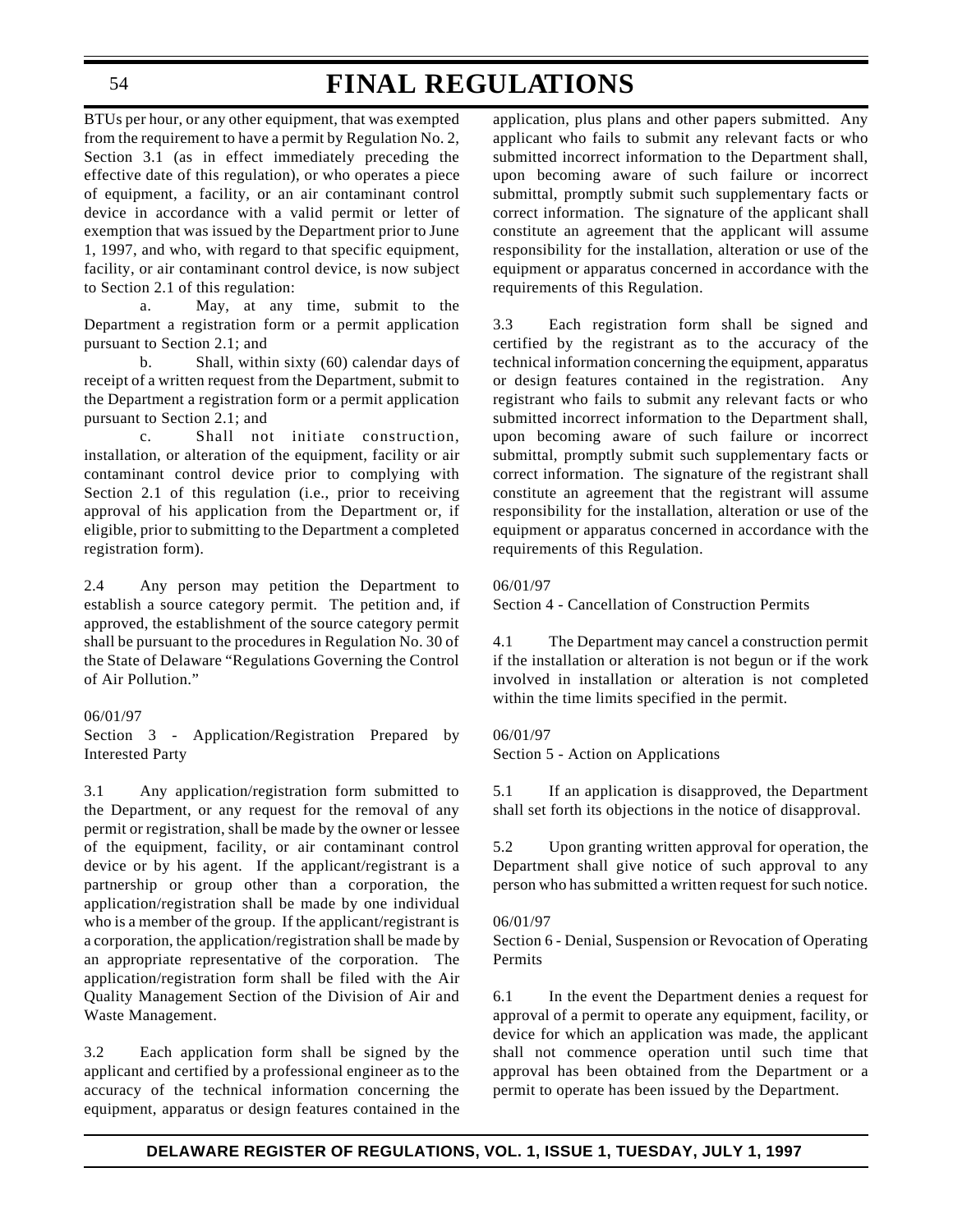6.2 The Department may suspend or revoke an operating permit for violation of any permit condition or violation of this or any other applicable rule or regulation of the Department or any law administered by the Department and may take such other actions as it deems necessary. Permit term(s) and condition(s) which were not identified under Section 11.2(i) and which were not subject to public participation under Section 12.3, and/or which do not otherwise conform to the requirements of this regulation, may be deemed not federally enforceable by the Administrator of the EPA.

6.3 Suspension or revocation of an operating permit shall become final immediately upon service of notice on the holder of the permit, unless otherwise stated in the notice of suspension or revocation.

#### 06/01/97

Section 7 - Transfer of Permit/Registration Prohibited

7.1 No person shall transfer a permit from one location to another, or from one piece of equipment to another. No person shall transfer a permit from one person to another person unless thirty (30) days written notice is given to the Department, indicating the transfer is agreeable to both persons, and approval of such transfer is obtained in writing from the Department.

7.2 No person shall transfer a registration from one location to another, or from one piece of equipment to another. No person shall transfer a registration from one person to another person unless prior written notice is given to the Department, indicating the transfer is agreeable to both persons.

06/01/97 Section 8 - Availability of Permit/Registration

8.1 Any permit and any registration form shall be available on the premises where the construction, alteration, installation, or operation activity takes place.

06/01/97 Section 9 - Registration Submittal

9.1 Any person identified in Section 2.1(a) shall register the piece of equipment with the Department on forms furnished by the Department.

9.2 A person shall register with the Department by submitting to the Department a completed registration form that is certified by the person identified in Section 3.1. Registration forms are available from the Department upon request. The registration shall consist of at least the following:

a. A description of the equipment covered by the registration; and

b. A description of the nature and quantification of the amount of the emission from the equipment; and

c. A demonstration that the equipment meets the emission rate(s) and/or standard(s) specified in Section 11.8(a) and (b) of this regulation without an air contaminant control device.

9.3 Immediately after submitting to the Department the information specified in Section 9.2 of this regulation the registrant may initiate construction, install, alter or initiate operation of the equipment.

a. The registrant shall maintain records at the facility which document that the equipment meets the requirements of Section 2.1(a), and shall make such records available to the Department upon request.

b. If at any time the registered equipment does not meet the requirements of Section 2.1(a), operation of said equipment shall be immediately discontinued until all necessary permits have been secured.

c. If at any time the Department determines that the registered equipment does not meet the requirements of Section 2.1(a), a violation of this regulation may have occurred and enforcement action may ensue.

9.4 The submittal of a registration form does not relieve the registrant from the requirement to comply with all State and Federal requirements. Such requirements include, but are not limited to, monitoring, record keeping and reporting requirements, any requirement to consider actual emissions and/or the potential to emit of all equipment when determining the applicability of and/or compliance with certain State and Federal requirements, and any requirement to revise a Regulation No. 30 permit if required to do so by that regulation.

9.5 A person may, in lieu of submitting to the Department a registration form, elect to:

a. Apply for a permit pursuant to Section  $2.1(b)$  or  $2.1(c)$  of this regulation, as applicable.

b. Submit to the Department all of the information required by Section 9.2(a) and (b). In such a case the registrant shall not commence construction/ operation until written approval is obtained from the Department.

06/01/97 Section 10 - Source Category Permit Application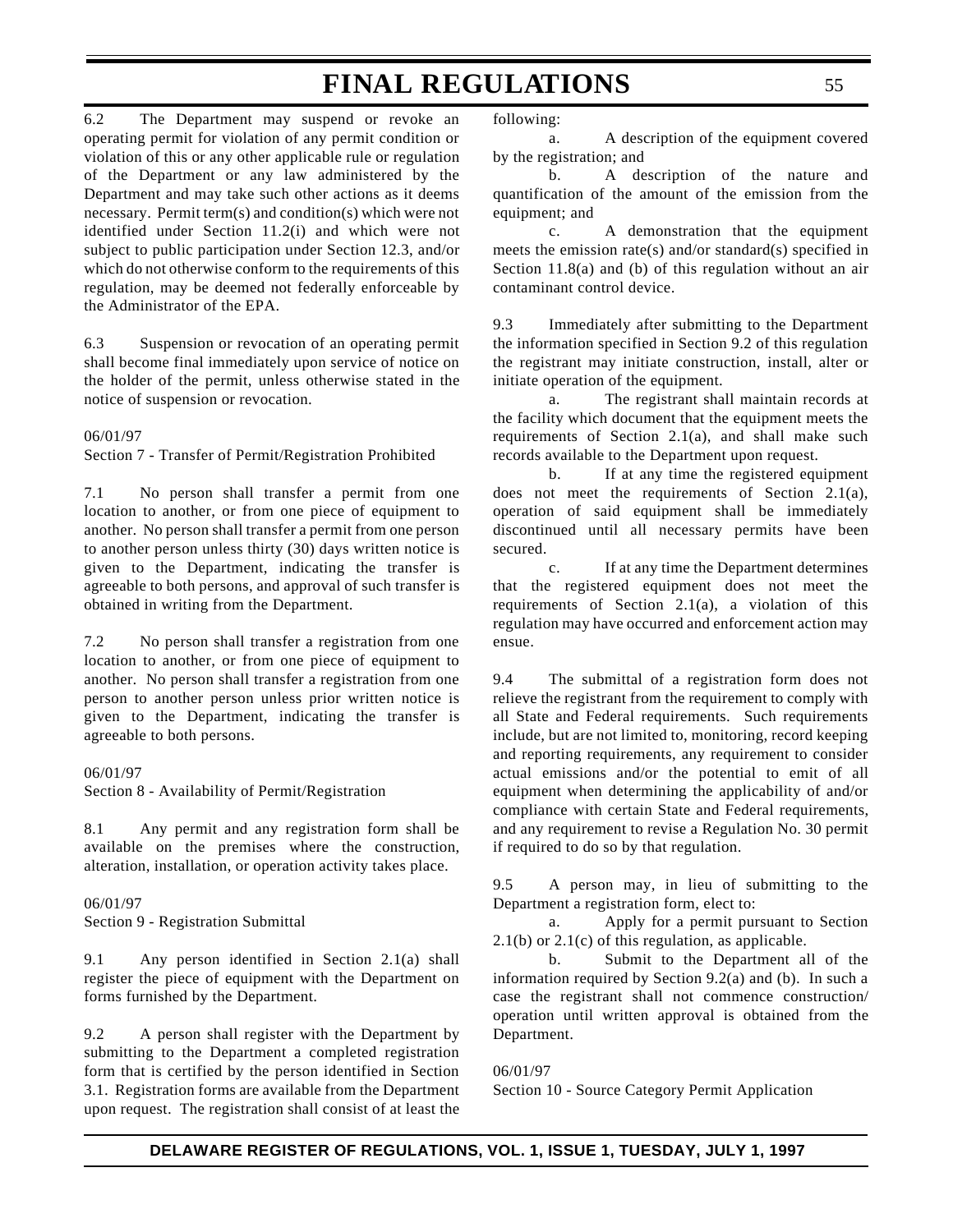10.1 Any person identified in Section 2.1(b) shall submit to the Department an application requesting a source category permit on forms furnished by the Department.

10.2 The application requesting a source category permit shall include all of the following:

a. All of the information called for by the source category application form. Source category application forms are available from the Department upon request.

b. Certification by the person identified in Section 3.1 that the source will comply with all of the terms and conditions of the source category permit.

c. For facilities subject to Regulation No. 30, the person identified in Section 3.1 of this regulation shall be a responsible official as defined in Regulation No. 30, and the application shall contain the following language from the responsible official: "I certify, based on information and belief formed after reasonable inquiry, the statements and information in the document are true, accurate, and complete."

10.3 For facilities not subject to Regulation No. 30, the Department shall grant approval by issuing to the applicant a source category permit.

10.4 For facilities subject to Regulation No. 30, the Department shall grant approval by incorporating the source category permit into the Regulation No. 30 permit by reference, and such incorporation shall be via the administrative permit amendment process specified in Regulation No. 30.

10.5 A source category permit may be valid for an indefinite period, except as provided for in Regulation No. 30 for sources subject to that regulation.

06/01/97 Section 11 - Permit Application

11.1 Any person identified in Section 2.1(c) shall submit to the Department an application for a permit on forms furnished by the Department. Permit application forms are available from the Department upon request.

11.2 The application shall consist of a description of at least the following:

a. The equipment or apparatus covered by the application; and

b. Any equipment connected or attached to, or servicing or served by the unit of equipment or apparatus covered by the application; and

c. The plot plan, including the distance and

height of building within a reasonable distance from the place where the equipment is or will be installed, if necessarily required by the Department; and

d. The proposed means for the prevention or control of the emissions or contaminant;

e. The chemical composition and amount of any trade waste to be produced as a result of the construction, installation, or alteration of any equipment or apparatus covered by this application;

f. Any additional information, evidence or documentation required by the Department to show what the proposed equipment or apparatus will do.

g. Methods and expected frequency of occurrence of the start-up and shutdown of the equipment, including projected effects of emissions to the atmosphere and on ambient air quality.

h. The nature and amount of emission to be emitted by equipment, the facility, or an air contaminant control device or emitted by associated mobile sources.

i. If the applicant desires any of the term(s) or condition(s) of the permit to be federally enforceable, the applicant shall state that fact in the application. The ensuing permit shall clearly indicate the specific term(s) and condition(s) that are federally enforceable.

j. If the applicant desires any of the term $(s)$ or condition(s) of a construction permit to transfer to a Regulation No. 30 permit via the administrative permit amendment process specified in Regulation No. 30 the following additional requirements apply:

i. The person identified in Section 3.1 of this regulation shall be a responsible official as defined in Regulation No. 30, and the application shall contain the following language from the responsible official: "I certify, based on information and belief formed after reasonable inquiry, the statements and information in the document are true, accurate, and complete."

ii. The application shall include the following additional information:

A. The citation and description of all applicable requirements that will apply to the equipment, facility, or air contaminant control device and that will become applicable to any covered source as a result of the construction, installation, alteration, or operation; and a description of, or reference to, any applicable test method for determining compliance with each applicable requirement. The terms "applicable requirement" and "covered source" retain the meanings accorded to them in Regulation No. 30.

B. Certification by the responsible official that the source will meet all applicable requirements on a timely basis, and, if a more detailed schedule is expressly required by any applicable requirement, that applicable requirement in accordance with that more detailed schedule.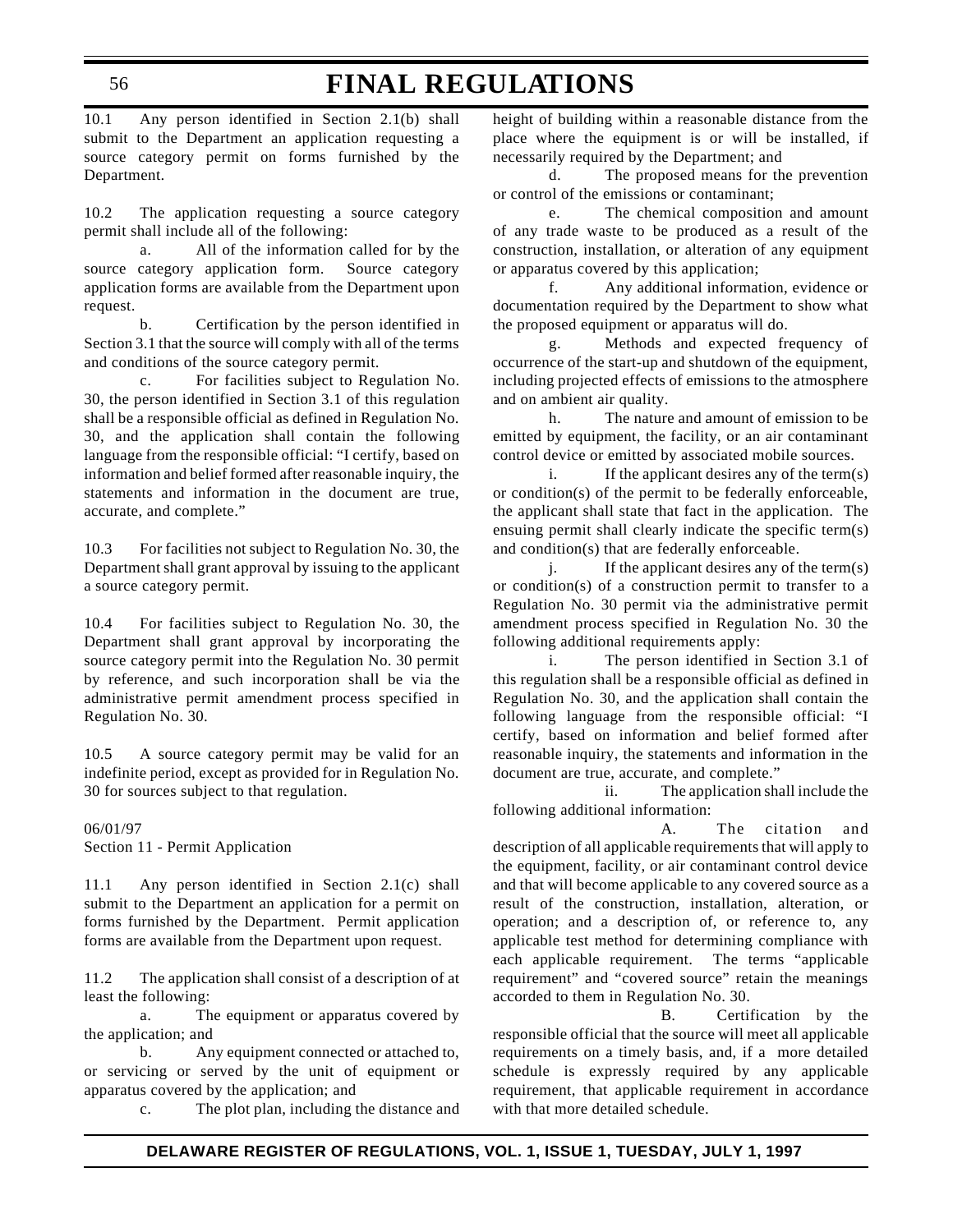C. If desired, information necessary to define alternative operating scenarios under Regulation No. 30, Section 6(a)(10), or to define permit terms and conditions to implement emission averaging or operational flexibility under Regulation No. 30, Section  $6(a)(11)$  and  $6(h)$ .

 D. If desired, a request that the Department, upon taking final action under Section  $11.5(b)$  or  $11.5(c)$  of this regulation, allow coverage under the permit shield as described in Regulation No. 30, Section 6(f).

iii. The applicant shall provide additional information necessary to address any requirements that become applicable to the equipment, facility, or air contaminant control device after the date it filed an application under this section but prior to the date advertisement is made pursuant to Section 12.4(b) of this regulation. This requirement is in addition to the requirement of Section 2.1 of this regulation in situations where construction, installation, or alteration is necessary to comply with the new applicable requirement.

iv. The ensuing construction permit shall clearly indicate the specific term(s) or condition(s) to transfer to the Regulation No. 30 permit, and each such term or condition shall specify the origin and the authority for that term or condition, and shall identify any difference in form as compared to the applicable requirement upon which the term or condition is based.

11.3 In situations in which construction, installation, or alteration is proposed, and operation of the equipment, facility, or air contaminant control device is to follow, such operation shall not commence until written approval is obtained by the applicant from the Department in accordance with Section 11.4 and 11.5, as applicable. The Department may condition approval to operate on a demonstration by the applicant of satisfactory performance of the equipment, facility, or air contaminant control device. In the event the applicant fails to demonstrate satisfactory performance, the Department may require the applicant to cease emissions from the source.

11.4 Persons not requesting review under Section 11.2(j) shall, upon completion of the construction, installation or alteration, request that the Department grant approval to operate.

a. An application does not need to be submitted to the Department. Note however that an application may be required under Regulation No. 30 for persons subject to that regulation.

b. Upon satisfactory demonstration that the equipment, facility or air contaminant control device complies with all of the terms and conditions of the construction permit, the Department shall grant approval to operate by issuing an operation permit.

11.5 Persons requesting review under Section 11.2(j) shall, upon completion of the construction, installation or alteration, request that the Department transfer the terms and conditions of the construction permit into the Regulation No. 30 operating permit.

a. The request shall contain the following information, and shall contain the following language from the responsible official: "I certify, based on information and belief formed after reasonable inquiry, the statements and information in the document are true, accurate, and complete."

i. A description of the compliance status, a compliance schedule, and a certification of compliance for the equipment, facility, or air contaminant control device with respect to all applicable requirements, in accordance with Regulation No. 30, Section 5(d)(8) and (9); and

ii. A statement of the methods used to determine compliance, including a description of monitoring, record keeping, and reporting requirements and test methods.

b. Upon satisfactory demonstration that the equipment, facility or air contaminant control device complies with all applicable requirements and all of the terms and conditions of the construction permit, and not prior to the expiration of the EPA review period provided for in Section 12.5, the Department shall transfer the specified terms and conditions to the Regulation No. 30 permit via the administrative permit amendment process specified in Regulation No. 30.

c. If the Department determines that the equipment, facility, or air contaminant control device does not comply with any applicable requirement the Department may take enforcement action, and shall do one of the following:

 i. Provide an opportunity for the applicant to resolve the noncompliance; then, upon resolution, transfer the specified terms and conditions of the construction permit to the Regulation No. 30 permit via the administrative permit amendment process specified in Regulation No. 30; or

ii. Transfer the specified terms and conditions of the construction permit, and an enforceable compliance schedule which satisfies the requirements of Regulation No. 30, Section  $5(d)(8)(iii)$ , to the Regulation No. 30 permit by reopening the permit for cause pursuant to the procedures in Regulation No. 30; or

iii. Deny the request for approval to operate.

11.6 No permit shall be issued by the Department unless the applicant shows to the satisfaction of the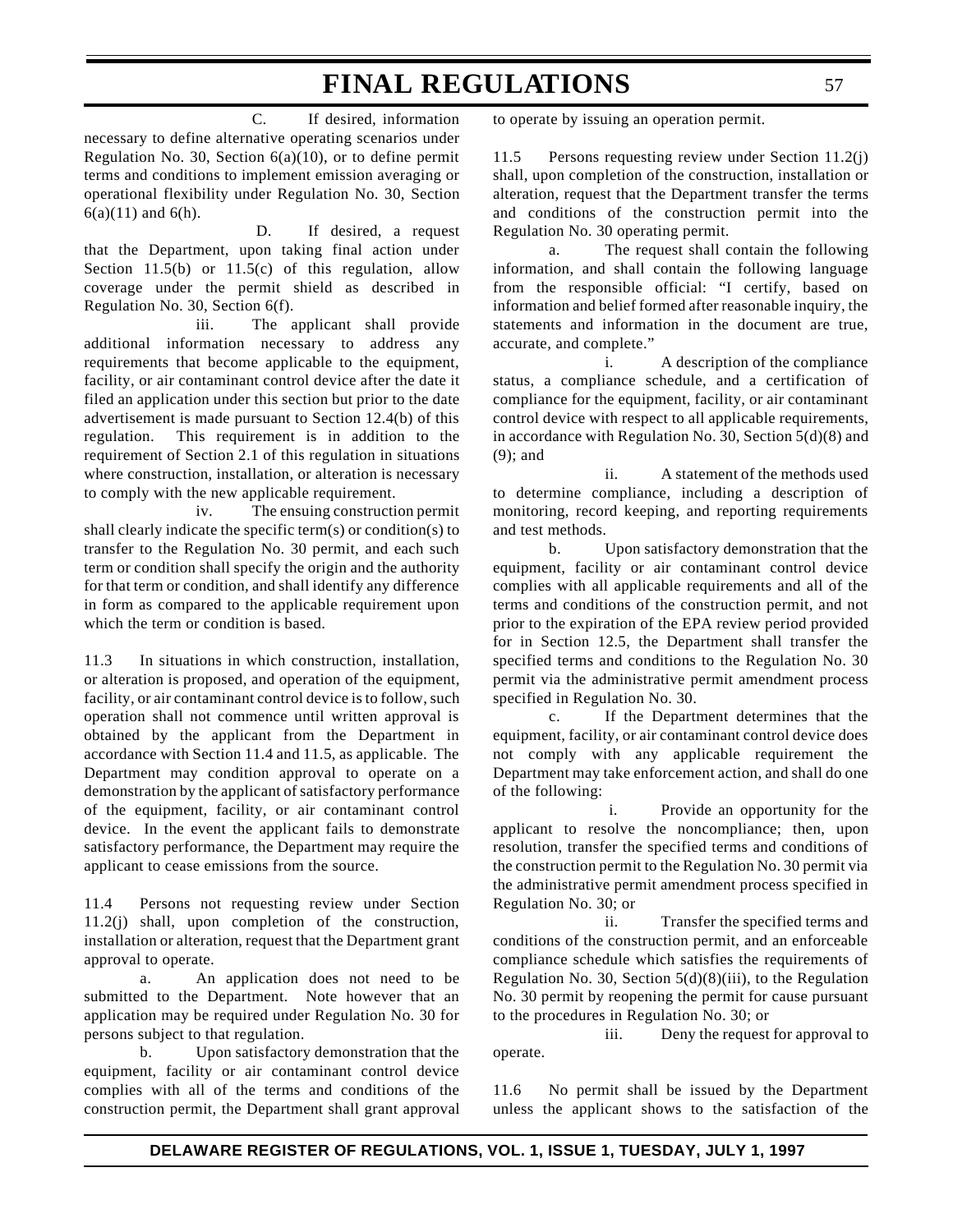Department that the equipment, facility, or air contaminant control device is designed to operate or is operating without causing a violation of the State Implementation Plan, or any rule or regulation of the Department, and without interfering with the attainment or maintenance of National and State ambient air quality standards, and without endangering the health, safety, and welfare of the people of the State of Delaware.The Department may, from time to time, issue or accept criteria for the guidance of applicants indicating the technical specifications which it deems will comply with the performance standards referenced herein.

11.7 Before a permit is issued, the Department may require the applicant to conduct such tests as are necessary in the opinion of the Department to determine the kind and/ or amount of the contaminants emitted from the equipment or whether the equipment or fuel or the operation of the equipment will be in violation of any of the provisions of any rule or regulation of the Department. Such tests shall be made at the expense of the applicant and shall be conducted in a manner approved by the Department.

11.8 The following emission rates and/or standards for each air contaminant emitted from any equipment, facility or air contaminant control device shall be specified in each permit issued pursuant to this regulation:

a. The rate and/or standard established and/ or relied upon in the State Implementation Plan (SIP) to include the State of Delaware "Regulations Governing the Control of Air Pollution" and regulations promulgated pursuant to Section 111 and Section 112 of the Clean Air Act (CAA); and

b. The rate that was shown under Section 11.6 as not interfering with the attainment and maintenance of any National and State ambient air quality standard, and not endangering the health, safety, and welfare of the people of the State of Delaware; or

c. The rate requested by the applicant. In no case shall this rate be greater than the potential to emit of the equipment, facility, or air contaminant control device; and in no case shall this rate be less stringent than the rate specified in Section  $11.8(a)$  and (b) of this regulation.

11.9 Each emission rate and standard shall be enforceable as a practical matter. Enforceable as a practical matter means that each emission rate and standard:

a. Is stated in the permit as a technically specific and accurate limitation.

b. Is specifically associated with a particular piece(s) of equipment or air contaminant control device(s).

c. Has associated conditions which, in total,

establish a method to determine compliance. Such associated conditions shall include appropriate testing, monitoring, record keeping, and reporting requirements.

d. Has a recurring, predictable time period under which compliance with the limitation will be demonstrated. Such time period shall be that specified in the underlying State regulation or federal rule or, in the absence of such specification and upon approval by the Department, shall be hourly, daily, monthly, or some other time period which provides for the demonstration of compliance with the limitation no less frequently than monthly.

11.10 A construction permit or any renewal thereof shall be valid for a period not to exceed three years from the date of issuance, unless sooner revoked by order of the Department, and may be renewed upon application to and approval by the Department.

11.11 An operating permit may be valid for an indefinite period, unless the equipment or operation for which a permit is written has controlled emissions of 100 tons or more per year of any air contaminant, in which case the permit shall be valid for not more than a 5-year period and shall be evaluated prior to re-issuance to determine if permitted emission limits are appropriate.

11.12 The provisions of Section 2.1 and 11.3 shall not apply to the operation of equipment or processes for the purpose of initially demonstrating satisfactory performance to the Department following construction, installation, modification or alteration of the equipment or processes. The applicant shall notify the Department sufficiently in advance of the demonstration and shall obtain the Department's prior concurrence of the operating factors, time period and other pertinent details relating to the demonstration.

11.13 Upon receipt of an application for the issuance of an operating permit the Department, in its discretion, may issue a temporary operating permit valid for a period not to exceed ninety (90) days. A temporary operating permit issued pursuant to this Section shall not be extended more than once for an additional 90-day period.

### 06/01/97

Section 12 - Public Participation

12.1 Information obtained through the provisions of this Regulation shall be made available for public inspection at any Department office except where such information is of confidential nature as defined in 7 Del. C. Chapter 60, Section 6014. The Department shall provide for public participation and comment in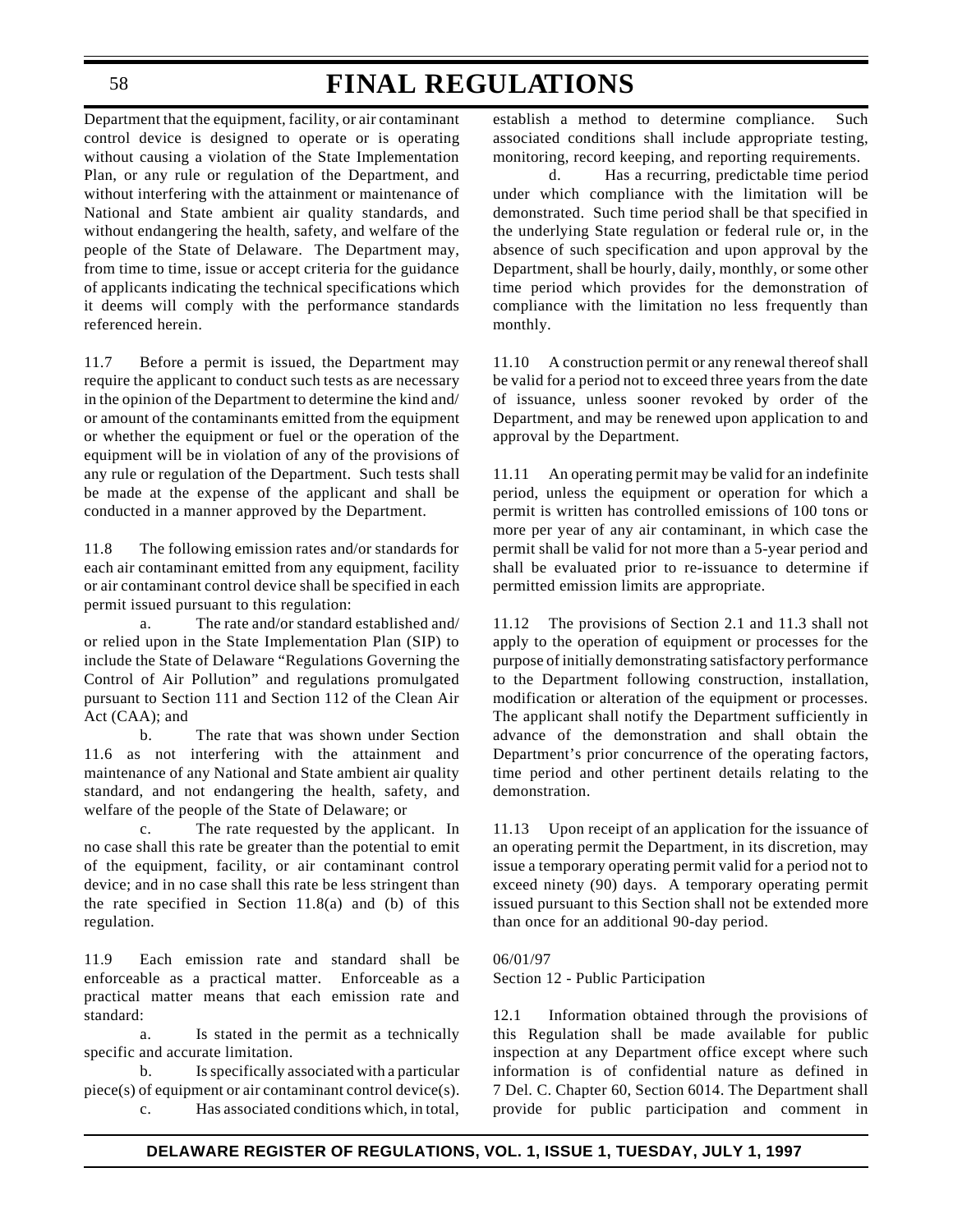accordance with Section 12.2 through 12.6, as applicable.

12.2 Upon receipt of a source category permit application or a permit application, in proper form, the Department shall provide for public participation and comment by:

a. Making available in at least one location in the State of Delaware a public file containing a copy of all materials that the applicant has submitted (other than those granted confidential treatment).

b. Advertising in a newspaper of general circulation in the county in which the activity is proposed and in a daily newspaper of general circulation throughout the State: 1) the fact that the application has been received, the identity of the affected facility, and the city or town in which the facility is located, 2) a brief description of the nature of the application, to include the activity or activities involved in the permit action and the emissions or the change in emission involved, and 3) the name, address and telephone number of a Department representative with responsibility for the permitting action, the place at which a copy of the public file may be inspected, and a statement of procedures to request a hearing.

c. Sending notice of the information detailed in Section 12.2(b) by mail to any person who has requested such notification from the Department by providing to the Department their name and mailing address.

d. Holding, if the Department receives a meritorious request for a hearing within fifteen (15) calendar days of the date of the advertisement described in Section 12.2(b), or if the Department deems it to be in the best interest of the State to do so, a public hearing on an application for interested persons to appear and submit written or oral comments on the air quality impact of the proposed action.

i. A public hearing request shall be deemed meritorious if it exhibits a familiarity with the application and a reasoned statement of the permit's probable impact.

ii. Not less than twenty (20) calendar days before the time of said hearing, notification that a public hearing will be held and the time and place of that hearing shall be:

A. Served upon the applicant as summonses are served or by registered or certified mail; and

B. Published in a newspaper of general circulation in the county in which the activity is proposed and in a daily newspaper of general circulation throughout the State.

e. Considering all comments submitted by the applicant and the public in reaching its final determination.

12.3 For each permit application requesting to make the terms and conditions of a permit federally enforceable, the Department shall provide for public participation and comment by:

a. Making available in at least one location in the State of Delaware a public file containing a copy of all materials that the applicant has submitted (other than those granted confidential treatment), a copy of the draft permit, and a copy or summary of other materials, if any, considered in making the preliminary determination.

b. Advertising in a newspaper of general circulation in the county in which the activity is proposed and in a daily newspaper of general circulation throughout the State: 1) the fact that the application has been received, the identity of the affected facility, and the city or town in which the facility is located, 2) a brief description of the nature of the application, to include the activity or activities involved in the permit action and the emissions or the change in emission involved, and 3) the name, address and telephone number of a Department representative with responsibility for the permitting action, the place at which a copy of the public file may be inspected, and a statement of procedures to request a hearing.

c. On or before the date of the advertisement described in Section 12.3(b):

i. Sending notice of the information detailed in Section 12.3(b) by mail to the Administrator of the EPA, through the Region III office, and to any person who has requested such notification from the Department by providing to the Department their name and mailing address.

ii. Providing the Administrator of the EPA, through the Region III office, a copy of the draft permit.

d. Holding, if the Department receives a meritorious request for a hearing within thirty (30) calendar days of the date of the advertisement described in Section 12.3(b), or if the Department deems it to be in the best interest of the State to do so, a public hearing on an application or the draft permit for interested persons to appear and submit written or oral comments on the air quality impact of the proposed action or on the specific terms and conditions of the draft permit.

i. A public hearing request shall be deemed meritorious if it exhibits a familiarity with the application and a reasoned statement of the permit's probable impact.

ii. Not less than thirty (30) calendar days before the time of said hearing, notification that a public hearing will be held and the time and place of that hearing shall be: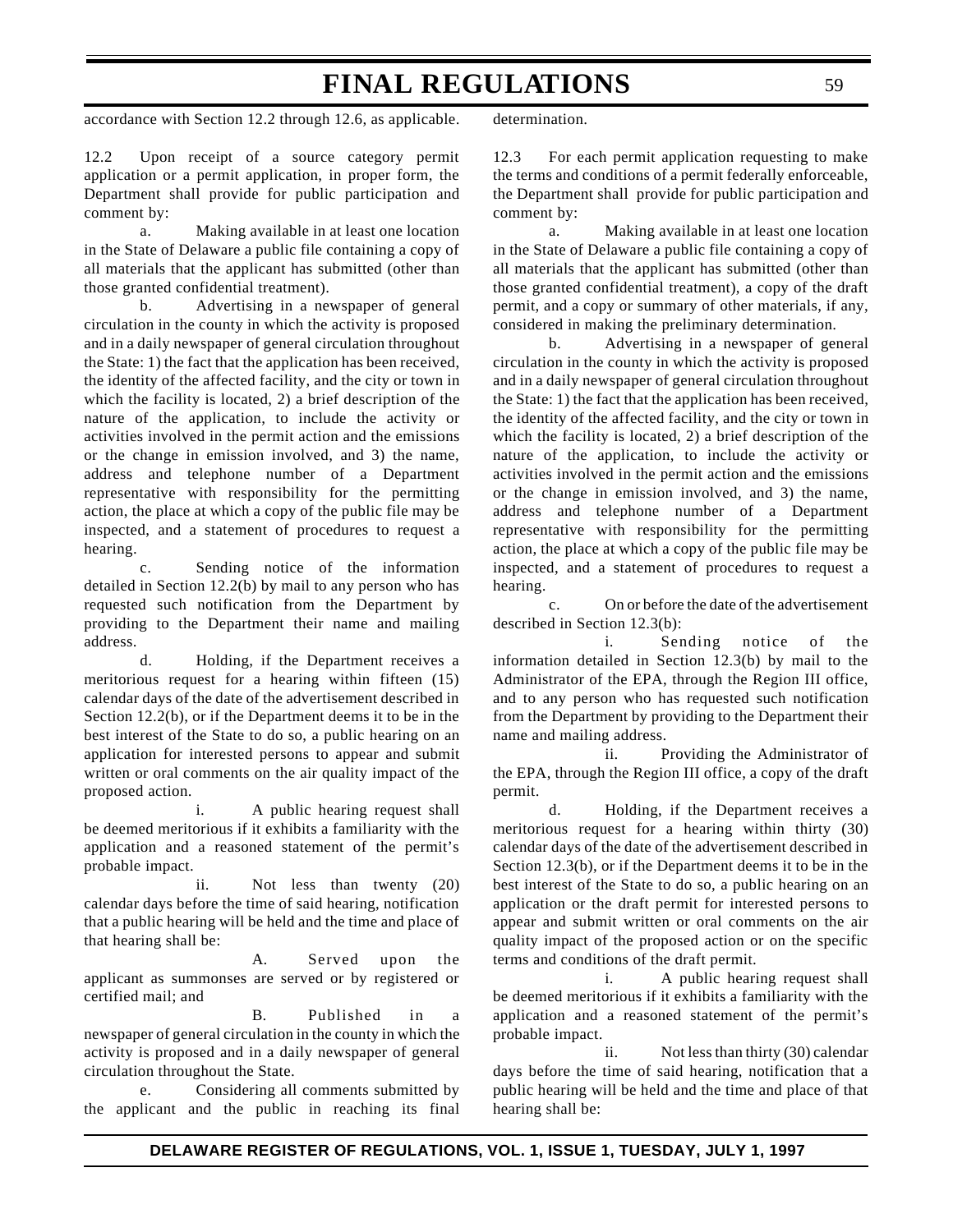A. Served upon the applicant as summonses are served or by registered or certified mail; and

B. Published in a newspaper of general circulation in the county in which the activity is proposed and in a daily newspaper of general circulation throughout the State.

e. Affording the applicant an opportunity to submit, within fifteen (15) days following the close of the public comment period or the public hearing, whichever is later, a response to any comments made.

f. Considering all comments submitted by the applicant, the public, and the Administrator of the EPA in reaching its final determination.

g. Providing to the Administrator of the EPA, through the Region III office, a copy of the permit.

12.4 For each permit application requesting to allow the terms and conditions of a construction permit to transfer to a Regulation No. 30 permit via the administrative permit amendment process specified in Regulation No. 30, the Department shall provide for public participation and comment by:

a. Making available in at least one location in the State of Delaware a public file containing a copy of all materials that the applicant has submitted (other than those granted confidential treatment), a copy of the draft permit, and a copy or summary of other materials, if any, considered in making the preliminary determination.

b. Advertising in a newspaper of general circulation in the county in which the activity is proposed and in a daily newspaper of general circulation throughout the State: 1) the fact that the application has been received, the identity of the affected facility, and the city or town in which the facility is located, 2) a brief description of the nature of the application, to include the activity or activities involved in the permit action and the emissions or the change in emission involved, and 3) the name, address and telephone number of a Department representative with responsibility for the permitting action, the place at which a copy of the public file may be inspected, and a statement of procedures to request a hearing.

c. On or before the date of the advertisement described in Section 12.4(b):

i. Sending notice of the information detailed in Section 12.4(b) by mail to any person who has requested such notification from the Department by providing to the Department their name and mailing address, and to the representative of any affected states designated by those states to receive such notices. The term "affected states" retains the meaning accorded to it in Regulation No. 30.

ii. Providing the Administrator of

the EPA, through the Region III office, affected states, any person who requests it, and the applicant a statement that sets forth the legal and factual basis for the draft permit conditions (including references to the applicable statutory or regulatory provisions).

iii. Providing the Administrator of the EPA, through the Region III office, a copy of the permit application unless the Administrator waives the requirement.

d. Holding, if the Department receives a meritorious request for a hearing within thirty (30) calendar days of the date of the advertisement described in Section 12.4(b), or if the Department deems it to be in the best interest of the State to do so, a public hearing on an application or the draft permit for interested persons to appear and submit written or oral comments on the air quality impact of the proposed action or on the specific terms and conditions of the draft permit.

i. A public hearing request shall be deemed meritorious if it exhibits a familiarity with the application and a reasoned statement of the permit's probable impact.

ii. Not less than thirty (30) calendar days before the time of said hearing, notification that a public hearing will be held and the time and place of that hearing shall be:

A. Served upon the applicant as summonses are served or by registered or certified mail; and

B. Published in a newspaper of general circulation in the county in which the activity is proposed and in a daily newspaper of general circulation throughout the State.

e. Affording the applicant an opportunity to submit, within fifteen (15) days following the close of the public comment period or the public hearing, whichever is later, a response to any comments made.

f. Considering all comments submitted by the applicant, the public, and any affected state in reaching its final determination. The Department shall maintain a list of all commenters and a summary of the issues raised and shall make that information available in the public file and supply it to EPA upon request.

g. After meeting the requirements of 12.4(a) through 12.4(f), providing the Administrator of the EPA, through the Region III office, a copy of the proposed permit [i.e., the version of the permit that represents the Departments final determination under Section 12.4(f)], all necessary supporting information, and providing a notice to the Administrator and to any affected state of any refusal by the Department to accept all recommendations for the proposed permit that the affected state submitted during the public review period. The notice shall include the Department's reasons for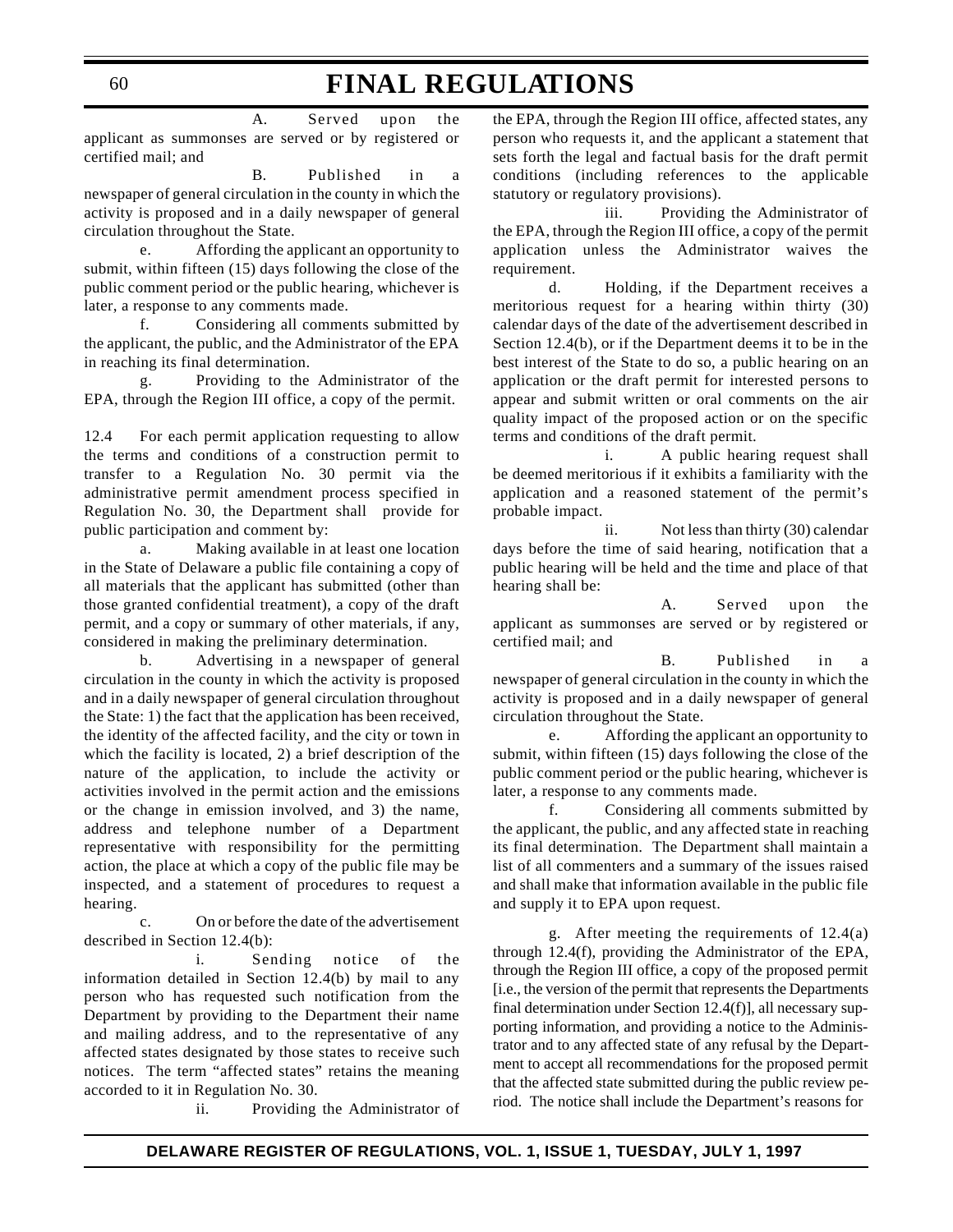not accepting any such recommendation. The Department is not required to accept recommendations that are not based on applicable requirements. The term "applicable requirement" retains the meaning accorded to it in Regulation No. 30.

h. On or before the date that the Department provides the proposed permit to EPA for review under Section 12.4(g), issuing a written response to all comments submitted by affected states and all significant comments submitted by the applicant and the public.

12.5 The Department shall not issue the permit if the Administrator objects to its issuance in writing within forty-five (45) days of receipt of all of the information provided to the Administrator pursuant to Section 12.4(g). Any EPA objection under this paragraph shall include a statement of the Administrator's reasons for objection and a description of the terms and conditions that must be revised to respond to the objection. The Administrator will provide the applicant a copy of the objection. The Department may thereafter issue only a revised permit that satisfies EPA's objection.

12.6 If the Administrator does not object in writing under Section 12.5, any person may petition the Administrator within sixty (60) days after the expiration of the Administrator's 45-day review period to make such objection. Any such petition shall be based only on objections to the permit raised with reasonable specificity during the public comment period provided for in Section 12.4, unless the petitioner demonstrates that it was impracticable to raise such objections within such period, or unless the grounds for such objection arose after such period. If the Administrator objects to the permit as a result of a petition filed under this paragraph, the Department shall not amend the Regulation No. 30 permit until EPA's objection has been resolved, except that a petition for review does not stay the effectiveness of the construction permit and/or the amended Regulation No. 30 permit or its requirements if the construction permit or the amended Regulation No. 30 permit was issued after the end of the 45-day review period and prior to an EPA objection. If the Department has issued an amended the Regulation No. 30 permit prior to receipt of an EPA objection under this paragraph, the Administrator will modify, terminate, or revoke such permit, and shall do so consistent with the time limits established in 40 CFR  $70.7(g)(4)$  or  $(5)(i)$  and  $(ii)$ , except in emergencies, and the Department may thereafter issue only a revised permit that satisfies EPA's objection. In any case, the source will not be in violation of the requirement to have submitted a timely and complete application under Regulation No. 30.

06/01/97

Section 13 - Department Records

13.1 The Department will keep for five (5) years such records and submit to the Administrator of the EPA such information as the Administrator may reasonably require to ascertain whether the optional procedures to establish and transfer the terms and conditions of a construction permit issued pursuant to this regulation into a Regulation No. 30 operating permit via the administrative permit amendment process specified in Regulation No. 30 comply with the requirements of the Federal Clean Air Act and 40 CFR Part 70.

> Appendix "A" (For the applicability of Appendix "A" see Section 2.2 of the regulation)

a. Air contaminant detector, air contaminant recorder, combustion controller or combustion shut-off.

b. Except as provided for in Regulation No. 22, "Restriction on Quality of Fuel in Fuel Burning Equipment," fuel burning equipment which:

i. Uses any fuel and has a rated heat input of less than 10 million British-Thermal Units (BTUs) per hour.

ii. Uses only natural gas, LP gas, or other desulfurized fuel gas and has a rated heat input of less than 15 million British-Thermal Units (BTUs) per hour.

c. Air conditioning or comfort ventilating systems.

d. Vacuum cleaning systems used exclusively for office applications or residential housekeeping.

e. Ventilating or exhaust systems for print storage room cabinets.

f. Exhaust systems for controlling steam and heat.

g. Any equipment at a facility used exclusively for chemical or physical analysis or determination of product quality and commercial acceptance, provided the operation of the equipment is not an integral part of the production process and the total actual emissions from all such equipment at the facility do not exceed 450 pounds in any calendar month.

h. Internal combustion engines in vehicles used for transport of passengers or freight.

i. Maintenance, repair, or replacement in kind of equipment for which a permit to operate has been issued.

j. Equipment which emits only nitrogen, oxygen, carbon dioxide, and/or water vapor.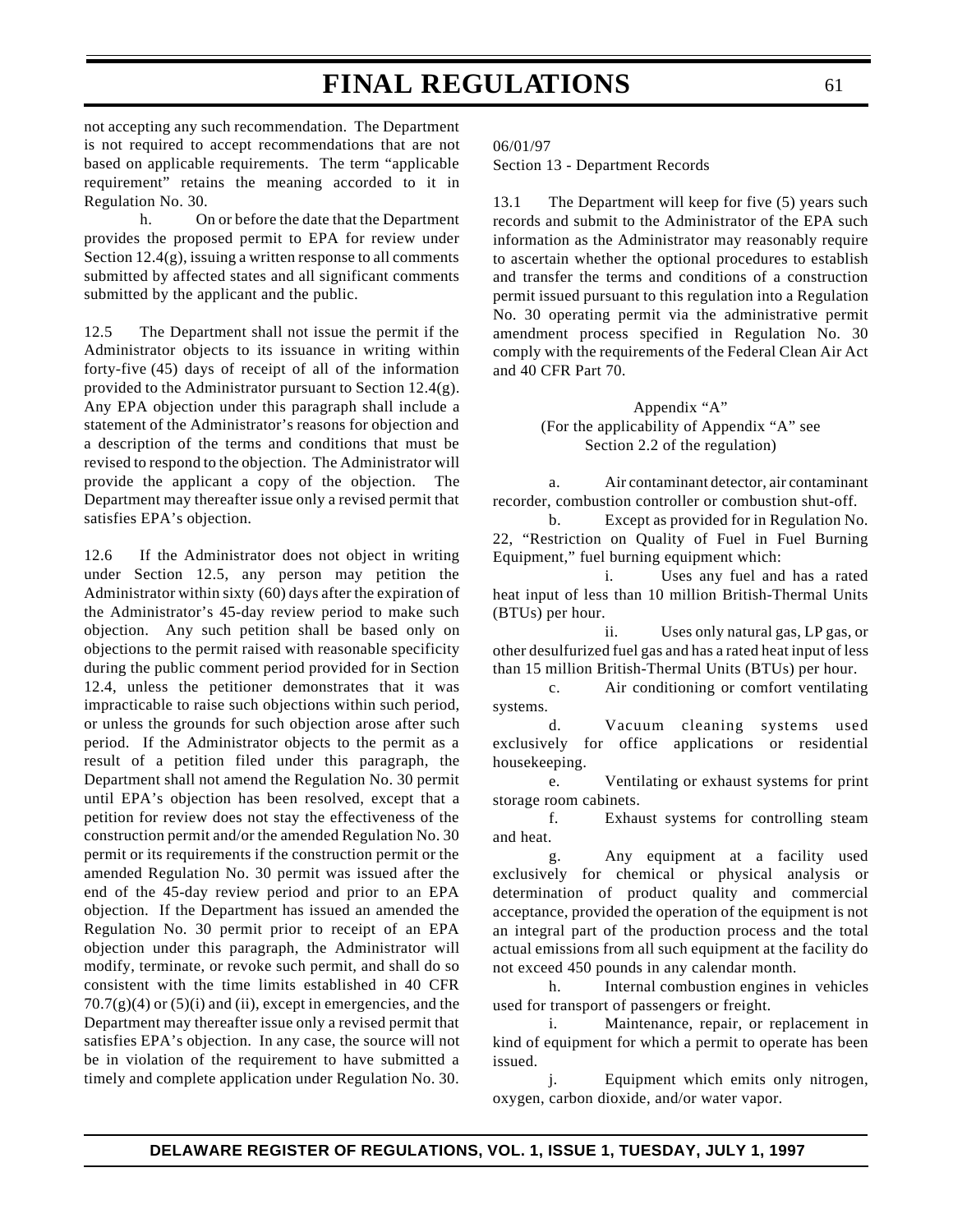k. Ventilating or exhaust systems used in eating establishments where food is prepared for the purpose of consumption.

l. Equipment used to liquefy or separate oxygen, nitrogen or the rare gases from the air.

m. Fireworks display.

n. Smudge pots for orchards or small outdoor heating devices to prevent freezing of plants.

o. Outdoor painting and sand blasting equipment.

p. Lawnmowers, tractors, farm equipment and construction equipment.

q. Gasoline dispensing facilities that never exceed a monthly throughput of 10,000 gallons.

s. Stationary gasoline storage tanks that:

1. Have a capacity less than 550 gallons and that are used exclusively for the fueling of implements of husbandry; or

2. Have a capacity less than 2000 gallons and that were constructed prior to January 1, 1979; or

3. Have a capacity less than 250 gallons and that were constructed after December 31, 1978.

t. Fire schools or fire fighting training.

u. Residential wood burning stoves and wood burning fireplaces.

v. Any stationary storage tank not subject to control by these regulations which contains any liquid having a true vapor pressure less than 0.5 psia at 70°F or is less than 5000 gallons capacity.

w. Buildings, cabinets, and facilities used for storage of chemicals in closed containers.

x. Sewage treatment facilities.

y. Water treatment units.

z. Quiescent wastewater treatment operations.

aa. Non-contact water cooling towers (water that has not been in direct contact with process fluids).

bb. Laundry dryers, extractors, or tumblers used for fabrics cleaned with a water solution of bleach or detergents.

cc. Equipment used for hydraulic or hydrostatic testing.

dd. Blueprint copiers and photographic processes.

ee. Kilns used for firing ceramic ware that are heated exclusively by natural gas, electricity, and/or liquid petroleum gas, and the BTU input is less than 15 million BTUs per hour.

ff. Inorganic acid storage tanks equipped with an emission control device.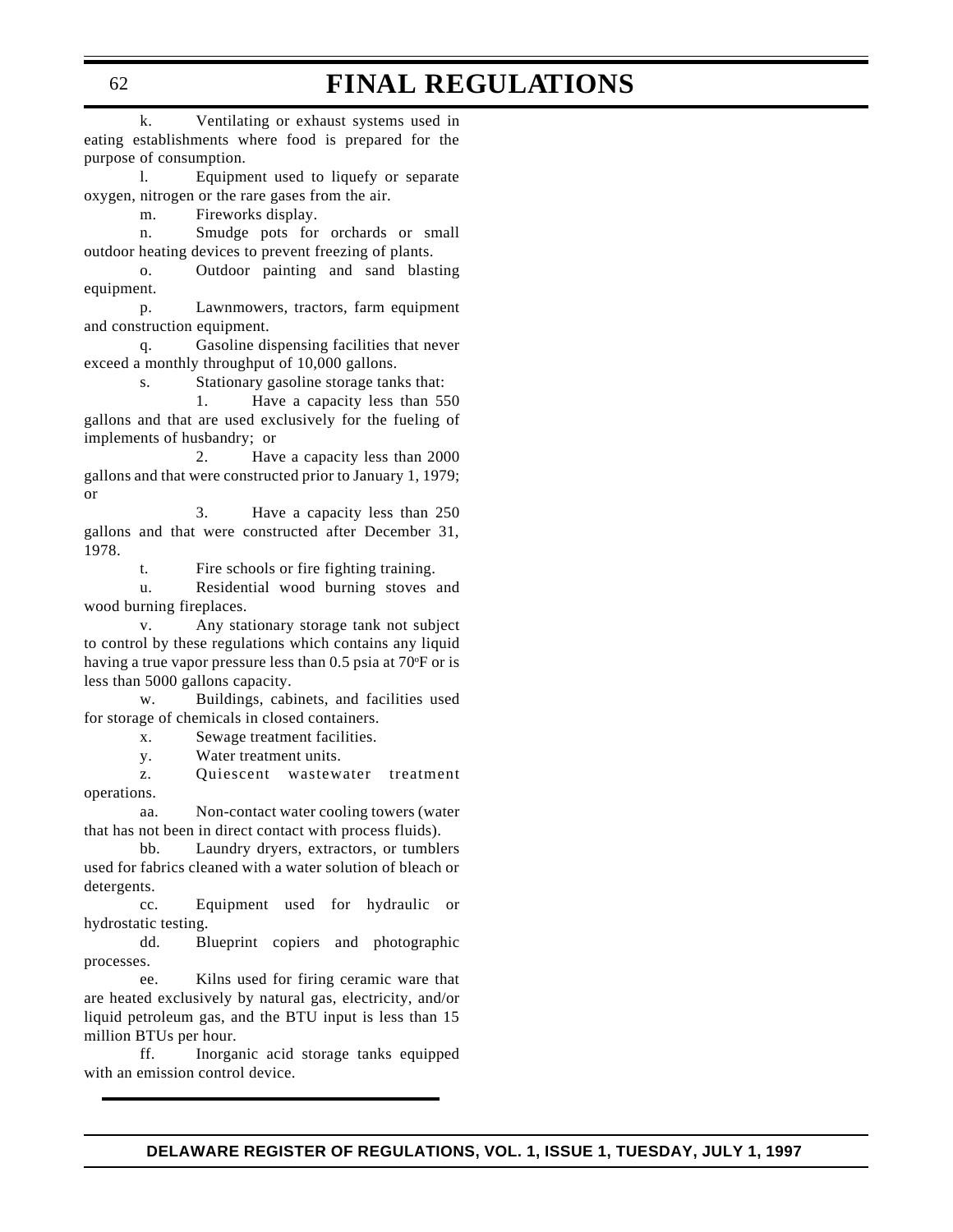#### **[LINK TO GOVERNOR'S HOME PAGE](http://www.state.de.us/govern/governor/introgov.htm)**

**The following are the Governor's Executive Orders received as of June 15, 1997**

## **STATE OF DELAWARE EXECUTIVE DEPARTMENT DOVER**

#### [EXECUTIVE ORDER NUMBER FORTY-FIVE](#page-3-0)

TO: HEADS OF ALL STATE DEPARTMENTS, AGENCIES AND AUTHORITIES, AND ALL POLITICAL SUBDIVISIONS AND GOVERNMENTAL UNITS OF THE STATE OF DELAWARE

### RE: EMPLOYEE AND LABOR-MANAGEMENT RELATIONS IN STATE GOVERNMENT

WHEREAS, a responsive and adaptive government helps promote the public interest by rationally managing its workforce to assure accountability, efficiency, and stability in the provision of government services; and

WHEREAS, while the various Executive Branch departments and agencies have different structures, histories, and missions, their goals are identical in the employee and labor relations arena: efficient and effective management practices that encourage employee productivity and creativity, and produce workplace fairness and stability at the lowest practical cost; and

WHEREAS, the provision of consistent and effective labor-management relations requires that the Executive Branch and its departments and agencies speak with one voice to assure a uniform employer position, high quality management services, equitable treatment of employees, and the ability to address issues in a timely and decisive manner; and

WHEREAS, these goals can best be achieved by affirming that employee and labor relations should continue to be managed centrally by the State Personnel Office, reinforcing that responsibility by increasing the day-to-day responsibilities of the State Personnel Director for labor-management relations, and ensuring that the Governor determines the situations where it is appropriate to allow individual agencies to conduct their labormanagement relations issues with the assistance of advisors in addition to those employed by the State Personnel Office.

NOW, THEREFORE, I, THOMAS R. CARPER, by virtue of the authority vested in me as Governor of the State of Delaware, do hereby declare and order that:

1. The State Personnel Office shall maintain the central managerial role over all employee and labor relations matters in the Executive Branch, and shall represent the interests of the Executive Branch and its departments and agencies. Public and Higher Education agencies and the Judicial Branch of government are urged to continue using the State Personnel Office in an advisory role.

2. To manage this critical function effectively, the responsibilities and duties performed by State Personnel Office are set forth herein as follows:

a) The State Personnel Director shall assign the Deputy State Personnel Director to be the State's lead official in the day-to-day management of labor relations;

b) The State Personnel Office shall exercise the authority and responsibilities reposed in it, or any of its sections, by prior Executive Orders, policy statements and directives; c) Unless otherwise approved by the Governor's Office, the State Personnel Office shall manage and conduct all collective bargaining negotiations with employee organizations, including, after prior consultation with the department or client agency, approving management team members nominated by departments and agencies. On behalf of the State, the State Personnel Office shall approve and sign all collective bargaining agreements and any other agreements or arrangements made involving employee organizations that represent employees subject to Executive Branch authority;

d) The State Personnel Office shall manage and represent the Executive Branch and its departments and agencies in labor arbitration, Public Employment Relations Board, Department of Labor, and other administrative proceedings involving employee and labor relations issues;

e) The State Personnel Office shall provide policy direction and professional/technical expertise on employee and labor relations issues;

f) The State Personnel Office shall assist department and agency managers and personnel representatives in maintaining consistency with the State's management policies and objectives, and adherence to specified contractual terms, defined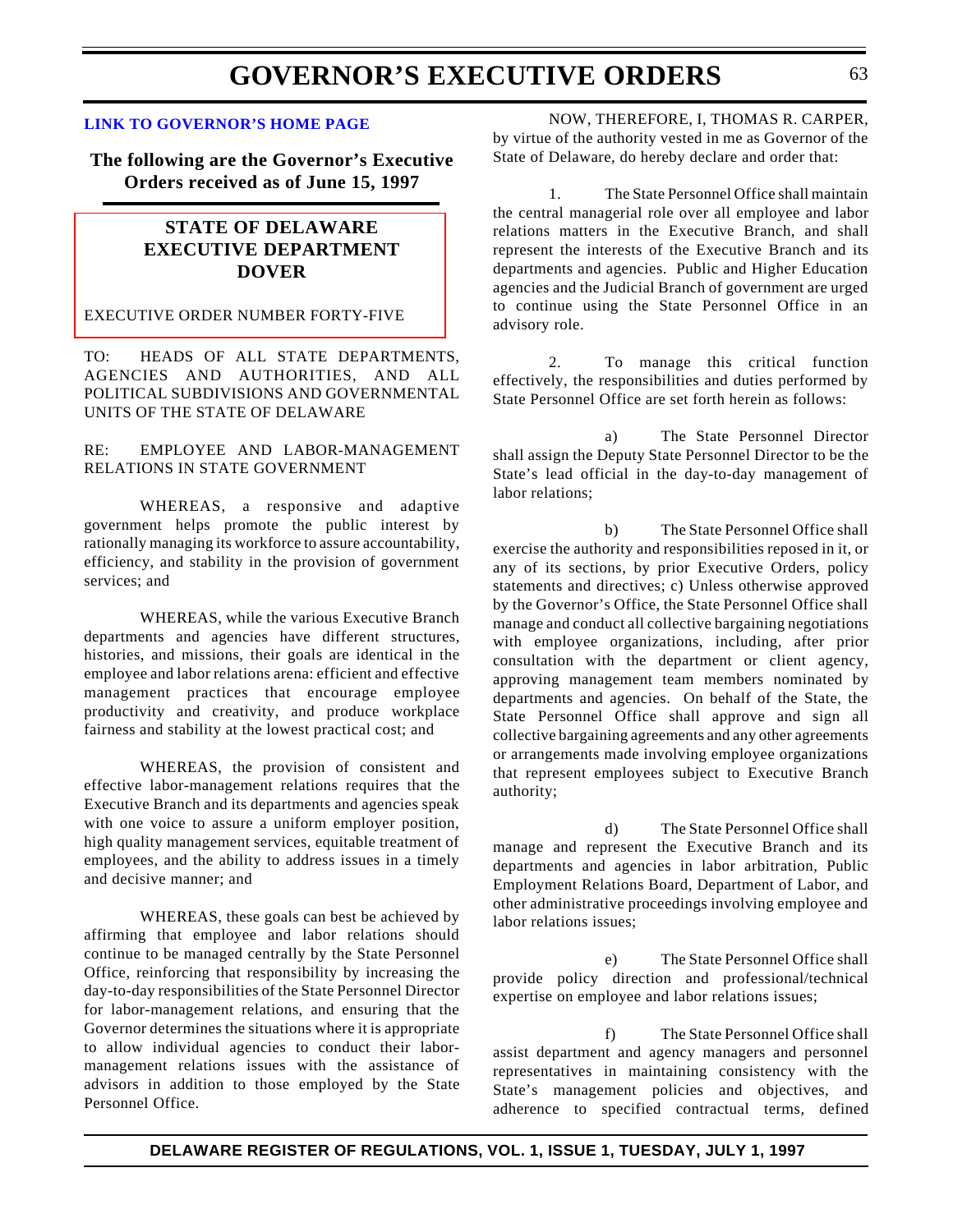employee due process rights, and Merit System requirements;

g) The decision whether to use any non-State Personnel Office staff or outside representatives or advisors, e.g., outside consultants or attorneys, to perform or otherwise engage in any employee or labor relations activities shall be made by the Governor's Office, after consultation with the Deputy Director and Director of State Personnel, in compliance with relevant state laws, including 29 Del.C. § 2507; and

h) All departments and agencies shall notify the State Personnel Office promptly of any information requests or subpoenas involving any employee or labor relations matter, including contract negotiations and grievance arbitration proceedings. Upon review and consultation with the affected department or agency, the State Personnel Office shall determine the appropriate response to all such requests and non-court subpoenas. Where major policy and/or legal considerations may be involved, the State Personnel Office shall consult with the Governor's Office and/or the Department of Justice.

3. This Order shall be circulated by all cabinet secretaries and agency heads to their relevant personnel managers. Executive Order Number Twelve is hereby repealed.

Approved this 30th day of April, 1997.

Thomas R. Carper Governor

Attest:

Edward J. Freel Secretary of State

### **[LINK TO GOVERNOR'S HOME PAGE](http://www.state.de.us/govern/governor/introgov.htm)**

### **STATE OF DELAWARE EXECUTIVE DEPARTMENT DOVER**

#### [EXECUTIVE ORDER NUMBER FORTY-SIX](#page-3-0)

TO: HEADS OF ALL STATE DEPARTMENTS, AGENCIES AND AUTHORITIES, AND ALL POLITICAL SUBDIVISIONS AND GOVERNMENTAL UNITS OF THE STATE OF DELAWARE

RE: GOVERNOR'S TASK FORCE ON VIOLENT CRIME

WHEREAS, the health and safety of our communities and neighborhoods is of paramount importance to the quality of life of Delawareans; and

WHEREAS, violent crime and drugs in our neighborhoods greatly diminishes the quality of life in those communities and undermines public confidence in government and community; and

WHEREAS, violent crime is on the rise in certain areas of our State; and

WHEREAS, those areas of concentrated criminal activity tax the resources of local law enforcement, making it difficult for local law enforcement to respond in a manner sufficient to address the problem; and

WHEREAS, the studies of many experts conclude that a high percentage of violent crime is committed by a small number of offenders who are already known to the criminal justice system; and

WHEREAS, the studies of many experts conclude that an aggressive, concentrated law enforcement effort in high crime areas along with intense supervision of those persons on probation

 and parole will help reduce violence, thereby greatly benefiting the law-abiding citizens in those communities; and

WHEREAS, the Delaware State Police often join forces with local law enforcement in cooperative law enforcement initiatives; and

WHEREAS, the Delaware State Police and the Wilmington Police Department conducted one such successful operation in 1996 called Operation Joint Venture which resulted in one hundred and ninety-four people arrested and three hundred and thirty felony drug charges; and

WHEREAS, state probation and parole officers, both juvenile and adult. are often charged with monitoring the most dangerous offenders in our community; and

WHEREAS, state probation and parole officers are aware of each offenders' probation conditions and are afforded broader arrest powers than police officers; and

WHEREAS, state probation and parole officers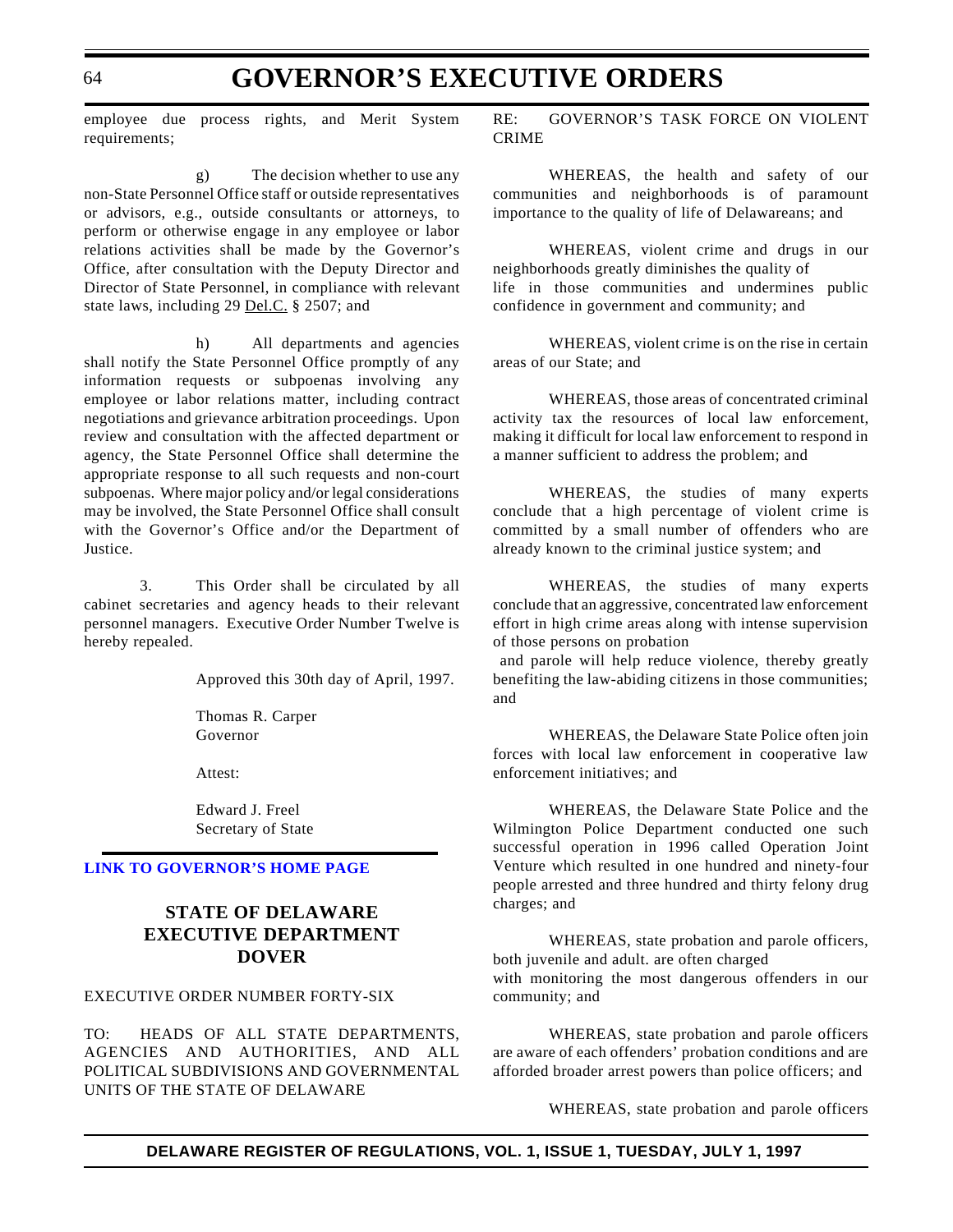working together with local law enforcement agencies can undertake a high impact initiative against offenders with proven criminal tendencies; and

WHEREAS, Delaware has a proud tradition of cooperation among our law enforcement agencies.

NOW, THEREFORE, I, Thomas R. Carper, by the authority vested in me as Governor of the State of Delaware, do hereby declare and order that:

1. The Governor's Task Force on Violent Crime is hereby created to work in cooperation and conjunction with local law enforcement agencies to provide support and assistance to address violent crime in the most crime-prone areas of our State.

2. Each mission of the Task Force shall be initiated at the invitation of the relevant local law enforcement agency and shall be preceded by a thorough analysis of the crime problem at issue.

3. The Task Force, in conjunction with the Criminal Justice Council, shall analyze such requests in terms of the extent and nature of violent crime problems in a particular area.

4. The Task Force shall review and, where appropriate, propose modifications of existing initiatives so as to provide the most effective assistance to local communities.

5. The Task Force shall be composed of officers from the Delaware State Police, probation and parole officers for the Department of Correction, probation and parole officers for the Department of Services for Children, Youth and Their Families and such others as the Governor shall direct to be deployed to assist the Task Force.

6. The Governor shall appoint a commander of the Task Force who will oversee the operations of the Task Force working in coordination with local law enforcement agencies.

Approved this 28th day of May, 1997.

Thomas R. Carper Governor

Attest:

Edward J. Freel Secretary of State

### **[LINK TO GOVERNOR'S HOME PAGE](http://www.state.de.us/govern/governor/introgov.htm)**

### **STATE OF DELAWARE EXECUTIVE DEPARTMENT DOVER**

[EXECUTIVE ORDER NUMBER FORTY-SEVEN](#page-3-0)

- TO: HEADS OF ALL STATE DEPARTMENTS, AGENCIES AND AUTHORITIES, AND ALL POLITICAL SUBDIVISIONS AND GOVERN-MENTAL UNITS OF THE STATE OF DELA-WARE
- RE- EXECUTIVE COMMITTEE OF THE WORKFORCE DEVELOPMENT COUNCIL

WHEREAS, ensuring a high-quality workforce that will meet Delaware's economic needs in the Twenty-First Century is one of the highest priorities of the Carper-Minner Administration and of the State's employers, and

WHEREAS, a customer-driven and accountable workforce development system which promotes skill development and self-sufficiency among- the State's emerging, transitional, and current workers is critical to generating and maintaining a high-quality workforce; and

WHEREAS, the Federal Government has failed to take legislative action to overhaul a fragmented, outmoded, and inflexible array of categorical federal jobtraining programs which impair the State's ability to meet its workforce development goals, and

WHEREAS, despite the absence of federal leadership, other states have proceeded to undertake significant reforms of their workforce development systems, and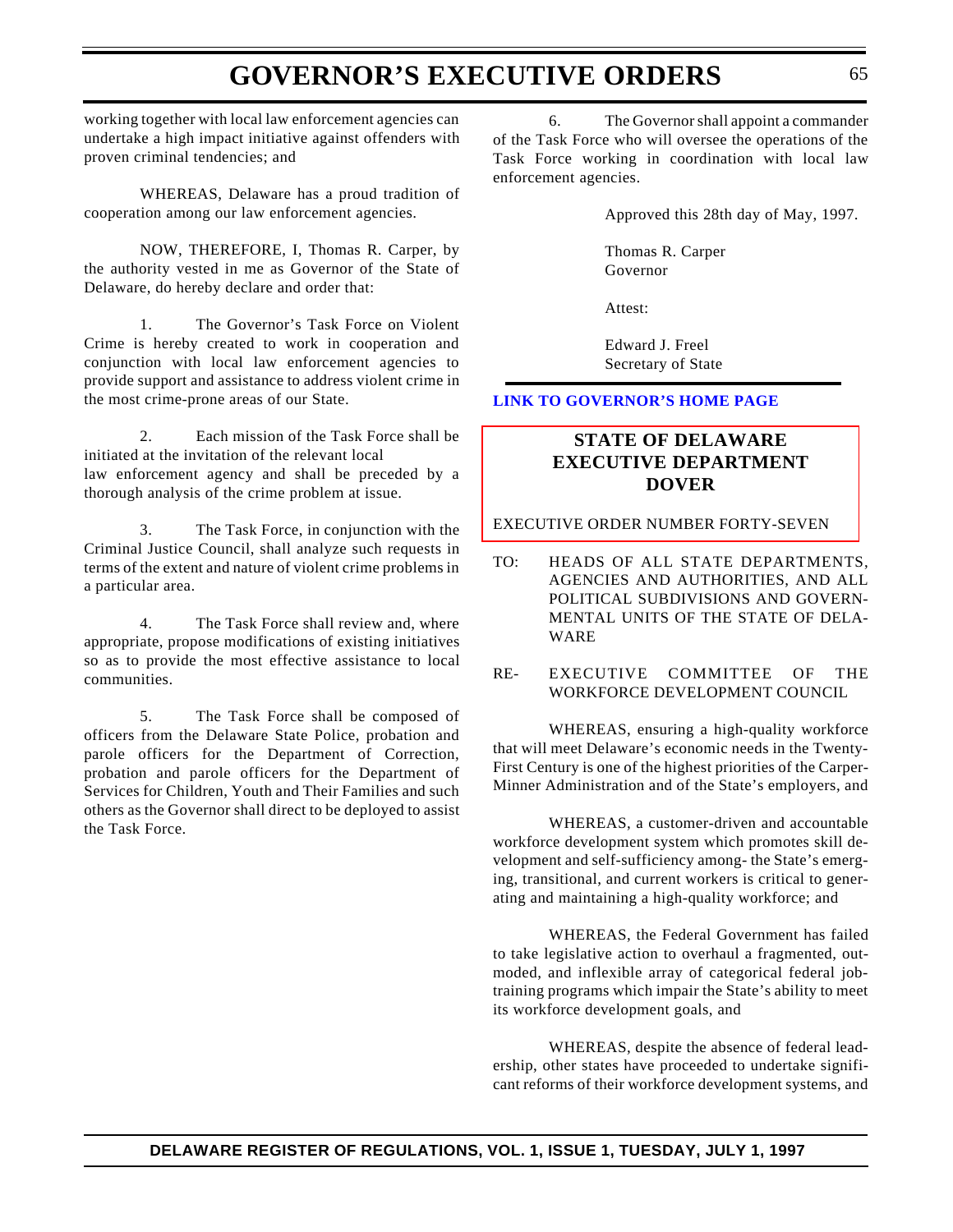WHEREAS, the Delaware Workforce Development Council (alternatively, the "Council") was established in 1994 for the purpose of creating a coordinated, comprehensive workforce development system for Delaware, and

WHEREAS, the Council was charged in 1994 with developing a strategic plan that includes goals, strategies, and performance measures for a continuum of workforce development programs, including school-towork, welfare-to-work, prison-to-work, economically disadvantaged persons, dislocated workers, and customized worker training programs, and

WHEREAS, the Council should be designed in order to have the capacity to conduct effective strategic planning and to set funding priorities which are consistent with key state policy objectives, and

WHEREAS, the lack of federal reform has resulted in the need for the continuation of multiple workforce development governance bodies which have conflicting and overly prescriptive membership requirements, and

WHEREAS, it is therefore necessary to create a body of reasonable size which has the authority and structure to provide effective leadership in coordinating the State's various workforce development efforts, and

WHEREAS, until the federal government enacts meaningful workforce development reform, the most efficient method to create such a body is to constitute an Executive Committee of the Workforce Development Council with the mandate and authority to set priorities and ensure that workforce development funds are efficiently and coherently used to accomplish important state objectives.

NOW, THEREFORE, I, THOMAS R. CARPER, by virtue of the authority vested in me as Governor of the State of Delaware, do hereby declare and order that

1. An Executive Committee of the Workforce Development Council shall be established to coordinate the Council's efforts and produce a strategic plan on or before November 15, 1997.

2. The Executive Committee shall be chaired by the Lieutenant Governor and include among its members: the Secretary of Labor, the Secretary of Health and Social Services, the Secretary of Education, the Director of the Delaware Economic Development

Office, and four private sector members from the Council, including the Chairperson of the Workforce Development Council (or the Vice-Chairperson if the Chairperson of the Council is also the Chairperson of the Executive Committee)

3. The Executive Committee shall forthwith select an Executive Director of the Council to prepare the strategic plan with staff and funding support from the Council, the Delaware Private Industry Council ("DPIC"), and state agencies with representation on the Council. In addition to those requirements for the strategic plan set forth in Executive Order Number Twenty-Five, the strategic plan shall include a plan for ensuring that federal workforce development funds are used in concert with state workforce development funds appropriated to or expended by agencies with representation on the Council. The strategic plan shall include performance measures for gauging the effectiveness of workforce development programs, and identify and include a timetable for sunsetting inactive and/or duplicative councils, including consolidating the functions of the Council and DPIC into one entity.

4. The Executive Director and other staff of the Workforce Development Council shall report directly to the Chairperson of the Executive Committee and be housed in physical space within the Chairperson's office.

5. The Workforce Development Council shall continue to function as a Human Resources Investment Council as delineated by the 1992 Amendments to the federal Job Training Partnership Act ("JTPA"), with the understanding that a change in federal law may significantly change the Council's composition, mission, and goals.

6. The Delaware Private Industry Council shall become a subcommittee of the Workforce Development Council, with a majority of private-sector members and in accordance with federal regulations promulgated pursuant to the JTPA.

7. In the absence of new federal workforce development legislation, the Executive Committee shall identify federal barriers to reform in its strategic plan and propose a plan to the Governor to pursue federal waivers to allow Delaware to streamline and improve its workforce development system.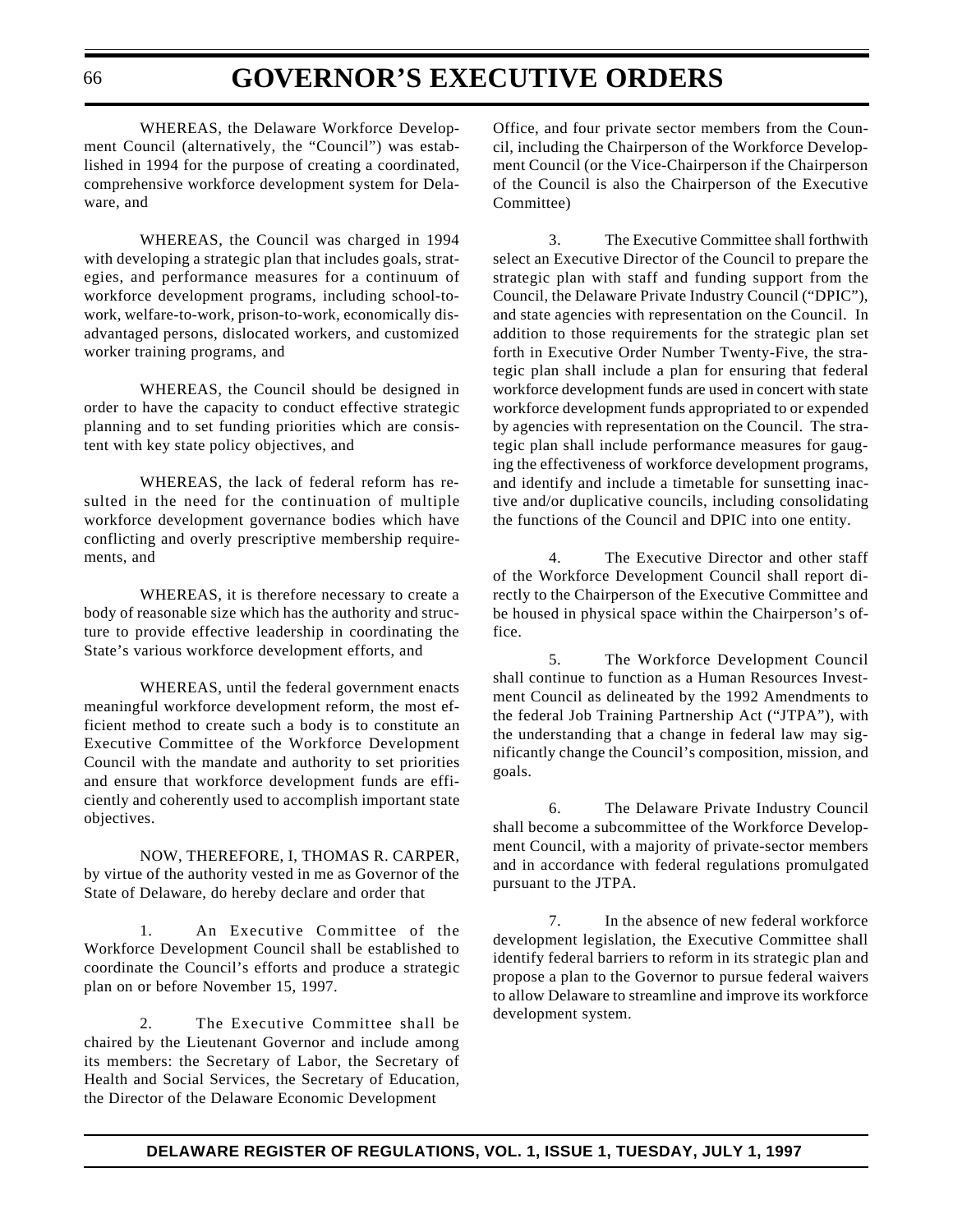8. The Executive Committee shall work with the Budget Director to implement a process on or before September 15, 1997 for presenting an annual plan to the Governor and Budget Director for the allocation and use of federal funds, state appropriated special funds, or non-appropriated special funds for workforce development administered by the Council, state agencies with representation on the Council, and/or the DPIC so that the Governor and Budget Director can work with the Council to ensure that such funds are utilized in concert with related state general fund appropriations to advance state workforce development objectives.

9. The Executive Committee shall become the State's Governance Council for allocating and administering the funds granted by the federal government pursuant to the School-To-Work Opportunities Act. In that capacity, the Executive Committee shall review the use of federal funds, state appropriated special funds, and nonappropriated special funds for youth employment and training with a view toward promoting the effective use of such funds in concert with state general funds appropriated to serve similar goals. The staff for the State's school-to-work efforts shall be housed within the Department of Education.

10. Executive Order Seventeen is hereby repealed and Executive Order Twenty-Five is hereby rescinded to the extent inconsistent with this Order.

Approved this 10th of June, 1997

Thomas R. Carper Governor

Attest:

Edward J. Freel Secretary of State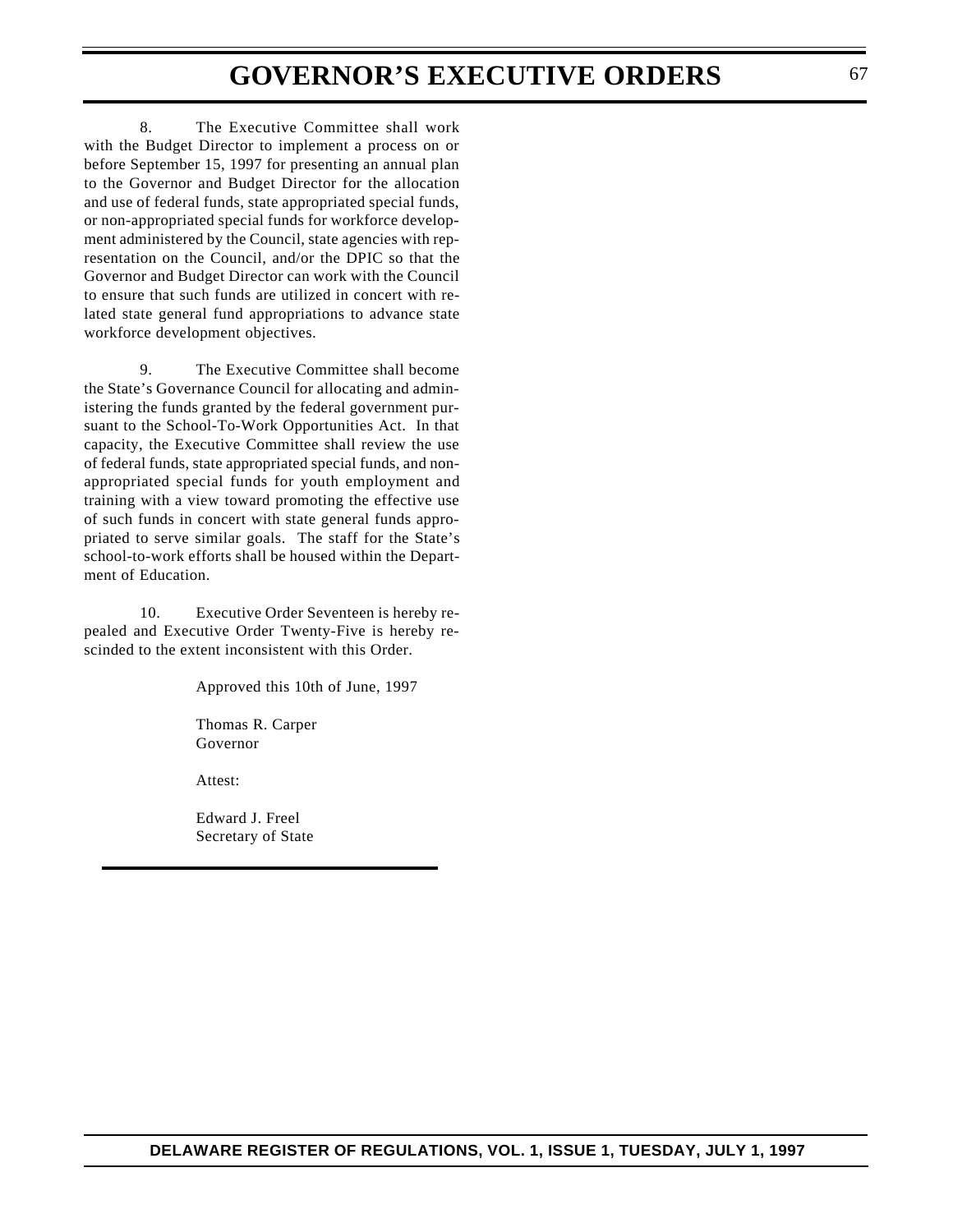| <b>BOARD/COMMISSION</b><br><b>OFFICE</b>                                  | <b>APPOINTEE</b>                                                                | <b>TERM OF</b><br><b>OFFICE</b>              |
|---------------------------------------------------------------------------|---------------------------------------------------------------------------------|----------------------------------------------|
| Advisory Committee on<br><b>Information Services (Chair)</b>              | The Honorable John C. Carney, Jr.                                               | <b>Pleasure of Governor</b>                  |
| <b>Advisory Council on Tidal</b><br>Finfisheries                          | Acie L. Mankins                                                                 | 06/29/00                                     |
| Associate Judge of Family Court                                           | The Honorable Peggy L. Ableman                                                  | 04/15/09                                     |
| <b>Board of Architects</b>                                                | Constance P. Cecil<br>Willa M. Gains<br>C. Terry Jackson, II<br>Charles B. Ryan | 05/06/00<br>05/06/00<br>05/06/00<br>05/14/00 |
| Board of Audiologists, Speech<br>Pathologists & Hearing Aid<br>Dispensers | Saundra G. Sutton<br>Marilyn R. Karam<br>Jean Davison                           | 04/30/00<br>04/30/00<br>04/30/00             |
| Board of Chiropractic                                                     | Dr. Tamara J. Blossic                                                           | 04/30/00                                     |
| Board of Cosmetology & Barbering                                          | Chong A. Nelms<br><b>Abby Betts</b><br>Orin F. Burdette                         | 04/30/00<br>04/30/00<br>04/30/00             |
| <b>Board of Funeral Services</b>                                          | Gary J. Wallick                                                                 | 04/30/00                                     |
| <b>Board of Landscape Architects</b>                                      | Denise Husband                                                                  | 01/29/00                                     |
| <b>Board of Medical Practice</b>                                          | Dr. Venerando J. Maximo                                                         | 08/16/97                                     |
| <b>Board of Pilot Commissioners</b>                                       | H. Edward Maull, Jr.<br>I. Randall Kenworthy                                    | 04/30/02<br>04/30/02                         |
| <b>Board of Podiatry Examiners</b>                                        | Dr. Kathryn Lightcap<br>Gary D. Evans                                           | 05/06/00<br>05/06/00                         |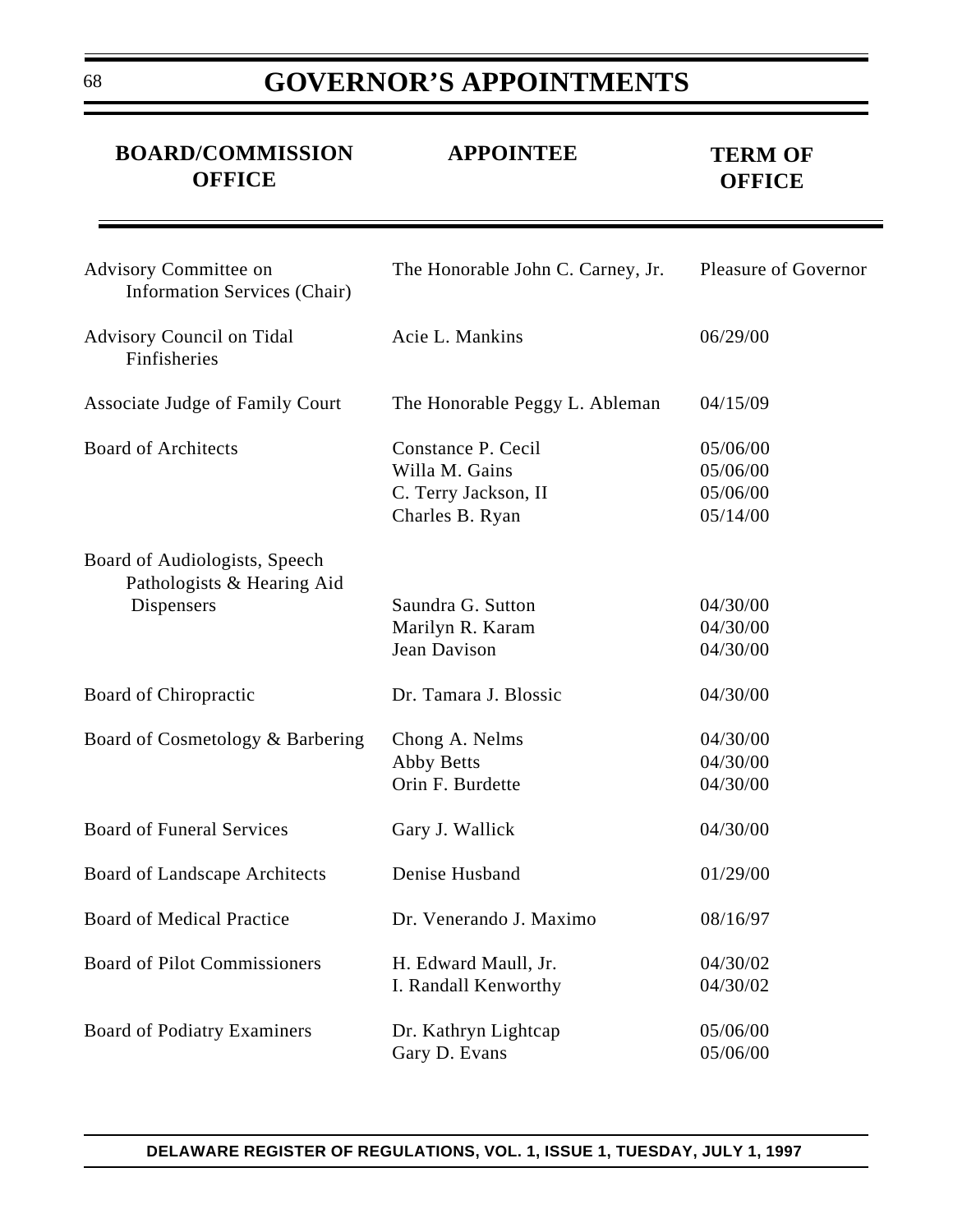| <b>BOARD/COMMISSION</b><br><b>OFFICE</b>                      | <b>APPOINTEE</b>                | <b>TERM OF</b><br><b>OFFICE</b> |
|---------------------------------------------------------------|---------------------------------|---------------------------------|
| Children's Trust Fund<br><b>Board of Directors</b>            | Daniel F. Kelleher, Esq.        | 02/26/00                        |
|                                                               | Dr. Donald G. Unger             | 02/26/00                        |
|                                                               | The Honorable M. Jane Brady     | 02/26/00                        |
|                                                               | The Honorable Deborah H. Capano | 03/14/00                        |
|                                                               | Tamra S. Brittingham            | 04/09/00                        |
| <b>Combined Charitable Solicitation</b><br>Campaign Committee | Diane Hastings                  | 05/30/99                        |
|                                                               | <b>Karen Barlow</b>             | 05/30/00                        |
| Council on Apprenticeship and<br>Training                     | Charles C. Ryan                 | 04/30/00                        |
| Council on Forestry                                           | Mary S. Burton                  | 03/19/00                        |
|                                                               | Earl Christensen                | 03/19/00                        |
|                                                               | Roger M. Levy                   | 03/26/00                        |
|                                                               | John E. Clark                   | 04/16/00                        |
|                                                               | Raymond Taraila                 | 04/30/00                        |
|                                                               | Allen Jones                     | 04/30/00                        |
| Council on Hispanic Affairs                                   | Israel Valenzuela               | 12/14/97                        |
| Council on Housing and<br><b>Community Development</b>        | Christopher W. White            | 03/27/00                        |
| <b>Council on Libraries</b>                                   | Grace S. Husted                 | 09/26/98                        |
|                                                               | Richard J. Geisenberger         | 04/09/00                        |
|                                                               | David H. Burdash                | 04/16/00                        |
| Council on Soil and<br><b>Water Conservation</b>              | Constance C. Holland            | 03/19/00                        |
| Council on Transportation                                     | Thomas W. Bennett               | 05/06/99                        |
|                                                               | June D. MacArtor                | 05/06/00                        |
| Court of Common Pleas for<br>Kent County                      | Judge Merrill C. Trader         | 02/07/09                        |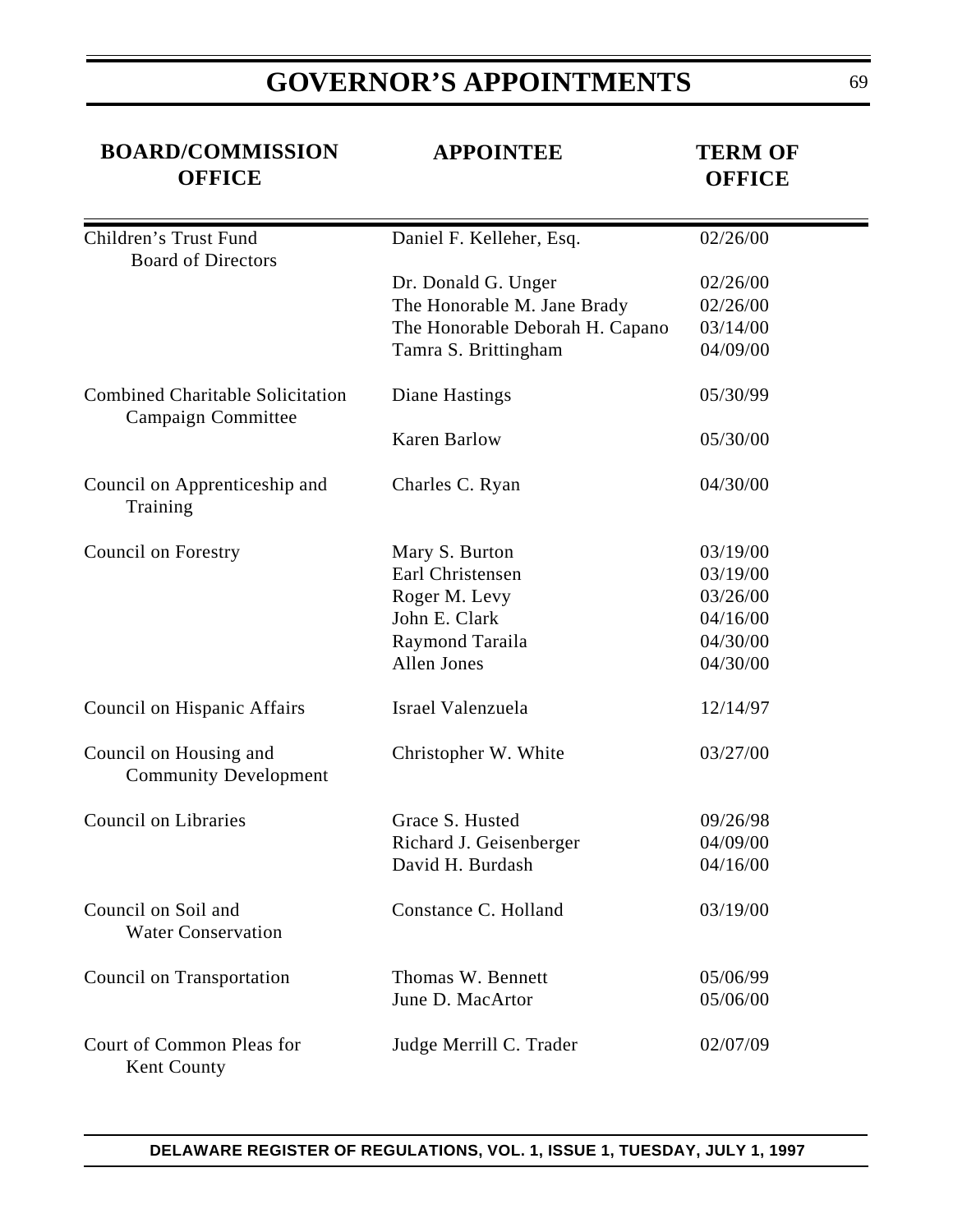| <b>BOARD/COMMISSION</b><br><b>OFFICE</b>                                                    | <b>APPOINTEE</b>                                                      | <b>TERM OF</b><br><b>OFFICE</b>  |
|---------------------------------------------------------------------------------------------|-----------------------------------------------------------------------|----------------------------------|
| Criminal Justice Council                                                                    | Thomas P. McGonigle                                                   | Pleasure of Governor             |
| Delaware Alcoholic Beverage<br><b>Control Commission</b>                                    | George Coyle                                                          | 04/09/00                         |
| Delaware Arts Council                                                                       | Charles E. Grandberry, III<br>Phyllis Levitt<br><b>Richard Vague</b>  | 03/13/00<br>03/13/00<br>03/13/00 |
| Delaware Bicycle Council                                                                    | William H. Boyd<br>Carole D. White<br>Edith M. Carlson                | 04/18/98<br>04/18/99<br>04/18/00 |
| Delaware Board of Nursing                                                                   | Emma Lou Browning<br>Maryjeanette J. Monihan                          | 03/17/00<br>05/06/00             |
| Delaware Commission on<br><b>Interstate Cooperation</b>                                     | Leo E. Strine, Esq.                                                   | 02/01/99                         |
| Delaware Council on Career &<br><b>Vocational Education</b>                                 | <b>Samuel Lathem</b>                                                  | Pleasure of Governor             |
| <b>Delaware Harness Racing</b><br>Commission                                                | Mary Ann Lambertson<br>Fred C. Sears, III                             | 01/07/03<br>04/28/00             |
| <b>Delaware Health Resources Board</b><br>(Vice Chairperson)                                | Gregg Sylvester, M.D. MPH<br>Dr. Wilfred E. Kingsley                  | 12/09/97<br>04/30/99             |
| Delaware Heritage<br>Commission (Chairman)                                                  | William E. Lowe                                                       | <b>Pleasure of Governor</b>      |
| Delaware River & Bay Authority                                                              | Dian C. Taylor                                                        | 07/01/00                         |
| <b>Delaware State Dental Examiners</b>                                                      | Dr. Martin W. Scanlon<br>Dr. Mario DiSabatino<br>Nancy Tannen-Brohawn | 04/16/00<br>04/30/00<br>04/30/00 |
| Delaware Technical and Community Dr. James R. Soles<br>College Board of Trustees (Chairman) |                                                                       | <b>Pleasure of Governor</b>      |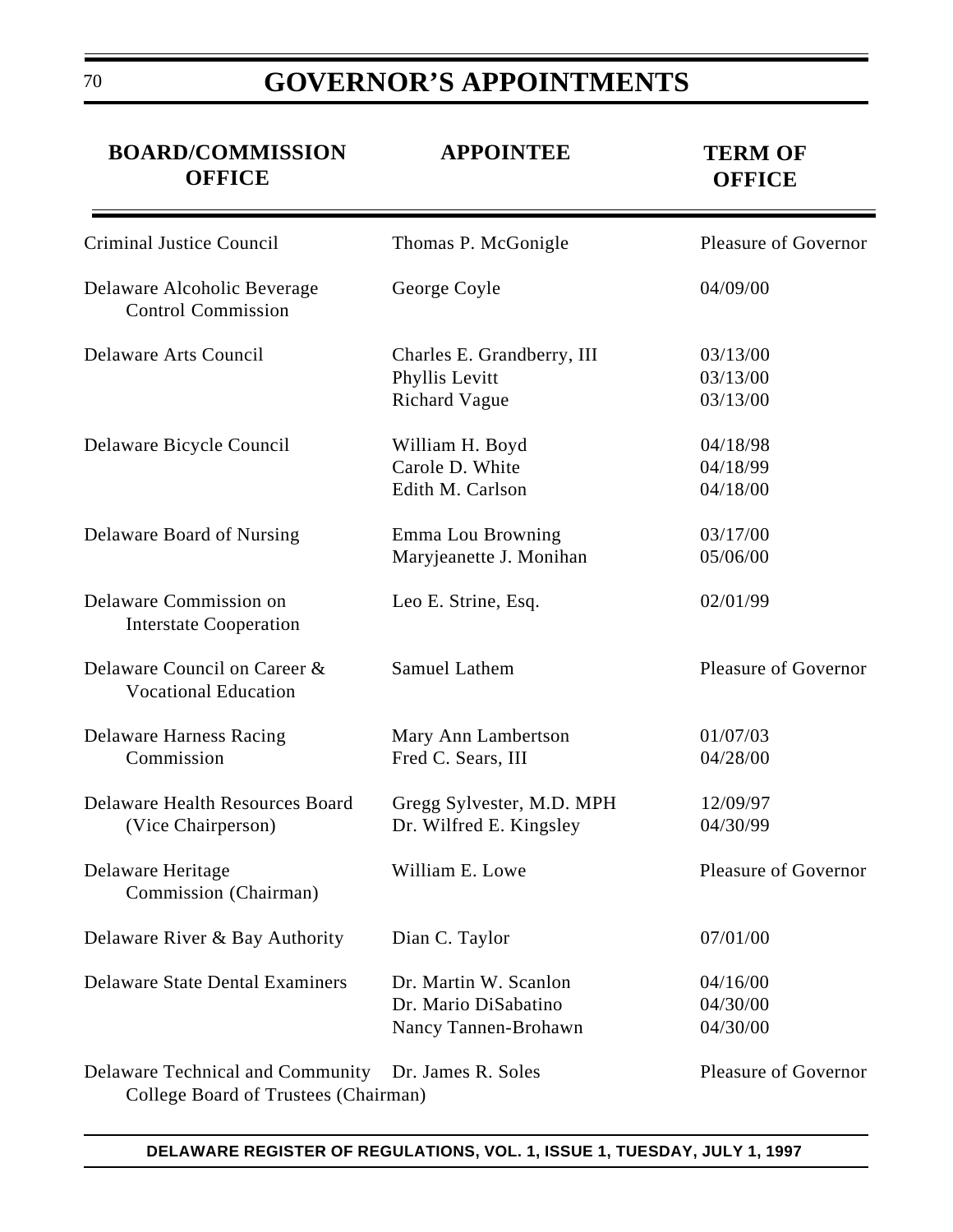| <b>BOARD/COMMISSION</b><br><b>OFFICE</b>                      | <b>APPOINTEE</b>                                                                                                                                                          | <b>TERM OF</b><br><b>OFFICE</b>                                                                          |
|---------------------------------------------------------------|---------------------------------------------------------------------------------------------------------------------------------------------------------------------------|----------------------------------------------------------------------------------------------------------|
| Dental Hygiene Advisory Committee Patricia A. Murphy-Davis    |                                                                                                                                                                           | 04/18/00                                                                                                 |
| Diamond State Port Corporation                                | Samuel E. Lathem<br>Leonard W. Quill                                                                                                                                      | 04/30/03<br>04/30/03                                                                                     |
| Dover Housing Authority                                       | Philemon Hill                                                                                                                                                             | 03/14/00                                                                                                 |
| <b>Examining Board of Physical</b><br>Therapists              | Kathy Watson                                                                                                                                                              | 05/14/00                                                                                                 |
| <b>Foster Care Review Board</b>                               | Elma E. Jackson<br>Caroline N. Bither<br>Nancy Lefevre<br>Caroline Massaferi<br>Richard Ogden<br>B. Claire Zaragoza<br>Sandra S. Lord<br>Marlene Collins<br>Juanita Stone | 03/14/00<br>03/14/00<br>03/14/00<br>03/14/00<br>03/14/00<br>03/14/00<br>03/14/00<br>03/14/00<br>03/14/00 |
| <b>Foster Care Review Board</b><br><b>Executive Committee</b> | William L. Murray                                                                                                                                                         | 09/26/98                                                                                                 |
| <b>Health Resources Council</b>                               | <b>Robert Tremain</b><br>Robert E. Lawson<br>A. Herbert Nehrling, Jr.<br>Jon C. McDowell<br>Suzanne C. Moore                                                              | 04/30/99<br>04/30/99<br>04/30/99<br>04/30/99<br>02/10/00                                                 |
| Housing Capacity Building Program                             | John J. Gorlich<br>Collis. O. Townsend<br>Kimberly Brockenbrough                                                                                                          | 04/30/99<br>04/30/99<br>04/30/99                                                                         |
| Human Relations Commission                                    | Catherine A. Blough                                                                                                                                                       | 03/27/01                                                                                                 |
| <b>Local Records Commission</b>                               | Ross Trader                                                                                                                                                               | <b>Pleasure of Governor</b>                                                                              |
| Public Employee Relations Board                               | Henry E. Kressman                                                                                                                                                         | 04/16/03                                                                                                 |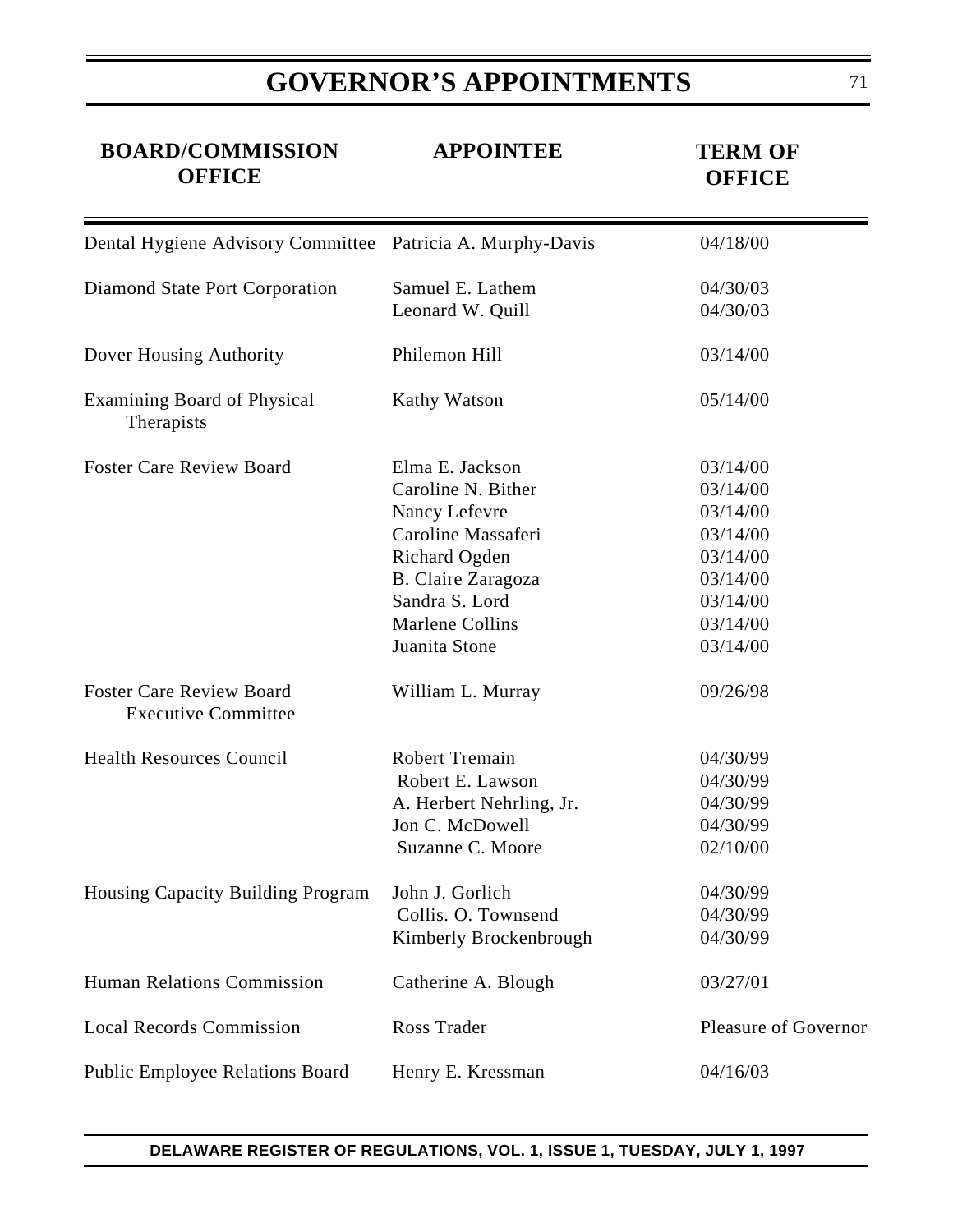| <b>BOARD/COMMISSION</b><br><b>OFFICE</b>                    | <b>APPOINTEE</b>                       | <b>TERM OF</b><br><b>OFFICE</b> |
|-------------------------------------------------------------|----------------------------------------|---------------------------------|
| <b>Real Estate Commission</b>                               | James D. McGinnis                      | 03/07/00                        |
| Secretary of Education                                      | Iris T. Metts, Ed.D                    | Pleasure of Governor            |
| Secretary of Finance                                        | John C. Carney, Jr.                    | Pleasure of Governor            |
| Shellpot Creek Abatement Committee Kathleen Connolly        |                                        | Pleasure of Governor            |
| <b>Small Employer Health</b><br>Reinsurance Board           | Patrick C. Miller                      | 03/17/00                        |
|                                                             | Michael E. Norman<br>Jay E. Moorhead   | 04/10/00<br>04/10/00            |
| <b>State Board of Accountancy</b>                           | Mary C. Landis                         | 04/22/00                        |
| <b>State Board of Education</b>                             | Dr. Joseph A. Pika<br>Dennis J. Savage | 04/21/03<br>04/21/03            |
| <b>State Board of Education (President)</b>                 | James L. Spartz, Ed.D.                 | Pleasure of Governor            |
| State Board of Examiners of<br>Optometry                    | Dr. Susan Betts                        | 05/06/00                        |
|                                                             | Dr. Phyllis E. Chambers                | 05/06/00                        |
| <b>State Board of Pharmacy</b>                              | Marina Ney<br>Ruth B. Melvin           | 05/06/00<br>07/01/98            |
| <b>State Board of Registration</b><br>for Land Surveyors    | Joseph J. Kliment                      | 08/10/98                        |
| State Board of Social Work Examiners Dr. Charles E. Marvil  |                                        | 03/14/00                        |
| Tourism Advisory Board                                      | <b>Frank Fantini</b>                   | 01/07/00                        |
| <b>Unemployment Compensation</b><br><b>Advisory Council</b> | Samuel E. Lathem                       | 03/21/00                        |
| University of Delaware<br><b>Board of Trustees</b>          | <b>Ernst Dannemann</b>                 | 04/24/03                        |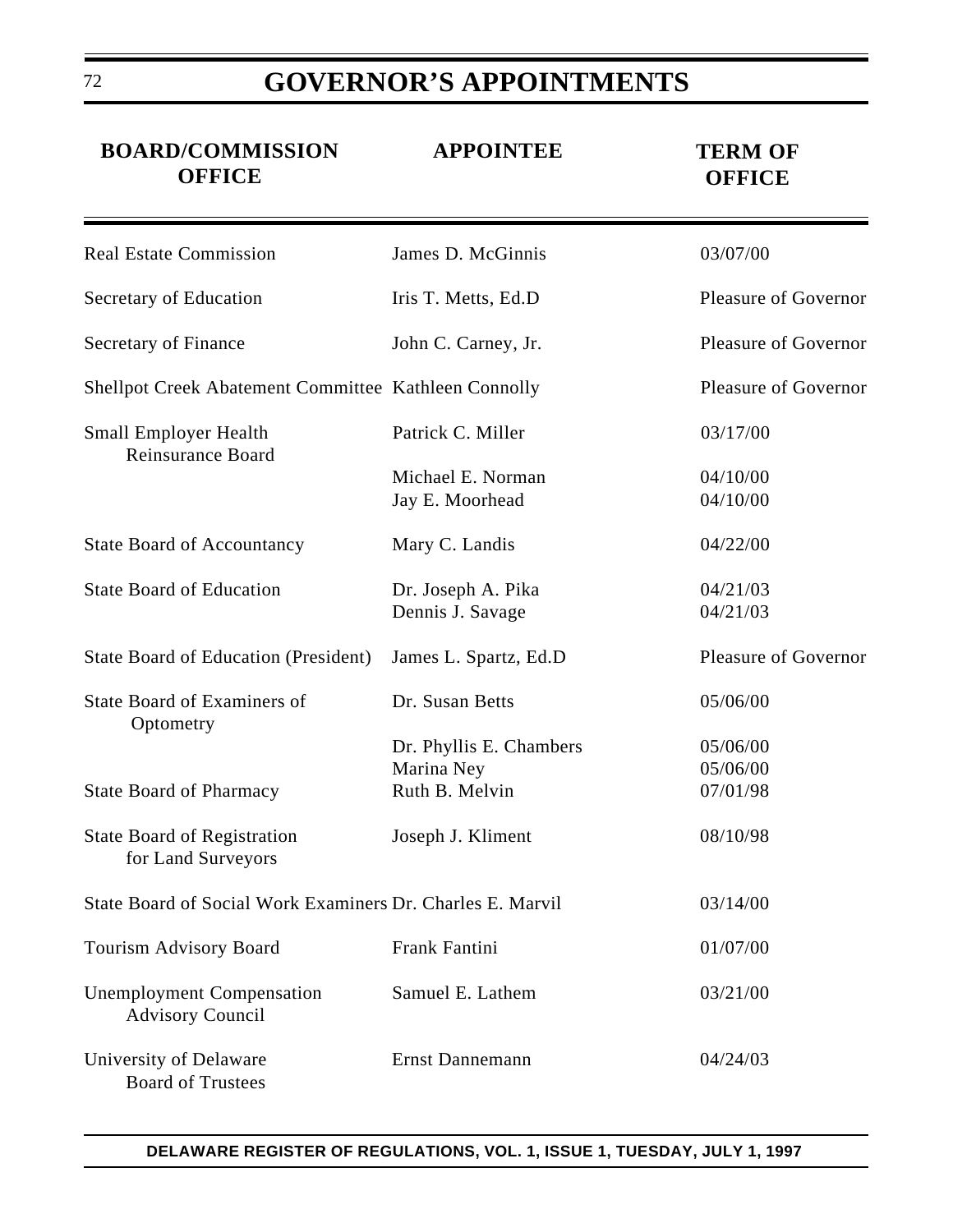# **GOVERNOR'S APPOINTMENTS**

| <b>BOARD/COMMISSION</b><br><b>OFFICE</b><br>LINK TO GOVERNOR'S HOME PAGE | <b>APPOINTEE</b>                                                                              | <b>TERM OF</b><br><b>OFFICE</b>                          |
|--------------------------------------------------------------------------|-----------------------------------------------------------------------------------------------|----------------------------------------------------------|
| Violent Crimes Compensation Board Thomas W. Castaldi                     |                                                                                               | 05/14/00                                                 |
| <b>Wastewater Facilities</b><br><b>Advisory Council</b>                  | Peggy J. Baunchalk                                                                            | 02/07/00                                                 |
| Welfare Employment Committee                                             | Claire F. McElwee<br>Kenneth R. Wildman<br>Joseph L. Mastin<br>Nancy Ward<br>Joseph C. Holler | 02/21/99<br>02/21/99<br>02/21/00<br>02/21/00<br>02/21/00 |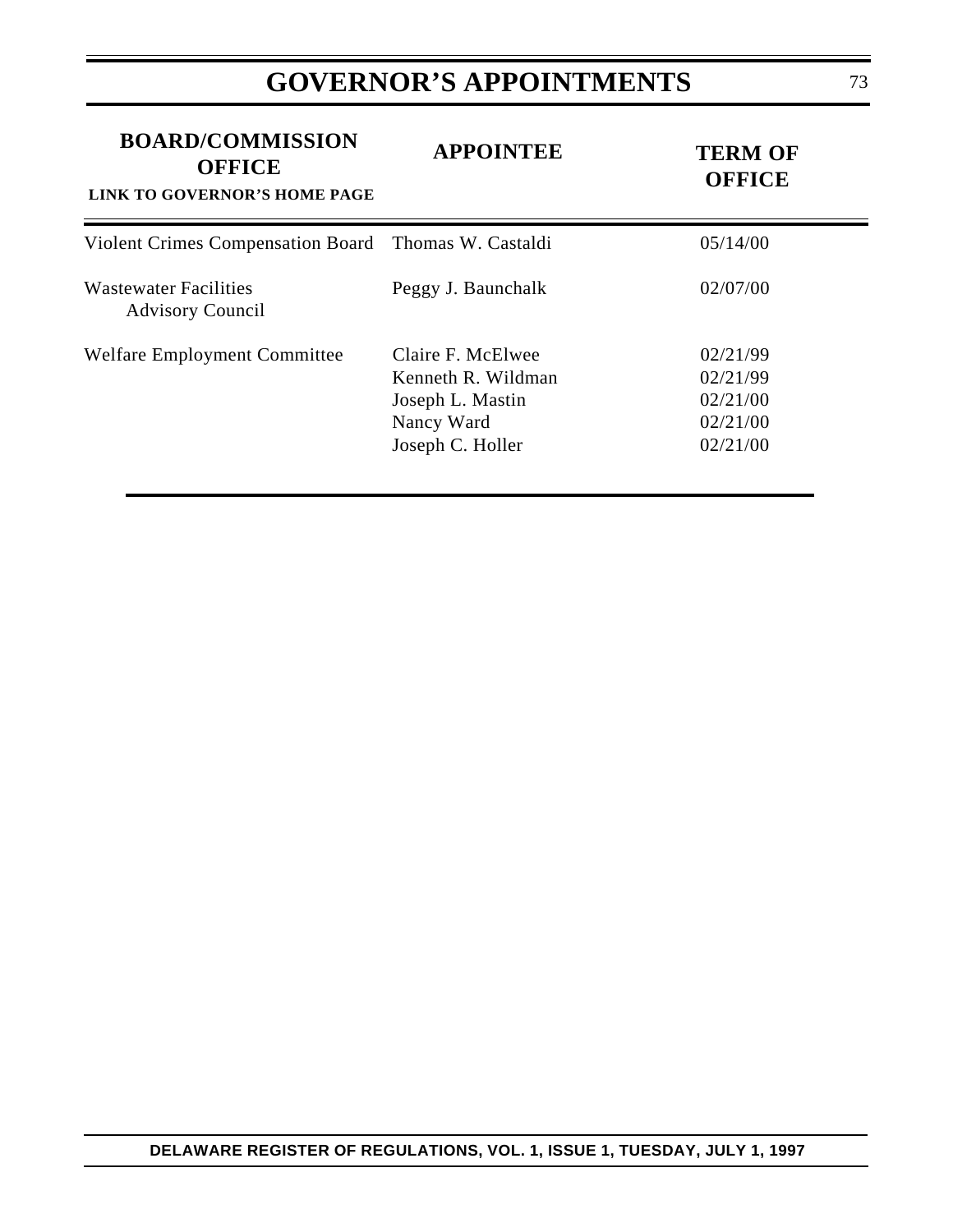### **THE FOLLOWING OPINIONS WERE ON FILE AS OF JUNE 15, 1997**

STATE OF DELAWARE DEPARTMENT OF JUSTICE [ATTORNEY GENERAL OPINION](#page-3-0) NO. 97-IB01

January 14, 1997

Mr. David F. Edwards, Jr. **[LINK TO AG'S](http://www.state.de.us/govern/elecoffl/attgen/agoffice.htm)** 114 Lakeside Drive **HOME PAGE** Laurel, DE 19956

RE: Freedom of Information Act Complaint against Town of Laurel

#### Dear Mr. Edwards:

Pursuant to 29 Del.C. Section 10005(e), the Attorney General's Office makes this final written determination of whether a violation of the Freedom of Information Act, 29 Del.C. Sections 10001-10005 ("FOIA"), occurred, Because of the ongoing nature of your complaint, a complete procedural recitation is in order.

Your original complaint letter dated November 6, 1996 was received by this Office on November 12, 1996. By letter dated November 14, 1996 to the Laurel Acting Town Manager, we asked that she respond to your allegations that the Town violated the public records and open meeting provisions of FOIA. We did not ask the Town to respond to the other allegations in your complaint, since they "involve matters that are outside the jurisdiction of the Attorney General's Office."

By letter dated November 18, 1996, you posed three questions regarding the jurisdiction of the Attorney General's Office. By letter dated November 22, 1996, we responded to those questions. By letter dated December 3, 1996, we asked the Town's attorney for additional information in order to complete our investigation of this case. By letter dated December 31, 1996, the Town's attorney responded, enclosing the documents we had requested. Based on all the information and documents provided to us in the course of our investigation, we make the following written determination.

By two letters dated October 16, 1996, you asked the Town for copies of approximately twenty documents. By letter dated November 26, 1996, the Town's attorney

responded, enclosing some but not all of those documents, and stating that the other documents did not exist. At my request, the Town's attorney caused to be executed an Affidavit of Bonnie Walls, Acting Town Manager of the Town of Laurel, sworn to on December 31, 1996, which states: "That she is executing this affidavit to verify that she has made a diligent search of the Town records, over which she has custody, and that she has not been able to locate the documents specified below requested by David F. Edwards, Jr., in his letters dated October 16, 1996." It is the practice of the Attorney General's Office to accept such an affidavit from the custodian of public records to determine that such documents do not exist for purposes of FOIA. See Att. Gen. Op. 93-I023 (August 31, 1993) (City of New Castle).

As for the September 9, 1996 public meeting, 29 Del.C. Section 10004 (a) provides that "[e]very meeting of all public bodies shall be open to the public" except for authorized executive sessions. Section 10004(e)(2) provides that "[a]ll public bodies shall give public notice of their regular meetings and of their intent to hold an executive session closed to the public, at least 7 days in advance thereof. The notice shall include the agenda, if such has been determined at the time, and the dates, times and places of such meetings;....." Section  $10004(4)$ further provides that public notice "shall include, but not be limited to, conspicuous posting of said notice at the principal office of the public body holding the meeting, . . . ."

The documents submitted by the Town's attorney in response to our request show that the agenda for the September 9, 1996 hearing was posted on August 30, 1996, and that notice of the meeting was published in The Leader/State Register on September 4, 1996. The minutes of the "regularly scheduled" September 9, 1996 meeting of the Planning Commission show that there was discussion about the proposed Laurel Estates and Shopping Mall for approximately one hour and forty minutes.

The gravamen of your complaint regarding the notice given of the September 9, 1996 meeting is that it did not comply with the town's subdivision regulations by specially notifying adjoining property owners. The Town of Laurel does not dispute that special notice was not given. But, according to the Town's attorney, "it was announced at such meeting that the discussion would be for informational purposes only and that a public hearing, as required by the Subdivision Regulations, would be held at a later date." The minutes of the September 9, 1996 meeting show that the Subdivision Regulations were not discussed. Even if they were, the notice requirements of those regulations are separate and distinct from the notice requirements of FOIA.

We conclude, however, that a violation of FOIA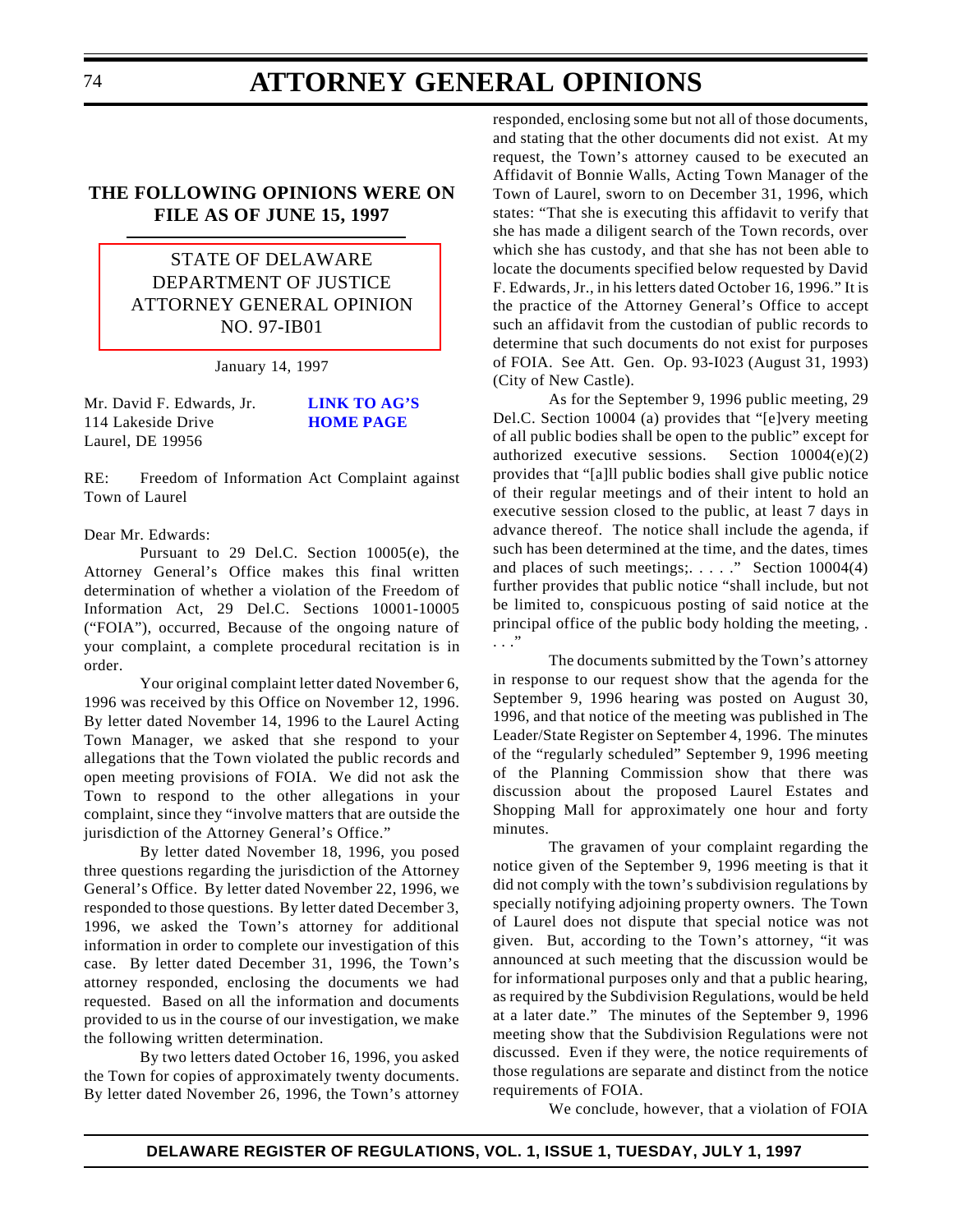occurred in connection with the September 9, 1996 regularly scheduled meeting of the Planning Commission. The agenda was posted on August 31, 1996 at the Commission's principal office, the Laurel Municipal Building, Poplar & Mechanic Streets. Notice was also given in The Leader/State Register on September 4, 1996. The agenda gave the date and purpose of the meeting, but not the time and place of the meeting. The newspaper notice gave the date, time (7:00 p.m.), and place of the hearing, as well as the purpose of the meeting to discuss the Laurel Estates and Shopping Mall.

FOIA requires that all pertinent information about a regular public meeting -- date, time, place, and purpose - must be given at least seven days in advance. In this case, only the newspaper notice published five days before the meeting contained all the pertinent information. Adequate notice of public meetings must be given sufficiently in advance to allow concerned citizens time to decide whether to attend the meeting and otherwise get involved in the political process.

In your original letter of complaint, you stated that you in fact had notice of the meeting from the newspaper publication, as must have sixty other citizens who you say "showed up in protest." Since a large number of concerned citizens clearly had notice of the September 9, 1996 meeting of the Planning Commission, we find that five-days' notice, as opposed to seven days, was a "technical violation" of FOIA which did not adversely affect "substantial public rights" to attend the meeting. Ianni v. Department of Elections of New Castle County, Del. Ch., 1986 WL 9610, at p. 5 (Aug. 29, 1986) (Allen, C.). Nevertheless, the Town of Laurel is hereby placed on notice that the open meeting requirements of FOIA are to be strictly complied with, and that any future violations may be deemed "deliberate" or "an ongoing pattern of infractions." Levy v. Board of Education of the Cave Henlopen School District, Del. Ch., 1990 WL 154147, at p. 7 (Oct. 1, 1990) (Chandler, V.C.).

Based on our review of your complaint, and the responses of the Town of Laurel, we conclude that there was a violation of the open meeting provisions of FOIA in connection with the September 9, 1996 regularly scheduled meeting of the Planning Commission. For the reasons stated above, we do not believe it necessary to direct the Town of Laurel to re-notice that meeting in order to validate any action taken at that meeting.

Very truly yours,

W. Michael Tupman Deputy Attorney General APPROVED:

Michael J. Rich State Solicitor

### STATE OF DELAWARE DEPARTMENT OF JUSTICE [ATTORNEY GENERAL OPINION NO. 97-IB02](#page-3-0)

February 12, 1997

Roger A. Aiken, Esq.

P.0. Box 390 Sent via facsimile and first class mail. Newark, DE 19715-0390

#### **[LINK TO AG'S](http://www.state.de.us/govern/elecoffl/attgen/agoffice.htm) HOME PAGE**

Re: Freedom of Information Act Inquiry

Dear Roger:

On February 11, 1997 you addressed a letter to the Attorney General requesting the Department of Justice's position concerning a proposed meeting between DelDot officials and "local elected officials" for Thursday, February 13, 1997 at 7:30 p.m. in the city council chambers to discuss DelDOT's plans for the intersection of Elkton Road, New London Road, Main Street and a railroad crossing. Your concern was whether the attendance by council at a meeting called by DelDOT would constitute a FOIA violation in light of our ruling of January 2, 1996. In your letter you also stated that we never responded to your letter of July 29, 1996 requesting a modification of our January 2nd opinion. As a result of our phone discussions, we determined that my letter of October 17, 1996, which was mailed to your address at the city of Newark, was apparently not received. A copy of that letter enclosed.

Under 29 Del.C. § 10005(e), we are considering your request as a petition to determine whether a FOIA violation has occurred or is about to occur. As you may also know, under that section, subsection (e) does not apply to potential or alleged violations of state agencies which are represented by our office.

Based on information which was published in newspapers of record and considering case law which suggests that meetings of the type discussed in your letter of February 11th would subject the city to a potential complaint of FOIA violation, we believe that the meeting scheduled for February 13, 1997 can go forward as planned if the city will issue a notice at least 24 hours in advance of the meeting pursuant to Section 10004(e)(3). Under that subsection, a public notice of a special meeting shall include an explanation as to why the required seven day notice was not given and it is our opinion that it is a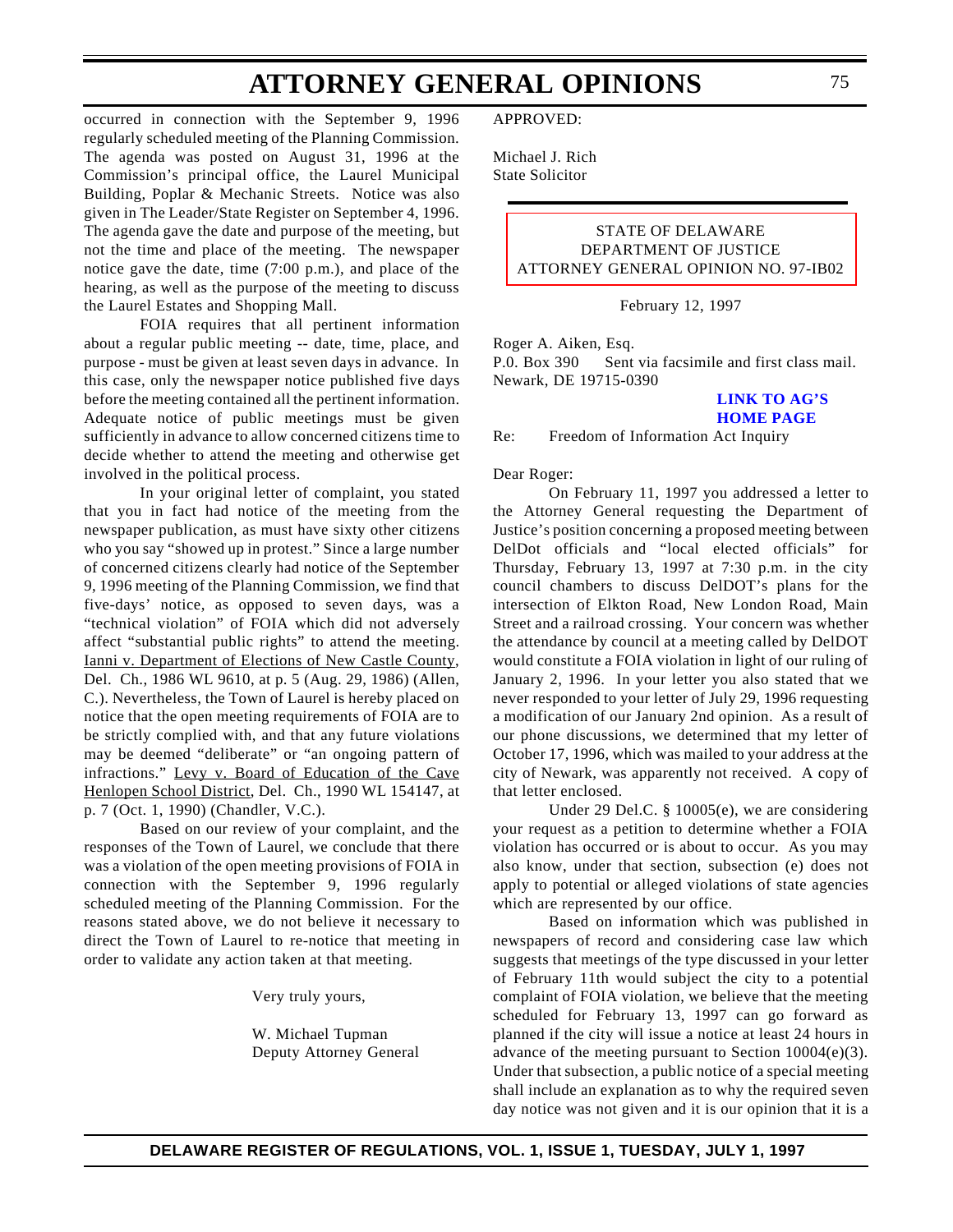sufficient explanation to state that an earlier notice was not possible because legal opinions had not been obtained from the City Solicitor and the Attorney General prior to the posting of the notice. If such a notice is posted by the close of business today, February 12, 1997, it is our opinion that a FOIA violation will not occur and that the meeting may go forward as scheduled. It is also our understanding that DelDOT will also issue a similar notice since it is the agency which set up the meeting. It would still be appropriate for the city to publish a notice of a meeting of its council for the same time setting forth the receipt of information from DelDOT as a purpose for the meeting.

Please feel free to call me if you have any further questions concerning this matter,

Very truly yours,

Michael J. Rich State Solicitor

### STATE OF DELAWARE DEPARTMENT OF JUSTICE [ATTORNEY GENERAL OPINION NO. 97-IB03](#page-3-0)

February 27, 1997

Mr. Milton F. Morozowich R.D. 2, Box 166 Bridgeville, DE 19933

James D. Griffin, Esquire Griffin & Hackett, P.A. Mellon Bank Building, #200 P.O. Box 612 Georgetown, DE 19947

Re: Freedom of Information Act Complaint dated Sept. 19, 1996 Woodbridge School District Board of Education

Dear Mr. Morozowich and Mr. Griffin:

This is the Attorney General's written decision on the above referenced complaint pursuant to 29 Del.C. § 10005(e).

By letter dated September 19, 1996, Mr. Morozowich alleges that the Woodbridge School District Board of Education (the "Board") violated the Freedom of Information Act ("FOIA") in connection with the hiring of personnel for the 1996 - 1997 school year.<sup>1</sup> Specifically, Mr. Morozowich alleges that, at an August 20, 1996 Board workshop, the School District Superintendent presented the Board with a "list of recommended 'new hires,"' and advised the Board that the Assistant Superintendent would call Board members the next day for a consensus vote on the recommendations. Mr. Morozowich contends that the Assistant Superintendent tried to call him on August 21 and August 22, 1996. Mr. Morozowich further contends that, by letter dated August 22, 1996, the persons on the list of new hires were advised that the Board had "'officially approved their appointment on August 20, 1996." Mr. Morozowich complains that the consensus vote was improper, and that the discussion of "new hires" should have been done at a Board meeting open to the public.

Our office forwarded Mr. Morozowich's complaint to the Board on December 24, 1996 and requested a response within ten days. We received the Board's response on January 13, 1997.

In its response, the Board states that the Assistant Superintendent called individual Board members on August 21, 1996 to inquire whether "they had any problems with the recommendations" for new employees. The Board explains. that, if there were no problems, the recommendations were to be placed on the agenda for the next regular Board meeting scheduled for August 28, 1996. The notice and minutes for that meeting confirm that the Board reviewed and unanimously approved the recommended new hires.

The Board also explains that the August 22 letter advising new employees that they were approved on August 20, 1996 was a mistake, and that a subsequent letter dated August 27, 1996 advised such employees that they "had only been tentatively approved and that their names would be officially presented to the Board" for hiring approval at the August 28 meeting. Subsequent letters dated August 29, 1996 advised the new employees that they had been officially approved at the August 28 meeting. The Board contends that "no violation of FOIA occurred based on the fact that the Board of Education approved the questioned personnel actions in open public session at its August 28, 1996 meeting."

We find that the Assistant Superintendent's phone calls to individual Board members amounted to a consensus vote on the recommendations. As the Board has been advised in the past, consensus votes conducted outside of open meetings are in violation of FOIA. See Att'y Gen. Op. No. 96-IB32. See also Levy v. Board of Education of Cape Henlopen School District, Del. Ch., C.A. No. 1447, Chandler, V.C. (October 1, 1990) (recognizing that one of the purposes of FOIA is "to prevent at non-public meetings the crystallization of secret decisions to a point just short of ceremonial acceptance"). We find, however, that no remedial action is required for this violation since the subject matter of the consensus vote was properly noticed for the August 28, 1996 public Board meeting, and properly voted on at that

#### 76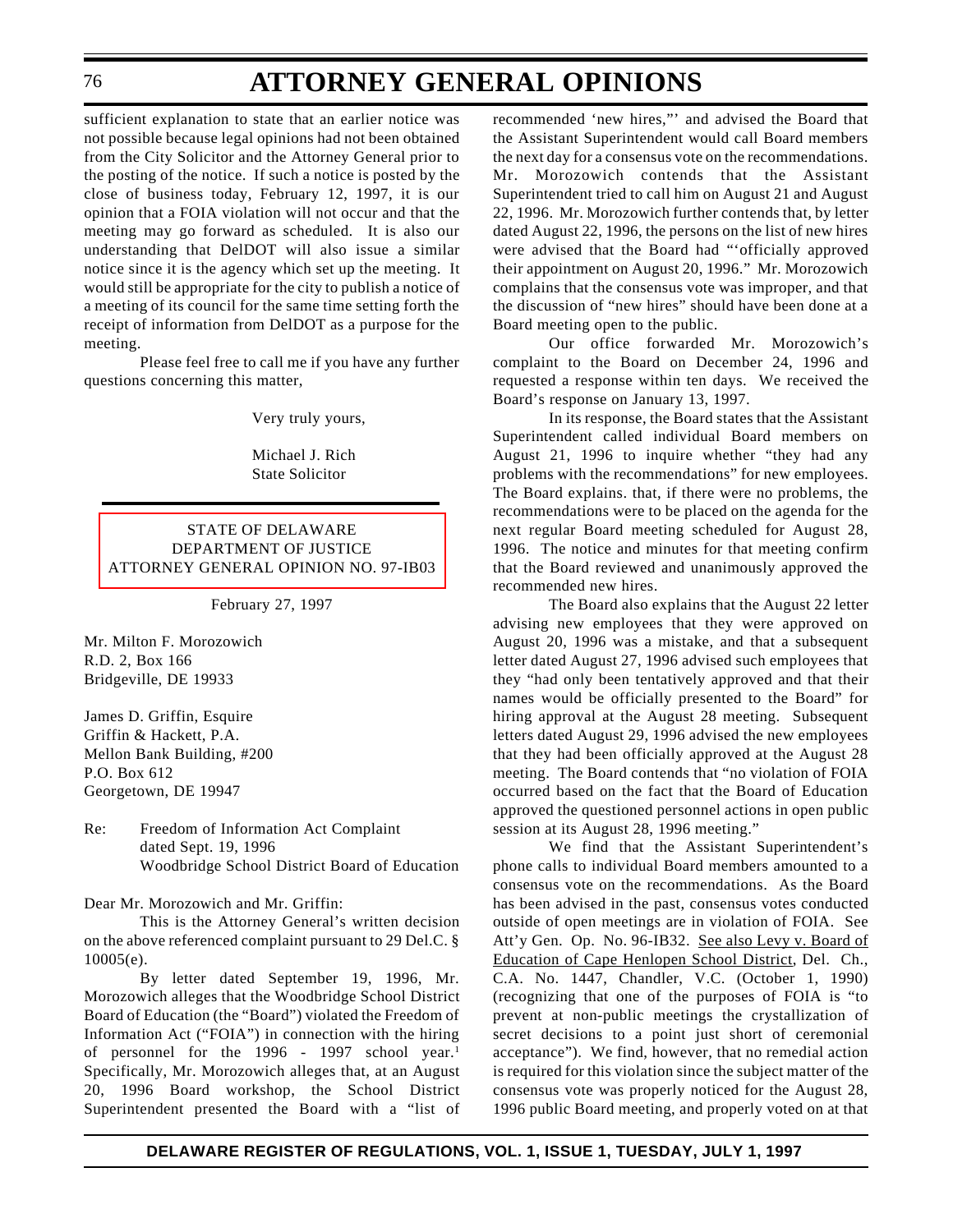time. The Board is cautioned, however, to discontinue the practice of calling individual Board members to obtain their views on matters which are to be put to Board vote.

The Attorney General's Office is increasingly concerned about what appears to be a pattern of violations of the open meeting laws by the Board. This is the fourth time in the last two years that this Office has determined that the Board violated the open meeting provisions of FOIA. See Att'y. Gen, Op. No. 94-I033 (Nov. 28, 1994) ("the Board has violated the public notice requirements of the Act"); Att'y. Gen. 012. No. 95-IB04 (Jan. 23, 1995) (breakfast meetings); Att'y. Gen, Op. No. 95-IB37 (Mar. 8, 1995) (same); Att'y. Gen, Op. No. 96-IB12 (Apr. 15, 1996) (discussion of public business after close of public meeting). In addition, this Office has advised the Board to discontinue practices, such as gathering in the Superintendent's office prior to public meetings, which "give the appearance that public business is being conducted in a manner other than in an open and public forum." Att'y. Gen. Op. No. 95-IB35 (Nov. 2, 1995). See also Att'y. Gen. Op. 95-IB20 (June 15, 1995) ("We urge the District to review our January 23, 1995 Opinion detailing the parameters of the public meeting provisions of the Act so that future violations of the Act may be avoided.").

Although we decline to direct remedial action in this case, the Board is advised that a later public meeting may not always validate a prior private meeting, particularly where the FOIA violation appears "deliberate" or involves "an ongoing pattern of infractions." Levy, supra. Further violations which appear deliberate or part of an ongoing patter of infractions may prompt a petition to the Court of Chancery for permanent injunctive relief and such other damages and fees as may be permissible under FOIA.

Very truly yours,

W. Michael Tupman Deputy Attorney General

Michele C. Gott Deputy Attorney General

APPROVED:

Michael J. Rich State Solicitor

### STATE OF DELAWARE DEPARTMENT OF JUSTICE [ATTORNEY GENERAL OPINION NO. 97-IB04](#page-3-0)

February 28, 1997

Mr. Ronald J. Torgerson Executive Director Delaware Criminal Justice Information System Board of Managers 801 Silverlake Boulevard **[LINK TO AG'S](http://www.state.de.us/govern/elecoffl/attgen/agoffice.htm)** P.O. Box 370 **HOME PAGE** Dover, DE 19903

Re: Access to Delaware Criminal Justice Information System

Dear Mr. Torgerson:

The Secretary of the Board of Managers of the Delaware Criminal Justice Information System ("DELJIS") has asked for an opinion of the Attorney General on two questions: (1) whether the Town of Elsmere ("Town") may have access to information in DELJIS to utilize a voluntary assessment system to collect mail-in fines for motor vehicle offenses; and (2) whether the Town has the authority to establish a mail-in center for payment of fines for motor vehicle offenses. The Secretary provided us with a copy of the Town's "Request for DELJIS Services" and a letter from the Town's attorney enclosing a copy of the Town Charter and Chapter 13 of the Elsmere Code. In the event we were to answer the second question no, you also asked us to determine whether the Town could impose, collect and/or retain court costs in addition to the fines levied for the violations.

As to whether the Town is authorized by statute to receive criminal history information from DELJIS, we conclude that it is not. As to whether the Town has authority under State law to establish and operate a mailin center (as opposed to a Mayor's Court) for payment of fines for certain motor vehicle offenses, we conclude that it does not. We also conclude that if the Town does not operate a court, it may not impose, collect or retain court costs of any similar administrative fee.

#### OPINION

DELJIS is a computer database supervised by a Board of Managers pursuant to Chapter 86, Title 11 of the Delaware Code The central repository for the criminal history information in that database is the State Bureau of Identification. See 11 Del.C. Section 8503(a). State law prohibits the dissemination of criminal history information from DELJIS except as specifically authorized by statute. Section 8513 of Title 11 authorizes disclosure of such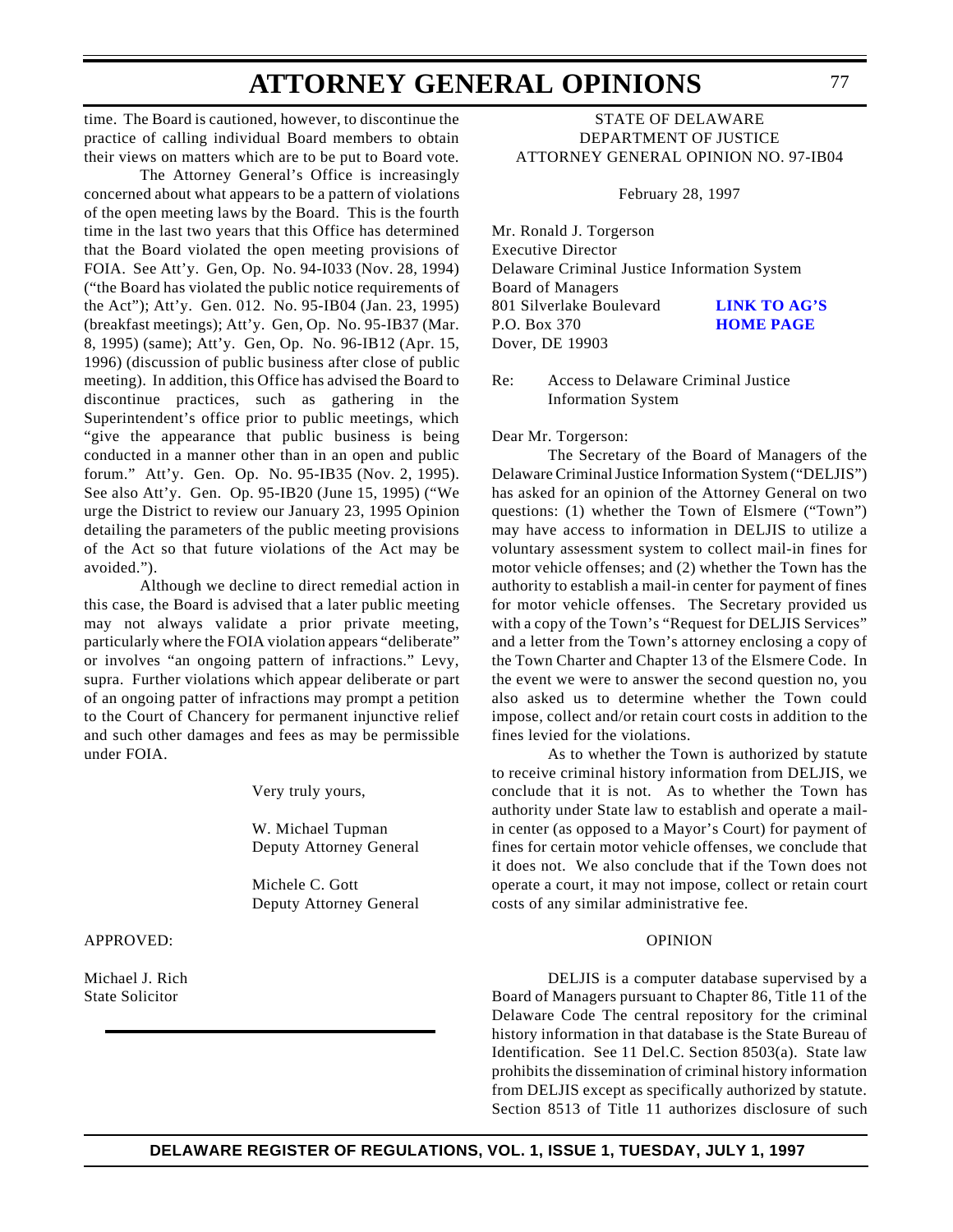information to (1) criminal justice agencies, courts, any person (or attorney) who requests a copy of his or her own criminal history record, and the State Public Defender.

The "Request for DELJIS Services" was made by the Town of Elsmere to help operate its voluntary assessment program. Although Chapter 13 of the Elsmere Code establishes a "Mayor's Court," it is our understanding that no such court actually exists. Indeed, in his letter dated July 1, 1996, the Town's attorney stated that "Elsmere is not purporting to operate a court in the sense of holding any trials or otherwise performing a judicial function."

Since the criminal history information requested is not intended for the use of the "courts of the State or of any political subdivision thereof," as required by 11 Del. C. Section  $8513(a)(1)$ , the question remains whether the Town is a criminal justice agency authorized to receive information from DELJIS. Section 8502(3) of Title 11 defines a "criminal justice agency" as:

a. Every court of this State and of every political subdivision thereof:

b. A government agency or any sub-unit thereof which performs the administration of criminal justice pursuant to statute or executive order, and which allocates a substantial part of its annual budget to the administration of criminal justice. Such agencies shall include, but not be limited to, the following:

1. The Delaware State Police;

2. All law enforcement agencies

and police departments of any subdivision of this State; 3. The State Department of

Justice;

4. The Office of the Solicitor of the City of Wilmington;

5. The Delaware Criminal Justice Information System, Office of the Director;

6. The Department of Correction; and

7. The Division of Youth Rehabilitative Services.

In its "Request for DELJIS Services," the Town checked "NO" in response to the question whether it is a "Criminal Justice Agency." Since, by its own admission, the Town is not a criminal justice agency -- nor any one of the other entities authorized by statute to receive criminal history information -- it may not have access to DELJIS. This office has previously decided that only those entities specifically authorized by statute can receive DELJIS criminal history information. See Att'y Gen. Op. No. 90- I008 (May 23, 1990) (Kent County Department of Inspections and Enforcement is not a criminal justice agency); Att'y. Gen, 012. No. 87-I038 (Dec. 31, 1987)

(Office of Auditor of Accounts is not a criminal justice agency authorized to receive DELJIS criminal history information).

We next address the issue of the Town's mail-in fine center. The authority to use a voluntary assessment system for motor vehicle offenses is set forth in Section 709 of Title 21 of the Delaware Code:

> Any duly constituted peace officer in the State who charges any person with any of the offenses hereinafter designated "motor vehicle offenses subject to voluntary assessment" may, in addition to issuing a summons for such offenses, provide the offending operator with a voluntary assessment form which, when properly executed by the officer and the offender, allows the offender to dispose of the charge without the necessity of personally appearing in the court to which the summons is returnable. The court to which the summons is returnable shall be determined by § 703 of this title; provided, however, that the Courts of the Justices of the Peace may establish a mail-in fine center for each county within the State, in which case the summons may be made returnable to the applicable mail-in fine center.

Section 703(d) of Title 21 of the Delaware Code provides that "in those incorporated municipalities which provide duly constituted alderman's courts or mayor's courts, the alderman and mayor shall continue to hear and adjudicate those cases in which a person is arrested without a warrant and where the alderman's court or the mayor's court is the court of original jurisdiction." Construing Sections 709 and 703(d) together, a peace officer can issue a traffic summons returnable to the alderman's or mayor's court in the municipality where the traffic offense occurred, and the traffic violator can dispose of the by paying a voluntary assessment to that court, without having to personally appear in court.

Chapter 13 of the Elsmere Code establishes a "Mayor's Court" with jurisdiction "limited to the offenses hereinafter designated 'motor vehicle offenses subject to voluntary assessment' which are committed within the limits of the Town of Elsmere." Section 13-1.B. The designated motor vehicle offenses are violations of Title 21, Sections 2701 (driving without a license), 2756 (driving during suspension), 4103 (failure to obey police officer), 4175 (reckless driving), 4177 (driving under the influence), 4201 (failure to stop at scene of property damage accident), 4202 (failure to stop at scene of

#### 78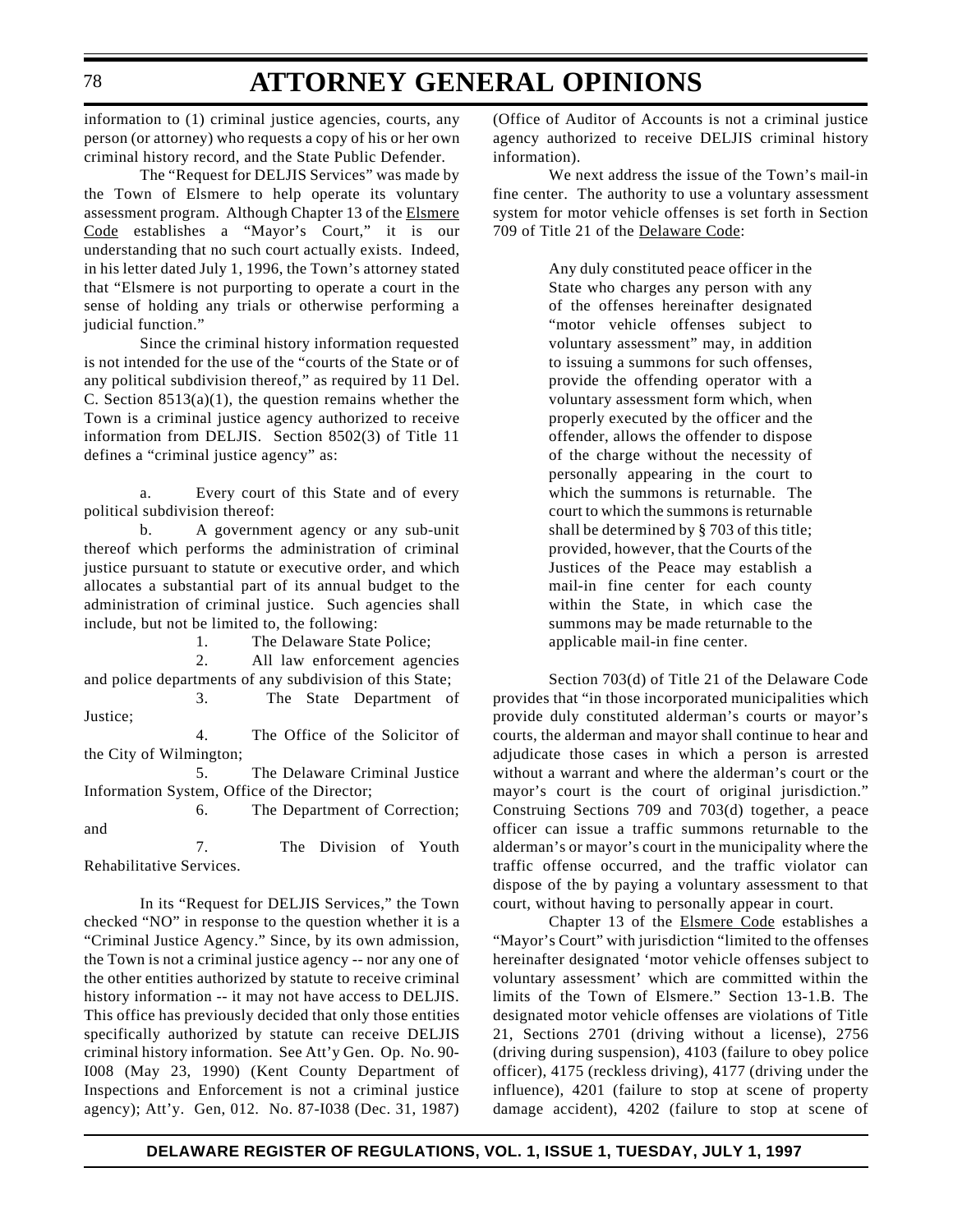accident involving physical injury or death), and any violation of Title 21, Chapter 67. Those are the same motor vehicle offenses subject to voluntary assessment under State law. Compare 21 Del.C. Section 709(e). Section 13-3. of the Elsmere Code provides that "[a]ny duly constituted police officer of the state who charges any of the offenses hereinafter designated 'motor vehicle offenses subject to voluntary assessment' committed within the Town of Elsmere may, in addition to issuing a summons for any such offenses, provide the offending operator with a voluntary assessment form which, when properly executed by the officer and the offender, allows the offender to dispose of the charge without the necessity of personally appearing in the Mayor's Court of the Town of Elsmere." Section 13.4. further provides that: "A. Payments made pursuant to this chapter shall be remitted to the Mayor's Court of the Town of Elsmere. B. The payment must be received by the court within ten (10) days from the date of the arrest (excluding Saturday and Sunday) and shall be paid by check or money order." Again, these Town ordinances comport with the State voluntary assessment law. Compare 21 Del.C. Sections 709(a), (c).

Under State law, for the Town to operate a voluntary assessment system, summonses issued by the Town police must be returnable to the Mayor's Court. Only the "Courts of the Justices of the Peace may establish a mail-in fine center,. . . in which case the summons may be made returnable to the applicable mail-in fine center." 21 Del.C. Section 709(a) The statute does not authorize a municipality to establish a mail-in fine center for payment of fines for motor vehicle offenses which occur within the town.

Nor can a town avail itself of the voluntary assessment procedure unless it has an Alderman's or Mayor's Court that is "duly established." 21 Del.C. Section 703(d). Stated differently, there must be an actual court, to which payments for motor vehicle offenses can be remitted "to dispose of the charge without the necessity of personally appearing in the court to which the summons is returnable." Id. Section 709(a).

Section 706(a) of Title 21 provides that "[a]ll costs collected for the violation of any of the provisions of [Title 21 of the Delaware CD&] shall be paid to the jurisdiction whose court imposed said costs." The Superior Court has held that "the word 'costs' as it appears in 21 Del.C. § 706(a) must of necessity refer only to those costs routinely incurred." State v. Cephas, Del. Super., 265 A.2d 49, 53 (1970) (Quillen, J.). The statute was intended to preserve to the municipalities the income for costs actually "incurred" by their courts. Id. In contrast, Section 706(a) requires that traffic fines (as distinct from costs) shall be payable to the municipality where the motor vehicle offense occurred. See Cephas, supra.

Court costs are chargeable for the purpose of recouping the costs of administration for the court system having jurisdiction over the cause of action or offense giving rise to the charge. In this case, the Town does not operate a court and apparently uses the imposition of court costs as a general revenue source for the Town. In fact, it is our understanding that the Town recently raised the court costs for traffic offenses from fifteen dollars to twenty dollars. The imposition of any costs by the Town is inappropriate and must cease.

In conclusion, the Town of Elsmere is not an entity designated by statute to receive criminal history information from DELJIS. It may only operate a voluntary assessment system through a duly established Alderman's or Mayor's Court. In the absence of such a court, it may not charge, impose or collect "court costs" or any similar fee from persons charged with motor vehicle violations within its boundaries.

Very truly yours,

W. Michael Tupman Deputy Attorney General

Allison E. Hare Deputy Attorney General

APPROVED:

Michael J. Rich State Solicitor

### STATE OF DELAWARE DEPARTMENT OF JUSTICE [ATTORNEY GENERAL OPINION NO. 97-IB05](#page-3-0)

March 4, 1997

Mr. Bruce L. Hoster **[LINK TO AG'S](http://www.state.de.us/govern/elecoffl/attgen/agoffice.htm)** 415 East 6th Street **HOME PAGE** Laurel, DE 19956

RE: Freedom of Information Act Complaint Against Town of Laurel

Dear Mr. Hoster:

Pursuant to 29 Del.C. Section 10005(e), the Attorney General's Office makes this written determination whether a violation of the Freedom of Information Act, 29 Del.C. Sections 10001 - 10005 (FOIA"), has occurred.

By letter dated December 5, 1996, you alleged that the Town of Laurel ("Town") denied your request to inspect and copy public records. Your letter was received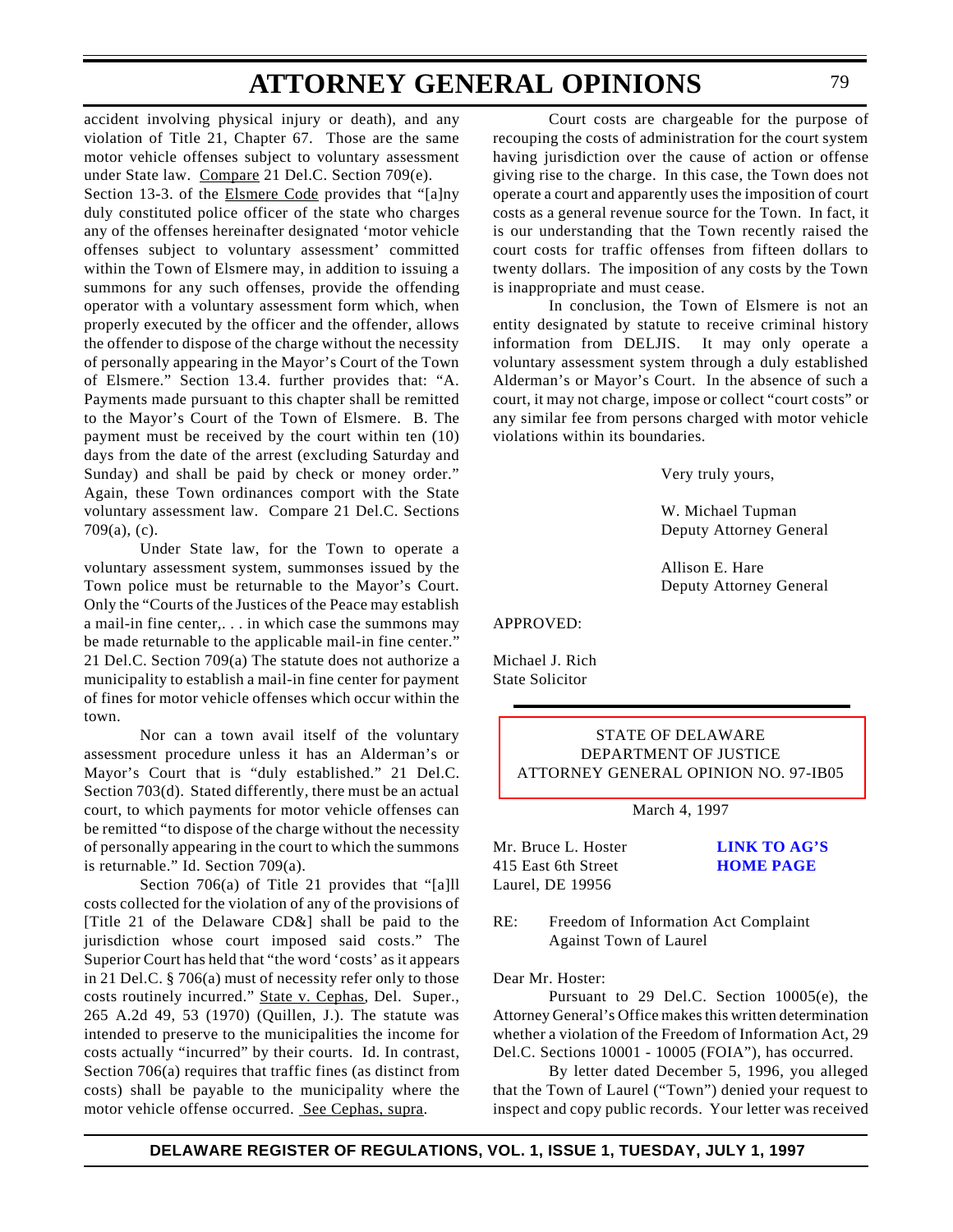by our Office on December 11, 1996, but was mistakenly directed to the Division of Consumer Affairs, instead of the Civil Division which did not receive it until after Christmas. We apologize for any resultant delay in responding to your complaint.

By letter dated January 2, 1997, we asked the Acting Town Manager to respond in writing to your complaint within ten days. At the request of the Town's attorney, we granted a twenty-day extension of time, because of the attorney's other work commitments. By letter dated January 21, 1997, we received the Town's response.

By letter dated January 24, 1997, we posed several follow-up questions to the Town's attorney in order to clarify the factual record. By letter dated February 3, 1997, we received the Town's response. Since you have made a number of similar FOIA requests to the Town over the last several years, a brief history is in order.

By letter dated August 7, 1995, you first asked the Town to produce "[a]ny and all minutes, documents, notes, memoranda, cassette tapes, inter-agency or extraagency memos or letters, incoming letters of memos, telephone logs or records and electronic recordings which refer to or are in any way connected to Bruce L. Hoster, Delaware Bankruptcy Court Case 91-1168 or 93- 01363HSB, the house located at 415 East 6th Street, and/ or all consequent communication between all parties including for the town of Laurel."

By letter dated September 11, 1995, the Town's attorney responded to your request. Except for "communications between the Town Solicitor and Town officials," the Town agreed to produce "copies of the documentation you have requested, upon payment of the reasonable copying expenses." The Town itemized three documents that it was not producing, claiming that they were "exempt from disclosure as pertaining to pending or potential litigation" (citing 29 Del.C. Section 10002(d)(9)). "The charge for copying such documents is \$8.55. Copies of the referenced documents may be obtained at the Laurel Town Hall upon the payment of such fee."

By letter dated September 24, 1995, you requested the same documents as in your letter of August 7, but also requested additional categories of documents: "Any and all minutes, documents, notes, memoranda, cassette tapes, inter-agency or extra-agency memos or letters, incoming letters or memos, telephone logs or records and electronic recordings which refer to or are in any way connected to Bruce L. Hoster, the investigation, arraignment, arrest, and fugitive warrants issued for same concerning any incident, action, ticket, or arrest in absentia or not." Apparently, that letter was never received by the Town, and therefore no response was forthcoming.

By letter dated December 5, 1996, you again requested the records pertaining to your bankruptcy that were the subject of your original letter dated August 7, 1995, but also asked to inspect and copy: the Town's water and sewer billing records and tax assessment books; all parking tickets issued by the Laurel Police Department since January 1, 1996; and your criminal file from Alderman's Court and from the Laurel Police Department.

By letter dated January 10, 1997, the Town's attorney responded to your latest request to copy and inspect documents. The Town reiterated that the bankruptcy records had previously been made available to you in September 1995. As for the criminal files, the "Laurel Police Department does not have a criminal file on you as an arrestee." The only document the Police Department has relating to you is an arrest card for "the parking violation charge disposed of on December 11, 1996." The Town agreed to make available for your inspection printed computer billing records for water and sewer from 1990-July 1996, and town assessment books. More recent billing records are maintained only in computerized form, and, for security reasons, the Town cannot allow you access to operate the computer. See Att'y Gen Op. No. 94-I011 (Mar. 7, 1994) (FOIA does not require a public body to provide on-line access to a computer database).

The Town objected to your request to see copies of parking tickets issued to other persons "on the grounds that such request is overbroad, burdensome and would constitute an invasion of personal privacy, thus being exempt from disclosure pursuant to 29 Del.C. Section  $10002(d)(4)$ ."

In its letter dated February 3, 1997, the Town's attorney confirmed the following information:

1. The post-July 1996 water and sewer billing records can be printed out for inspection and copying, on a monthly basis. The Town has already printed out the records through December 3, 1996, and the Town's attorney has asked the Town to print billing records through January 3, 1997. Mr. Hoster can retrieve such records by paying a forty-five cents per page copying charge.

2. The Town of Laurel issued 53 parking tickets during 1996.

3. The Town is willing to produce for inspection and copying the documents in the Laurel Police Department's files relating to Mr. Hoster, including the July 1996 parking summons that was disposed of on December 11, 1996.

4. The Town will make available for your

80